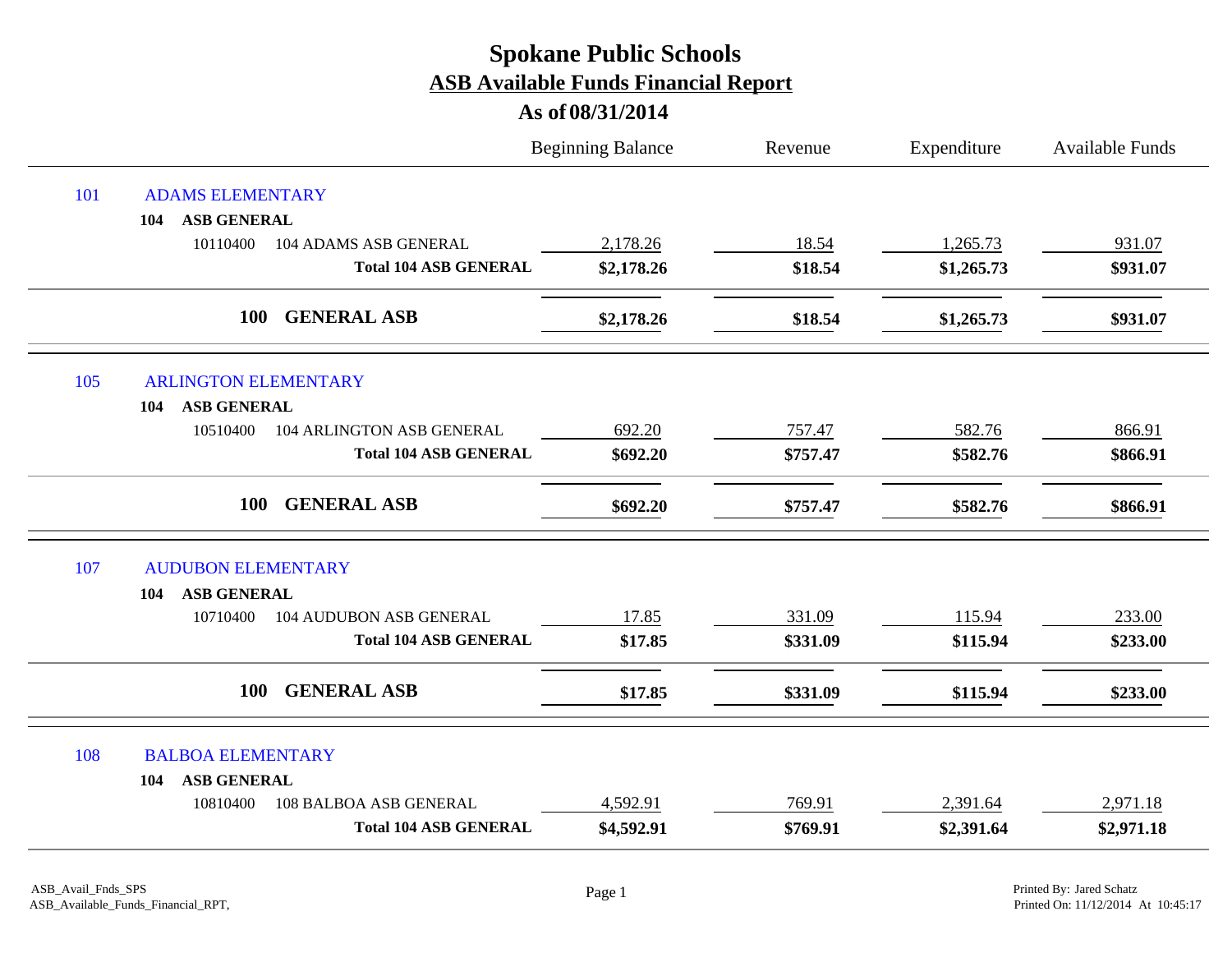|                    |                                    |                               | <b>Beginning Balance</b> | Revenue    | Expenditure | <b>Available Funds</b>                                         |
|--------------------|------------------------------------|-------------------------------|--------------------------|------------|-------------|----------------------------------------------------------------|
|                    | <b>100</b>                         | <b>GENERAL ASB</b>            | \$4,592.91               | \$769.91   | \$2,391.64  | \$2,971.18                                                     |
| 111                | <b>BEMISS ELEMENTARY</b>           |                               |                          |            |             |                                                                |
|                    | <b>ASB GENERAL</b><br>104          |                               |                          |            |             |                                                                |
|                    | 11110400                           | <b>104 BEMISS ASB GENERAL</b> | 699.59                   | 91.55      | 0.00        | 791.14                                                         |
|                    |                                    | <b>Total 104 ASB GENERAL</b>  | \$699.59                 | \$91.55    | \$0.00      | \$791.14                                                       |
|                    | <b>100</b>                         | <b>GENERAL ASB</b>            | \$699.59                 | \$91.55    | \$0.00      | \$791.14                                                       |
| 113                | <b>BROWNE ELEMENTARY</b>           |                               |                          |            |             |                                                                |
|                    | <b>ASB GENERAL</b><br>104          |                               |                          |            |             |                                                                |
|                    | 11310400                           | 104 BROWNE ASB GENERAL        | 1,358.81                 | 6,337.51   | 5,449.42    | 2,246.90                                                       |
|                    |                                    | <b>Total 104 ASB GENERAL</b>  | \$1,358.81               | \$6,337.51 | \$5,449.42  | \$2,246.90                                                     |
|                    | <b>100</b>                         | <b>GENERAL ASB</b>            | \$1,358.81               | \$6,337.51 | \$5,449.42  | \$2,246.90                                                     |
| 121                | <b>COOPER ELEMENTARY</b>           |                               |                          |            |             |                                                                |
|                    | <b>ASB GENERAL</b><br>104          |                               |                          |            |             |                                                                |
|                    | 12110400                           | 104 COOPER ASB GENERAL        | 5,211.98                 | 974.27     | 1,050.83    | 5,135.42                                                       |
|                    |                                    | <b>Total 104 ASB GENERAL</b>  | \$5,211.98               | \$974.27   | \$1,050.83  | \$5,135.42                                                     |
|                    | <b>100</b>                         | <b>GENERAL ASB</b>            | \$5,211.98               | \$974.27   | \$1,050.83  | \$5,135.42                                                     |
| 129                | <b>FINCH ELEMENTARY</b>            |                               |                          |            |             |                                                                |
|                    | <b>ASB GENERAL</b><br>104          |                               |                          |            |             |                                                                |
|                    | 12910400                           | 104 FINCH ASB GENERAL         | 3,107.73                 | 14,325.67  | 12,818.26   | 4,615.14                                                       |
| ASB_Avail_Fnds_SPS | ASB_Available_Funds_Financial_RPT, |                               | Page 2                   |            |             | Printed By: Jared Schatz<br>Printed On: 11/12/2014 At 10:45:17 |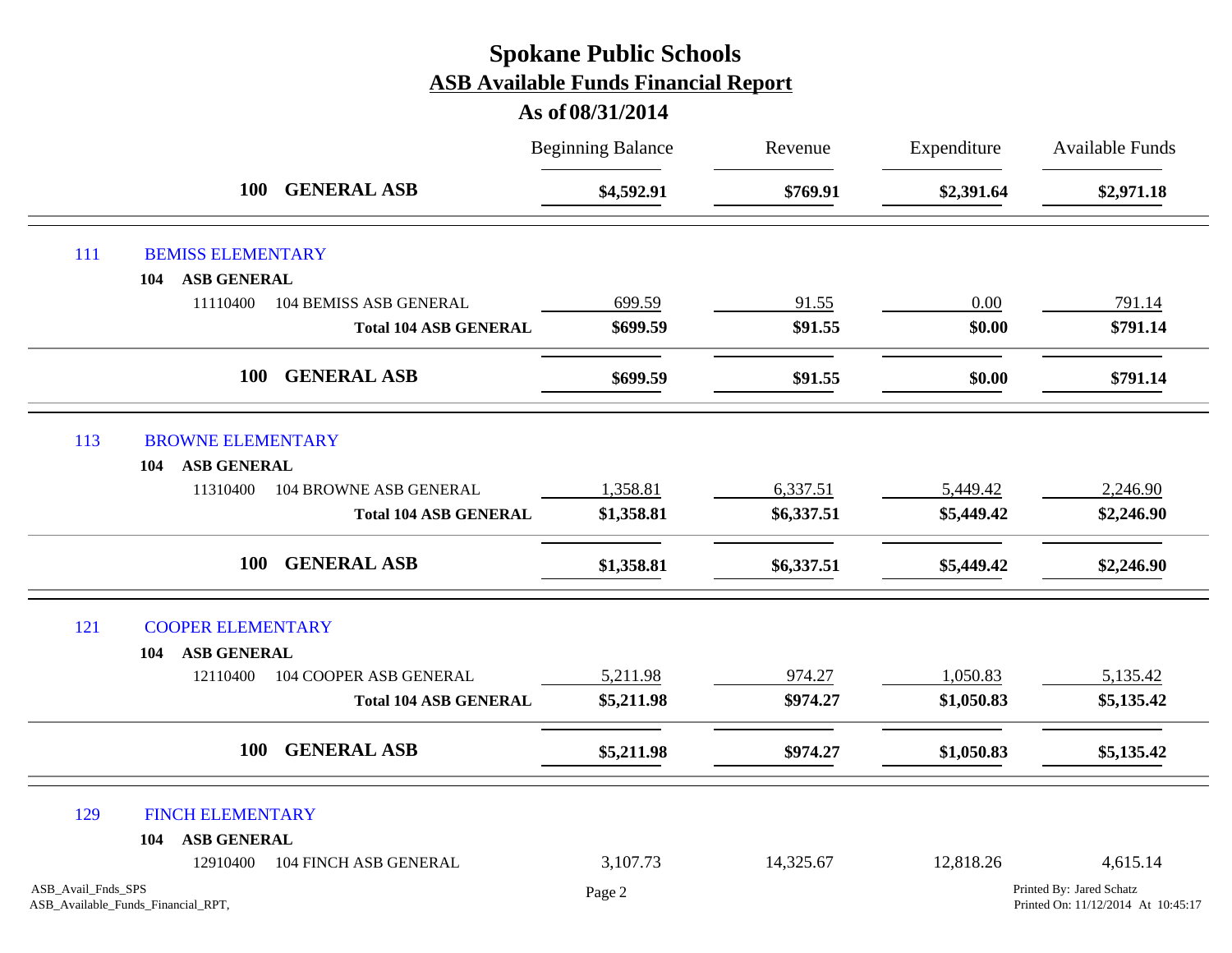|     |                                             | <b>Spokane Public Schools</b><br><b>ASB Available Funds Financial Report</b><br>As of 08/31/2014 |             |             |                        |
|-----|---------------------------------------------|--------------------------------------------------------------------------------------------------|-------------|-------------|------------------------|
|     |                                             | <b>Beginning Balance</b>                                                                         | Revenue     | Expenditure | <b>Available Funds</b> |
|     | <b>Total 104 ASB GENERAL</b>                | \$3,107.73                                                                                       | \$14,325.67 | \$12,818.26 | \$4,615.14             |
|     | <b>GENERAL ASB</b><br><b>100</b>            | \$3,107.73                                                                                       | \$14,325.67 | \$12,818.26 | \$4,615.14             |
| 131 | <b>FRANKLIN ELEMENTARY</b>                  |                                                                                                  |             |             |                        |
|     | <b>ASB GENERAL</b><br>104                   |                                                                                                  |             |             |                        |
|     | 13110400<br>104 FRANKLIN ASB GENERAL        | 14,873.03                                                                                        | 797.34      | 3,114.71    | 12,555.66              |
|     | <b>Total 104 ASB GENERAL</b>                | \$14,873.03                                                                                      | \$797.34    | \$3,114.71  | \$12,555.66            |
|     | <b>GENERAL ASB</b><br>100                   | \$14,873.03                                                                                      | \$797.34    | \$3,114.71  | \$12,555.66            |
| 133 | <b>GARFIELD ELEMENTARY</b>                  |                                                                                                  |             |             |                        |
|     | <b>ASB GENERAL</b><br>104                   |                                                                                                  |             |             |                        |
|     | <b>104 GARFIELD ASB GENERAL</b><br>13310400 | $-21.21$                                                                                         | $-0.26$     | 0.00        | $-21.47$               |
|     | <b>Total 104 ASB GENERAL</b>                | $(\$21.21)$                                                                                      | $(\$0.26)$  | \$0.00      | $(\$21.47)$            |
|     | <b>GENERAL ASB</b><br>100                   | $(\$21.21)$                                                                                      | $(\$0.26)$  | \$0.00      | $(\$21.47)$            |
| 137 | <b>GRANT ELEMENTARY</b>                     |                                                                                                  |             |             |                        |
|     | <b>ASB GENERAL</b><br>104                   |                                                                                                  |             |             |                        |
|     | 104 GRANT ASB GENERAL<br>13710400           | 12,995.21                                                                                        | 475.13      | 4,032.88    | 9,437.46               |
|     | <b>Total 104 ASB GENERAL</b>                | \$12,995.21                                                                                      | \$475.13    | \$4,032.88  | \$9,437.46             |
|     | <b>GENERAL ASB</b><br>100                   | \$12,995.21                                                                                      | \$475.13    | \$4,032.88  | \$9,437.46             |

#### 139 HAMBLEN ELEMENTARY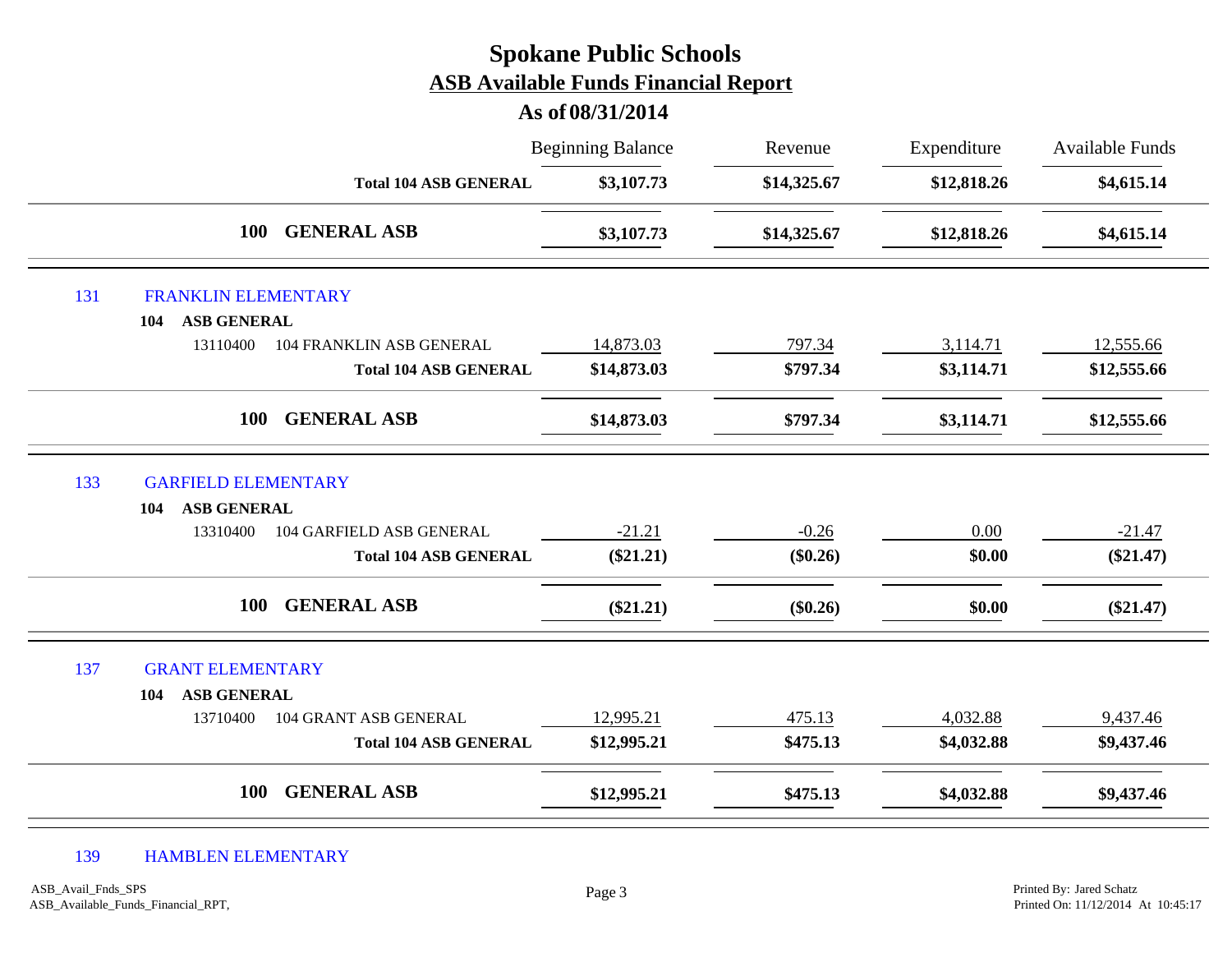|     |                                                 | <b>Beginning Balance</b> | Revenue    | Expenditure | <b>Available Funds</b> |
|-----|-------------------------------------------------|--------------------------|------------|-------------|------------------------|
|     | <b>ASB GENERAL</b><br>104                       |                          |            |             |                        |
|     | 13910400<br><b>139 HAMBLEN ASB GENERAL</b>      | 592.83                   | 190.19     | 108.70      | 674.32                 |
|     | <b>Total 104 ASB GENERAL</b>                    | \$592.83                 | \$190.19   | \$108.70    | \$674.32               |
|     | <b>GENERAL ASB</b><br><b>100</b>                | \$592.83                 | \$190.19   | \$108.70    | \$674.32               |
| 145 | <b>HOLMES ELEMENTARY</b>                        |                          |            |             |                        |
|     | <b>ASB GENERAL</b><br>104                       |                          |            |             |                        |
|     | 14510400<br><b>145 HOLMES ASB GENERAL</b>       | 6,712.75                 | 6,055.26   | 2,174.41    | 10,593.60              |
|     | <b>Total 104 ASB GENERAL</b>                    | \$6,712.75               | \$6,055.26 | \$2,174.41  | \$10,593.60            |
|     | <b>GENERAL ASB</b><br><b>100</b>                | \$6,712.75               | \$6,055.26 | \$2,174.41  | \$10,593.60            |
| 147 | <b>HUTTON ELEMENTARY</b>                        |                          |            |             |                        |
|     | <b>ASB GENERAL</b><br>104                       |                          |            |             |                        |
|     | <b>147 HUTTON ASB GENERAL</b><br>14710400       | 2,196.59                 | 1,033.15   | 260.89      | 2,968.85               |
|     | <b>Total 104 ASB GENERAL</b>                    | \$2,196.59               | \$1,033.15 | \$260.89    | \$2,968.85             |
|     | <b>GENERAL ASB</b><br>100                       | \$2,196.59               | \$1,033.15 | \$260.89    | \$2,968.85             |
| 148 | <b>INDIAN TRAIL ELEMENTARY</b>                  |                          |            |             |                        |
|     | <b>ASB GENERAL</b><br>104                       |                          |            |             |                        |
|     | 14810400<br><b>148 INDIAN TRAIL GENERAL ASB</b> | 6,860.65                 | 5,643.33   | 5,366.65    | 7,137.33               |
|     | <b>Total 104 ASB GENERAL</b>                    | \$6,860.65               | \$5,643.33 | \$5,366.65  | \$7,137.33             |
|     |                                                 |                          |            |             |                        |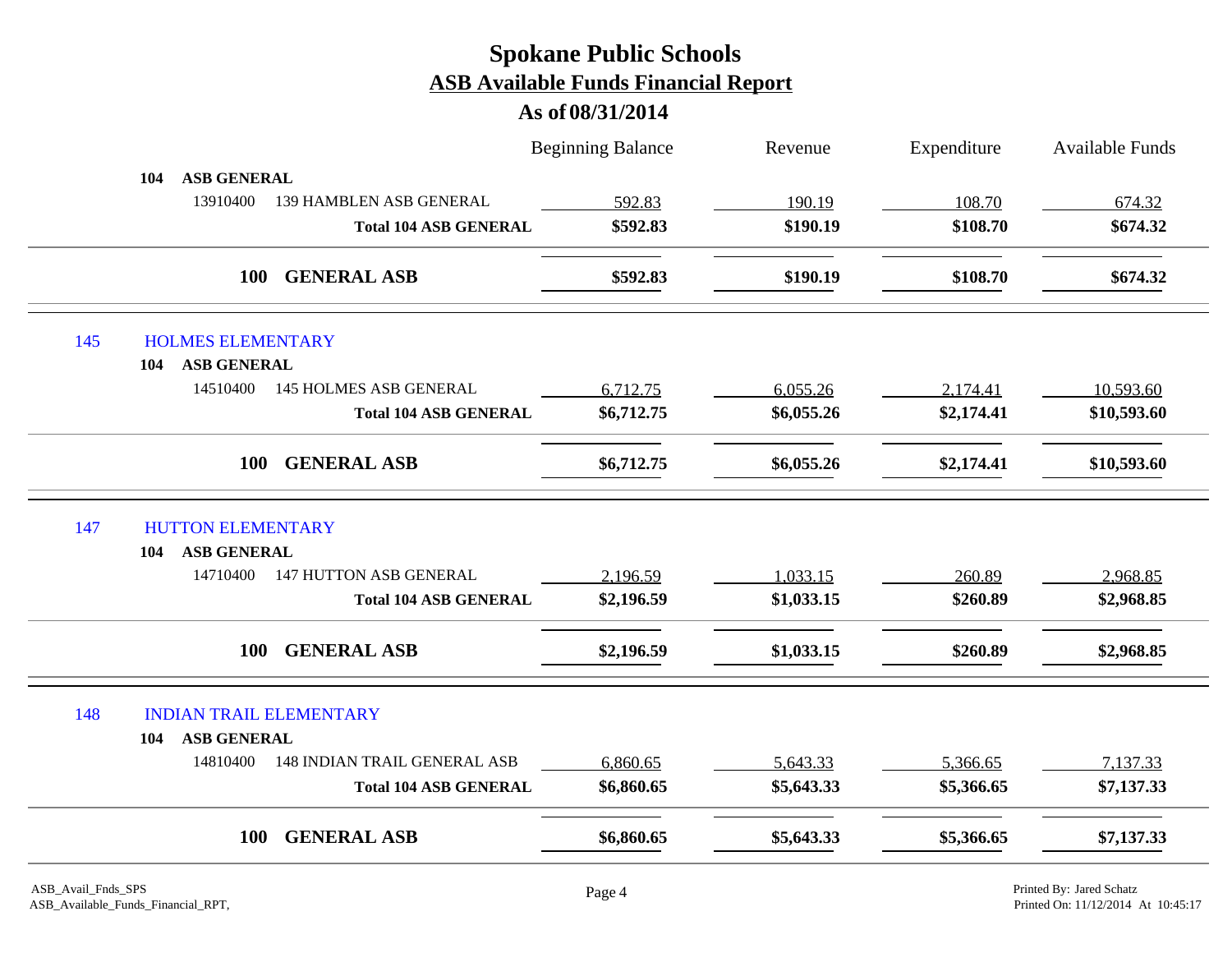|     |                                              | <b>Beginning Balance</b> | Revenue     | Expenditure | <b>Available Funds</b> |  |
|-----|----------------------------------------------|--------------------------|-------------|-------------|------------------------|--|
| 151 | <b>JEFFERSON ELEMENTARY</b>                  |                          |             |             |                        |  |
|     | <b>ASB GENERAL</b><br>104                    |                          |             |             |                        |  |
|     | 15110400<br><b>151 JEFFERSON GENERAL ASB</b> | 16,420.64                | 2,923.39    | 1,860.17    | 17,483.86              |  |
|     | <b>Total 104 ASB GENERAL</b>                 | \$16,420.64              | \$2,923.39  | \$1,860.17  | \$17,483.86            |  |
|     | 100<br><b>GENERAL ASB</b>                    | \$16,420.64              | \$2,923.39  | \$1,860.17  | \$17,483.86            |  |
| 153 | <b>LIDGERWOOD ELEMENTARY</b>                 |                          |             |             |                        |  |
|     | <b>ASB GENERAL</b><br>104                    |                          |             |             |                        |  |
|     | 15310400<br>153 LIDGERWOOD ASB GENERAL       | 475.74                   | 947.43      | 1,314.78    | 108.39                 |  |
|     | <b>Total 104 ASB GENERAL</b>                 | \$475.74                 | \$947.43    | \$1,314.78  | \$108.39               |  |
|     | 100<br><b>GENERAL ASB</b>                    | \$475.74                 | \$947.43    | \$1,314.78  | \$108.39               |  |
| 157 | <b>LINCOLN HEIGHTS ELEMENTARY</b>            |                          |             |             |                        |  |
|     | <b>ASB GENERAL</b><br>104                    |                          |             |             |                        |  |
|     | 157 LINCOLN HEIGHT GENERAL ASB<br>15710400   | 3,519.24                 | 49.56       | 0.00        | 3,568.80               |  |
|     | <b>Total 104 ASB GENERAL</b>                 | \$3,519.24               | \$49.56     | \$0.00      | \$3,568.80             |  |
|     | <b>GENERAL ASB</b><br>100                    | \$3,519.24               | \$49.56     | \$0.00      | \$3,568.80             |  |
| 159 | <b>LINWOOD ELEMENTARY</b>                    |                          |             |             |                        |  |
|     | <b>ASB GENERAL</b><br>104                    |                          |             |             |                        |  |
|     | 15910400<br>159 LINWOOD GENERAL ASB          | 1,767.33                 | 11,821.72   | 11,056.99   | 2,532.06               |  |
|     | <b>Total 104 ASB GENERAL</b>                 | \$1,767.33               | \$11,821.72 | \$11,056.99 | \$2,532.06             |  |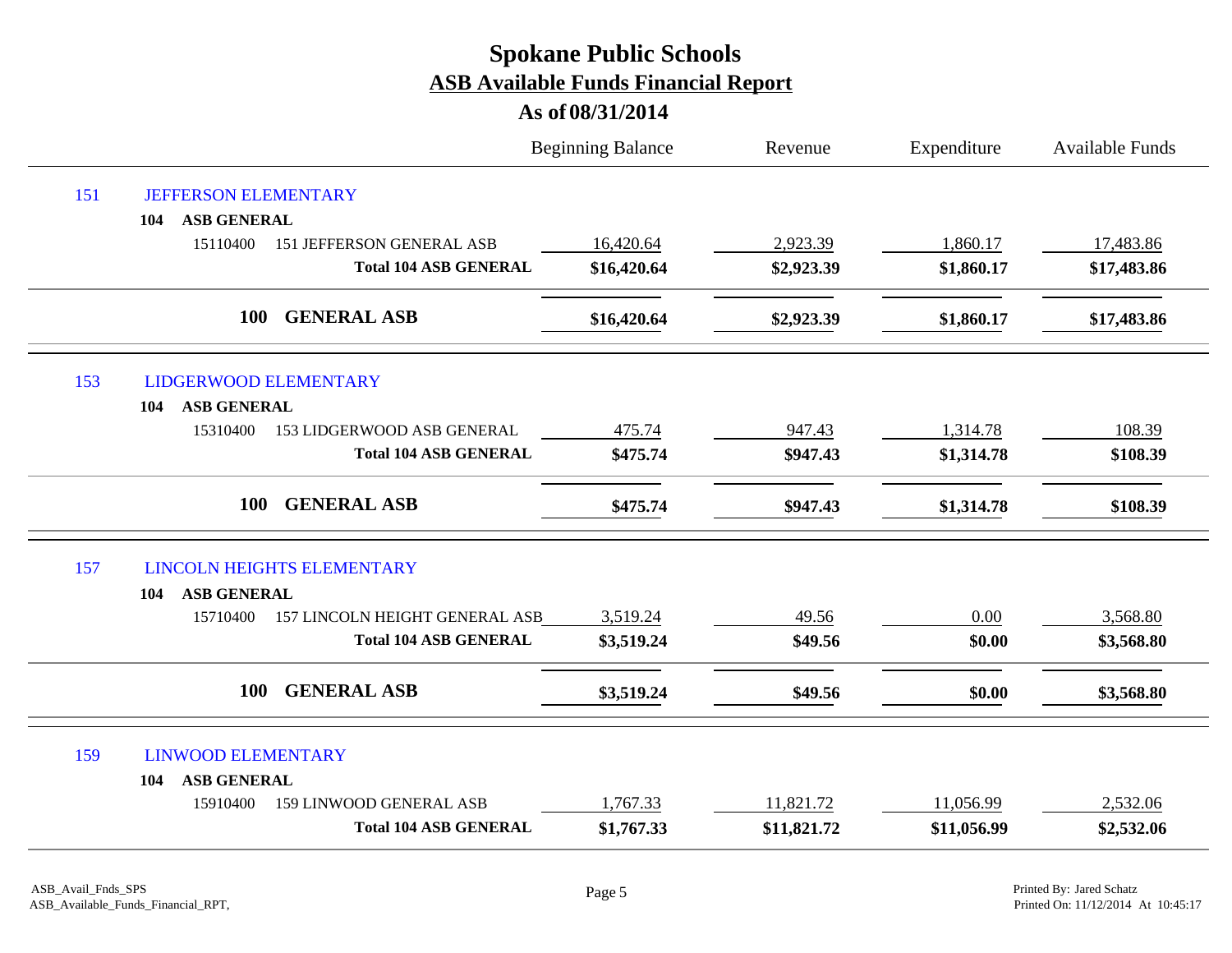|                    |                                    |                                   | <b>Beginning Balance</b> | Revenue     | Expenditure | Available Funds                                                |
|--------------------|------------------------------------|-----------------------------------|--------------------------|-------------|-------------|----------------------------------------------------------------|
|                    | 100 GENERAL ASB                    |                                   | \$1,767.33               | \$11,821.72 | \$11,056.99 | \$2,532.06                                                     |
| 161                | <b>LOGAN ELEMENTARY</b>            |                                   |                          |             |             |                                                                |
|                    | <b>ASB GENERAL</b><br>104          |                                   |                          |             |             |                                                                |
|                    | 16110400                           | 161 LOGAN ASB GENERAL             | 1,766.94                 | 10,209.59   | 8,168.86    | 3,807.67                                                       |
|                    |                                    | <b>Total 104 ASB GENERAL</b>      | \$1,766.94               | \$10,209.59 | \$8,168.86  | \$3,807.67                                                     |
|                    | <b>100</b>                         | <b>GENERAL ASB</b>                | \$1,766.94               | \$10,209.59 | \$8,168.86  | \$3,807.67                                                     |
| 165                | <b>LONGFELLOW ELEMENTARY</b>       |                                   |                          |             |             |                                                                |
|                    | <b>ASB GENERAL</b><br>104          |                                   |                          |             |             |                                                                |
|                    | 16510400                           | <b>165 LONGFELLOW ASB GENERAL</b> | 2,739.11                 | 1,608.30    | 3,670.21    | 677.20                                                         |
|                    |                                    | <b>Total 104 ASB GENERAL</b>      | \$2,739.11               | \$1,608.30  | \$3,670.21  | \$677.20                                                       |
|                    | <b>100</b>                         | <b>GENERAL ASB</b>                | \$2,739.11               | \$1,608.30  | \$3,670.21  | \$677.20                                                       |
| 167                | <b>MADISON ELEMENTARY</b>          |                                   |                          |             |             |                                                                |
|                    | <b>ASB GENERAL</b><br>104          |                                   |                          |             |             |                                                                |
|                    | 16710400                           | <b>167 MADISON ASB GENERAL</b>    | 193.00                   | 4.21        | 0.00        | 197.21                                                         |
|                    |                                    | <b>Total 104 ASB GENERAL</b>      | \$193.00                 | \$4.21      | \$0.00      | \$197.21                                                       |
|                    | <b>100</b>                         | <b>GENERAL ASB</b>                | \$193.00                 | \$4.21      | \$0.00      | \$197.21                                                       |
| 168                | MORAN PRAIRIE ELEMENTARY           |                                   |                          |             |             |                                                                |
|                    | <b>ASB GENERAL</b><br>104          |                                   |                          |             |             |                                                                |
|                    | 16810400                           | 168 MORAN PRAIRIE ASB GENERAL     | 15,789.45                | 271.99      | 3,787.71    | 12,273.73                                                      |
| ASB_Avail_Fnds_SPS | ASB_Available_Funds_Financial_RPT, |                                   | Page 6                   |             |             | Printed By: Jared Schatz<br>Printed On: 11/12/2014 At 10:45:17 |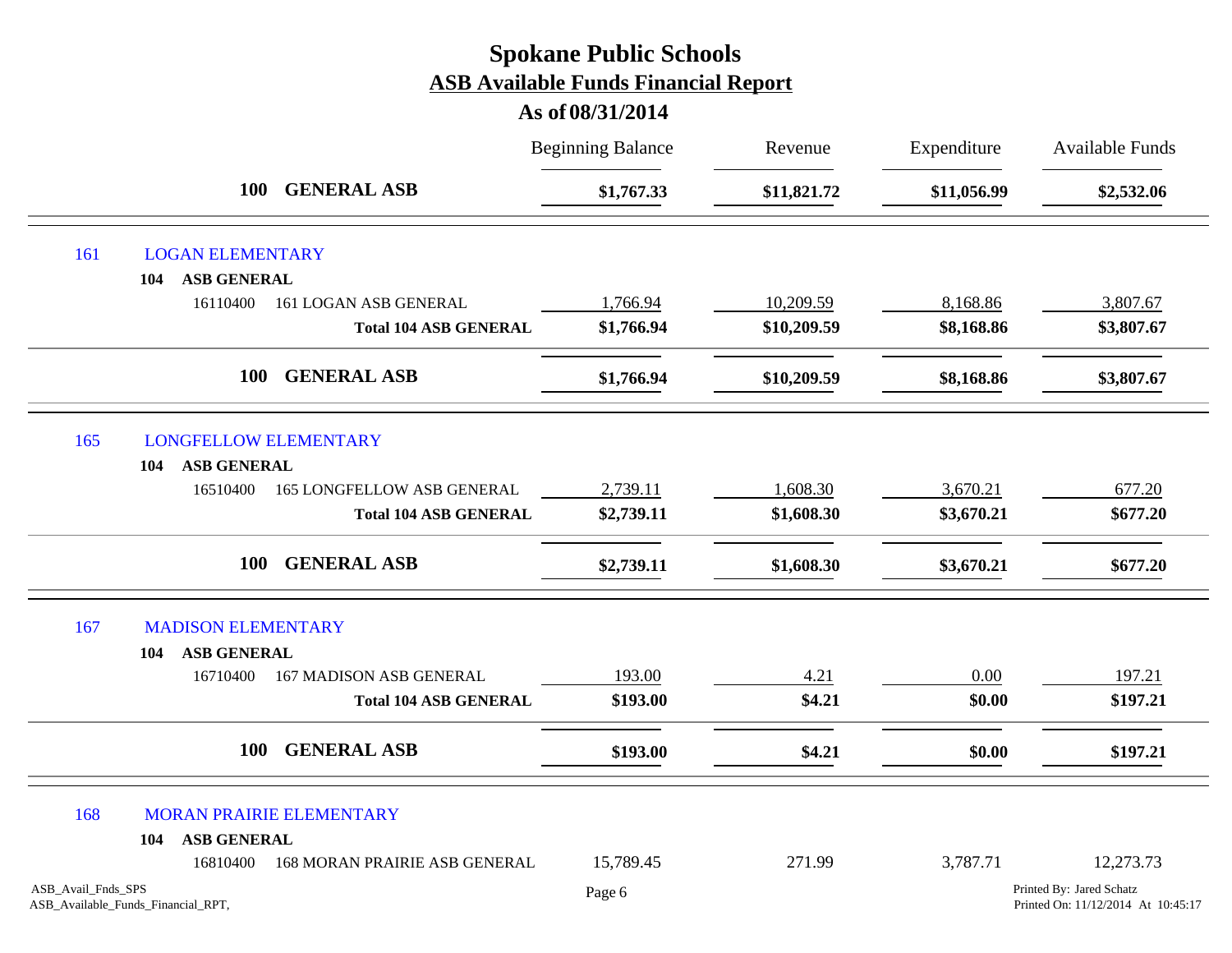# Beginning Balance Revenue Expenditure Available Funds **As of 08/31/2014 Spokane Public Schools ASB Available Funds Financial Report** Revenue **Total 104 ASB GENERAL \$15,789.45 \$271.99 \$3,787.71 \$12,273.73 100 GENERAL ASB \$15,789.45 \$271.99 \$3,787.71 \$12,273.73** 169 MULLAN ROAD ELEMENTARY **104 ASB GENERAL** 16910400 169 MULLAN ROAD ASB GENERAL 237.19 158.93 378.73 378.73 17.39 **Total 104 ASB GENERAL \$237.19 \$158.93 \$378.73 \$17.39 100 GENERAL ASB \$237.19 \$158.93 \$378.73 \$17.39** 173 PRATT ELEMENTARY **104 ASB GENERAL** 17310400 173 PRATT ASB GENERAL  $0.00$   $0.00$   $0.00$   $0.00$   $0.00$   $0.00$   $0.00$ **Total 104 ASB GENERAL \$0.00 \$0.00 \$0.00 \$0.00 100 GENERAL ASB \$0.00 \$0.00 \$0.00 \$0.00** 175 REGAL ELEMENTARY **104 ASB GENERAL** 17510400 175 REGAL ASB GENERAL 688.05 284.21 771.77 200.49 **Total 104 ASB GENERAL \$688.05 \$284.21 \$771.77 \$200.49 100 GENERAL ASB \$688.05 \$284.21 \$771.77 \$200.49**

#### 177 RIDGEVIEW ELEMENTARY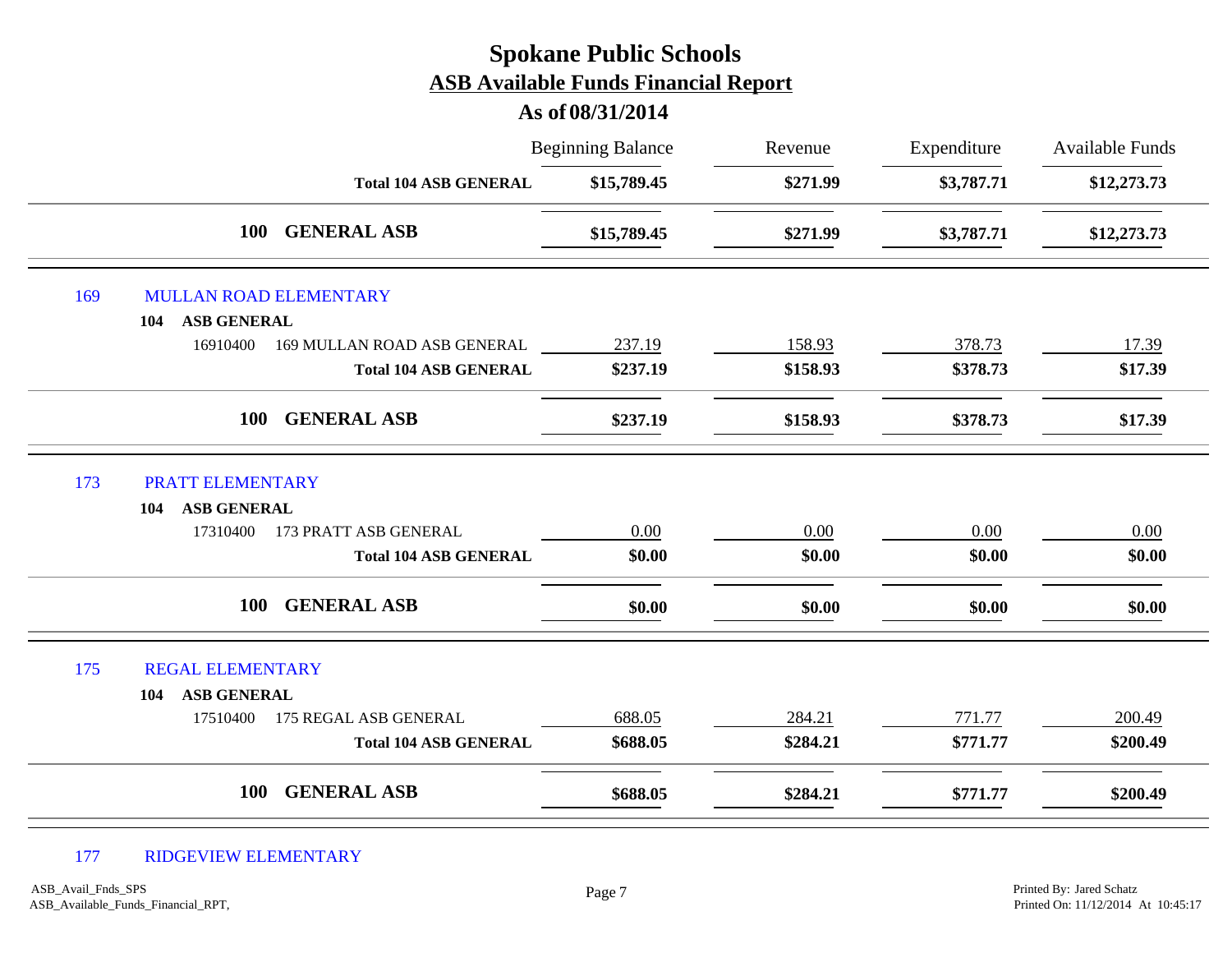|     |                                              | <b>Beginning Balance</b> | Revenue        | Expenditure | Available Funds |
|-----|----------------------------------------------|--------------------------|----------------|-------------|-----------------|
|     | <b>ASB GENERAL</b><br>104                    |                          |                |             |                 |
|     | 17710400<br><b>104 RIDGEVIEW ASB GENERAL</b> | 10,950.00                | 250.84         | 4,199.80    | 7,001.04        |
|     | <b>Total 104 ASB GENERAL</b>                 | \$10,950.00              | \$250.84       | \$4,199.80  | \$7,001.04      |
|     | <b>GENERAL ASB</b><br><b>100</b>             | \$10,950.00              | \$250.84       | \$4,199.80  | \$7,001.04      |
| 181 | ROOSEVELT ELEMENTARY                         |                          |                |             |                 |
|     | <b>ASB GENERAL</b><br>104                    |                          |                |             |                 |
|     | 18110400<br><b>181 ROOSEVELT ASB GENERAL</b> | 22.65                    | 1,220.52       | 958.23      | 284.94          |
|     | <b>Total 104 ASB GENERAL</b>                 | \$22.65                  | \$1,220.52     | \$958.23    | \$284.94        |
|     | <b>GENERAL ASB</b><br><b>100</b>             | \$22.65                  | \$1,220.52     | \$958.23    | \$284.94        |
| 183 | <b>SHERIDAN ELEMENTARY</b>                   |                          |                |             |                 |
|     | <b>ASB GENERAL</b><br>104                    |                          |                |             |                 |
|     | 18310400<br><b>183 SHERIDAN ASB GENERAL</b>  | 5,227.99                 | $-4,566.36$    | 0.00        | 661.63          |
|     | <b>Total 104 ASB GENERAL</b>                 | \$5,227.99               | $(\$4,566.36)$ | \$0.00      | \$661.63        |
|     | <b>GENERAL ASB</b><br>100                    | \$5,227.99               | $(\$4,566.36)$ | \$0.00      | \$661.63        |
| 187 | <b>STEVENS ELEMENTARY</b>                    |                          |                |             |                 |
|     | <b>ASB GENERAL</b><br>104                    |                          |                |             |                 |
|     | 18710400<br><b>187 STEVENS ASB GENERAL</b>   | 444.46                   | 28.58          | 0.00        | 473.04          |
|     | <b>Total 104 ASB GENERAL</b>                 | \$444.46                 | \$28.58        | \$0.00      | \$473.04        |
|     | <b>GENERAL ASB</b><br>100                    | \$444.46                 | \$28.58        | \$0.00      | \$473.04        |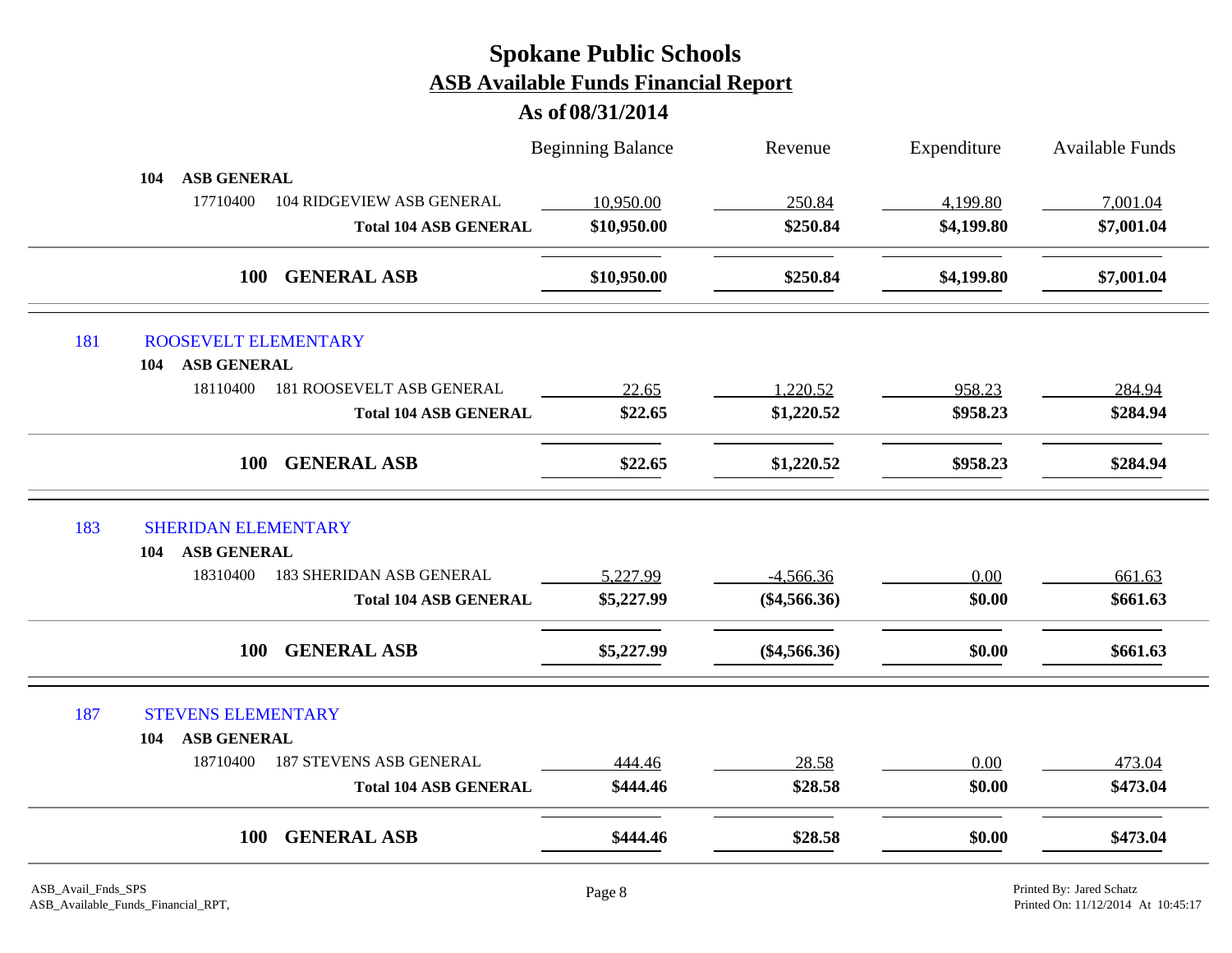|     |                                              | <b>Beginning Balance</b> | Revenue    | Expenditure | <b>Available Funds</b> |
|-----|----------------------------------------------|--------------------------|------------|-------------|------------------------|
| 191 | <b>WESTVIEW ELEMENTARY</b>                   |                          |            |             |                        |
|     | <b>ASB GENERAL</b><br>104                    |                          |            |             |                        |
|     | 19110400<br><b>191 WESTVIEW ASB GENERAL</b>  | 7,706.03                 | 5,215.80   | 4,100.06    | 8,821.77               |
|     | <b>Total 104 ASB GENERAL</b>                 | \$7,706.03               | \$5,215.80 | \$4,100.06  | \$8,821.77             |
|     | <b>GENERAL ASB</b><br><b>100</b>             | \$7,706.03               | \$5,215.80 | \$4,100.06  | \$8,821.77             |
| 193 | <b>WHITMAN ELEMENTARY</b>                    |                          |            |             |                        |
|     | <b>ASB GENERAL</b><br>104                    |                          |            |             |                        |
|     | 19310400<br>193 WHITMAN ASB GENERAL          | 2,945.53                 | 3,086.54   | 3,556.19    | 2,475.88               |
|     | <b>Total 104 ASB GENERAL</b>                 | \$2,945.53               | \$3,086.54 | \$3,556.19  | \$2,475.88             |
|     | <b>GENERAL ASB</b><br>100                    | \$2,945.53               | \$3,086.54 | \$3,556.19  | \$2,475.88             |
| 197 | <b>WILLARD ELEMENTARY</b>                    |                          |            |             |                        |
|     | <b>ASB GENERAL</b><br>104                    |                          |            |             |                        |
|     | <b>197 WILLARD ASB GENERAL</b><br>19710400   | 3,873.12                 | 32.94      | 2,030.01    | 1,876.05               |
|     | <b>Total 104 ASB GENERAL</b>                 | \$3,873.12               | \$32.94    | \$2,030.01  | \$1,876.05             |
|     | <b>GENERAL ASB</b><br>100                    | \$3,873.12               | \$32.94    | \$2,030.01  | \$1,876.05             |
| 198 | <b>WOODRIDGE ELEMENTARY</b>                  |                          |            |             |                        |
|     | <b>ASB GENERAL</b><br>104                    |                          |            |             |                        |
|     | <b>198 WOODRIDGE ASB GENERAL</b><br>19810400 | 2,238.98                 | 2,400.53   | 3,045.85    | 1,593.66               |
|     | <b>Total 104 ASB GENERAL</b>                 | \$2,238.98               | \$2,400.53 | \$3,045.85  | \$1,593.66             |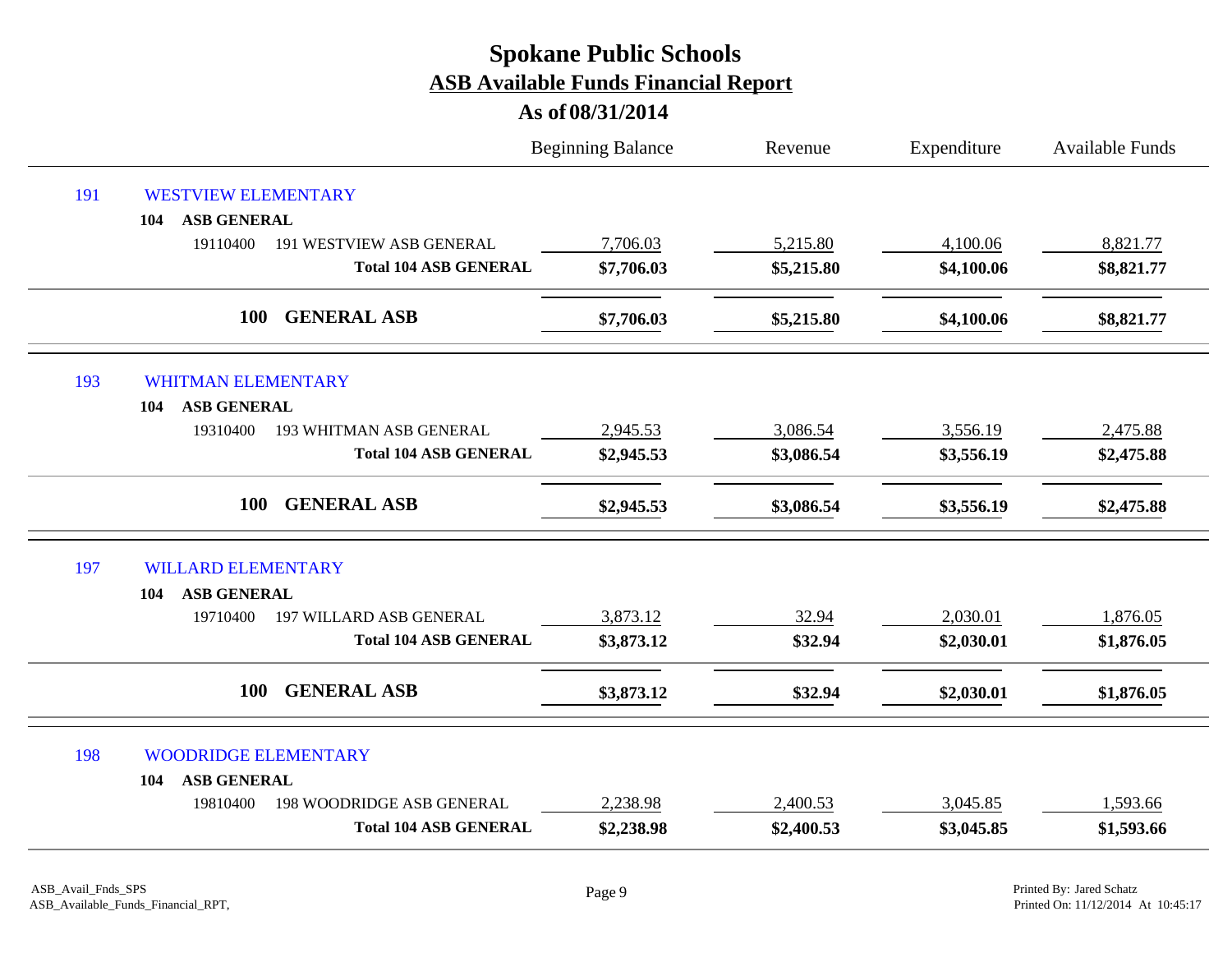|     |     | <b>100</b>               |                                 | <b>Beginning Balance</b> | Revenue    | Expenditure | <b>Available Funds</b> |
|-----|-----|--------------------------|---------------------------------|--------------------------|------------|-------------|------------------------|
|     |     |                          | <b>GENERAL ASB</b>              | \$2,238.98               | \$2,400.53 | \$3,045.85  | \$1,593.66             |
| 199 |     | <b>WILSON ELEMENTARY</b> |                                 |                          |            |             |                        |
|     | 104 | <b>ASB GENERAL</b>       |                                 |                          |            |             |                        |
|     |     | 19910400                 | 199 WILSON ASB GENERAL          | 10.28                    | $-3.27$    | 0.00        | 7.01                   |
|     |     |                          | <b>Total 104 ASB GENERAL</b>    | \$10.28                  | $(\$3.27)$ | \$0.00      | \$7.01                 |
|     |     | <b>100</b>               | <b>GENERAL ASB</b>              | \$10.28                  | $(\$3.27)$ | \$0.00      | \$7.01                 |
| 203 |     |                          | <b>GLOVER MIDDLE SCHOOL</b>     |                          |            |             |                        |
|     | 102 | <b>ASB RESERVE</b>       |                                 |                          |            |             |                        |
|     |     | 20310200                 | 102 ASB RESERVE                 | 0.66                     | 0.00       | 0.00        | 0.66                   |
|     |     |                          | <b>Total 102 ASB RESERVE</b>    | \$0.66                   | \$0.00     | \$0.00      | \$0.66                 |
|     | 104 | <b>ASB GENERAL</b>       |                                 |                          |            |             |                        |
|     |     | 20310400                 | 104 ASB GENERAL                 | 4,548.61                 | 1,072.19   | 2,809.54    | 2,811.26               |
|     |     | 20310401                 | 10401 ASB GENERAL, WYLDLIFE     | 0.00                     | 600.00     | 600.00      | 0.00                   |
|     |     |                          | <b>Total 104 ASB GENERAL</b>    | \$4,548.61               | \$1,672.19 | \$3,409.54  | \$2,811.26             |
|     | 107 | <b>ASB BOOKROOM</b>      |                                 |                          |            |             |                        |
|     |     | 20310700                 | 107 ASB BOOKROOM                | 161.09                   | 935.05     | 536.41      | 559.73                 |
|     |     |                          | <b>Total 107 ASB BOOKROOM</b>   | \$161.09                 | \$935.05   | \$536.41    | \$559.73               |
|     | 109 | <b>ASB MEMBERSHIP</b>    |                                 |                          |            |             |                        |
|     |     | 20310900                 | <b>109 ASB MEMBERSHIP</b>       | 10.98                    | 2,520.00   | 0.00        | 2,530.98               |
|     |     |                          | <b>Total 109 ASB MEMBERSHIP</b> | \$10.98                  | \$2,520.00 | \$0.00      | \$2,530.98             |
|     | 112 | <b>ASB CONVOCATIONS</b>  |                                 |                          |            |             |                        |
|     |     | 20311200                 | <b>112 ASB CONVOCATIONS</b>     | 443.17                   | 0.00       | 0.00        | 443.17                 |
|     |     |                          |                                 |                          |            |             |                        |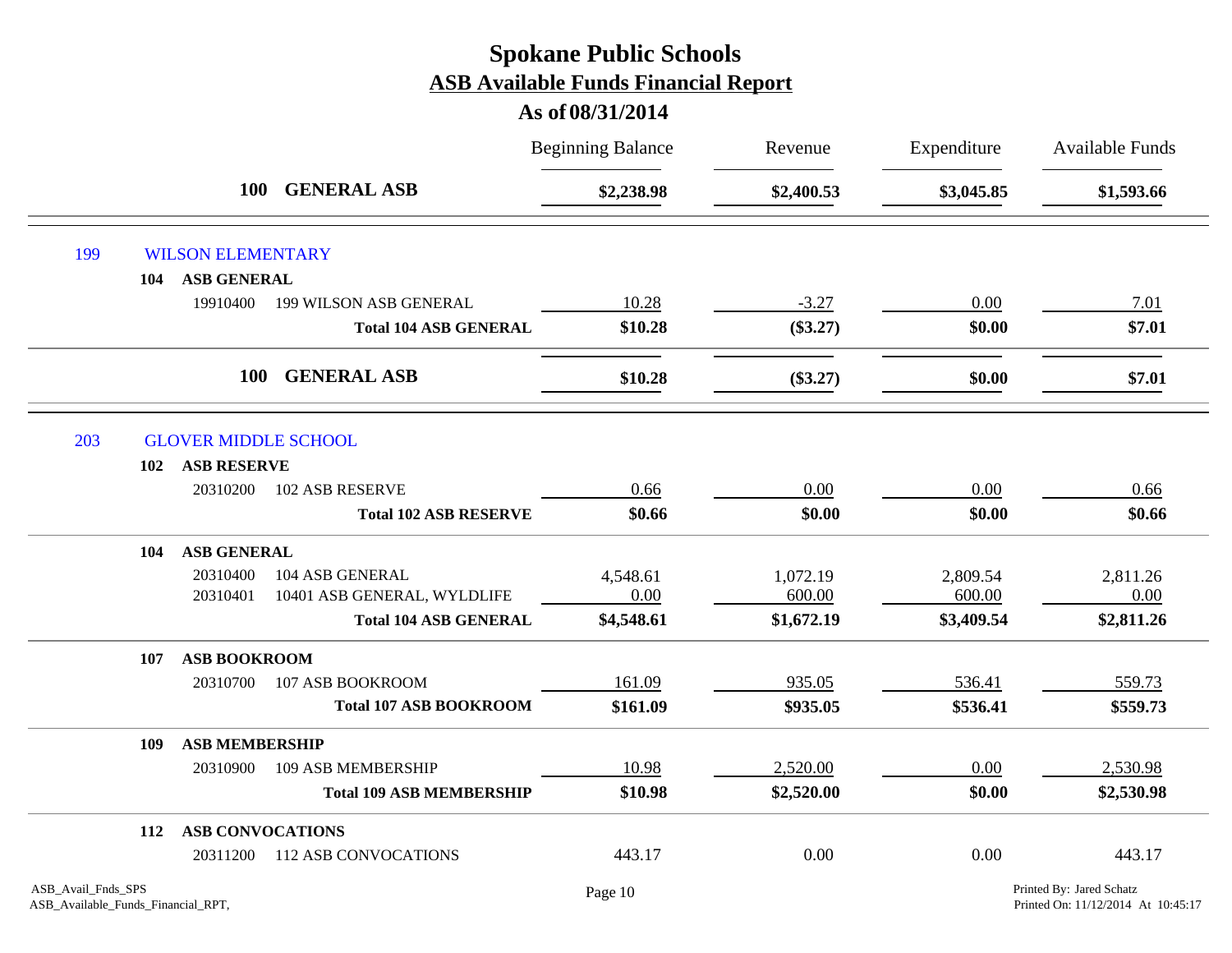|            |                      |                                            | <b>Beginning Balance</b> | Revenue<br>\$0.00 | Expenditure<br>\$0.00 | <b>Available Funds</b><br>\$443.17 |
|------------|----------------------|--------------------------------------------|--------------------------|-------------------|-----------------------|------------------------------------|
|            |                      | <b>Total 112 ASB CONVOCATIONS</b>          | \$443.17                 |                   |                       |                                    |
| <b>120</b> | <b>ASB GUIDANCE</b>  |                                            |                          |                   |                       |                                    |
|            | 20312000             | 120 ASB POSITIVE SCHOOL CLIMAT             | 1,045.85                 | 112.30            | 150.30                | 1,007.85                           |
|            | 20312001             | 12001 SERVICE LEARN COMPONENT              | 755.13                   | 44.90             | 43.47                 | 756.56                             |
|            |                      | <b>Total 120 ASB GUIDANCE</b>              | \$1,800.98               | \$157.20          | \$193.77              | \$1,764.41                         |
| 131        | <b>ASB YEARBOOK</b>  |                                            |                          |                   |                       |                                    |
|            | 20313100             | <b>131 ASB YEARBOOK</b>                    | 516.64                   | 9,430.00          | 8,879.64              | 1,067.00                           |
|            |                      | <b>Total 131 ASB YEARBOOK</b>              | \$516.64                 | \$9,430.00        | \$8,879.64            | \$1,067.00                         |
| 165        | <b>ASB NEWSPAPER</b> |                                            |                          |                   |                       |                                    |
|            | 20316500             | <b>165 ASB NEWSPAPER</b>                   | 0.00                     | 0.00              | 0.00                  | 0.00                               |
|            |                      | <b>Total 165 ASB NEWSPAPER</b>             | \$0.00                   | \$0.00            | \$0.00                | \$0.00                             |
| 170        |                      | <b>ASB ALL SCHOOL FUNDRAISER</b>           |                          |                   |                       |                                    |
|            | 20317000             | 170 ASB ALL SCHOOL FUNDRAISER              | 0.59                     | 2,605.91          | 255.01                | 2,351.49                           |
|            | 20317001             | 170 ASB ALL SCHOOL FUNDRAISER              | 0.00                     | 0.00              | 0.00                  | 0.00                               |
|            |                      | <b>Total 170 ASB ALL SCHOOL FUNDRAISER</b> | \$0.59                   | \$2,605.91        | \$255.01              | \$2,351.49                         |
|            | <b>100</b>           | <b>GENERAL ASB</b>                         | \$7,482.72               | \$17,320.35       | \$13,274.37           | \$11,528.70                        |
| 205        |                      | <b>GENERAL ATHLETICS</b>                   |                          |                   |                       |                                    |
|            | 20320500             | <b>205 ASB GENERAL ATHLETICS</b>           | 15,060.16                | 625.49            | 5,564.38              | 10,121.27                          |
|            |                      | <b>Total 205 GENERAL ATHLETICS</b>         | \$15,060.16              | \$625.49          | \$5,564.38            | \$10,121.27                        |
|            | <b>200</b>           | <b>ATHLETICS</b>                           | \$15,060.16              | \$625.49          | \$5,564.38            | \$10,121.27                        |
|            |                      |                                            |                          |                   |                       |                                    |
| <b>300</b> |                      | ASB GENERAL CLASS ACTIVITY                 |                          |                   |                       |                                    |
|            | 20330000             | <b>300 ASB GENERAL CLASS</b>               | 0.47                     | 0.00              | 0.00                  | 0.47                               |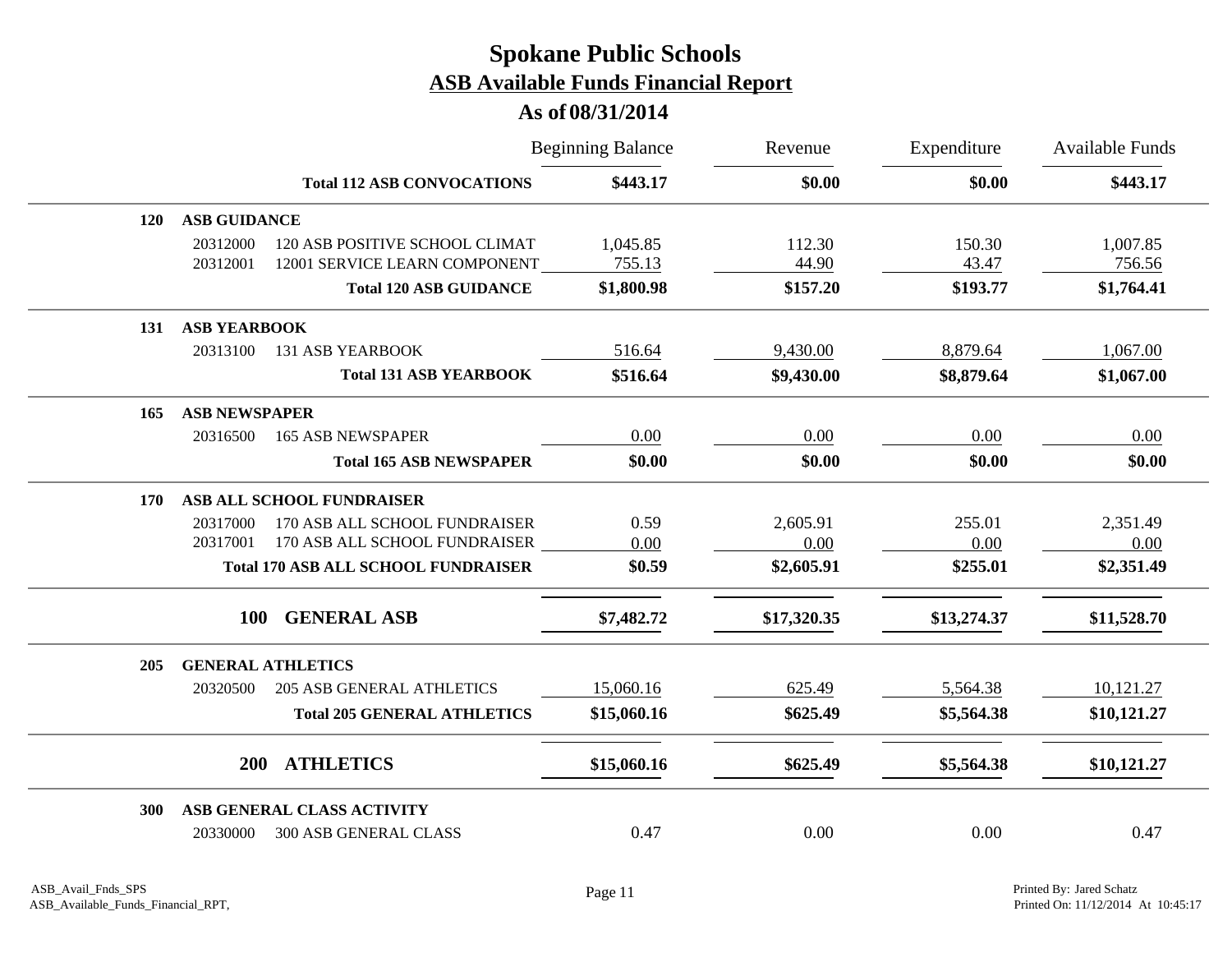|     |                                                  | <b>Beginning Balance</b> | Revenue    | Expenditure | Available Funds |
|-----|--------------------------------------------------|--------------------------|------------|-------------|-----------------|
|     | <b>Total 300 ASB GENERAL CLASS ACTIVITY</b>      | \$0.47                   | \$0.00     | \$0.00      | \$0.47          |
| 307 | ASB MS SPECIAL ED PRE-VOC                        |                          |            |             |                 |
|     | 307 ASB SPECIAL ED PRE VOC<br>20330700           | 705.88                   | 347.93     | 676.02      | 377.79          |
|     | <b>Total 307 ASB MS SPECIAL ED PRE-VOC</b>       | \$705.88                 | \$347.93   | \$676.02    | \$377.79        |
| 315 | <b>DRAMA CLUB</b>                                |                          |            |             |                 |
|     | 20331500<br>315 ASB DRAMA                        | 1,032.29                 | 0.00       | 0.00        | 1,032.29        |
|     | <b>Total 315 DRAMA CLUB</b>                      | \$1,032.29               | \$0.00     | \$0.00      | \$1,032.29      |
| 346 | MATH, ENGINEERING, SCIENCE CLUB                  |                          |            |             |                 |
|     | 20334600<br>346 ASB MESA CLUB                    | 709.42                   | 0.00       | 0.00        | 709.42          |
|     | <b>Total 346 MATH, ENGINEERING, SCIENCE CLUB</b> | \$709.42                 | \$0.00     | \$0.00      | \$709.42        |
| 356 | <b>BAND CLUB</b>                                 |                          |            |             |                 |
|     | 20335600<br>356 ASB BAND                         | 731.24                   | 444.26     | 415.34      | 760.16          |
|     | <b>Total 356 BAND CLUB</b>                       | \$731.24                 | \$444.26   | \$415.34    | \$760.16        |
| 358 | <b>CHORAL CLUB</b>                               |                          |            |             |                 |
|     | 20335800<br><b>358 ASB CHORAL</b>                | 587.40                   | 945.99     | 1,210.65    | 322.74          |
|     | <b>Total 358 CHORAL CLUB</b>                     | \$587.40                 | \$945.99   | \$1,210.65  | \$322.74        |
|     | 300<br><b>CLASS</b>                              | \$3,766.70               | \$1,738.18 | \$2,302.01  | \$3,202.87      |
|     |                                                  |                          |            |             |                 |
| 420 | <b>ASB LEADERSHIP</b>                            |                          |            |             |                 |
|     | 20342000<br><b>420 ASB LEADERSHIP</b>            | 686.90                   | 49.44      | 320.00      | 416.34          |
|     | <b>Total 420 ASB LEADERSHIP</b>                  | \$686.90                 | \$49.44    | \$320.00    | \$416.34        |
| 426 | WA DRUG FREE YOUTH                               |                          |            |             |                 |
|     | 20342600<br>42600 WA DRUG FREE YOUTH             | 151.41                   | 0.00       | 0.00        | 151.41          |
|     | <b>Total 426 WA DRUG FREE YOUTH</b>              | \$151.41                 | \$0.00     | \$0.00      | \$151.41        |
|     |                                                  |                          |            |             |                 |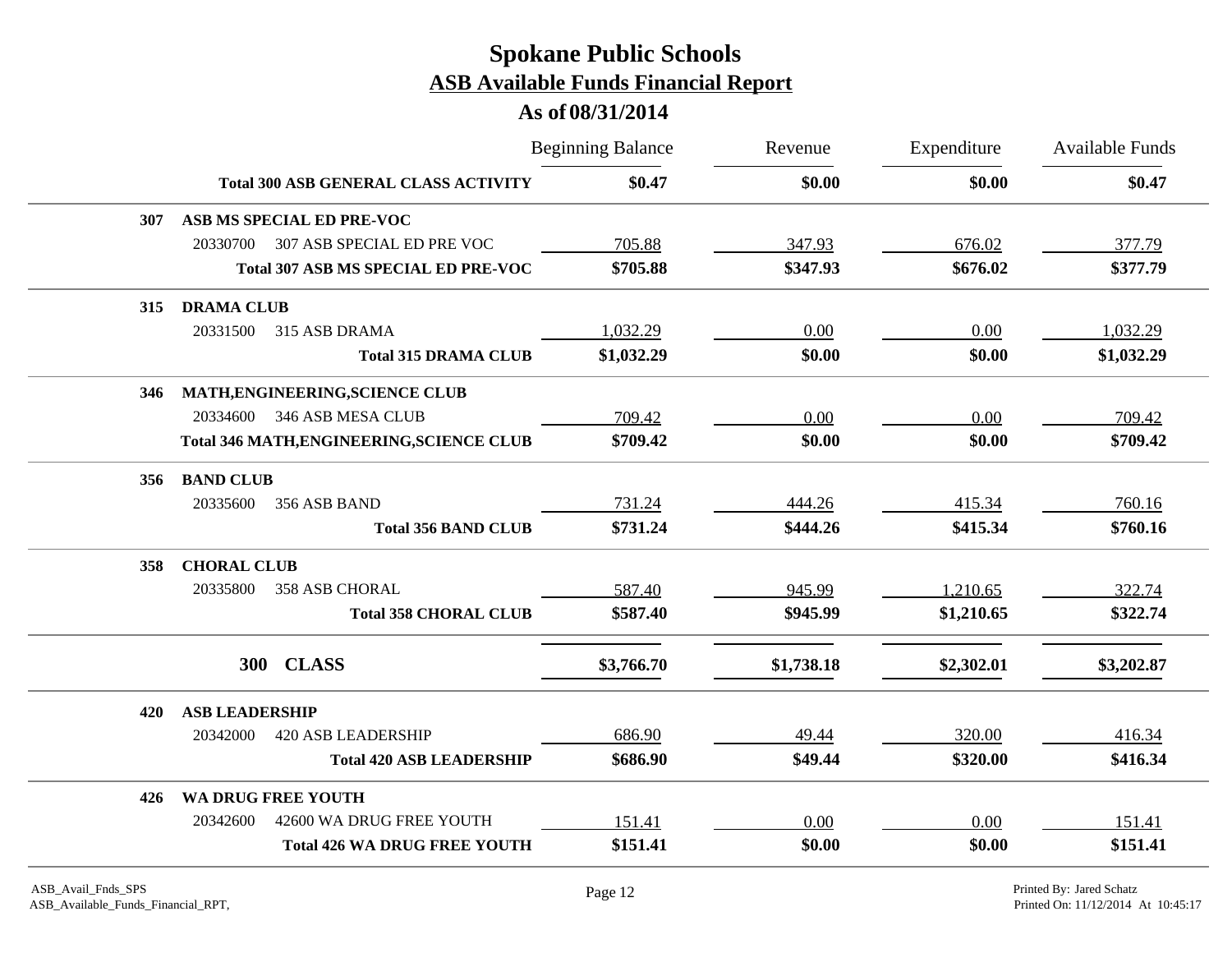|                                                          |     |                            |                                          | <b>Beginning Balance</b> | Revenue    | Expenditure  | <b>Available Funds</b>                                         |
|----------------------------------------------------------|-----|----------------------------|------------------------------------------|--------------------------|------------|--------------|----------------------------------------------------------------|
|                                                          | 466 | <b>DRILL TEAM</b>          |                                          |                          |            |              |                                                                |
|                                                          |     | 20346600                   | <b>466 ASB DRILL TEAM</b>                | 454.95                   | 4,677.26   | 4,309.76     | 822.45                                                         |
|                                                          |     |                            | <b>Total 466 DRILL TEAM</b>              | \$454.95                 | \$4,677.26 | \$4,309.76   | \$822.45                                                       |
|                                                          | 478 |                            | <b>HEALTH AND FITNESS CLUB</b>           |                          |            |              |                                                                |
|                                                          |     | 20347800                   | <b>478 ASB HEALTH AND FITNESS</b>        | 1,202.76                 | 9.99       | 197.83       | 1,014.92                                                       |
|                                                          |     |                            | <b>Total 478 HEALTH AND FITNESS CLUB</b> | \$1,202.76               | \$9.99     | \$197.83     | \$1,014.92                                                     |
|                                                          | 479 | PEER MEDIATION             |                                          |                          |            |              |                                                                |
|                                                          |     | 20347900                   | <b>479 ASB PEER MEDIATION</b>            | 0.00                     | 0.00       | 0.00         | 0.00                                                           |
|                                                          |     |                            | <b>Total 479 PEER MEDIATION</b>          | \$0.00                   | \$0.00     | \$0.00       | \$0.00                                                         |
|                                                          | 496 | <b>PREVENTION CLUB</b>     |                                          |                          |            |              |                                                                |
|                                                          |     | 20349600                   | 49600 PREVENTION CLUB                    | 0.00                     | 0.00       | 0.00         | 0.00                                                           |
|                                                          |     |                            | <b>Total 496 PREVENTION CLUB</b>         | \$0.00                   | \$0.00     | \$0.00       | \$0.00                                                         |
|                                                          |     |                            | 400 CLUBS                                | \$2,496.02               | \$4,736.69 | \$4,827.59   | \$2,405.12                                                     |
| 210                                                      |     | <b>CHASE MIDDLE SCHOOL</b> |                                          |                          |            |              |                                                                |
|                                                          | 104 | <b>ASB GENERAL</b>         |                                          |                          |            |              |                                                                |
|                                                          |     | 21010400                   | 104 ASB GENERAL                          | 2,420.49                 | 1,295.03   | $-2,254.09$  | 5,969.61                                                       |
|                                                          |     | 21010401                   | 10401 ASB GNL SPIRIT PAKS                | 1,377.02                 | 2,959.00   | 2,138.34     | 2,197.68                                                       |
|                                                          |     | 21010402                   | 10402 ASB GENERAL NEWSPAPER              | 0.00                     | 0.00       | 0.00         | 0.00                                                           |
|                                                          |     |                            | <b>Total 104 ASB GENERAL</b>             | \$3,797.51               | \$4,254.03 | (\$115.75)   | \$8,167.29                                                     |
|                                                          | 108 |                            | <b>ASB MISCELLANEOUS</b>                 |                          |            |              |                                                                |
|                                                          |     | 21010800                   | <b>108 ASB MISCELLANEOUS</b>             | 222.45                   | 0.00       | $-1,152.62$  | 1,375.07                                                       |
|                                                          |     |                            | <b>Total 108 ASB MISCELLANEOUS</b>       | \$222.45                 | \$0.00     | (\$1,152.62) | \$1,375.07                                                     |
|                                                          | 109 | <b>ASB MEMBERSHIP</b>      |                                          |                          |            |              |                                                                |
|                                                          |     | 21010900                   | 109 ASB MEMBERSHIP                       | 10,281.00                | 5,120.00   | 11,375.92    | 4,025.08                                                       |
| ASB_Avail_Fnds_SPS<br>ASB_Available_Funds_Financial_RPT, |     |                            |                                          | Page 13                  |            |              | Printed By: Jared Schatz<br>Printed On: 11/12/2014 At 10:45:17 |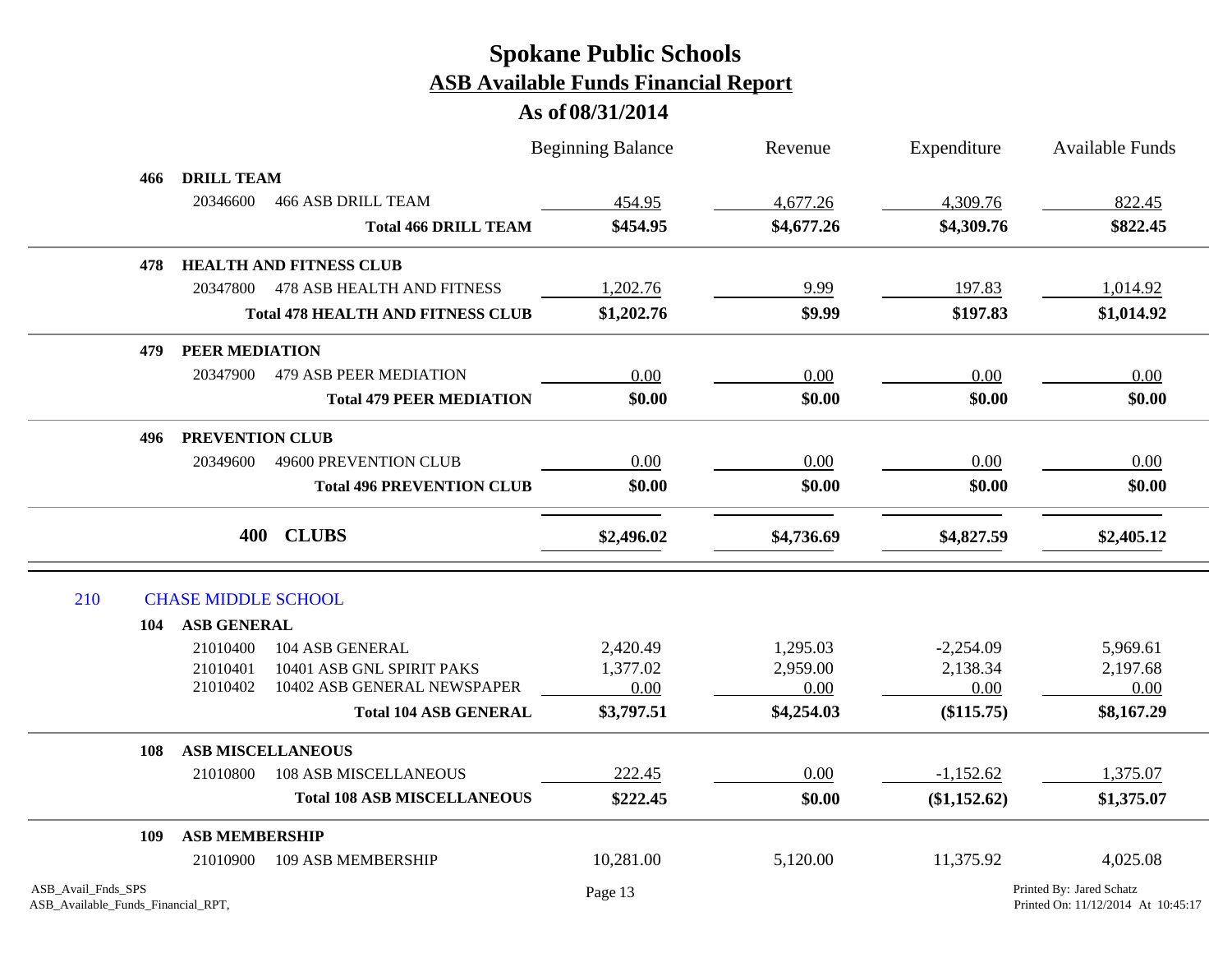|            |                        |                                            | <b>Beginning Balance</b> | Revenue     | Expenditure  | Available Funds |
|------------|------------------------|--------------------------------------------|--------------------------|-------------|--------------|-----------------|
|            |                        | <b>Total 109 ASB MEMBERSHIP</b>            | \$10,281.00              | \$5,120.00  | \$11,375.92  | \$4,025.08      |
| <b>120</b> | <b>ASB GUIDANCE</b>    |                                            |                          |             |              |                 |
|            | 21012000               | 120 ASB WEB CLUB                           | 1,938.52                 | 954.00      | $-1,840.57$  | 4,733.09        |
|            | 21012001               | 12001 WEB SILVERWOOD                       | 0.00                     | 280.00      | 1,048.82     | $-768.82$       |
|            | 21012002               | 12002 WEB T-SHIRT                          | 50.00                    | 117.00      | 0.00         | 167.00          |
|            |                        | <b>Total 120 ASB GUIDANCE</b>              | \$1,988.52               | \$1,351.00  | $(\$791.75)$ | \$4,131.27      |
| 131        | <b>ASB YEARBOOK</b>    |                                            |                          |             |              |                 |
|            | 21013100               | <b>131 ASB YEARBOOK</b>                    | 6,816.74                 | 12,928.00   | 12,600.63    | 7,144.11        |
|            | 21013101               | 131 ASB YEARBOOK CD SALES                  | 185.00                   | 0.00        | 0.00         | 185.00          |
|            |                        | <b>Total 131 ASB YEARBOOK</b>              | \$7,001.74               | \$12,928.00 | \$12,600.63  | \$7,329.11      |
| 140        | <b>ASB CONCESSIONS</b> |                                            |                          |             |              |                 |
|            | 21014000               | <b>140 ASB CONCESSIONS</b>                 | 0.00                     | 0.00        | 0.00         | 0.00            |
|            |                        | <b>Total 140 ASB CONCESSIONS</b>           | \$0.00                   | \$0.00      | \$0.00       | \$0.00          |
| 170        |                        | ASB ALL SCHOOL FUNDRAISER                  |                          |             |              |                 |
|            | 21017000               | 170 ASB CHASE 3000                         | 17,747.80                | 19,118.81   | 30,655.99    | 6,210.62        |
|            | 21017002               | 17002 ALL SCHL FNDRS FUN DAY               | 0.00                     | 0.00        | 0.00         | 0.00            |
|            |                        | <b>Total 170 ASB ALL SCHOOL FUNDRAISER</b> | \$17,747.80              | \$19,118.81 | \$30,655.99  | \$6,210.62      |
| 191        | <b>ASB AWARDS</b>      |                                            |                          |             |              |                 |
|            | 21019100               | 191 ASB AWARDS                             | 645.75                   | 969.00      | $-1,225.64$  | 2,840.39        |
|            | 21019102               | 19102 ASB STUDENT OF THE MONTH             | 624.31                   | 0.00        | $-176.24$    | 800.55          |
|            |                        | <b>Total 191 ASB AWARDS</b>                | \$1,270.06               | \$969.00    | (\$1,401.88) | \$3,640.94      |
|            | <b>100</b>             | <b>GENERAL ASB</b>                         | \$42,309.08              | \$43,740.84 | \$51,170.54  | \$34,879.38     |
|            |                        |                                            |                          |             |              |                 |
| 205        |                        | <b>GENERAL ATHLETICS</b>                   |                          |             |              |                 |
|            | 21020500               | <b>205 ASB GENERAL ATHLETICS</b>           | 3,570.01                 | 1,242.95    | $-486.11$    | 5,299.07        |
|            | 21020501               | 20501 WRESTLING T-SHIRTS                   | 320.00                   | 50.00       | 0.00         | 370.00          |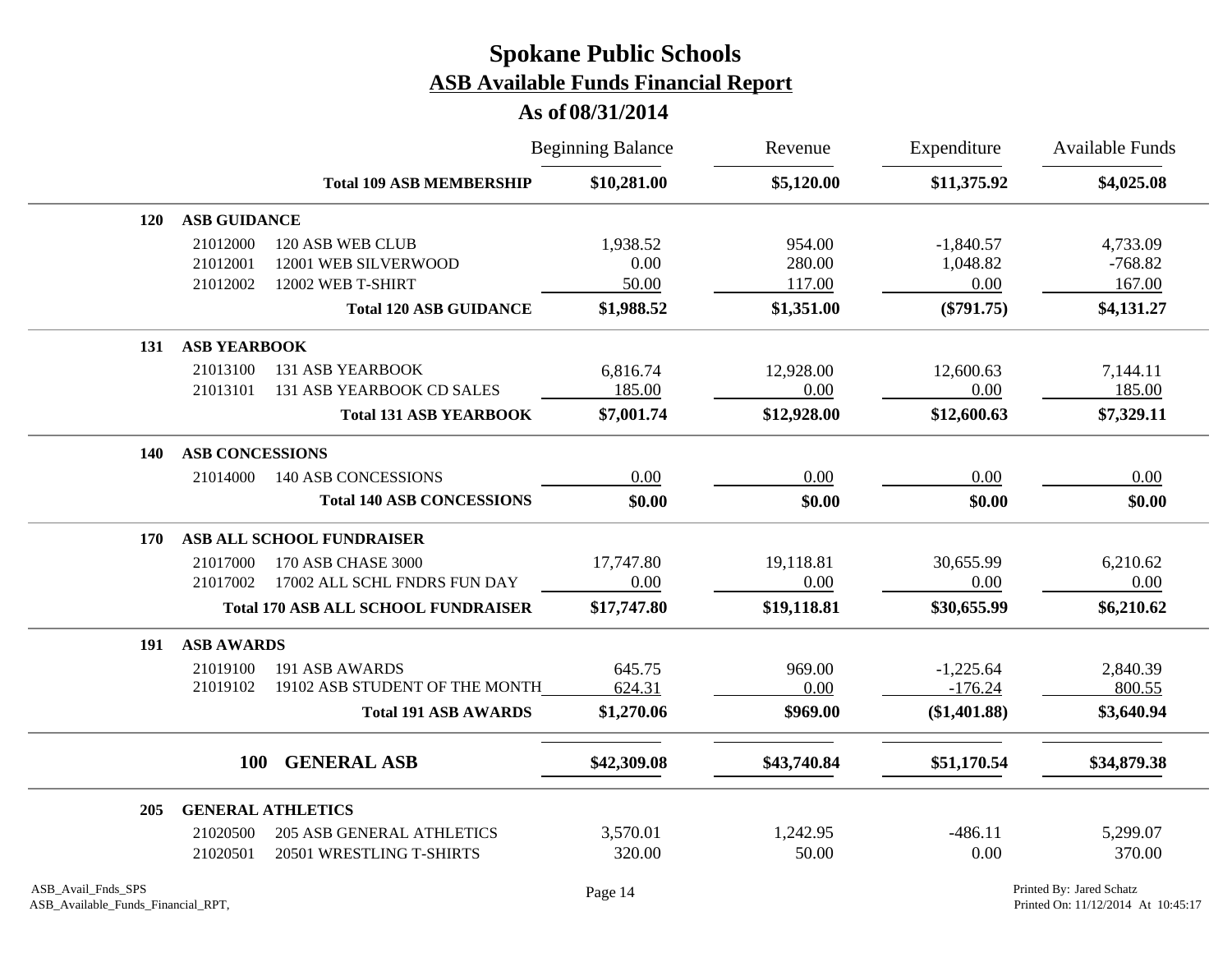|            |                      |                                             | <b>Beginning Balance</b> | Revenue    | Expenditure  | <b>Available Funds</b> |
|------------|----------------------|---------------------------------------------|--------------------------|------------|--------------|------------------------|
|            | 21020502             | 20502 ASB GEN ATHL BASEBALL                 | 1,632.50                 | 600.00     | 0.00         | 2,232.50               |
|            | 21020503             | 20503 ASB GEN ATHL SOFTBALL                 | 227.00                   | 144.00     | 0.00         | 371.00                 |
|            | 21020504             | 20504 ASB GEN ATHL VOLLEYBALL               | 9,144.79                 | 1,412.00   | 0.00         | 10,556.79              |
|            | 21020505             | 20505 ASB GEN ATHL BASKETBALL               | 478.00                   | 728.00     | 0.00         | 1,206.00               |
|            | 21020506             | 20506 ASB GEN ATHL, SMACKDOWN               | 0.00                     | 2,580.60   | 402.08       | 2,178.52               |
|            |                      | <b>Total 205 GENERAL ATHLETICS</b>          | \$15,372.30              | \$6,757.55 | $(\$84.03)$  | \$22,213.88            |
|            | 200                  | <b>ATHLETICS</b>                            | \$15,372.30              | \$6,757.55 | $(\$84.03)$  | \$22,213.88            |
| <b>300</b> |                      | ASB GENERAL CLASS ACTIVITY                  |                          |            |              |                        |
|            | 21030000             | <b>300 ASB TOWEL/RECYCLE</b>                | 0.00                     | 0.00       | 0.00         | 0.00                   |
|            |                      | <b>Total 300 ASB GENERAL CLASS ACTIVITY</b> | \$0.00                   | \$0.00     | \$0.00       | \$0.00                 |
| 302        | <b>ASB 8TH GRADE</b> |                                             |                          |            |              |                        |
|            | 21030200             | 302 ASB 8TH GRADE DANCE                     | $-114.96$                | 0.00       | $-1,311.61$  | 1,196.65               |
|            |                      | <b>Total 302 ASB 8TH GRADE</b>              | (\$114.96)               | \$0.00     | (\$1,311.61) | \$1,196.65             |
| 309        | <b>ASB TECK</b>      |                                             |                          |            |              |                        |
|            | 21030900             | 309 ASB TECK                                | 0.00                     | 0.00       | 0.00         | 0.00                   |
|            |                      | <b>Total 309 ASB TECK</b>                   | \$0.00                   | \$0.00     | \$0.00       | \$0.00                 |
| 315        | <b>DRAMA CLUB</b>    |                                             |                          |            |              |                        |
|            | 21031500             | 315 ASB DRAMA                               | 2,296.41                 | 0.00       | 0.00         | 2,296.41               |
|            | 21031501             | 31501 ASB DRAMA BOOKS                       | 49.00                    | 0.00       | 0.00         | 49.00                  |
|            |                      | <b>Total 315 DRAMA CLUB</b>                 | \$2,345.41               | \$0.00     | \$0.00       | \$2,345.41             |
| 356        | <b>BAND CLUB</b>     |                                             |                          |            |              |                        |
|            | 21035600             | 356 ASB BAND                                | 2,554.97                 | 70.00      | $-1,336.71$  | 3,961.68               |
|            | 21035601             | 35601 BAND CLEANING                         | 0.00                     | 720.00     | 10.00        | 710.00                 |
|            | 21035602             | 35602 BAND JAZZ                             | 0.00                     | 0.00       | 0.00         | 0.00                   |
|            | 21035603             | 35603 BAND CANDY GRAM SALE                  | 0.00                     | 851.60     | 0.00         | 851.60                 |
|            | 21035604             | 35604 JAVA JAZZ                             | 0.00                     | 1,276.00   | 40.43        | 1,235.57               |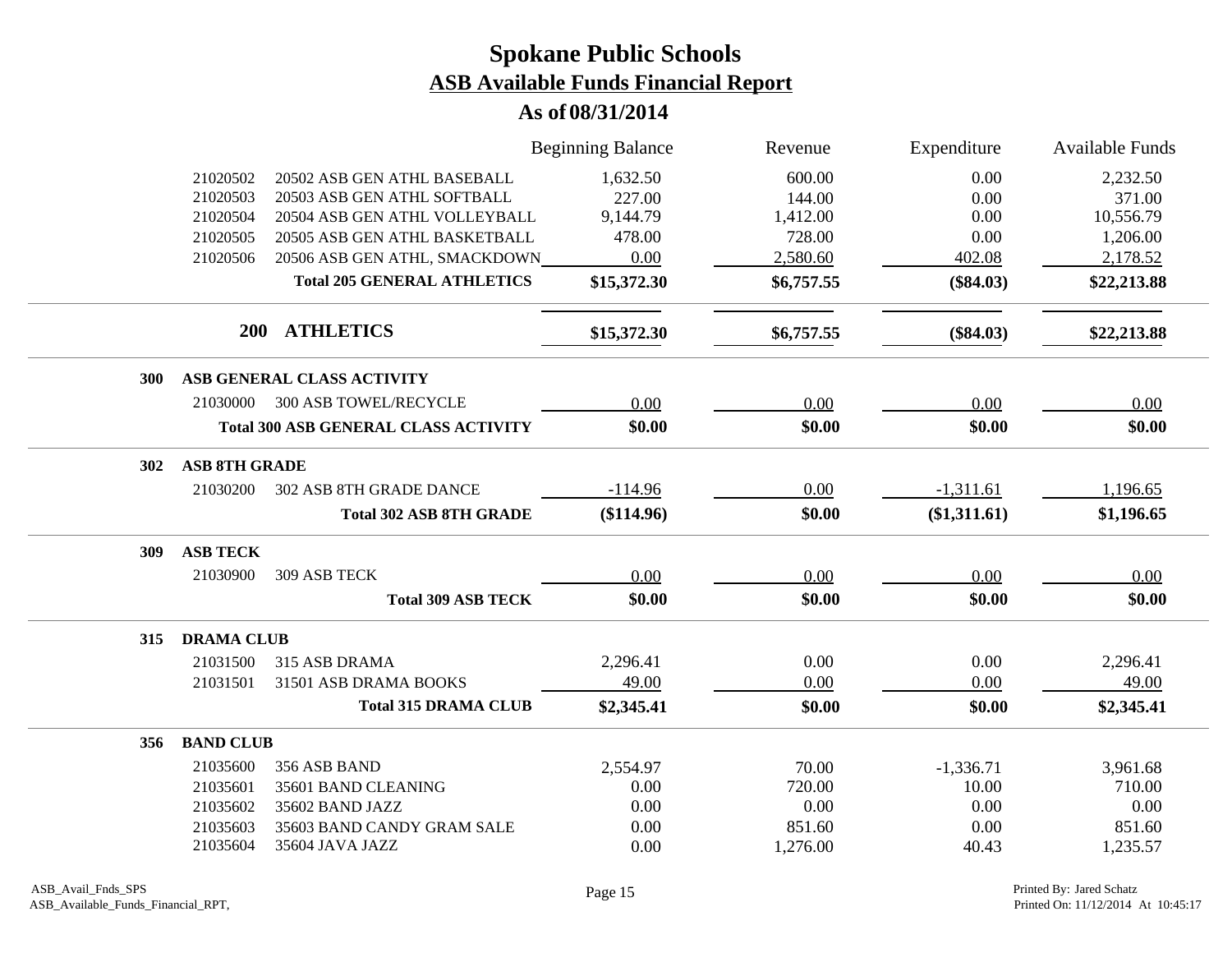|     |                          |                                    | <b>Beginning Balance</b> | Revenue    | Expenditure | Available Funds |
|-----|--------------------------|------------------------------------|--------------------------|------------|-------------|-----------------|
|     | 21035605                 | 35605 BAND TSHIRTS                 | 20.00                    | 610.66     | 127.83      | 502.83          |
|     | 21035606                 | 35606 BAND POLOS                   | 25.00                    | 1,585.00   | 1,610.00    | 0.00            |
|     |                          | <b>Total 356 BAND CLUB</b>         | \$2,599.97               | \$5,113.26 | \$451.55    | \$7,261.68      |
| 357 | <b>ORCHESTRA CLUB</b>    |                                    |                          |            |             |                 |
|     | 21035700                 | <b>357 ASB ORCHESTRA</b>           | 1,324.31                 | 156.90     | $-638.43$   | 2,119.64        |
|     | 21035701                 | 35701 ORCHESTRA T-SHIRTS           | 0.00                     | 190.00     | 190.00      | 0.00            |
|     | 21035703                 | 35703 ORCHESTRA CANDY GRAMS        | 0.00                     | 1.00       | 0.00        | 1.00            |
|     | 21035705                 | 35705 ORCHESTRA CLEANING           | 5.00                     | 440.00     | 415.00      | 30.00           |
|     |                          | <b>Total 357 ORCHESTRA CLUB</b>    | \$1,329.31               | \$787.90   | $(\$33.43)$ | \$2,150.64      |
| 358 | <b>CHORAL CLUB</b>       |                                    |                          |            |             |                 |
|     | 21035800                 | <b>358 ASB CHORAL</b>              | 1,783.62                 | 70.00      | $-914.18$   | 2,767.80        |
|     | 21035801                 | 35801 CHORAL CLEANING              | 0.00                     | 750.00     | 601.48      | 148.52          |
|     | 21035803                 | 35803 CHORAL CANDY GRAMS           | 0.00                     | 0.00       | 0.00        | 0.00            |
|     | 21035805                 | 35805 CHOIR T-SHIRTS               | 1,909.77                 | 560.00     | 2,068.77    | 401.00          |
|     |                          | <b>Total 358 CHORAL CLUB</b>       | \$3,693.39               | \$1,380.00 | \$1,756.07  | \$3,317.32      |
|     |                          | 300 CLASS                          | \$9,853.12               | \$7,281.16 | \$862.58    | \$16,271.70     |
|     |                          |                                    |                          |            |             |                 |
| 402 | <b>ASB LITERARY CLUB</b> |                                    |                          |            |             |                 |
|     | 21040200                 | <b>402 ASB LITERARY CLUB</b>       | 93.50                    | 0.00       | 0.00        | 93.50           |
|     |                          | <b>Total 402 ASB LITERARY CLUB</b> | \$93.50                  | \$0.00     | \$0.00      | \$93.50         |
| 407 | <b>ASB SCIENCE CLUB</b>  |                                    |                          |            |             |                 |
|     | 21040700                 | <b>407 ASB SCIENCE CLUB</b>        | 0.00                     | 0.00       | 0.00        | 0.00            |
|     |                          | <b>Total 407 ASB SCIENCE CLUB</b>  | \$0.00                   | \$0.00     | \$0.00      | \$0.00          |
| 423 | <b>ASB CHESS CLUB</b>    |                                    |                          |            |             |                 |
|     | 21042300                 | <b>423 ASB CHESS CLUB</b>          | 0.00                     | 0.00       | 0.00        | 0.00            |
|     |                          | <b>Total 423 ASB CHESS CLUB</b>    | \$0.00                   | \$0.00     | \$0.00      | \$0.00          |
|     |                          |                                    |                          |            |             |                 |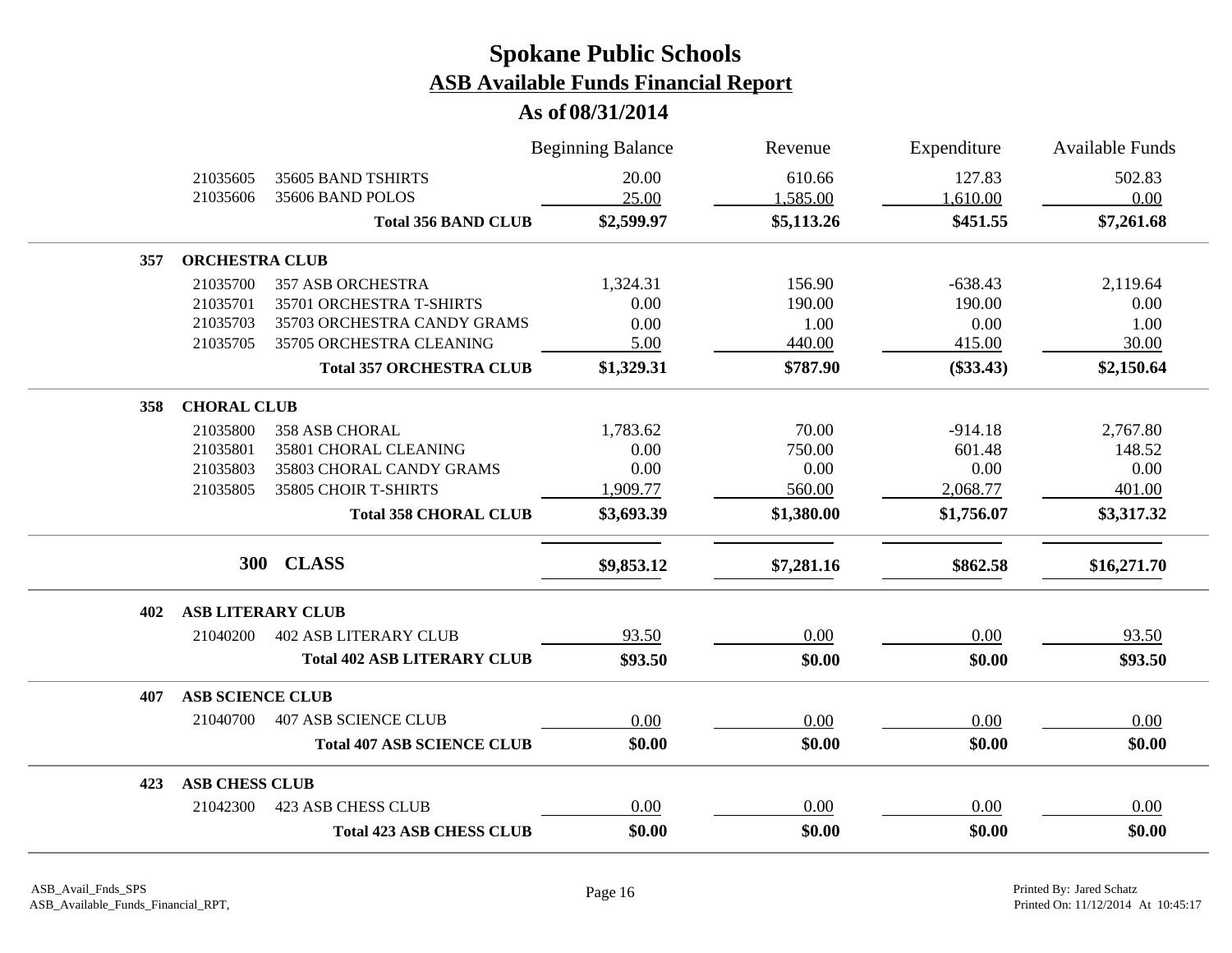|     |                       |                                             | <b>Beginning Balance</b> | Revenue    | Expenditure     | <b>Available Funds</b> |
|-----|-----------------------|---------------------------------------------|--------------------------|------------|-----------------|------------------------|
| 466 | <b>DRILL TEAM</b>     |                                             |                          |            |                 |                        |
|     | 21046600              | <b>466 ASB DRILL TEAM</b>                   | 844.46                   | 645.00     | $-935.18$       | 2,424.64               |
|     | 21046601              | <b>466 ASB DRILL TEAM CAMP</b>              | 1,503.00                 | 0.00       | 1,503.00        | 0.00                   |
|     |                       | <b>Total 466 DRILL TEAM</b>                 | \$2,347.46               | \$645.00   | \$567.82        | \$2,424.64             |
| 471 |                       | ASB STUDY SKILLS CLUB                       |                          |            |                 |                        |
|     | 21047100              | <b>471 ASB STUDY SKILLS CLUB</b>            | 0.00                     | 0.00       | 0.00            | 0.00                   |
|     |                       | <b>Total 471 ASB STUDY SKILLS CLUB</b>      | \$0.00                   | \$0.00     | \$0.00          | \$0.00                 |
| 476 | <b>MULTI CULTURAL</b> |                                             |                          |            |                 |                        |
|     | 21047600              | 476 ASB MULTI CULTURAL CLUB                 | 0.00                     | 0.00       | 0.00            | 0.00                   |
|     |                       | <b>Total 476 MULTI CULTURAL</b>             | \$0.00                   | \$0.00     | \$0.00          | \$0.00                 |
|     |                       |                                             |                          |            |                 |                        |
| 250 |                       | 400 CLUBS<br><b>SACAJAWEA MIDDLE SCHOOL</b> | \$2,440.96               | \$645.00   | \$567.82        | \$2,518.14             |
| 102 | <b>ASB RESERVE</b>    |                                             |                          |            |                 |                        |
|     | 25010200              | 102 ASB RESERVE                             | 468.43                   | 0.00       | 388.75          | 79.68                  |
|     |                       | <b>Total 102 ASB RESERVE</b>                | \$468.43                 | \$0.00     | \$388.75        | \$79.68                |
| 104 | <b>ASB GENERAL</b>    |                                             |                          |            |                 |                        |
|     | 25010400              | 10400 ASB GENERAL                           | 6,699.92                 | 2,133.85   | $-11,259.97$    | 20,093.74              |
|     | 25010402              | 10402 ASB READERBOARD                       | 142.00                   | 95.00      | 142.00          | 95.00                  |
|     | 25010404              | <b>10404 SPIRITWEAR PATCHES</b>             | 49.00                    | 0.00       | 49.00           | 0.00                   |
|     | 25010455              | 10455 ASB POP MACHINE                       | 470.40                   | 0.00       | 470.40          | 0.00                   |
|     | 25010475              | 10475 ASB T-SHIRTS                          | $-1,229.54$              | 601.00     | 59.80           | $-688.34$              |
|     | 25010480              | 10480 ASB HOODY ACCOUNT                     | $-2,046.86$              | 2,029.00   | 7.59            | $-25.45$               |
|     |                       | <b>Total 104 ASB GENERAL</b>                | \$4,084.92               | \$4,858.85 | $(\$10,531.18)$ | \$19,474.95            |
| 107 | <b>ASB BOOKROOM</b>   |                                             |                          |            |                 |                        |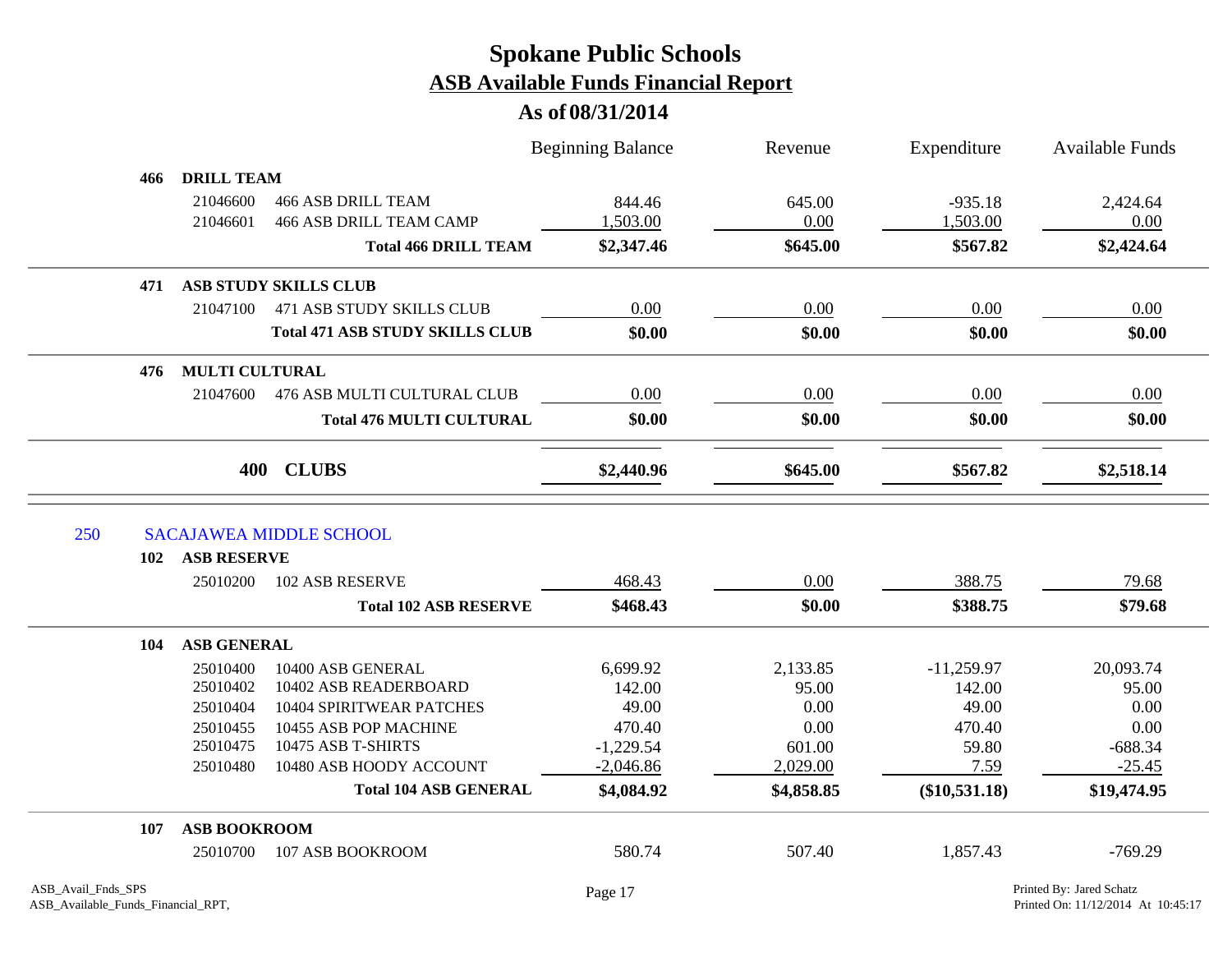|            |                        |                                    | <b>Beginning Balance</b> | Revenue     | Expenditure | <b>Available Funds</b> |
|------------|------------------------|------------------------------------|--------------------------|-------------|-------------|------------------------|
|            |                        | <b>Total 107 ASB BOOKROOM</b>      | \$580.74                 | \$507.40    | \$1,857.43  | $(\$769.29)$           |
| 108        |                        | <b>ASB MISCELLANEOUS</b>           |                          |             |             |                        |
|            | 25010800               | <b>108 ASB MISCELLANEOUS</b>       | 598.73                   | 0.00        | 598.73      | 0.00                   |
|            |                        | <b>Total 108 ASB MISCELLANEOUS</b> | \$598.73                 | \$0.00      | \$598.73    | \$0.00                 |
| 109        | <b>ASB MEMBERSHIP</b>  |                                    |                          |             |             |                        |
|            | 25010900               | 109 ASB MEMBERSHIP                 | 11,623.00                | 6,102.00    | 11,623.00   | 6,102.00               |
|            |                        | <b>Total 109 ASB MEMBERSHIP</b>    | \$11,623.00              | \$6,102.00  | \$11,623.00 | \$6,102.00             |
| <b>120</b> | <b>ASB GUIDANCE</b>    |                                    |                          |             |             |                        |
|            | 25012000               | 120 ASB HONOR LEVEL ACTIVITIES     | 882.90                   | 264.00      | 194.81      | 952.09                 |
|            |                        | <b>Total 120 ASB GUIDANCE</b>      | \$882.90                 | \$264.00    | \$194.81    | \$952.09               |
| 131        | <b>ASB YEARBOOK</b>    |                                    |                          |             |             |                        |
|            | 25013100               | <b>131 ASB YEARBOOK</b>            | 13,455.38                | 13,520.00   | 25,592.24   | 1,383.14               |
|            |                        | <b>Total 131 ASB YEARBOOK</b>      | \$13,455.38              | \$13,520.00 | \$25,592.24 | \$1,383.14             |
| 135        | <b>ASB UNIFORMS</b>    |                                    |                          |             |             |                        |
|            | 25013500               | <b>135 ASB UNIFORMS</b>            | 0.00                     | 0.00        | 0.00        | 0.00                   |
|            |                        | <b>Total 135 ASB UNIFORMS</b>      | \$0.00                   | \$0.00      | \$0.00      | \$0.00                 |
| 140        | <b>ASB CONCESSIONS</b> |                                    |                          |             |             |                        |
|            | 25014000               | <b>140 ASB CONCESSIONS</b>         | 1,264.92                 | 274.50      | 1,264.92    | 274.50                 |
|            |                        | <b>Total 140 ASB CONCESSIONS</b>   | \$1,264.92               | \$274.50    | \$1,264.92  | \$274.50               |
| 160        | <b>ASB INSURANCE</b>   |                                    |                          |             |             |                        |
|            | 25016000               | 250 INSURANCE                      | 0.00                     | 0.00        | 0.00        | 0.00                   |
|            |                        | <b>Total 160 ASB INSURANCE</b>     | \$0.00                   | \$0.00      | \$0.00      | \$0.00                 |
| 165        | <b>ASB NEWSPAPER</b>   |                                    |                          |             |             |                        |
|            | 25016500               | <b>165 ASB NEWSPAPER</b>           | 671.28                   | 0.00        | 722.28      | $-51.00$               |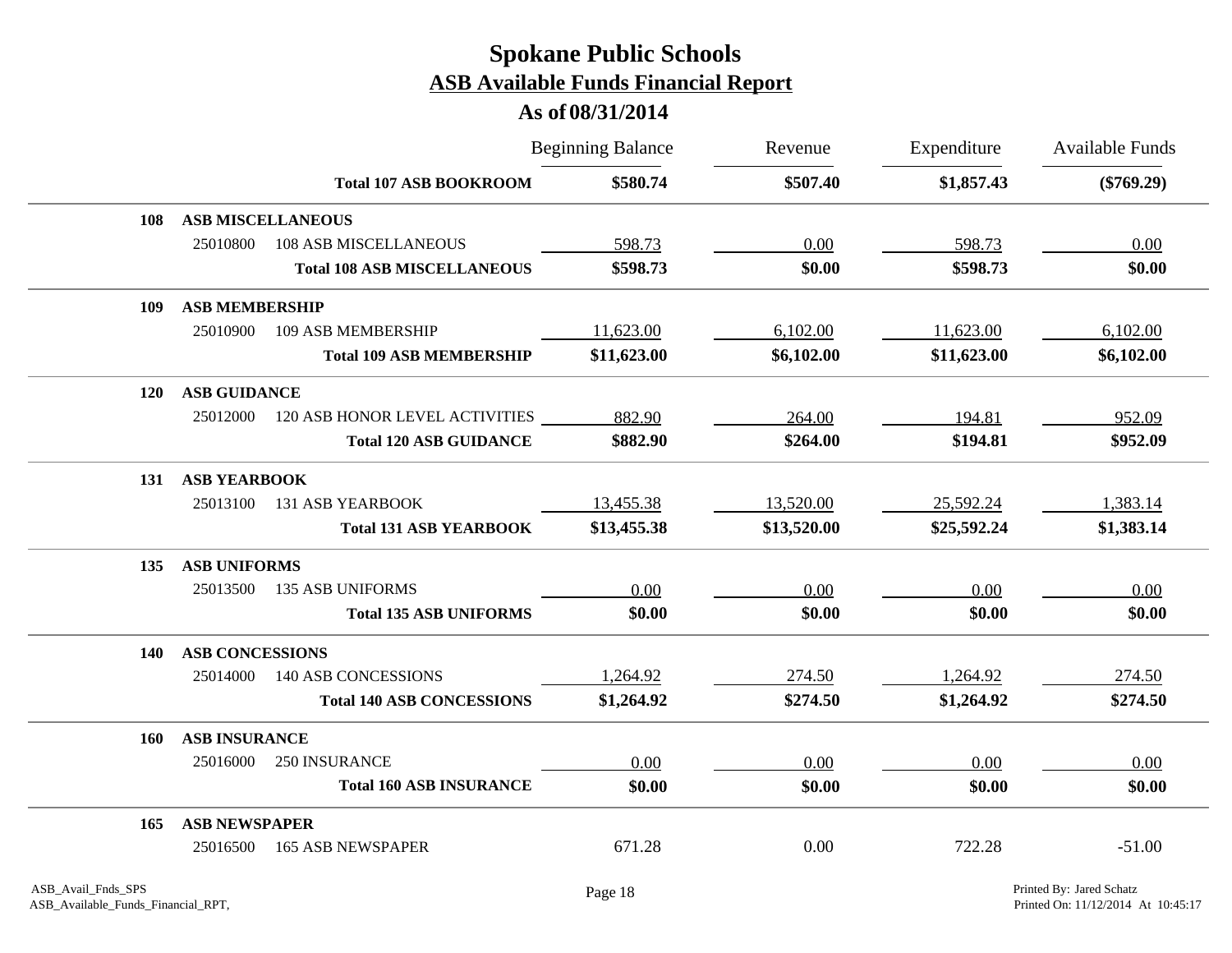|            |                                               | <b>Beginning Balance</b> | Revenue     | Expenditure    | <b>Available Funds</b> |
|------------|-----------------------------------------------|--------------------------|-------------|----------------|------------------------|
|            | <b>Total 165 ASB NEWSPAPER</b>                | \$671.28                 | \$0.00      | \$722.28       | $(\$51.00)$            |
| <b>170</b> | ASB ALL SCHOOL FUNDRAISER                     |                          |             |                |                        |
|            | 25017000<br>170 ASB ALL SCHOOL FUNDRAISER     | 33,638.06                | 21,276.64   | 39,250.72      | 15,663.98              |
|            | <b>Total 170 ASB ALL SCHOOL FUNDRAISER</b>    | \$33,638.06              | \$21,276.64 | \$39,250.72    | \$15,663.98            |
| 182        | <b>ASB SPECIAL PROJECTS</b>                   |                          |             |                |                        |
|            | <b>182 ASB SPECIAL PROJECTS</b><br>25018200   | 0.00                     | 412.05      | 68.24          | 343.81                 |
|            | <b>Total 182 ASB SPECIAL PROJECTS</b>         | \$0.00                   | \$412.05    | \$68.24        | \$343.81               |
| 191        | <b>ASB AWARDS</b>                             |                          |             |                |                        |
|            | 25019100<br>191 ASB AWARDS                    | 0.00                     | 0.00        | 0.00           | 0.00                   |
|            | <b>Total 191 ASB AWARDS</b>                   | \$0.00                   | \$0.00      | \$0.00         | \$0.00                 |
|            | <b>GENERAL ASB</b><br><b>100</b>              | \$67,268.36              | \$47,215.44 | \$71,029.94    | \$43,453.86            |
| 205        | <b>GENERAL ATHLETICS</b>                      |                          |             |                |                        |
|            | 25020500<br><b>205 ASB GENRAL ATHLETICS</b>   | $-1,655.34$              | 0.00        | $-1,684.10$    | 28.76                  |
|            | 20502 ATHLETIC AWARDS<br>25020502             | 0.00                     | 0.00        | 0.00           | 0.00                   |
|            | <b>Total 205 GENERAL ATHLETICS</b>            | (\$1,655.34)             | \$0.00      | (\$1,684.10)   | \$28.76                |
| 208        | <b>ASB ATHLETIC OFFICIALS</b>                 |                          |             |                |                        |
|            | <b>208 ASB ATHLETIC OFFICIALS</b><br>25020800 | $-6,456.49$              | 0.00        | $-6,602.13$    | 145.64                 |
|            | <b>Total 208 ASB ATHLETIC OFFICIALS</b>       | $(\$6,456.49)$           | \$0.00      | $(\$6,602.13)$ | \$145.64               |
| <b>209</b> | <b>ASB ATHLETIC UNIFORMS</b>                  |                          |             |                |                        |
|            | <b>209 ASB ATHLETIC UNIFORMS</b><br>25020900  | 287.79                   | 145.00      | $-1,150.00$    | 1,582.79               |
|            | <b>Total 209 ASB ATHLETIC UNIFORMS</b>        | \$287.79                 | \$145.00    | (\$1,150.00)   | \$1,582.79             |
| 227        | <b>BASEBALL</b>                               |                          |             |                |                        |
|            | 25022700<br>227 ASB BASEBALL                  | 0.20                     | 306.00      | 378.07         | $-71.87$               |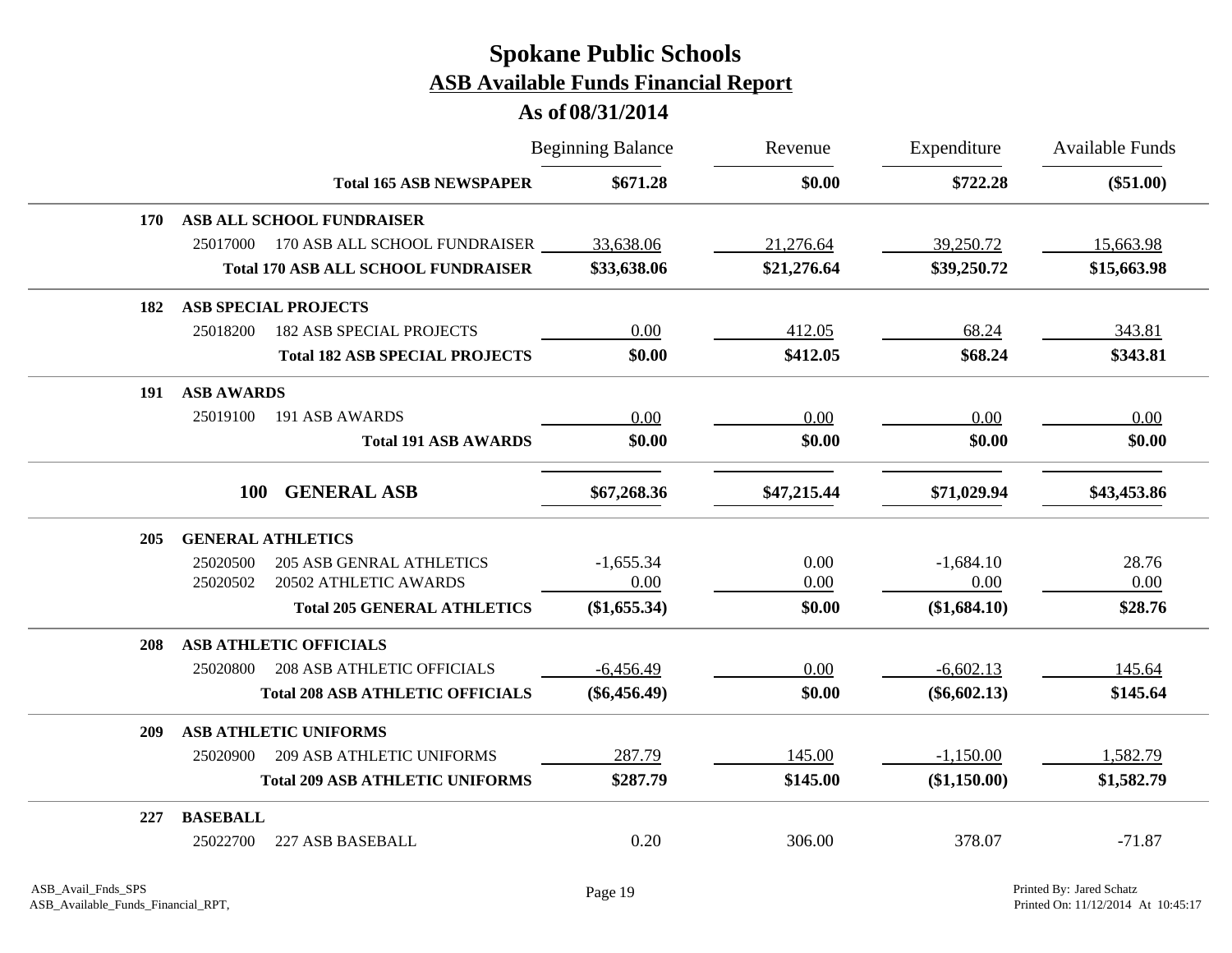|            |                         |                                      | <b>Beginning Balance</b> | Revenue  | Expenditure    | <b>Available Funds</b> |
|------------|-------------------------|--------------------------------------|--------------------------|----------|----------------|------------------------|
|            |                         | <b>Total 227 BASEBALL</b>            | \$0.20                   | \$306.00 | \$378.07       | $(\$71.87)$            |
| 230        | <b>BOYS BASKETBALL</b>  |                                      |                          |          |                |                        |
|            | 25023000                | 230 ASB BOYS BASETBALL               | 0.00                     | 0.00     | 0.00           | 0.00                   |
|            |                         | <b>Total 230 BOYS BASKETBALL</b>     | \$0.00                   | \$0.00   | \$0.00         | \$0.00                 |
| 231        | <b>GIRLS BASKETBALL</b> |                                      |                          |          |                |                        |
|            | 25023100                | 231 ASB GIRLS BASKETBALL             | 0.00                     | 0.00     | 0.00           | 0.00                   |
|            |                         | <b>Total 231 GIRLS BASKETBALL</b>    | \$0.00                   | \$0.00   | \$0.00         | \$0.00                 |
| 251        | SPOK-A-LOO              |                                      |                          |          |                |                        |
|            | 25025100                | 251 ASB SPOK-A-LOO                   | $-446.45$                | 498.04   | 183.98         | $-132.39$              |
|            |                         | Total 251 SPOK-A-LOO                 | $(\$446.45)$             | \$498.04 | \$183.98       | $(\$132.39)$           |
| <b>270</b> | <b>GIRLS' SOFTBALL</b>  |                                      |                          |          |                |                        |
|            | 25027000                | 270 ASB SOFTBALL                     | 0.00                     | 0.00     | 0.00           | 0.00                   |
|            |                         | <b>Total 270 GIRLS' SOFTBALL</b>     | \$0.00                   | \$0.00   | \$0.00         | \$0.00                 |
| 286        |                         | <b>MIDDLE SCHOOL TRACK</b>           |                          |          |                |                        |
|            | 25028600                | <b>286 MIDDLE SCHOOL TRACK</b>       | 0.00                     | 0.00     | 0.00           | 0.00                   |
|            |                         | <b>Total 286 MIDDLE SCHOOL TRACK</b> | \$0.00                   | \$0.00   | \$0.00         | \$0.00                 |
| <b>290</b> |                         | <b>GIRLS' VOLLEYBALL</b>             |                          |          |                |                        |
|            | 25029000                | 290 GIRLS' VOLLEYBALL                | 0.00                     | 0.00     | 0.00           | 0.00                   |
|            |                         | <b>Total 290 GIRLS' VOLLEYBALL</b>   | \$0.00                   | \$0.00   | \$0.00         | \$0.00                 |
| 294        | <b>BOYS' WRESTLING</b>  |                                      |                          |          |                |                        |
|            | 25029400                | <b>294 ASB WRESTLING</b>             | 0.00                     | 0.00     | 0.00           | 0.00                   |
|            |                         | <b>Total 294 BOYS' WRESTLING</b>     | \$0.00                   | \$0.00   | \$0.00         | \$0.00                 |
|            | <b>200</b>              | <b>ATHLETICS</b>                     | $(\$8,270.29)$           | \$949.04 | $(\$8,874.18)$ | \$1,552.93             |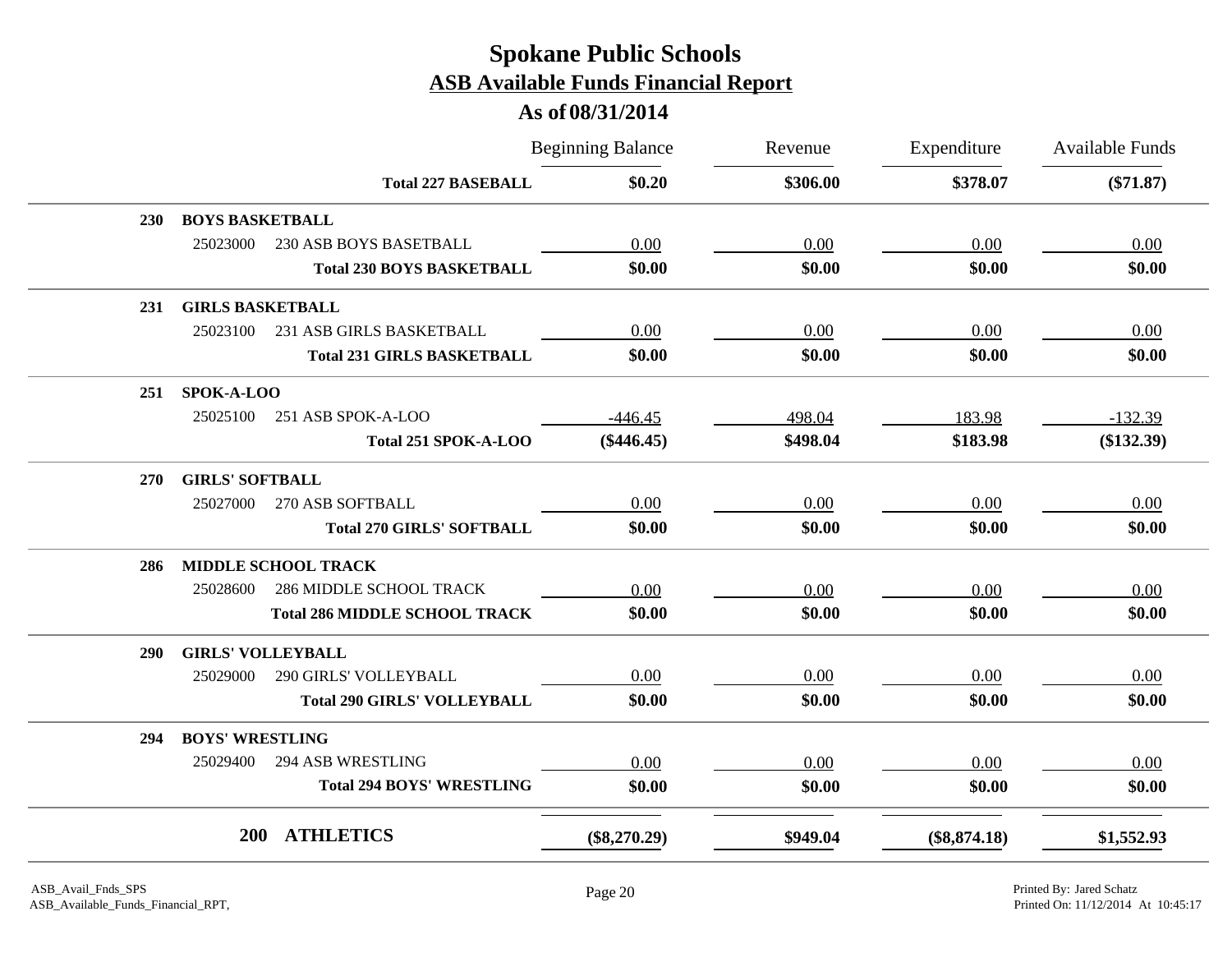### **As of 08/31/2014**

|     |                       |                                            | <b>Beginning Balance</b> | Revenue    | Expenditure    | <b>Available Funds</b> |
|-----|-----------------------|--------------------------------------------|--------------------------|------------|----------------|------------------------|
| 304 | <b>ART CLUB</b>       |                                            |                          |            |                |                        |
|     | 25030400              | 250 ART CLUB                               | 301.20                   | 270.00     | $-23.65$       | 594.85                 |
|     |                       | <b>Total 304 ART CLUB</b>                  | \$301.20                 | \$270.00   | $(\$23.65)$    | \$594.85               |
| 307 |                       | ASB MS SPECIAL ED PRE-VOC                  |                          |            |                |                        |
|     | 25030700              | 307 ASB SPECIAL ED PRE VOC                 | 0.00                     | 0.00       | 0.00           | 0.00                   |
|     |                       | <b>Total 307 ASB MS SPECIAL ED PRE-VOC</b> | \$0.00                   | \$0.00     | \$0.00         | \$0.00                 |
| 315 | <b>DRAMA CLUB</b>     |                                            |                          |            |                |                        |
|     | 25031500              | 315 ASB DRAMA CLUB                         | 1,164.71                 | 163.26     | 1,219.66       | 108.31                 |
|     |                       | <b>Total 315 DRAMA CLUB</b>                | \$1,164.71               | \$163.26   | \$1,219.66     | \$108.31               |
| 317 | <b>RECYCLE CLUB</b>   |                                            |                          |            |                |                        |
|     | 25031700              | <b>250 ASB RECYCLE CLUB</b>                | 0.00                     | 0.00       | 0.00           | 0.00                   |
|     |                       | <b>Total 317 RECYCLE CLUB</b>              | \$0.00                   | \$0.00     | \$0.00         | \$0.00                 |
| 356 | <b>BAND CLUB</b>      |                                            |                          |            |                |                        |
|     | 25035600              | 356 ASB BAND                               | $-4,484.96$              | 0.00       | $-8,003.70$    | 3,518.74               |
|     | 25035610              | 35610 BAND UNIFORM CLEANING                | 173.14                   | 3,060.00   | 2,555.92       | 677.22                 |
|     | 25035612              | 35612 ASB BAND SHIRTS                      | 0.00                     | 0.00       | 0.00           | 0.00                   |
|     | 25035615              | 35615 BAND IN AND OUT                      | 335.00                   | 18.00      | 0.00           | 353.00                 |
|     | 25035620              | 35620 BAND SPECIAL                         | 3,328.60                 | 1,983.15   | 586.89         | 4,724.86               |
|     | 25035630              | 35630 BAND SILVERWOOD                      | 0.00                     | 0.00       | 0.00           | 0.00                   |
|     |                       | <b>Total 356 BAND CLUB</b>                 | $(\$648.22)$             | \$5,061.15 | $(\$4,860.89)$ | \$9,273.82             |
| 357 | <b>ORCHESTRA CLUB</b> |                                            |                          |            |                |                        |
|     | 25035700              | <b>357 ASB ORCHESTRA</b>                   | $-883.82$                | $-20.00$   | $-2,109.06$    | 1,205.24               |
|     | 25035710              | 35710 ORCHESTRA CLEANING                   | 1,384.53                 | 1,456.00   | 2,057.35       | 783.18                 |
|     | 25035715              | 35715 ORCHESTRA IN AND OUT                 | 6,594.90                 | 170.00     | 170.00         | 6,594.90               |
|     | 25035720              | 35720 ORCHESTRA SPECIAL                    | 591.94                   | 0.00       | 0.00           | 591.94                 |
|     |                       | <b>Total 357 ORCHESTRA CLUB</b>            | \$7,687.55               | \$1,606.00 | \$118.29       | \$9,175.26             |

**CHORAL CLUB**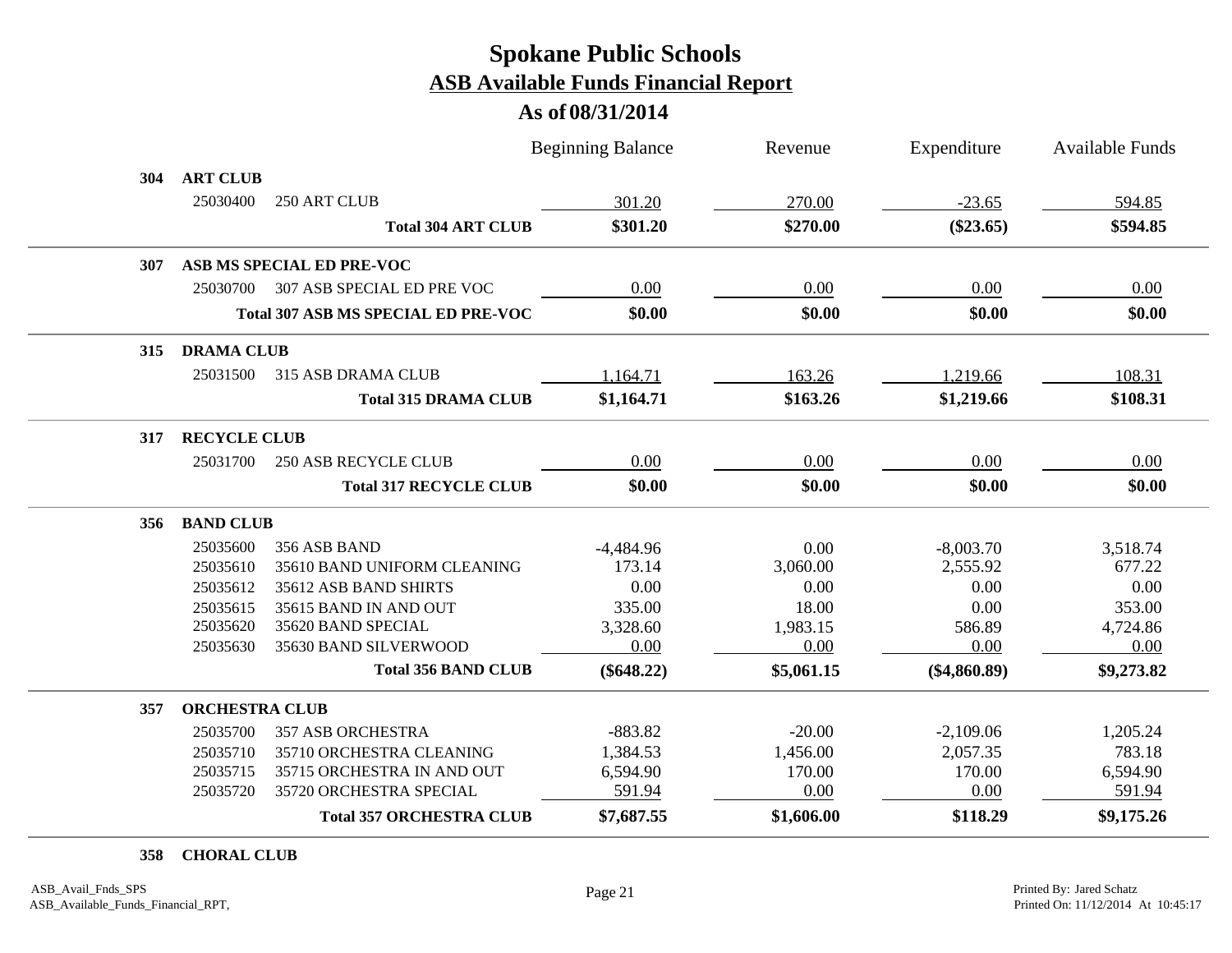|     |                       |                                              | <b>Beginning Balance</b> | Revenue     | Expenditure  | Available Funds |
|-----|-----------------------|----------------------------------------------|--------------------------|-------------|--------------|-----------------|
|     | 25035800              | <b>358 ASB CHORAL</b>                        | $-509.71$                | $-20.00$    | $-1,040.43$  | 510.72          |
|     | 25035810              | 35810 CHORAL CLEANING                        | 2,291.99                 | 3,118.00    | 3,286.39     | 2,123.60        |
|     | 25035815              | 35815 CHORAL IN AND OUT                      | $-241.26$                | 32.00       | 30.00        | $-239.26$       |
|     | 25035820              | 358120 CHORAL SPECIAL                        | 102.19                   | 0.00        | 0.00         | 102.19          |
|     |                       | <b>Total 358 CHORAL CLUB</b>                 | \$1,643.21               | \$3,130.00  | \$2,275.96   | \$2,497.25      |
| 382 | <b>ASB COMPUTER</b>   |                                              |                          |             |              |                 |
|     | 25038200              | <b>382 ASB COMPUTER</b>                      | 0.00                     | 0.00        | 0.00         | 0.00            |
|     |                       | <b>Total 382 ASB COMPUTER</b>                | \$0.00                   | \$0.00      | \$0.00       | \$0.00          |
|     | <b>300</b>            | <b>CLASS</b>                                 | \$10,148.45              | \$10,230.41 | (\$1,270.63) | \$21,649.49     |
| 401 |                       | ASB MIDDLE SCHOOL HIGH FIVE                  |                          |             |              |                 |
|     | 25040100              | <b>401 ASB HIGH FIVE</b>                     | 0.00                     | 0.00        | 0.00         | 0.00            |
|     | 25040101              | 40101 HIGH 5 B                               | 0.00                     | 0.00        | 0.00         | 0.00            |
|     | 25040103              | 40103 HIGH 5B CANDY CANE                     | 0.00                     | 0.00        | 0.00         | 0.00            |
|     | 25040104              | 40104 HIGH 5B VALENTINE SALE                 | 0.00                     | 0.00        | 0.00         | 0.00            |
|     |                       | <b>Total 401 ASB MIDDLE SCHOOL HIGH FIVE</b> | \$0.00                   | \$0.00      | \$0.00       | \$0.00          |
| 428 | <b>MOM/DAD NIGHT</b>  |                                              |                          |             |              |                 |
|     | 25042800              | <b>428 ASB FAMILY NIGHT</b>                  | 0.00                     | 0.00        | 0.00         | 0.00            |
|     | 25042828              | 42828 MOM'S NIGHT                            | 0.00                     | 0.00        | 0.00         | 0.00            |
|     |                       | <b>Total 428 MOM/DAD NIGHT</b>               | \$0.00                   | \$0.00      | \$0.00       | \$0.00          |
| 444 | <b>ASB PHOTO CLUB</b> |                                              |                          |             |              |                 |
|     | 25044400              | <b>444 ASB PHOTOGRAPHY CLUB</b>              | 0.00                     | 0.00        | 0.00         | 0.00            |
|     |                       | <b>Total 444 ASB PHOTO CLUB</b>              | \$0.00                   | \$0.00      | \$0.00       | \$0.00          |
| 460 | <b>MATH CLUB</b>      |                                              |                          |             |              |                 |
|     | 25046000              | <b>460 ASB MATH CLUB</b>                     | $-206.53$                | 0.00        | $-456.53$    | 250.00          |
|     |                       | <b>Total 460 MATH CLUB</b>                   | $(\$206.53)$             | \$0.00      | $(\$456.53)$ | \$250.00        |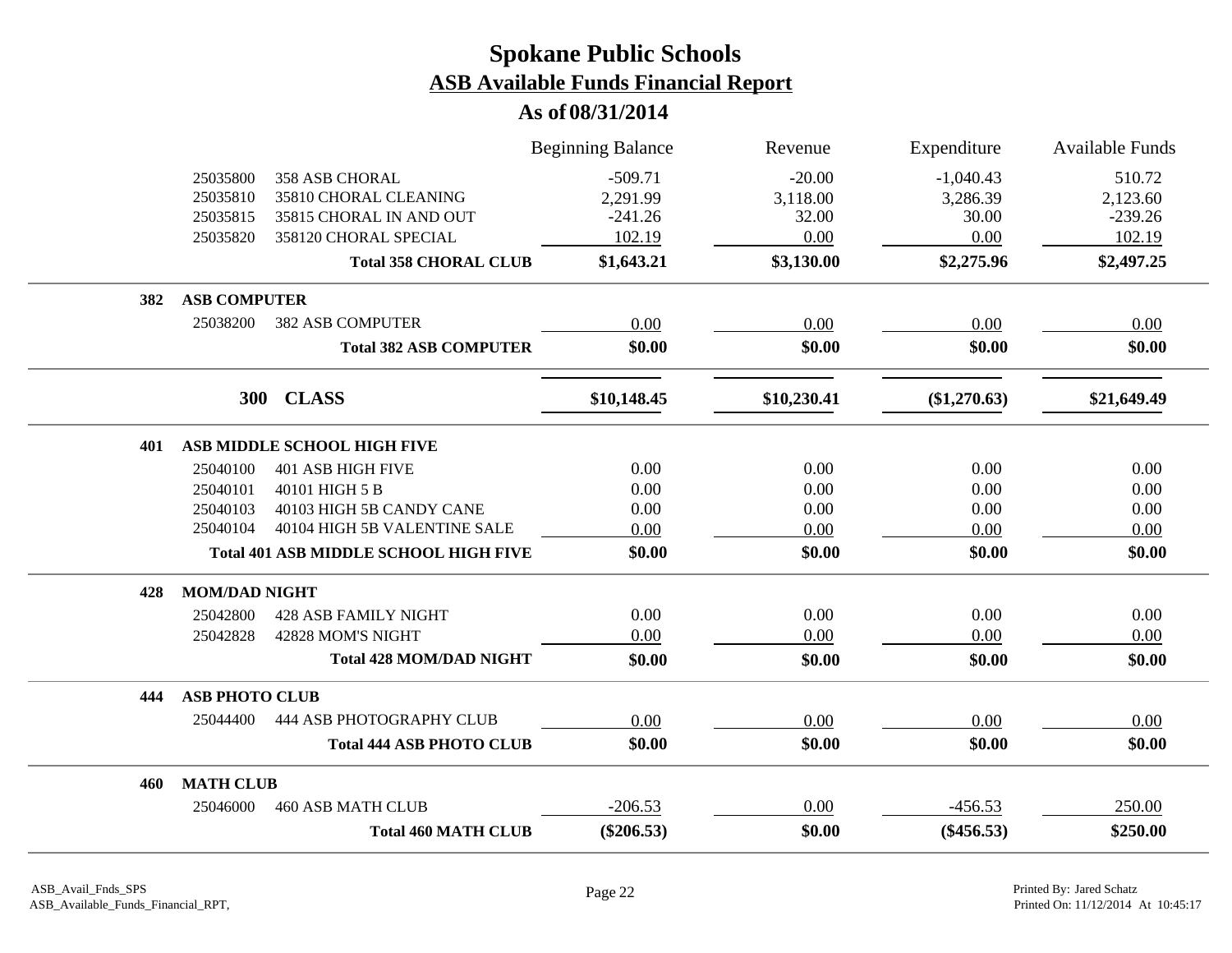#### **As of 08/31/2014**

|     |                           |                                            | <b>Beginning Balance</b> | Revenue     | Expenditure  | <b>Available Funds</b> |
|-----|---------------------------|--------------------------------------------|--------------------------|-------------|--------------|------------------------|
| 464 |                           | <b>FAMILY CAREER N COMMUNITY LDRS</b>      |                          |             |              |                        |
|     | 25046400                  | 464 ASB FCCLA                              | 0.00                     | 0.00        | 0.00         | 0.00                   |
|     |                           | <b>Total 464 FAMILY CAREER N COMMUNITY</b> | \$0.00                   | \$0.00      | \$0.00       | \$0.00                 |
| 466 | <b>DRILL TEAM</b>         |                                            |                          |             |              |                        |
|     | 25046600                  | <b>466 ASB DRILL TEAM</b>                  | 166.41                   | 0.00        | $-341.20$    | 507.61                 |
|     | 25046605                  | <b>466 DRILL TEAM SHIRT ACCOUNT</b>        | 430.72                   | 0.00        | 0.00         | 430.72                 |
|     | 25046610                  | 46610 DRILL TEAM CLEANING                  | 1,866.57                 | 344.00      | 0.00         | 2,210.57               |
|     | 25046625                  | 46646 ASB DRILL TEAM PARADE                | 784.70                   | 0.00        | 524.27       | 260.43                 |
|     | 25046646                  | 46646 DRILL TEAM B                         | 973.05                   | 0.00        | 0.00         | 973.05                 |
|     | 25046666                  | 46666 COLORGUARD                           | 0.00                     | 0.00        | 0.00         | 0.00                   |
|     |                           | <b>Total 466 DRILL TEAM</b>                | \$4,221.45               | \$344.00    | \$183.07     | \$4,382.38             |
|     |                           |                                            |                          |             |              |                        |
|     | 400                       | <b>CLUBS</b>                               | \$4,014.92               | \$344.00    | $(\$273.46)$ | \$4,632.38             |
| 252 | <b>SALK MIDDLE SCHOOL</b> |                                            |                          |             |              |                        |
| 102 | <b>ASB RESERVE</b>        |                                            |                          |             |              |                        |
|     | 25210200                  | <b>252 ASB RESERVE</b>                     | 2,004.00                 | 0.00        | 2,000.00     | 4.00                   |
|     |                           | <b>Total 102 ASB RESERVE</b>               | \$2,004.00               | \$0.00      | \$2,000.00   | \$4.00                 |
| 104 | <b>ASB GENERAL</b>        |                                            |                          |             |              |                        |
|     | 25210400                  | 104 ASB GENERAL                            | 3,584.49                 | 11,649.38   | 11,167.20    | 4,066.67               |
|     | 25210401                  | 104 ASB 7TH GRADE CELEBRATION              | 0.00                     | 0.00        | 0.00         | 0.00                   |
|     | 25210402                  | 104 ASB 8TH GRADE CELEBRATION              | 0.00                     | 0.00        | 0.00         | 0.00                   |
|     |                           | <b>Total 104 ASB GENERAL</b>               | \$3,584.49               | \$11,649.38 | \$11,167.20  | \$4,066.67             |
| 107 | <b>ASB BOOKROOM</b>       |                                            |                          |             |              |                        |
|     | 25210700                  | 107 ASB BOOKROOM                           | 227.34                   | 313.15      | 0.00         | 540.49                 |

#### **ASB MISCELLANEOUS**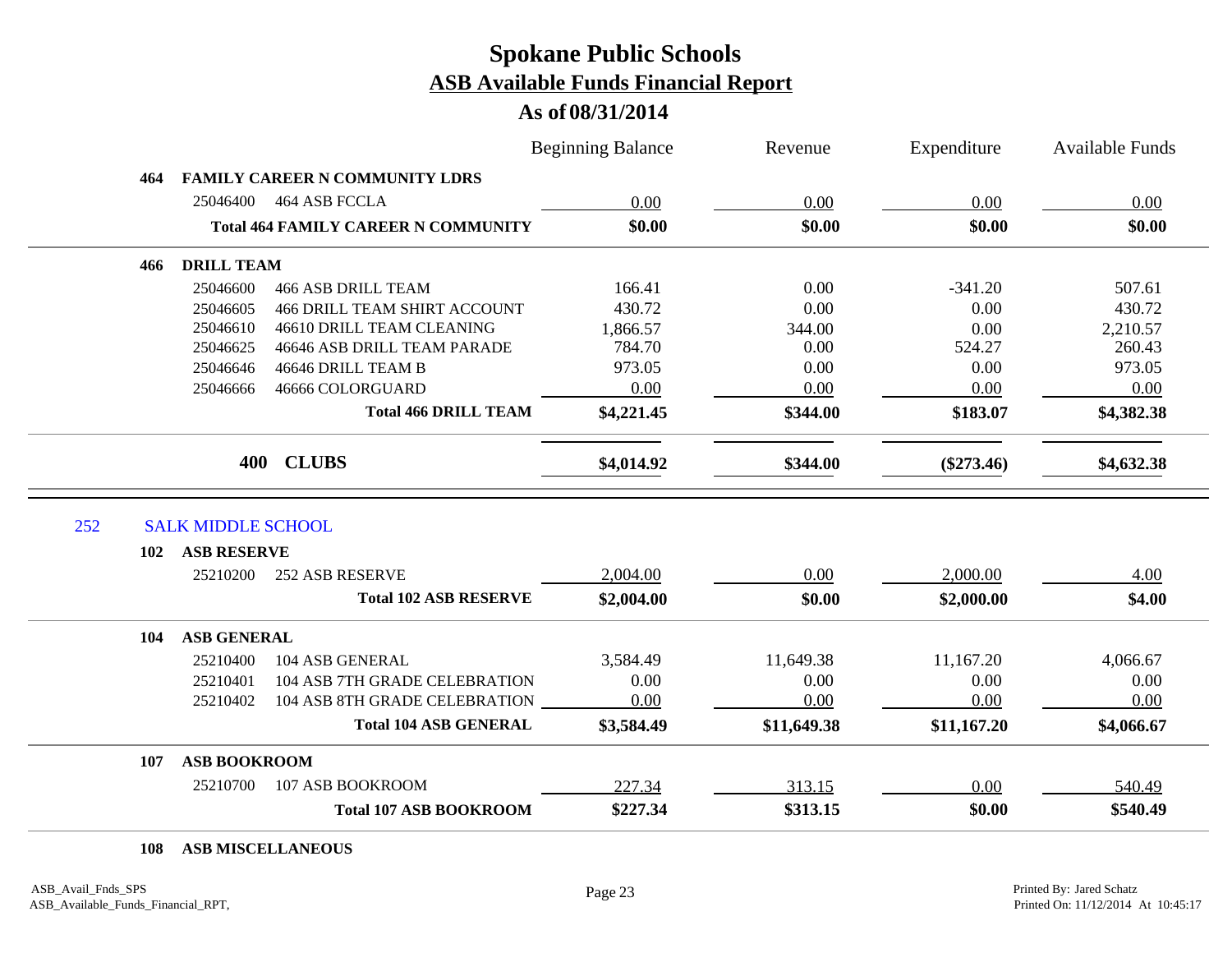|            |                       |                                            | <b>Beginning Balance</b> | Revenue     | Expenditure | <b>Available Funds</b> |
|------------|-----------------------|--------------------------------------------|--------------------------|-------------|-------------|------------------------|
|            | 25210800              | <b>252 ASB MISCELLANEOUS</b>               | 0.00                     | 0.00        | 0.00        | 0.00                   |
|            |                       | <b>Total 108 ASB MISCELLANEOUS</b>         | \$0.00                   | \$0.00      | \$0.00      | \$0.00                 |
| 109        | <b>ASB MEMBERSHIP</b> |                                            |                          |             |             |                        |
|            | 25210900              | 109 ASB MEMBERSHIP                         | 830.00                   | 4,295.00    | 0.00        | 5,125.00               |
|            |                       | <b>Total 109 ASB MEMBERSHIP</b>            | \$830.00                 | \$4,295.00  | \$0.00      | \$5,125.00             |
|            | 131 ASB YEARBOOK      |                                            |                          |             |             |                        |
|            | 25213100              | <b>131 ASB YEARBOOK</b>                    | 17,151.75                | 11,805.00   | 9,961.92    | 18,994.83              |
|            |                       | <b>Total 131 ASB YEARBOOK</b>              | \$17,151.75              | \$11,805.00 | \$9,961.92  | \$18,994.83            |
| 160        | <b>ASB INSURANCE</b>  |                                            |                          |             |             |                        |
|            | 25216000              | <b>160 ASB INSURANCE</b>                   | 0.00                     | 0.00        | 0.00        | 0.00                   |
|            |                       | <b>Total 160 ASB INSURANCE</b>             | \$0.00                   | \$0.00      | \$0.00      | \$0.00                 |
| <b>170</b> |                       | ASB ALL SCHOOL FUNDRAISER                  |                          |             |             |                        |
|            |                       | 25217000 170 ALL SCHOOL FUNDRAISER         | 0.00                     | 0.00        | 0.00        | 0.00                   |
|            |                       | <b>Total 170 ASB ALL SCHOOL FUNDRAISER</b> | \$0.00                   | \$0.00      | \$0.00      | \$0.00                 |
| 191        | <b>ASB AWARDS</b>     |                                            |                          |             |             |                        |
|            | 25219100              | 191 ASB AWARDS                             | 0.00                     | 0.00        | 0.00        | 0.00                   |
|            |                       | <b>Total 191 ASB AWARDS</b>                | \$0.00                   | \$0.00      | \$0.00      | \$0.00                 |
|            | <b>100</b>            | <b>GENERAL ASB</b>                         | \$23,797.58              | \$28,062.53 | \$23,129.12 | \$28,730.99            |
| 202        |                       | ASB ATHLETIC EQUIPMENT                     |                          |             |             |                        |
|            | 25220200              | 202 ASB ATHLETIC EQUIPMENT                 | 0.00                     | 0.00        | 152.02      | $-152.02$              |
|            |                       | <b>Total 202 ASB ATHLETIC EQUIPMENT</b>    | \$0.00                   | \$0.00      | \$152.02    | $(\$152.02)$           |
| 205        |                       | <b>GENERAL ATHLETICS</b>                   |                          |             |             |                        |
|            | 25220500              | <b>205 ASB GENERAL ATHLETICS</b>           | 9,705.67                 | 1,874.78    | 13,189.89   | $-1,609.44$            |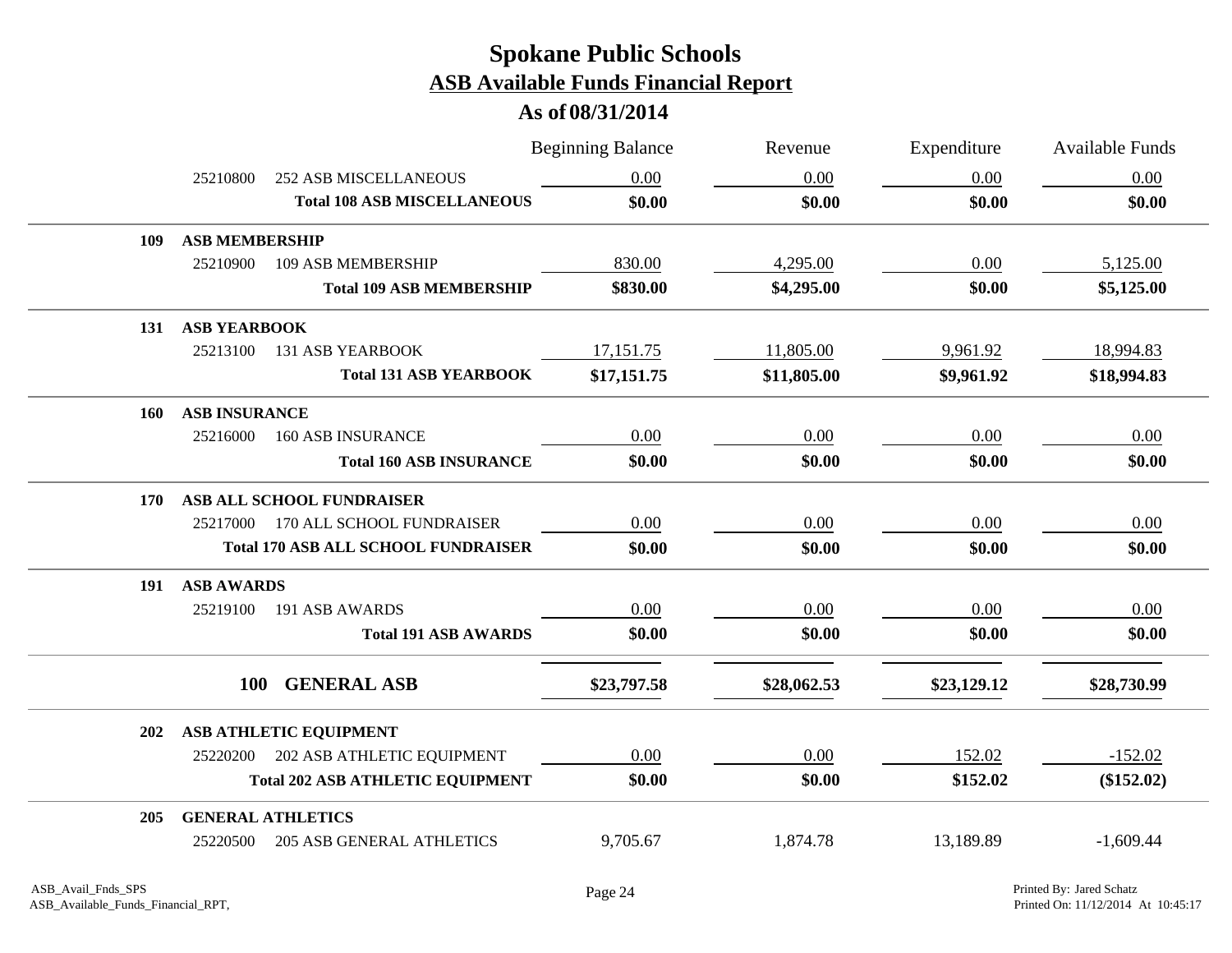|            |                  |                                             | <b>Beginning Balance</b> | Revenue    | Expenditure | <b>Available Funds</b> |
|------------|------------------|---------------------------------------------|--------------------------|------------|-------------|------------------------|
|            |                  | <b>Total 205 GENERAL ATHLETICS</b>          | \$9,705.67               | \$1,874.78 | \$13,189.89 | (\$1,609.44)           |
| 209        |                  | ASB ATHLETIC UNIFORMS                       |                          |            |             |                        |
|            | 25220900         | <b>252 ATHLETIC UNIFORMS</b>                | 0.00                     | 0.00       | 661.99      | $-661.99$              |
|            |                  | <b>Total 209 ASB ATHLETIC UNIFORMS</b>      | \$0.00                   | \$0.00     | \$661.99    | $(\$661.99)$           |
| 251        | SPOK-A-LOO       |                                             |                          |            |             |                        |
|            | 25225100         | 25100 SALK SPOKALOO                         | 0.00                     | 0.00       | 0.00        | 0.00                   |
|            |                  | Total 251 SPOK-A-LOO                        | \$0.00                   | \$0.00     | \$0.00      | \$0.00                 |
|            | <b>200</b>       | <b>ATHLETICS</b>                            | \$9,705.67               | \$1,874.78 | \$14,003.90 | $(\$2,423.45)$         |
| <b>300</b> |                  | ASB GENERAL CLASS ACTIVITY                  |                          |            |             |                        |
|            |                  | 25230000 300 ASB GENERAL CLASS ACTIVITY     | 0.00                     | 0.00       | 0.00        | 0.00                   |
|            |                  | <b>Total 300 ASB GENERAL CLASS ACTIVITY</b> | \$0.00                   | \$0.00     | \$0.00      | \$0.00                 |
| 304        | <b>ART CLUB</b>  |                                             |                          |            |             |                        |
|            | 25230400         | <b>304 ASB ART CLUB</b>                     | 0.00                     | 0.00       | 0.00        | 0.00                   |
|            |                  | <b>Total 304 ART CLUB</b>                   | \$0.00                   | \$0.00     | \$0.00      | \$0.00                 |
| 307        |                  | ASB MS SPECIAL ED PRE-VOC                   |                          |            |             |                        |
|            | 25230700         | 307 ASB SPECIAL ED PRE VOC                  | 0.00                     | 0.00       | 0.00        | 0.00                   |
|            |                  | <b>Total 307 ASB MS SPECIAL ED PRE-VOC</b>  | \$0.00                   | \$0.00     | \$0.00      | \$0.00                 |
| 356        | <b>BAND CLUB</b> |                                             |                          |            |             |                        |
|            | 25235600         | 356 ASB BAND                                | 878.68                   | 1,366.01   | 218.15      | 2,026.54               |
|            | 25235601         | 35601 AUCTION/SPAGHETTI DINNER              | 0.00                     | 0.00       | 0.00        | 0.00                   |
|            | 25235602         | 35602 BAND FUNDRAISING                      | 0.00                     | 0.00       | 0.00        | 0.00                   |
|            | 25235603         | 35603 SPRING FUNDRAISER                     | 0.00                     | $-6.00$    | 0.00        | $-6.00$                |
|            | 25235604         | 35604 BAND UNIFORMS                         | 0.00                     | 0.00       | 0.00        | 0.00                   |
|            |                  | <b>Total 356 BAND CLUB</b>                  | \$878.68                 | \$1,360.01 | \$218.15    | \$2,020.54             |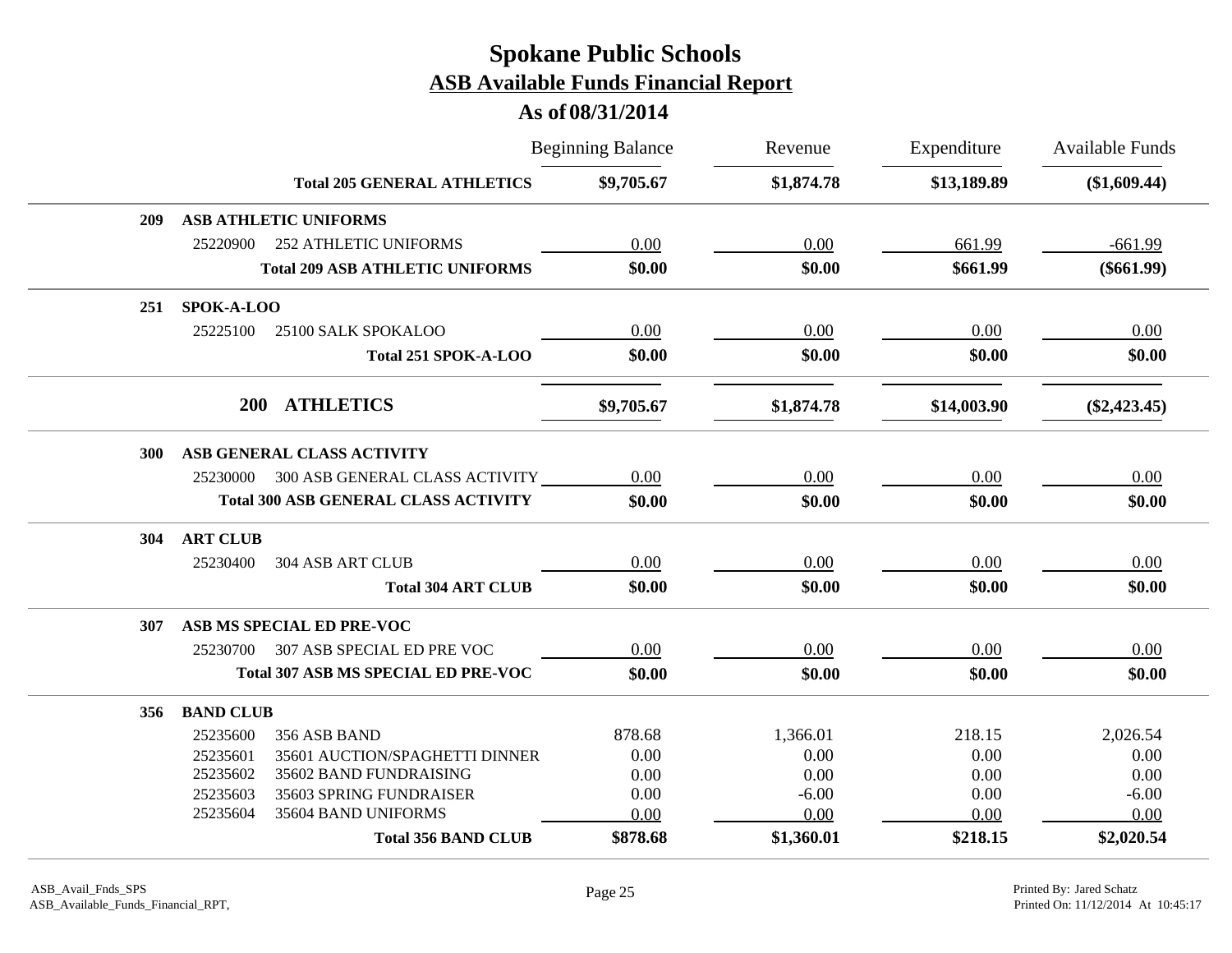|     |                       |                                       | <b>Beginning Balance</b> | Revenue    | Expenditure  | <b>Available Funds</b> |
|-----|-----------------------|---------------------------------------|--------------------------|------------|--------------|------------------------|
| 357 | <b>ORCHESTRA CLUB</b> |                                       |                          |            |              |                        |
|     | 25235700              | <b>357 ASB ORCHESTRA</b>              | 1,730.42                 | 204.00     | 0.00         | 1,934.42               |
|     |                       | <b>Total 357 ORCHESTRA CLUB</b>       | \$1,730.42               | \$204.00   | \$0.00       | \$1,934.42             |
| 358 | <b>CHORAL CLUB</b>    |                                       |                          |            |              |                        |
|     | 25235800              | <b>358 ASB CHORAL</b>                 | 161.72                   | 438.00     | $-120.64$    | 720.36                 |
|     | 25235801              | 35801 CHORAL HAWAII TRIP              | 0.00                     | $-12.00$   | 0.00         | $-12.00$               |
|     | 25235802              | 35802 CHOIR HAWAII TRIP 2             | 0.00                     | 0.00       | 0.00         | 0.00                   |
|     |                       | <b>Total 358 CHORAL CLUB</b>          | \$161.72                 | \$426.00   | $(\$120.64)$ | \$708.36               |
|     | <b>300</b>            | <b>CLASS</b>                          | \$2,770.82               | \$1,990.01 | \$97.51      | \$4,663.32             |
| 410 |                       | <b>ASB SPECIAL OLYMPICS</b>           |                          |            |              |                        |
|     | 25241000              | <b>252 SPECIAL OLYMPICS</b>           | 0.00                     | 0.00       | 0.00         | 0.00                   |
|     |                       | <b>Total 410 ASB SPECIAL OLYMPICS</b> | \$0.00                   | \$0.00     | \$0.00       | \$0.00                 |
| 419 | <b>ASB FFA</b>        |                                       |                          |            |              |                        |
|     | 25241900              | 252 FFA                               | 0.00                     | 0.00       | 0.00         | 0.00                   |
|     |                       | <b>Total 419 ASB FFA</b>              | \$0.00                   | \$0.00     | \$0.00       | \$0.00                 |
| 428 | <b>MOM/DAD NIGHT</b>  |                                       |                          |            |              |                        |
|     | 25242800              | 428 ASB MOM/DAD NIGHT                 | 744.94                   | 627.50     | 801.81       | 570.63                 |
|     |                       | <b>Total 428 MOM/DAD NIGHT</b>        | \$744.94                 | \$627.50   | \$801.81     | \$570.63               |
| 449 |                       | <b>INDUSTRIAL ARTS CLUB</b>           |                          |            |              |                        |
|     | 25244900              | <b>449 ASB INDUSTRIAL ARTS CLUB</b>   | 0.00                     | 0.00       | 0.00         | 0.00                   |
|     |                       | <b>Total 449 INDUSTRIAL ARTS CLUB</b> | \$0.00                   | \$0.00     | \$0.00       | \$0.00                 |
| 466 | <b>DRILL TEAM</b>     |                                       |                          |            |              |                        |
|     | 25246600              | <b>466 ASB DRILL TEAM</b>             | 848.40                   | 204.00     | 409.76       | 642.64                 |
|     | 25246601              | 46601 DRILL TEAM FUNDRAISING          | 0.00                     | 0.00       | 0.00         | 0.00                   |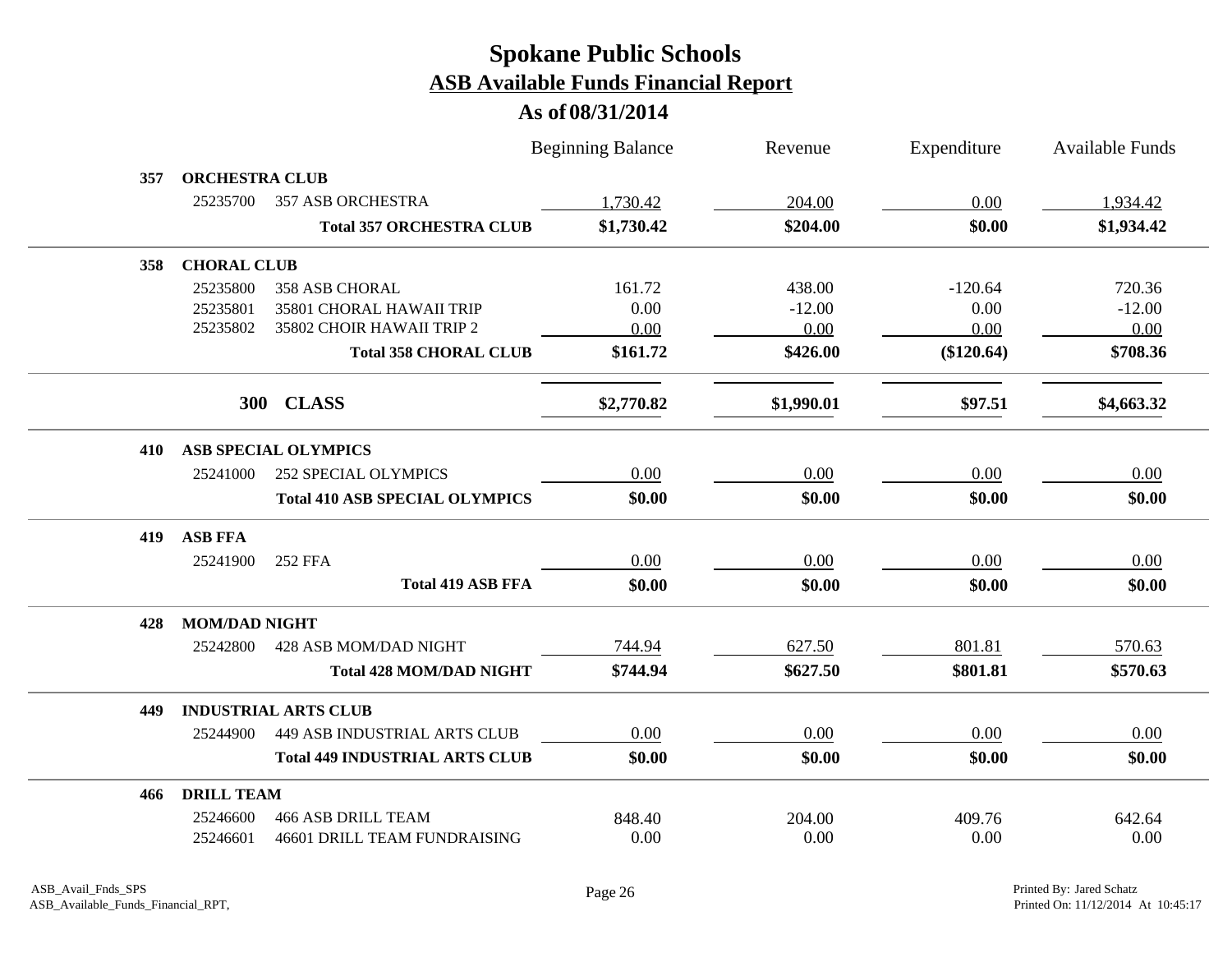|     |     |                           |                                       | <b>Beginning Balance</b> | Revenue    | Expenditure | <b>Available Funds</b> |
|-----|-----|---------------------------|---------------------------------------|--------------------------|------------|-------------|------------------------|
|     |     |                           | <b>Total 466 DRILL TEAM</b>           | \$848.40                 | \$204.00   | \$409.76    | \$642.64               |
|     | 467 | <b>FLAG GIRLS</b>         |                                       |                          |            |             |                        |
|     |     | 25246700                  | <b>252 ASB FLAG GIRLS</b>             | 134.22                   | 0.00       | 95.84       | 38.38                  |
|     |     |                           | <b>Total 467 FLAG GIRLS</b>           | \$134.22                 | \$0.00     | \$95.84     | \$38.38                |
|     | 468 | <b>PERCUSSION CLUB</b>    |                                       |                          |            |             |                        |
|     |     | 25246800                  | <b>468 ASB PERCUSSION</b>             | 0.00                     | 0.00       | 0.00        | 0.00                   |
|     |     |                           | <b>Total 468 PERCUSSION CLUB</b>      | \$0.00                   | \$0.00     | \$0.00      | \$0.00                 |
|     | 489 |                           | <b>ASB CITIZENSHIP CLUB</b>           |                          |            |             |                        |
|     |     | 25248900                  | <b>489 ASB CITIZENSHIP CLUB</b>       | 0.00                     | 0.00       | 0.00        | 0.00                   |
|     |     |                           | <b>Total 489 ASB CITIZENSHIP CLUB</b> | \$0.00                   | \$0.00     | \$0.00      | \$0.00                 |
|     |     | 400                       | <b>CLUBS</b>                          | \$1,727.56               | \$831.50   | \$1,307.41  | \$1,251.65             |
| 255 |     | <b>SHAW MIDDLE SCHOOL</b> |                                       |                          |            |             |                        |
|     | 104 | <b>ASB GENERAL</b>        |                                       |                          |            |             |                        |
|     |     | 25510400                  | 104 ASB GENERAL                       | 49,641.64                | 2,403.61   | 4,601.07    | 47,444.18              |
|     |     |                           | <b>Total 104 ASB GENERAL</b>          | \$49,641.64              | \$2,403.61 | \$4,601.07  | \$47,444.18            |
|     | 107 | <b>ASB BOOKROOM</b>       |                                       |                          |            |             |                        |
|     |     | 25510700                  | 107 ASB BOOKROOM                      | $-25.00$                 | 0.00       | 0.00        | $-25.00$               |
|     |     | 25510701                  | 10701 STUDENT STORE                   | 2,279.83                 | 177.25     | 2,000.00    | 457.08                 |
|     |     | 25510702                  | 10702 T-SHIRT SALES                   | 1,849.68                 | 471.00     | 2,730.66    | $-409.98$              |
|     |     | 25510703                  | 10703 BASEBALL CAPS SALES             | 311.30                   | 260.00     | 306.02      | 265.28                 |
|     |     | 25510704                  | 10704 SHAW BUTTONS                    | 64.00                    | 1.00       | 0.00        | 65.00                  |
|     |     |                           | <b>Total 107 ASB BOOKROOM</b>         | \$4,479.81               | \$909.25   | \$5,036.68  | \$352.38               |
|     | 109 | <b>ASB MEMBERSHIP</b>     |                                       |                          |            |             |                        |
|     |     | 25510900                  | 109 ASB MEMBERSHIP                    | 3,235.00                 | 2,450.00   | 3,235.00    | 2,450.00               |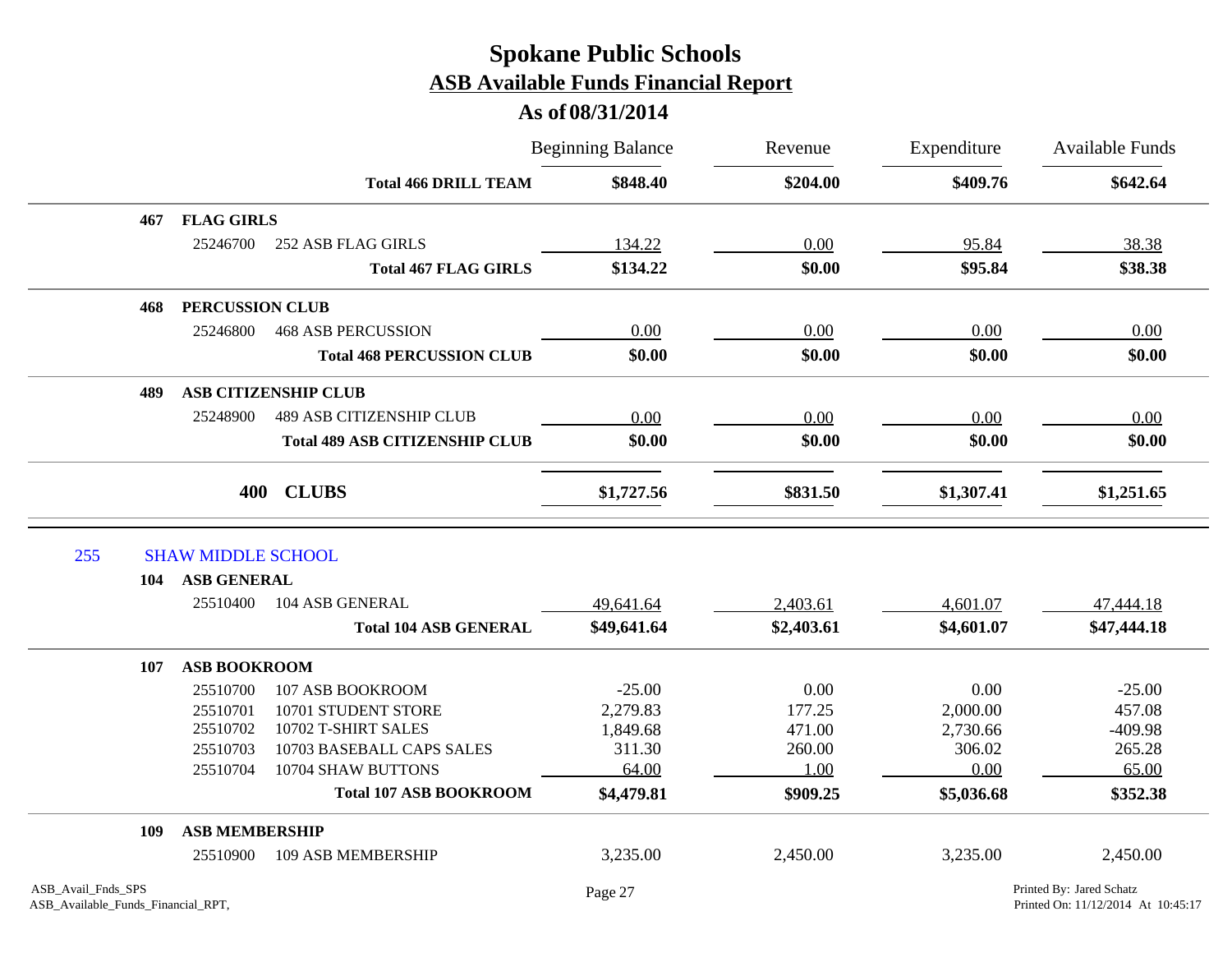| \$3,235.00<br>\$2,450.00<br>\$3,235.00<br><b>Total 109 ASB MEMBERSHIP</b><br><b>ASB YEARBOOK</b><br>131<br>25513100<br><b>131 ASB YEARBOOK</b><br>8,119.07<br>5,546.00<br>8,009.91<br>\$8,119.07<br>\$8,009.91<br>\$5,546.00<br><b>Total 131 ASB YEARBOOK</b><br><b>ASB CONCESSIONS</b><br>140<br>1,553.72<br>25514000<br><b>140 ASB CONCESSIONS</b><br>2,252.19<br>2,749.36<br>\$1,553.72<br>\$2,252.19<br>\$2,749.36<br><b>Total 140 ASB CONCESSIONS</b><br><b>ASB INSURANCE</b><br>160<br>25516000<br><b>160 ASB INSURANCE</b><br>0.00<br>0.00<br>0.00<br>\$0.00<br>\$0.00<br>\$0.00<br><b>Total 160 ASB INSURANCE</b><br>ASB ALL SCHOOL FUNDRAISER<br>170<br>0.00<br>25517000<br>17000 ALL SCHOOL FUNDRAISER<br>0.00<br>0.00<br>\$0.00<br>\$0.00<br>\$0.00<br><b>Total 170 ASB ALL SCHOOL FUNDRAISER</b> | Available Funds | Expenditure | Revenue | <b>Beginning Balance</b> |  |  |
|--------------------------------------------------------------------------------------------------------------------------------------------------------------------------------------------------------------------------------------------------------------------------------------------------------------------------------------------------------------------------------------------------------------------------------------------------------------------------------------------------------------------------------------------------------------------------------------------------------------------------------------------------------------------------------------------------------------------------------------------------------------------------------------------------------------|-----------------|-------------|---------|--------------------------|--|--|
|                                                                                                                                                                                                                                                                                                                                                                                                                                                                                                                                                                                                                                                                                                                                                                                                              | \$2,450.00      |             |         |                          |  |  |
|                                                                                                                                                                                                                                                                                                                                                                                                                                                                                                                                                                                                                                                                                                                                                                                                              |                 |             |         |                          |  |  |
|                                                                                                                                                                                                                                                                                                                                                                                                                                                                                                                                                                                                                                                                                                                                                                                                              | 5,655.16        |             |         |                          |  |  |
|                                                                                                                                                                                                                                                                                                                                                                                                                                                                                                                                                                                                                                                                                                                                                                                                              | \$5,655.16      |             |         |                          |  |  |
|                                                                                                                                                                                                                                                                                                                                                                                                                                                                                                                                                                                                                                                                                                                                                                                                              |                 |             |         |                          |  |  |
|                                                                                                                                                                                                                                                                                                                                                                                                                                                                                                                                                                                                                                                                                                                                                                                                              | 1,056.55        |             |         |                          |  |  |
|                                                                                                                                                                                                                                                                                                                                                                                                                                                                                                                                                                                                                                                                                                                                                                                                              | \$1,056.55      |             |         |                          |  |  |
|                                                                                                                                                                                                                                                                                                                                                                                                                                                                                                                                                                                                                                                                                                                                                                                                              |                 |             |         |                          |  |  |
|                                                                                                                                                                                                                                                                                                                                                                                                                                                                                                                                                                                                                                                                                                                                                                                                              | 0.00            |             |         |                          |  |  |
|                                                                                                                                                                                                                                                                                                                                                                                                                                                                                                                                                                                                                                                                                                                                                                                                              | \$0.00          |             |         |                          |  |  |
|                                                                                                                                                                                                                                                                                                                                                                                                                                                                                                                                                                                                                                                                                                                                                                                                              |                 |             |         |                          |  |  |
|                                                                                                                                                                                                                                                                                                                                                                                                                                                                                                                                                                                                                                                                                                                                                                                                              | 0.00            |             |         |                          |  |  |
|                                                                                                                                                                                                                                                                                                                                                                                                                                                                                                                                                                                                                                                                                                                                                                                                              | \$0.00          |             |         |                          |  |  |
| <b>SHAW'S CLOSET</b><br>175                                                                                                                                                                                                                                                                                                                                                                                                                                                                                                                                                                                                                                                                                                                                                                                  |                 |             |         |                          |  |  |
| 17500 SHAW'S CLOSET<br>25517500<br>0.00<br>0.00<br>0.00                                                                                                                                                                                                                                                                                                                                                                                                                                                                                                                                                                                                                                                                                                                                                      | 0.00            |             |         |                          |  |  |
| \$0.00<br>\$0.00<br>\$0.00<br><b>Total 175 SHAW'S CLOSET</b>                                                                                                                                                                                                                                                                                                                                                                                                                                                                                                                                                                                                                                                                                                                                                 | \$0.00          |             |         |                          |  |  |
| <b>GENERAL ASB</b><br>100<br>\$67,029.24<br>\$13,561.05<br>\$23,632.02                                                                                                                                                                                                                                                                                                                                                                                                                                                                                                                                                                                                                                                                                                                                       | \$56,958.27     |             |         |                          |  |  |
|                                                                                                                                                                                                                                                                                                                                                                                                                                                                                                                                                                                                                                                                                                                                                                                                              |                 |             |         |                          |  |  |
| <b>GENERAL ATHLETICS</b><br>205                                                                                                                                                                                                                                                                                                                                                                                                                                                                                                                                                                                                                                                                                                                                                                              |                 |             |         |                          |  |  |
| $-7,683.87$<br>0.00<br>$-2,358.31$<br><b>205 ASB GENERAL ATHLETICS</b><br>25520500                                                                                                                                                                                                                                                                                                                                                                                                                                                                                                                                                                                                                                                                                                                           | $-5,325.56$     |             |         |                          |  |  |
| $(\$7,683.87)$<br>\$0.00<br>$(\$2,358.31)$<br><b>Total 205 GENERAL ATHLETICS</b>                                                                                                                                                                                                                                                                                                                                                                                                                                                                                                                                                                                                                                                                                                                             | $(\$5,325.56)$  |             |         |                          |  |  |
| <b>ASB ATHLETIC UNIFORMS</b><br>209                                                                                                                                                                                                                                                                                                                                                                                                                                                                                                                                                                                                                                                                                                                                                                          |                 |             |         |                          |  |  |
| <b>209 ASB ATHLETIC UNIFORMS</b><br>25520900<br>0.00<br>0.00<br>1.08                                                                                                                                                                                                                                                                                                                                                                                                                                                                                                                                                                                                                                                                                                                                         | 1.08            |             |         |                          |  |  |
| <b>Total 209 ASB ATHLETIC UNIFORMS</b><br>\$1.08<br>\$0.00<br>\$0.00                                                                                                                                                                                                                                                                                                                                                                                                                                                                                                                                                                                                                                                                                                                                         | \$1.08          |             |         |                          |  |  |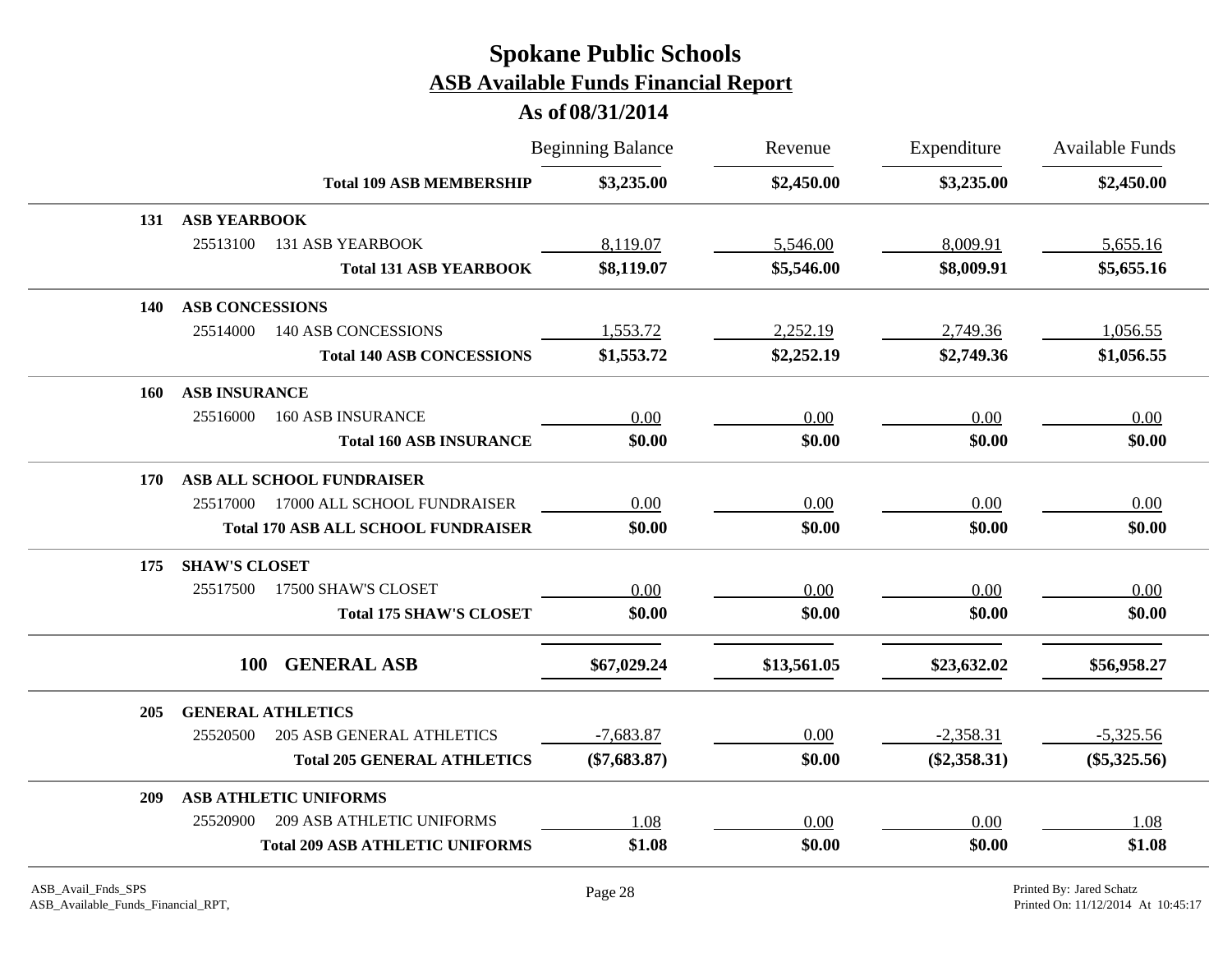|                                                          |                        |                                             | <b>Beginning Balance</b> | Revenue    | Expenditure    | <b>Available Funds</b>                                         |
|----------------------------------------------------------|------------------------|---------------------------------------------|--------------------------|------------|----------------|----------------------------------------------------------------|
| 294                                                      | <b>BOYS' WRESTLING</b> |                                             |                          |            |                |                                                                |
|                                                          | 25529400               | 29400 WRESTLING                             | 0.00                     | 0.00       | 0.00           | 0.00                                                           |
|                                                          |                        | <b>Total 294 BOYS' WRESTLING</b>            | \$0.00                   | \$0.00     | \$0.00         | \$0.00                                                         |
|                                                          |                        | 200 ATHLETICS                               | $(\$7,682.79)$           | \$0.00     | $(\$2,358.31)$ | $(\$5,324.48)$                                                 |
| <b>300</b>                                               |                        | ASB GENERAL CLASS ACTIVITY                  |                          |            |                |                                                                |
|                                                          |                        | 25530000 300 ASB GENRAL CLASS ACCOUNT       | 62.49                    | 0.00       | 0.00           | 62.49                                                          |
|                                                          |                        | <b>Total 300 ASB GENERAL CLASS ACTIVITY</b> | \$62.49                  | \$0.00     | \$0.00         | \$62.49                                                        |
| <b>302</b>                                               | <b>ASB 8TH GRADE</b>   |                                             |                          |            |                |                                                                |
|                                                          | 25530200               | 302 ASB 8TH GRADE                           | 0.00                     | $0.00\,$   | 0.00           | 0.00                                                           |
|                                                          |                        | <b>Total 302 ASB 8TH GRADE</b>              | \$0.00                   | \$0.00     | \$0.00         | \$0.00                                                         |
| 307                                                      |                        | ASB MS SPECIAL ED PRE-VOC                   |                          |            |                |                                                                |
|                                                          | 25530700               | 307 ASB SPECIAL ED PRE VOC                  | 370.33                   | 0.00       | 359.79         | 10.54                                                          |
|                                                          |                        | <b>Total 307 ASB MS SPECIAL ED PRE-VOC</b>  | \$370.33                 | \$0.00     | \$359.79       | \$10.54                                                        |
| 356                                                      | <b>BAND CLUB</b>       |                                             |                          |            |                |                                                                |
|                                                          | 25535600               | 356 ASB BAND                                | $-47.58$                 | 1,634.04   | 320.59         | 1,265.87                                                       |
|                                                          | 25535601               | 35601 BAND UNIFORM CLEANING                 | 1,446.92                 | 1,100.00   | 1,655.67       | 891.25                                                         |
|                                                          | 25535602               | 35602 BAND FUNDRAISER                       | 475.68                   | 20.00      | 289.74         | 205.94                                                         |
|                                                          | 25535603               | 35603 BAND SUPPLIES SOLD                    | 193.40                   | 274.50     | 406.78         | 61.12                                                          |
|                                                          |                        | <b>Total 356 BAND CLUB</b>                  | \$2,068.42               | \$3,028.54 | \$2,672.78     | \$2,424.18                                                     |
| 357                                                      | <b>ORCHESTRA CLUB</b>  |                                             |                          |            |                |                                                                |
|                                                          | 25535700               | 357 ASB ORCHESTRA                           | 0.00                     | 0.00       | 0.00           | 0.00                                                           |
|                                                          |                        | <b>Total 357 ORCHESTRA CLUB</b>             | \$0.00                   | \$0.00     | \$0.00         | \$0.00                                                         |
| 358                                                      | <b>CHORAL CLUB</b>     |                                             |                          |            |                |                                                                |
|                                                          | 25535800               | <b>358 ASB CHORAL</b>                       | $-3,193.26$              | 804.82     | 151.65         | $-2,540.09$                                                    |
|                                                          | 25535801               | 35801 CHORAL CLEANING FEE                   | 3,555.41                 | 530.00     | 1,330.76       | 2,754.65                                                       |
| ASB_Avail_Fnds_SPS<br>ASB_Available_Funds_Financial_RPT, |                        |                                             | Page 29                  |            |                | Printed By: Jared Schatz<br>Printed On: 11/12/2014 At 10:45:17 |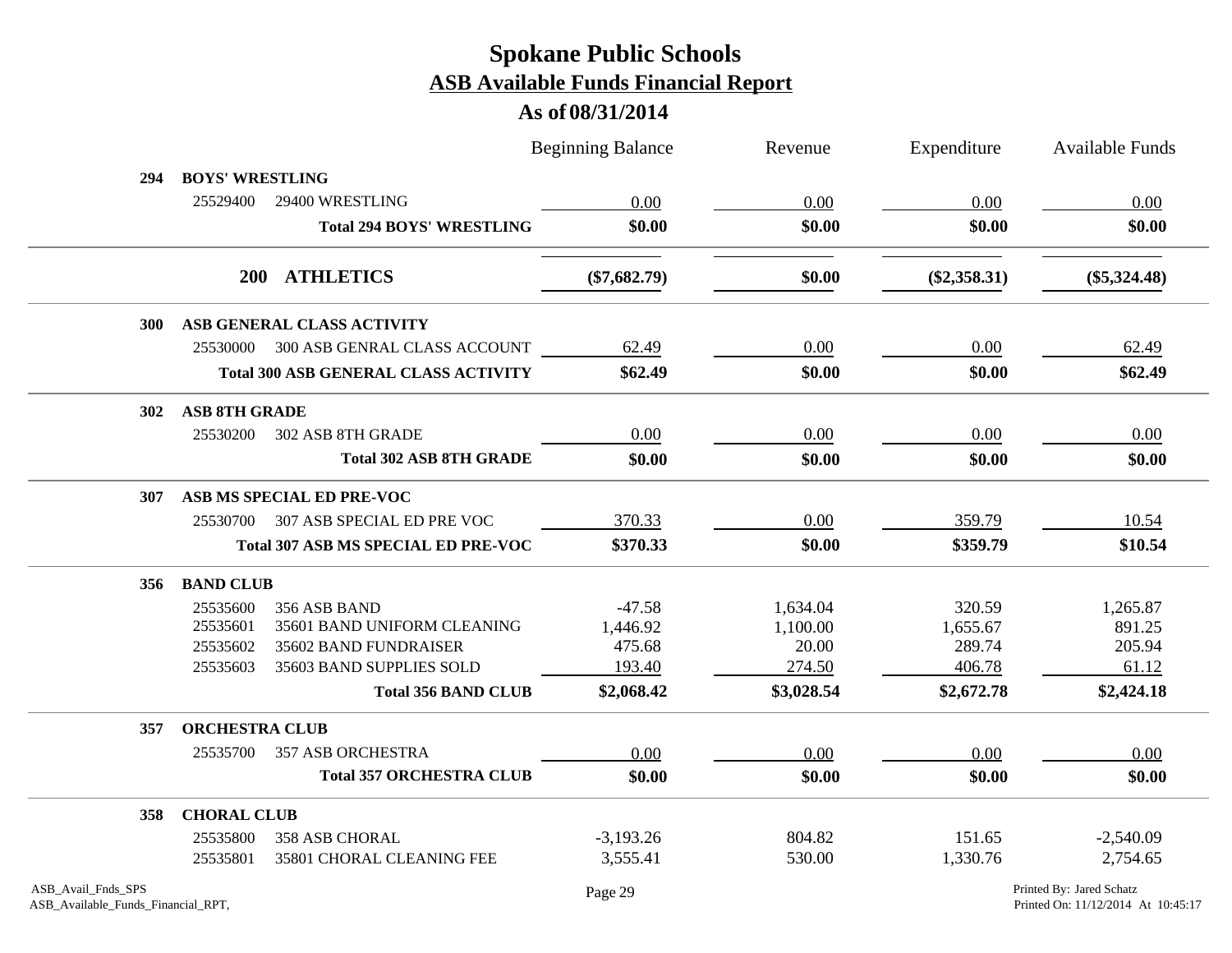|     |                       |                                              | <b>Beginning Balance</b> | Revenue    | Expenditure | <b>Available Funds</b> |
|-----|-----------------------|----------------------------------------------|--------------------------|------------|-------------|------------------------|
|     | 25535802              | 35802 CHORAL FUNDRAISER                      | 731.76                   | 20.00      | 0.00        | 751.76                 |
|     |                       | <b>Total 358 CHORAL CLUB</b>                 | \$1,093.91               | \$1,354.82 | \$1,482.41  | \$966.32               |
|     | 300                   | <b>CLASS</b>                                 | \$3,595.15               | \$4,383.36 | \$4,514.98  | \$3,463.53             |
| 401 |                       | ASB MIDDLE SCHOOL HIGH FIVE                  |                          |            |             |                        |
|     | 25540100              | 401 ASB MIDDLE SCHOOL HIGH 5                 | 74.09                    | 0.00       | 0.00        | 74.09                  |
|     |                       | <b>Total 401 ASB MIDDLE SCHOOL HIGH FIVE</b> | \$74.09                  | \$0.00     | \$0.00      | \$74.09                |
| 427 | <b>ASB AIM HIGH</b>   |                                              |                          |            |             |                        |
|     | 25542700              | 427 ASB AIM HIGH                             | 0.00                     | 0.00       | 0.00        | 0.00                   |
|     |                       | <b>Total 427 ASB AIM HIGH</b>                | \$0.00                   | \$0.00     | \$0.00      | \$0.00                 |
| 466 | <b>DRILL TEAM</b>     |                                              |                          |            |             |                        |
|     | 25546600              | <b>466 ASB DRILL TEAM</b>                    | $-1,560.62$              | 0.00       | 0.00        | $-1,560.62$            |
|     | 25546601              | 46601 DRILL TEAM FUNDRAISER                  | 1,874.45                 | 2,320.00   | 1,608.76    | 2,585.69               |
|     | 25546602              | 46602 UNIFORM/ACCESSORIES                    | $-320.43$                | 0.00       | 781.99      | $-1,102.42$            |
|     | 25546603              | 46603 SPIRIT SQUAD DUES/FEES                 | 246.60                   | 270.00     | 229.35      | 287.25                 |
|     |                       | <b>Total 466 DRILL TEAM</b>                  | \$240.00                 | \$2,590.00 | \$2,620.10  | \$209.90               |
| 490 | <b>ASB DREAM TEAM</b> |                                              |                          |            |             |                        |
|     | 25549000              | <b>490 ASB DREAM TEAM</b>                    | 0.00                     | 0.00       | 0.00        | 0.00                   |
|     |                       | <b>Total 490 ASB DREAM TEAM</b>              | \$0.00                   | \$0.00     | \$0.00      | \$0.00                 |
| 491 |                       | <b>ASB BIRD HOUSE TEAM</b>                   |                          |            |             |                        |
|     | 25549100              | <b>491 ASB BIRDHOUSE TEAM</b>                | $-14.28$                 | 140.00     | 244.42      | $-118.70$              |
|     |                       | <b>Total 491 ASB BIRD HOUSE TEAM</b>         | (\$14.28)                | \$140.00   | \$244.42    | (\$118.70)             |
| 492 | <b>ASB GOLD TEAM</b>  |                                              |                          |            |             |                        |
|     | 25549200              | 492 ASB GOLD TEAM                            | 0.00                     | 0.00       | 0.00        | 0.00                   |
|     |                       | <b>Total 492 ASB GOLD TEAM</b>               | \$0.00                   | \$0.00     | \$0.00      | \$0.00                 |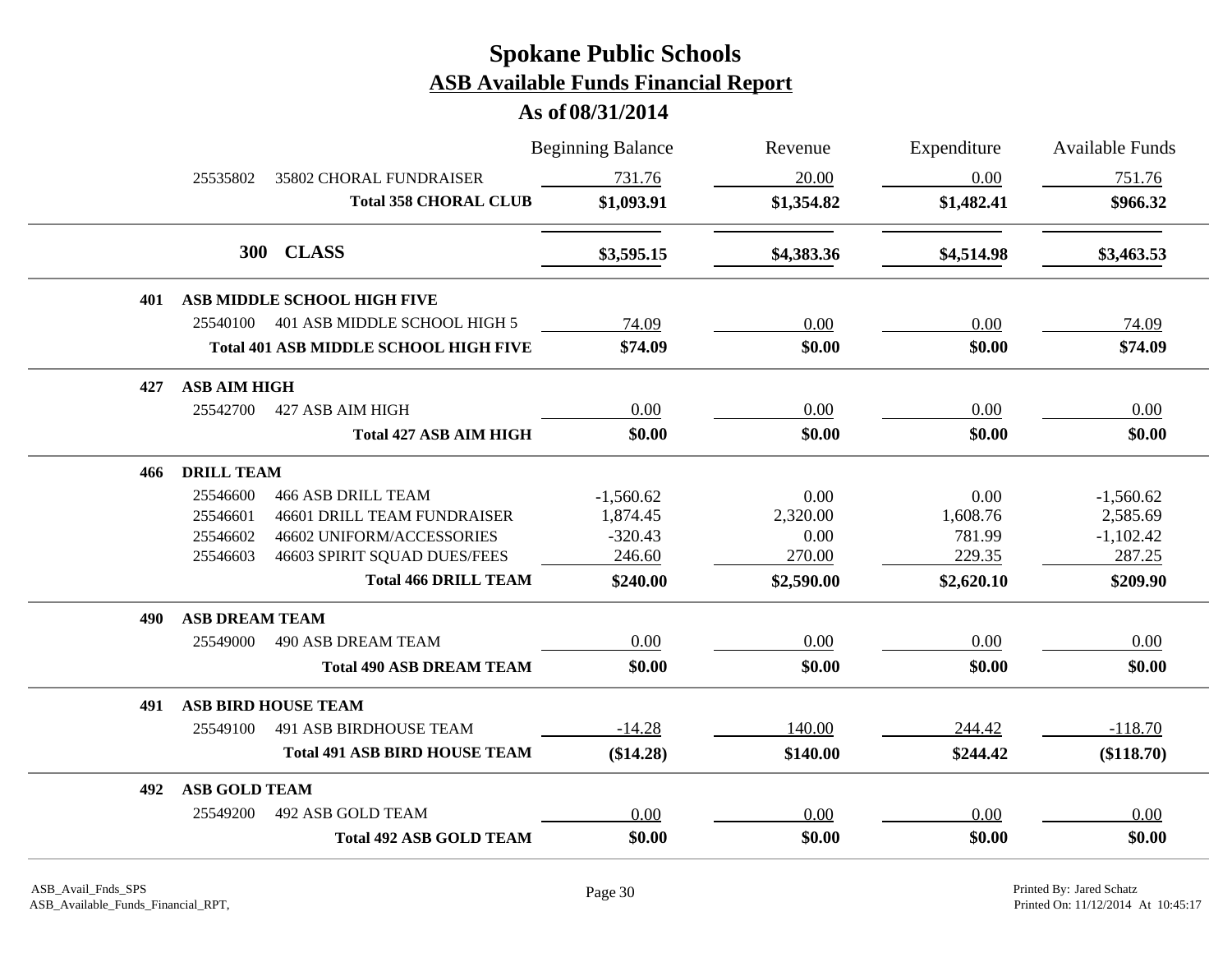|            |                            |                                    | <b>Beginning Balance</b> | Revenue    | Expenditure | <b>Available Funds</b> |
|------------|----------------------------|------------------------------------|--------------------------|------------|-------------|------------------------|
| 493        |                            | <b>ASB EXPLORER TEAM</b>           |                          |            |             |                        |
|            | 25549300                   | <b>493 ASB EXPLORER TEAM</b>       | 0.00                     | 0.00       | 0.00        | 0.00                   |
|            |                            | <b>Total 493 ASB EXPLORER TEAM</b> | \$0.00                   | \$0.00     | \$0.00      | \$0.00                 |
| 494        |                            | <b>ASB SHAWKERS TEAM</b>           |                          |            |             |                        |
|            | 25549400                   | <b>494 ASB SHAWKERS TEAM</b>       | 0.00                     | 0.00       | 0.00        | 0.00                   |
|            |                            | <b>Total 494 ASB SHAWKERS TEAM</b> | \$0.00                   | \$0.00     | \$0.00      | \$0.00                 |
|            | 400                        | <b>CLUBS</b>                       | \$299.81                 | \$2,730.00 | \$2,864.52  | \$165.29               |
| 260        | <b>GARRY MIDDLE SCHOOL</b> |                                    |                          |            |             |                        |
| 104        | <b>ASB GENERAL</b>         |                                    |                          |            |             |                        |
|            | 26010400                   | 104 ASB GENERAL                    | 5,074.80                 | 3,444.92   | 2,866.99    | 5,652.73               |
|            |                            | <b>Total 104 ASB GENERAL</b>       | \$5,074.80               | \$3,444.92 | \$2,866.99  | \$5,652.73             |
| 107        | <b>ASB BOOKROOM</b>        |                                    |                          |            |             |                        |
|            | 26010700                   | 107 ASB BOOKROOM                   | 1,869.15                 | 580.39     | 1,859.24    | 590.30                 |
|            |                            | <b>Total 107 ASB BOOKROOM</b>      | \$1,869.15               | \$580.39   | \$1,859.24  | \$590.30               |
| 131        | <b>ASB YEARBOOK</b>        |                                    |                          |            |             |                        |
|            | 26013100                   | <b>131 ASB YEARBOOK</b>            | 6,188.35                 | 7,315.00   | 9,200.24    | 4,303.11               |
|            |                            | <b>Total 131 ASB YEARBOOK</b>      | \$6,188.35               | \$7,315.00 | \$9,200.24  | \$4,303.11             |
| <b>140</b> | <b>ASB CONCESSIONS</b>     |                                    |                          |            |             |                        |
|            | 26014000                   | 140 ASB CONCESSIONS                | 3,608.86                 | 4,011.67   | 6,099.83    | 1,520.70               |
|            |                            | <b>Total 140 ASB CONCESSIONS</b>   | \$3,608.86               | \$4,011.67 | \$6,099.83  | \$1,520.70             |
| <b>160</b> | <b>ASB INSURANCE</b>       |                                    |                          |            |             |                        |
|            | 26016000                   | <b>160 ASB INSURANCE</b>           | 0.00                     | 0.00       | 0.00        | 0.00                   |
|            |                            |                                    |                          |            |             |                        |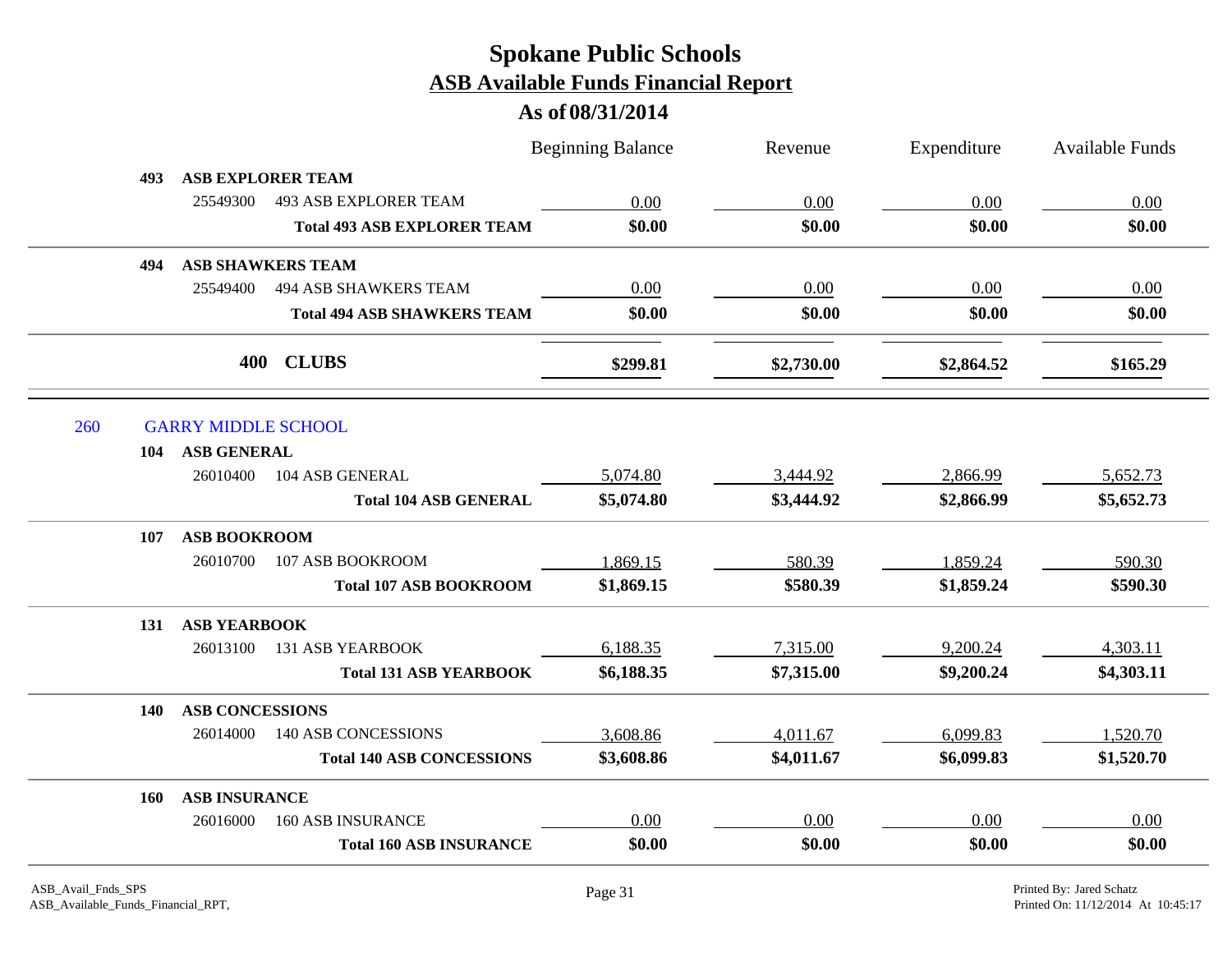|            |                        |                                           | <b>Beginning Balance</b> | Revenue     | Expenditure    | <b>Available Funds</b> |
|------------|------------------------|-------------------------------------------|--------------------------|-------------|----------------|------------------------|
| 182        |                        | <b>ASB SPECIAL PROJECTS</b>               |                          |             |                |                        |
|            | 26018200               | <b>182 ASB SPECIAL PROJECTS</b>           | 622.34                   | 2,412.20    | 2,219.78       | 814.76                 |
|            |                        | <b>Total 182 ASB SPECIAL PROJECTS</b>     | \$622.34                 | \$2,412.20  | \$2,219.78     | \$814.76               |
|            | 100                    | <b>GENERAL ASB</b>                        | \$17,363.50              | \$17,764.18 | \$22,246.08    | \$12,881.60            |
| 205        |                        | <b>GENERAL ATHLETICS</b>                  |                          |             |                |                        |
|            | 26020500               | <b>205 ASB GENERAL ATHLETICS</b>          | 2,495.08                 | 1,290.33    | 2,167.83       | 1,617.58               |
|            | 26020501               | 20501 GNL ATHLETICS DONATIONS             | 30.00                    | 93.65       | 30.00          | 93.65                  |
|            | 26020502               | 20502 GNL ATHLETICS FUNDRAISER            | 1,015.00                 | 0.00        | 457.56         | 557.44                 |
|            |                        | <b>Total 205 GENERAL ATHLETICS</b>        | \$3,540.08               | \$1,383.98  | \$2,655.39     | \$2,268.67             |
| <b>209</b> |                        | <b>ASB ATHLETIC UNIFORMS</b>              |                          |             |                |                        |
|            | 26020900               | <b>209 ASB ATHLETIC UNIFORMS</b>          | 797.22                   | 572.50      | $-2,365.69$    | 3,735.41               |
|            |                        | <b>Total 209 ASB ATHLETIC UNIFORMS</b>    | \$797.22                 | \$572.50    | $(\$2,365.69)$ | \$3,735.41             |
|            | <b>200</b>             | <b>ATHLETICS</b>                          | \$4,337.30               | \$1,956.48  | \$289.70       | \$6,004.08             |
| 355        |                        | <b>MIDDLE SCHOOL MUSIC CLUB</b>           |                          |             |                |                        |
|            | 26035500               | 355 MIDDLE SCHOOL MUSIC CLUB              | 831.56                   | 1,129.19    | 1,875.56       | 85.19                  |
|            | 26035501               | 35501 MUSIC CLUB CANDY SALE               | 322.50                   | 1,549.64    | 1,872.14       | 0.00                   |
|            | 26035503               | 35503 MUSIC CLUB FUNDRAISERS              | 0.00                     | 0.00        | 0.00           | 0.00                   |
|            |                        | <b>Total 355 MIDDLE SCHOOL MUSIC CLUB</b> | \$1,154.06               | \$2,678.83  | \$3,747.70     | \$85.19                |
| 356        | <b>BAND CLUB</b>       |                                           |                          |             |                |                        |
|            | 26035600               | <b>356 BAND</b>                           | 84.07                    | 0.00        | 84.07          | 0.00                   |
|            | 26035601               | 35601 BAND/CHOIR CANDY SALE               | 0.00                     | 0.00        | 0.00           | 0.00                   |
|            |                        | <b>Total 356 BAND CLUB</b>                | \$84.07                  | \$0.00      | \$84.07        | \$0.00                 |
| 365        | <b>MUSIC ORCHESTRA</b> |                                           |                          |             |                |                        |
|            | 26036500               | <b>365 ASB MUSIC/ORCHESTRA</b>            | 139.67                   | 0.00        | 139.67         | 0.00                   |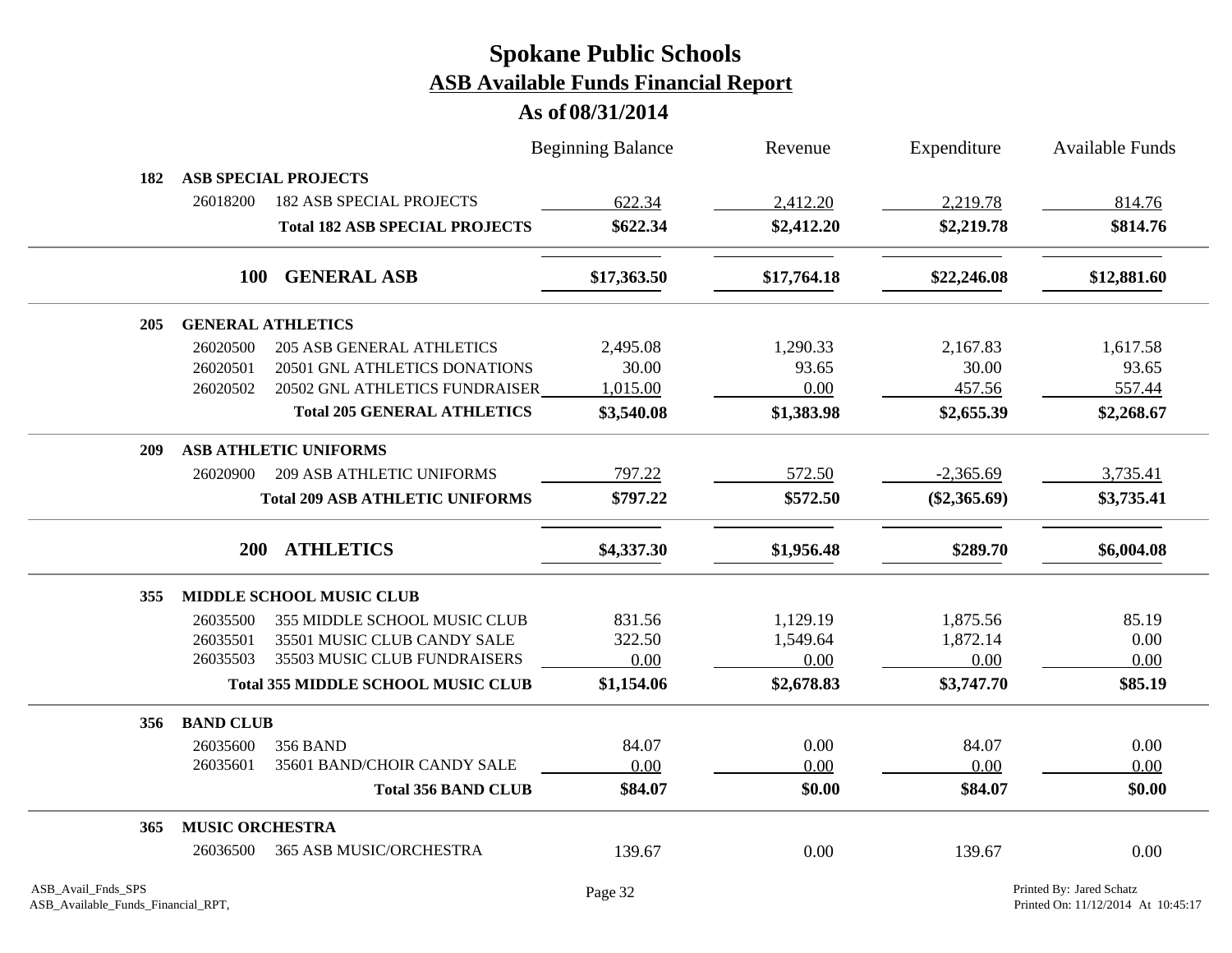|     |                          |                                       | <b>Beginning Balance</b> | Revenue    | Expenditure | Available Funds<br>\$0.00 |
|-----|--------------------------|---------------------------------------|--------------------------|------------|-------------|---------------------------|
|     |                          | <b>Total 365 MUSIC ORCHESTRA</b>      | \$139.67                 | \$0.00     | \$139.67    |                           |
|     |                          | 300 CLASS                             | \$1,377.80               | \$2,678.83 | \$3,971.44  | \$85.19                   |
| 406 | <b>ASB CLIMBING CLUB</b> |                                       |                          |            |             |                           |
|     | 26040600                 | <b>406 ASB CLIMBING CLUB</b>          | 0.00                     | 0.00       | 0.00        | 0.00                      |
|     |                          | <b>Total 406 ASB CLIMBING CLUB</b>    | \$0.00                   | \$0.00     | \$0.00      | \$0.00                    |
| 407 | <b>ASB SCIENCE CLUB</b>  |                                       |                          |            |             |                           |
|     | 26040700                 | <b>407 ASB SCIENCE CLUB</b>           | 0.00                     | 0.00       | 0.00        | 0.00                      |
|     |                          | <b>Total 407 ASB SCIENCE CLUB</b>     | \$0.00                   | \$0.00     | \$0.00      | \$0.00                    |
| 410 |                          | <b>ASB SPECIAL OLYMPICS</b>           |                          |            |             |                           |
|     | 26041000                 | <b>410 ASB SPECIAL OLYMPICS</b>       | 0.00                     | 0.00       | 0.00        | 0.00                      |
|     |                          | <b>Total 410 ASB SPECIAL OLYMPICS</b> | \$0.00                   | \$0.00     | \$0.00      | \$0.00                    |
| 419 | <b>ASB FFA</b>           |                                       |                          |            |             |                           |
|     | 26041900                 | 419 ASB FFA                           | 0.00                     | 0.00       | 0.00        | 0.00                      |
|     |                          | <b>Total 419 ASB FFA</b>              | \$0.00                   | \$0.00     | \$0.00      | \$0.00                    |
| 427 | <b>ASB AIM HIGH</b>      |                                       |                          |            |             |                           |
|     | 26042700                 | 427 ASB AIM HIGH                      | 148.04                   | 0.00       | 148.04      | 0.00                      |
|     |                          | <b>Total 427 ASB AIM HIGH</b>         | \$148.04                 | \$0.00     | \$148.04    | \$0.00                    |
| 466 | <b>DRILL TEAM</b>        |                                       |                          |            |             |                           |
|     | 26046600                 | <b>466 ASB DRILL TEAM</b>             | 92.20                    | 0.00       | 92.20       | 0.00                      |
|     |                          | <b>Total 466 DRILL TEAM</b>           | \$92.20                  | \$0.00     | \$92.20     | \$0.00                    |
| 470 | <b>HONOR SOCIETY</b>     |                                       |                          |            |             |                           |
|     | 26047000                 | 47000 NATIONAL HONOR SOCIETY          | 582.77                   | 205.89     | 571.94      | 216.72                    |
|     |                          | <b>Total 470 HONOR SOCIETY</b>        | \$582.77                 | \$205.89   | \$571.94    | \$216.72                  |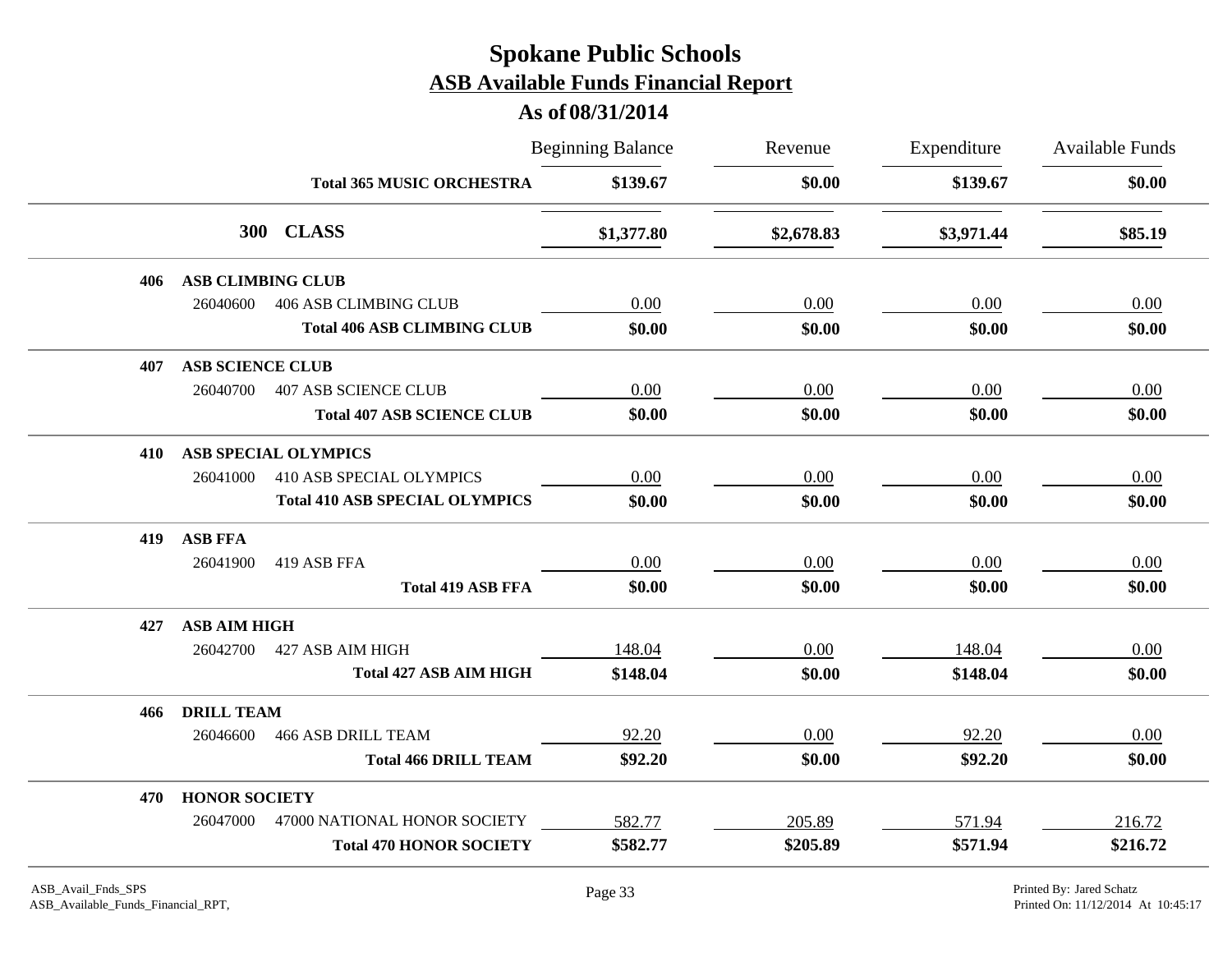|     |                           |                                 | <b>Beginning Balance</b> | Revenue     | Expenditure | <b>Available Funds</b> |
|-----|---------------------------|---------------------------------|--------------------------|-------------|-------------|------------------------|
| 479 | <b>PEER MEDIATION</b>     |                                 |                          |             |             |                        |
|     | 26047900                  | 47900 PEER MEDIATION            | 0.00                     | 0.00        | 0.00        | 0.00                   |
|     |                           | <b>Total 479 PEER MEDIATION</b> | \$0.00                   | \$0.00      | \$0.00      | \$0.00                 |
|     |                           | 400 CLUBS                       | \$823.01                 | \$205.89    | \$812.18    | \$216.72               |
| 303 | <b>FERRIS HIGH SCHOOL</b> |                                 |                          |             |             |                        |
| 102 | <b>ASB RESERVE</b>        |                                 |                          |             |             |                        |
|     | 30310200                  | <b>102 ASB RESERVE</b>          | 20,810.00                | 0.00        | 360.00      | 20,450.00              |
|     |                           | <b>Total 102 ASB RESERVE</b>    | \$20,810.00              | \$0.00      | \$360.00    | \$20,450.00            |
| 104 | <b>ASB GENERAL</b>        |                                 |                          |             |             |                        |
|     | 30310400                  | 104 ASB GENERAL                 | $-1,659.44$              | 20,293.45   | 19,329.61   | $-695.60$              |
|     | 30310401                  | 10401 GEN ASB BOUTIQUE ITEMS    | 0.00                     | 0.00        | 0.00        | 0.00                   |
|     | 30310402                  | 10402 ASB HOMECOMING T-SHIRTS   | 0.00                     | 0.00        | 0.00        | 0.00                   |
|     | 30310403                  | 10403 SPIRIT WEAR               | 2,890.00                 | 4,171.00    | 2,890.71    | 4,170.29               |
|     | 30310404                  | 10404 DANCE CASINO              | 0.00                     | 0.00        | 0.00        | 0.00                   |
|     | 30310405                  | 10405 ASB LEADERSHIP CAMP       | 0.00                     | 0.00        | 0.00        | 0.00                   |
|     | 30310406                  | 10406 LANYARDS                  | 0.00                     | 0.00        | 0.00        | 0.00                   |
|     | 30310407                  | 10407 RUBBER CHICKEN            | 0.00                     | 0.00        | 0.00        | 0.00                   |
|     | 30310408                  | 10408 ASB CONCESSIONS           | 0.00                     | 0.00        | 0.00        | 0.00                   |
|     |                           | <b>Total 104 ASB GENERAL</b>    | \$1,230.56               | \$24,464.45 | \$22,220.32 | \$3,474.69             |
| 110 | <b>ASB GSL CARD</b>       |                                 |                          |             |             |                        |
|     | 30311000                  | 110 ASB GSL ACTIVITY CARDS      | 840.00                   | 28,020.00   | 40.00       | 28,820.00              |
|     | 30311007                  | 11007 2007 GSL CARD             | 0.00                     | 0.00        | 0.00        | 0.00                   |
|     | 30311008                  | 11008 GSL CARD 07-08            | 0.00                     | 0.00        | 0.00        | 0.00                   |
|     | 30311009                  | 11009 ASB/GSL CARDS 08-09       | 0.00                     | 0.00        | 0.00        | 0.00                   |
|     | 30311010                  | 11010 2009-2010 GSL CARDS       | 0.00                     | 0.00        | 0.00        | 0.00                   |
|     | 30311011                  | 11011 GSL CARDS 2010-2011       | 0.00                     | 0.00        | 0.00        | 0.00                   |
|     | 30311013                  | 11013 GSL CARDS 2012-2013       | 35,920.00                | 865.00      | 35,920.00   | 865.00                 |
|     | 30311014                  | 11014 GSL CARD 2013-2014        | 16,080.00                | 8,540.00    | 0.00        | 24,620.00              |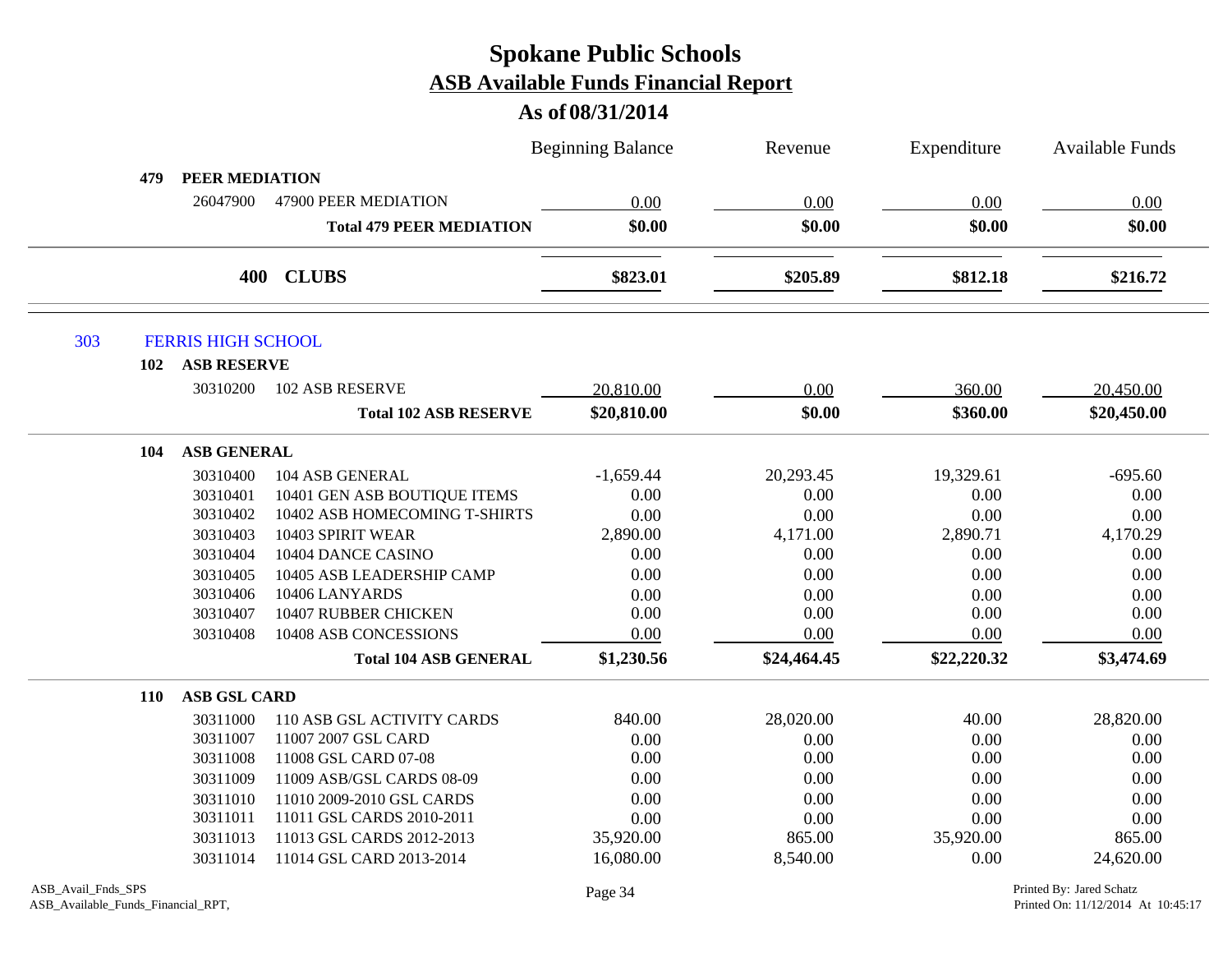|     |                      |                                          | <b>Beginning Balance</b> | Revenue      | Expenditure  | <b>Available Funds</b> |
|-----|----------------------|------------------------------------------|--------------------------|--------------|--------------|------------------------|
|     |                      | <b>Total 110 ASB GSL CARD</b>            | \$52,840.00              | \$37,425.00  | \$35,960.00  | \$54,305.00            |
| 131 | <b>ASB YEARBOOK</b>  |                                          |                          |              |              |                        |
|     | 30313100             | <b>131 ASB YEARBOOK</b>                  | 68,622.69                | 8,149.21     | 40,852.87    | 35,919.03              |
|     | 30313102             | <b>131 YEARBOOK SENIOR SALUTES</b>       | 3,206.25                 | 3,766.25     | 1,516.42     | 5,456.08               |
|     | 30313108             | 13108 YEARBOOK 2008                      | 0.00                     | 0.00         | 0.00         | 0.00                   |
|     | 30313109             | 13109 YEAR BOOK 08-09                    | 0.00                     | 0.00         | 0.00         | 0.00                   |
|     | 30313110             | 13110 2009-2010 YEARBOOKS                | $-31,427.73$             | 0.00         | $-31,427.73$ | 0.00                   |
|     | 30313111             | 13111 YEARBOOK 10-11                     | 0.00                     | 0.00         | 0.00         | 0.00                   |
|     | 30313113             | 13113 YEARBOOK 12-13                     | 34,518.80                | $-130.00$    | 34,518.80    | $-130.00$              |
|     | 30313114             | 13114 YEARBOOK 2013-2014                 | 0.00                     | 35,302.50    | 0.00         | 35,302.50              |
|     |                      | <b>Total 131 ASB YEARBOOK</b>            | \$74,920.01              | \$47,087.96  | \$45,460.36  | \$76,547.61            |
| 165 | <b>ASB NEWSPAPER</b> |                                          |                          |              |              |                        |
|     | 30316500             | <b>165 ASB NEWSPAPER</b>                 | 0.00                     | 0.00         | $-300.00$    | 300.00                 |
|     |                      | <b>Total 165 ASB NEWSPAPER</b>           | \$0.00                   | \$0.00       | $(\$300.00)$ | \$300.00               |
| 181 | <b>ASB LINK CREW</b> |                                          |                          |              |              |                        |
|     | 30318100             | <b>181 ASB LINK CREW</b>                 | $-361.64$                | 12,157.00    | 8,637.73     | 3,157.63               |
|     |                      | <b>Total 181 ASB LINK CREW</b>           | $(\$361.64)$             | \$12,157.00  | \$8,637.73   | \$3,157.63             |
| 190 |                      | ASB HONOR CORD MEDALION                  |                          |              |              |                        |
|     | 30319000             | 190 ASB HONOR CORD MEDALION              | 152.68                   | 0.00         | 152.68       | 0.00                   |
|     |                      | <b>Total 190 ASB HONOR CORD MEDALION</b> | \$152.68                 | \$0.00       | \$152.68     | \$0.00                 |
|     | <b>100</b>           | <b>GENERAL ASB</b>                       |                          |              |              |                        |
|     |                      |                                          | \$149,591.61             | \$121,134.41 | \$112,491.09 | \$158,234.93           |
| 205 |                      | <b>GENERAL ATHLETICS</b>                 |                          |              |              |                        |
|     | 30320500             | <b>205 ASB GENERAL ATHLETICS</b>         | 30,202.52                | 4,663.17     | 26,311.37    | 8,554.32               |
|     | 30320501             | 20501 TACOMA DOME SALES-POST             | 0.00                     | 0.00         | 0.00         | 0.00                   |
|     | 30320506             | 20506 06 GENERAL ATHLETICS               | $-7,471.99$              | 0.00         | 0.00         | $-7,471.99$            |
|     | 30320507             | 20507 07 GENERAL ATHLETICS               | $-19,945.69$             | 0.00         | 0.00         | $-19,945.69$           |
|     |                      |                                          |                          |              |              |                        |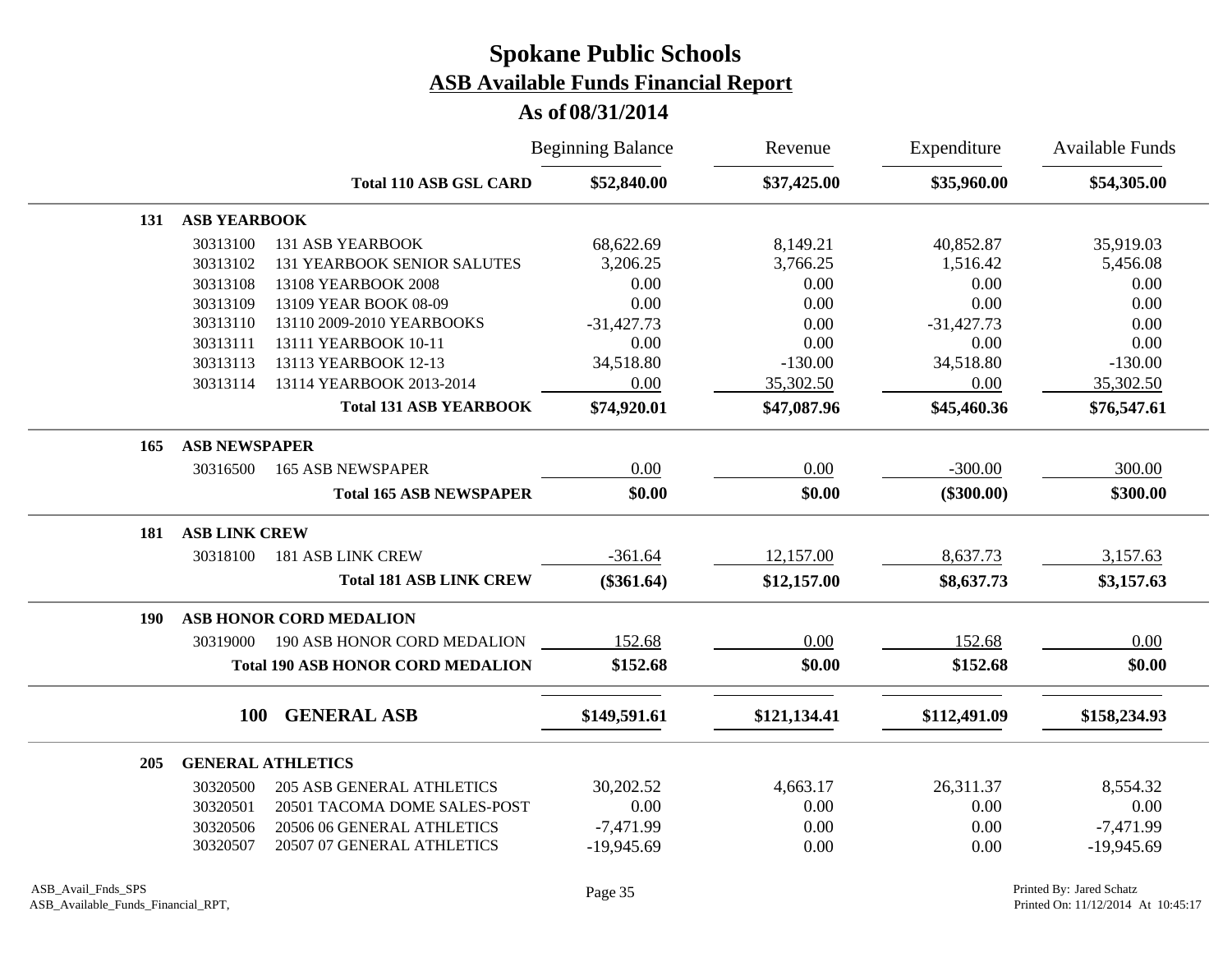|            |                         |                                      | <b>Beginning Balance</b> | Revenue     | Expenditure | <b>Available Funds</b> |
|------------|-------------------------|--------------------------------------|--------------------------|-------------|-------------|------------------------|
|            | 30320508                | <b>20508 GENERAL ATHLETICS</b>       | $-24,992.40$             | 0.00        | 0.00        | $-24,992.40$           |
|            | 30320509                | 20509 09 GENERAL ATHLETICS           | 0.00                     | 0.00        | 0.00        | 0.00                   |
|            |                         | <b>Total 205 GENERAL ATHLETICS</b>   | $(\$22, 207.56)$         | \$4,663.17  | \$26,311.37 | $(\$43,855.76)$        |
| 206        | <b>LEAGUE ATHLETICS</b> |                                      |                          |             |             |                        |
|            | 30320600                | <b>206 ASB LEAGUE ATHLETICS</b>      | $-112, 142.53$           | 39,417.64   | 68,176.26   | $-140,901.15$          |
|            | 30320601                | 20601 ATHLETICS DONATIONS            | 0.00                     | 0.00        | 0.00        | 0.00                   |
|            | 30320602                | 20602 LEAGUE ATHLETICS RAFFLES       | 0.00                     | 0.00        | 0.00        | 0.00                   |
|            | 30320603                | 20603 INTRAMURAL SPORTS              | 0.00                     | 0.00        | 0.00        | 0.00                   |
|            | 30320612                | 20620 RUBBER CHICKEN                 | 0.00                     | 612.00      | 0.00        | 612.00                 |
|            | 30320620                | 20620 JEFF ROBINSON DONATION         | 182.81                   | 0.00        | 0.00        | 182.81                 |
|            |                         | <b>Total 206 LEAGUE ATHLETICS</b>    | $(\$111,959.72)$         | \$40,029.64 | \$68,176.26 | (\$140, 106.34)        |
| 227        | <b>BASEBALL</b>         |                                      |                          |             |             |                        |
|            | 30322700                | 227 ASB BASEBALL                     | $-846.18$                | 2,472.00    | 3,324.66    | $-1,698.84$            |
|            |                         | <b>Total 227 BASEBALL</b>            | $(\$846.18)$             | \$2,472.00  | \$3,324.66  | (\$1,698.84)           |
| <b>230</b> | <b>BOYS BASKETBALL</b>  |                                      |                          |             |             |                        |
|            | 30323000                | <b>230 ASB BOYS BASKETBALL</b>       | $-261.64$                | 1,616.63    | 154.32      | 1,200.67               |
|            |                         | <b>Total 230 BOYS BASKETBALL</b>     | $(\$261.64)$             | \$1,616.63  | \$154.32    | \$1,200.67             |
| 231        | <b>GIRLS BASKETBALL</b> |                                      |                          |             |             |                        |
|            | 30323100                | 231 ASB GIRLS BASKETBALL             | 2,781.89                 | 3,000.00    | 3,628.55    | 2,153.34               |
|            |                         | <b>Total 231 GIRLS BASKETBALL</b>    | \$2,781.89               | \$3,000.00  | \$3,628.55  | \$2,153.34             |
| 236        |                         | <b>BOYS CROSS COUNTRY</b>            |                          |             |             |                        |
|            | 30323600                | <b>236 ASB BOYS CROSS COUNTRY</b>    | 107.84                   | 1,254.32    | 2,571.99    | $-1,209.83$            |
|            |                         | <b>Total 236 BOYS CROSS COUNTRY</b>  | \$107.84                 | \$1,254.32  | \$2,571.99  | (\$1,209.83)           |
| 237        |                         | <b>GIRLS CROSS COUNTRY</b>           |                          |             |             |                        |
|            | 30323700                | 237 ASB GIRLS CROSS COUNTRY          | 1,952.09                 | 2,479.00    | 3,986.75    | 444.34                 |
|            |                         | <b>Total 237 GIRLS CROSS COUNTRY</b> | \$1,952.09               | \$2,479.00  | \$3,986.75  | \$444.34               |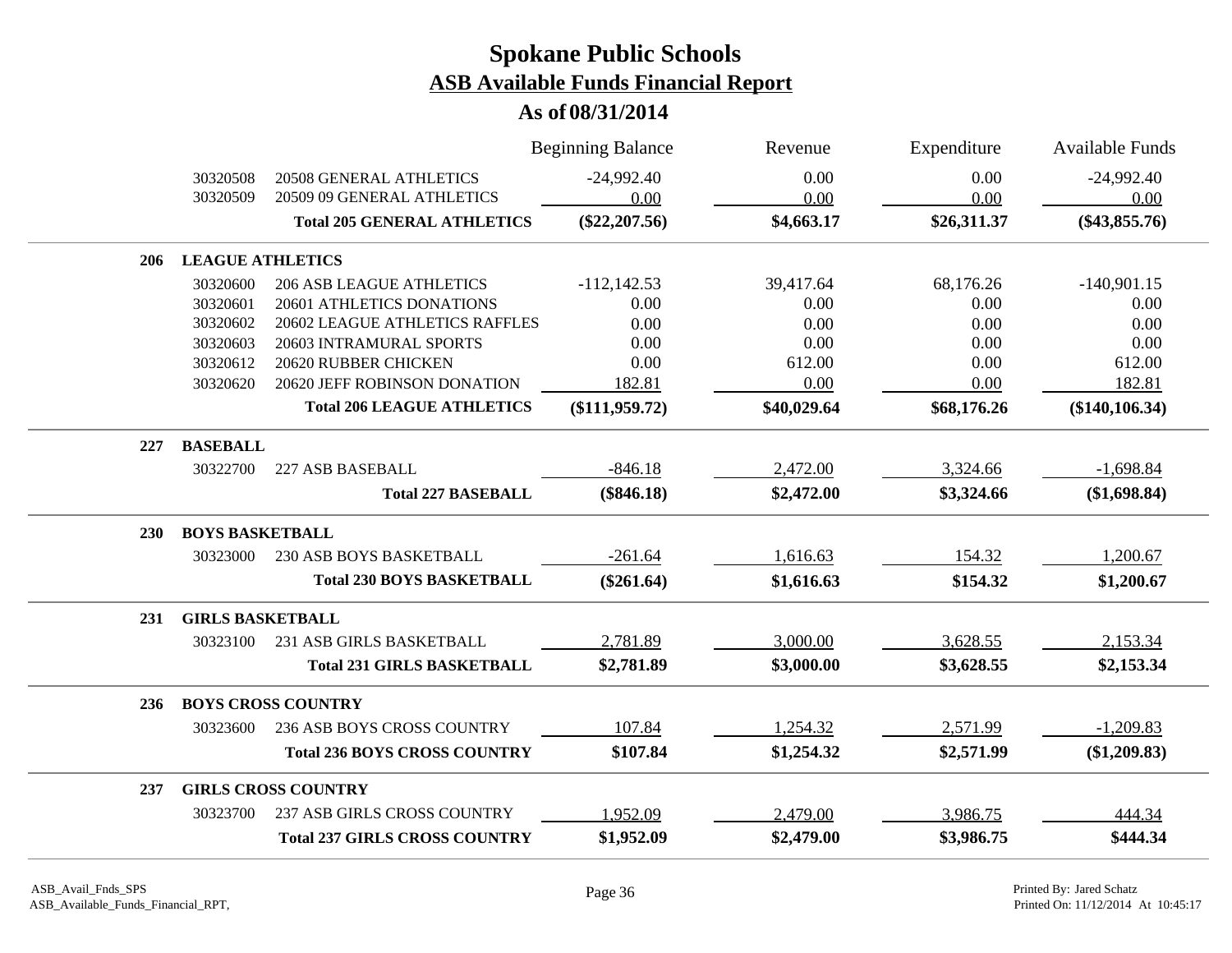|            |                        |                                | <b>Beginning Balance</b> | Revenue     | Expenditure | <b>Available Funds</b> |
|------------|------------------------|--------------------------------|--------------------------|-------------|-------------|------------------------|
| <b>240</b> | <b>FOOTBALL</b>        |                                |                          |             |             |                        |
|            | 30324000               | 240 ASB FOOTBALL               | 44,597.32                | 41,020.50   | 64,046.47   | 21,571.35              |
|            | 30324001               | 24001 BORDER LEAGUE FOOTBALL   | $-100.56$                | 0.00        | 561.31      | $-661.87$              |
|            | 30324002               | 24002 FOOTBALL - ANAHEIM       | 0.00                     | 0.00        | 0.00        | 0.00                   |
|            |                        | <b>Total 240 FOOTBALL</b>      | \$44,496.76              | \$41,020.50 | \$64,607.78 | \$20,909.48            |
| 242        | <b>BOYS GOLF</b>       |                                |                          |             |             |                        |
|            | 30324200               | 242 ASB BOYS GOLF              | 47.26                    | 1,615.00    | 1,929.37    | $-267.11$              |
|            |                        | <b>Total 242 BOYS GOLF</b>     | \$47.26                  | \$1,615.00  | \$1,929.37  | $(\$267.11)$           |
| 243        | <b>GIRLS GOLF</b>      |                                |                          |             |             |                        |
|            | 30324300               | 24300 GIRLS GOLF               | 557.16                   | 0.00        | 466.72      | 90.44                  |
|            |                        | <b>Total 243 GIRLS GOLF</b>    | \$557.16                 | \$0.00      | \$466.72    | \$90.44                |
| 248        | <b>GYMNASTICS</b>      |                                |                          |             |             |                        |
|            | 30324800               | <b>248 ASB GYMNASTICS</b>      | 3,108.71                 | 1,550.35    | 1,970.84    | 2,688.22               |
|            |                        | <b>Total 248 GYMNASTICS</b>    | \$3,108.71               | \$1,550.35  | \$1,970.84  | \$2,688.22             |
| 264        | <b>SLOW PITCH</b>      |                                |                          |             |             |                        |
|            | 30326400               | 264 ASB SLOW PITCH SOFTBALL    | 605.25                   | 1,300.05    | 1,542.91    | 362.39                 |
|            |                        | <b>Total 264 SLOW PITCH</b>    | \$605.25                 | \$1,300.05  | \$1,542.91  | \$362.39               |
| 266        | <b>BOYS' SOCCER</b>    |                                |                          |             |             |                        |
|            | 30326600               | <b>266 ASB BOYS SOCCER</b>     | 3,124.59                 | 1,339.00    | 3,384.82    | 1,078.77               |
|            |                        | <b>Total 266 BOYS' SOCCER</b>  | \$3,124.59               | \$1,339.00  | \$3,384.82  | \$1,078.77             |
| 267        | <b>GIRLS' SOCCER</b>   |                                |                          |             |             |                        |
|            | 30326700               | <b>267 ASB GIRLS SOCCER</b>    | 2,013.77                 | 2,250.00    | 1,597.14    | 2,666.63               |
|            |                        | <b>Total 267 GIRLS' SOCCER</b> | \$2,013.77               | \$2,250.00  | \$1,597.14  | \$2,666.63             |
| <b>270</b> | <b>GIRLS' SOFTBALL</b> |                                |                          |             |             |                        |
|            | 30327000               | 270 ASB GIRLS SOFTBALL         | $-34.33$                 | 2,740.79    | 2,190.91    | 515.55                 |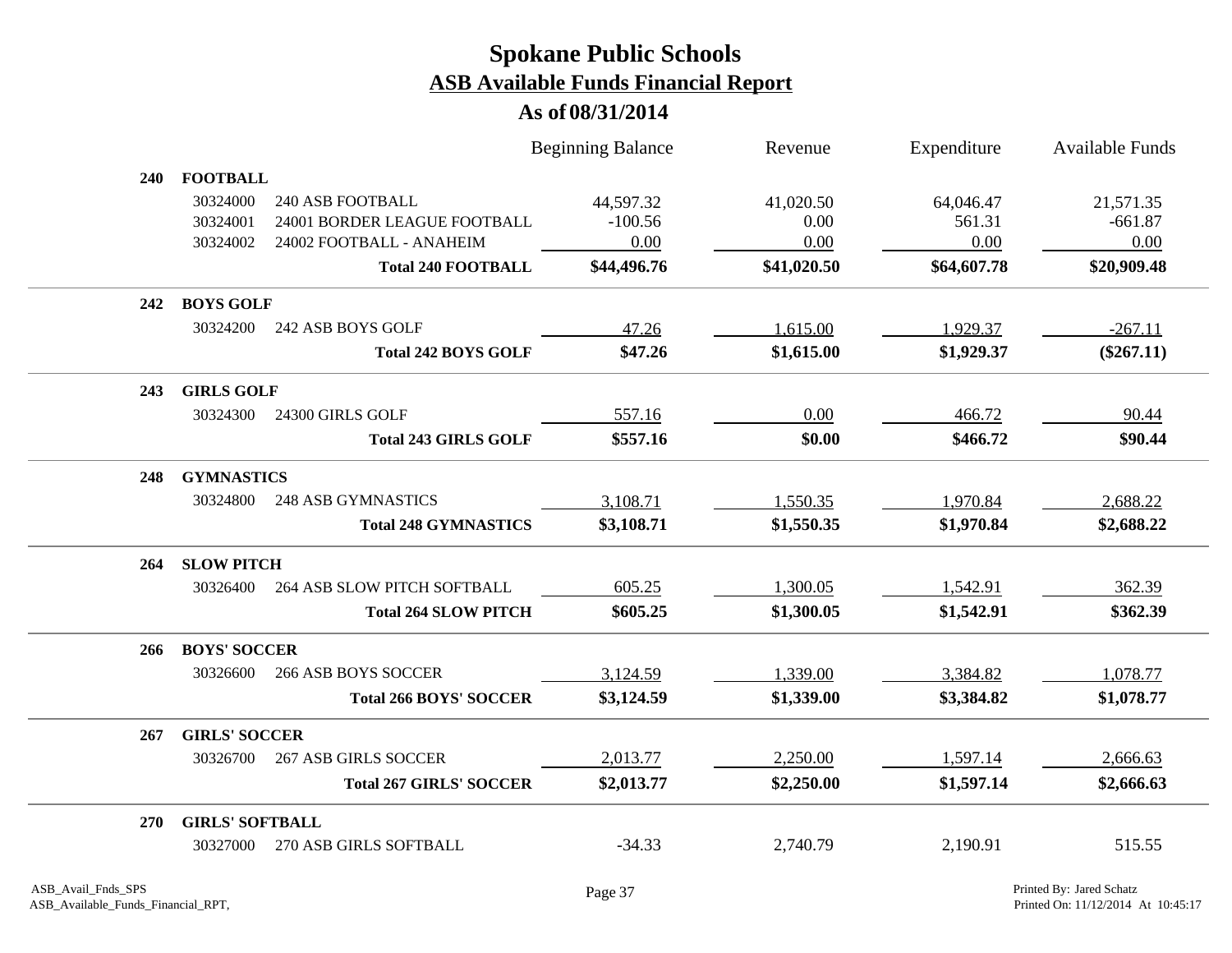|            |                          |                                    | <b>Beginning Balance</b> | Revenue    | Expenditure | <b>Available Funds</b> |
|------------|--------------------------|------------------------------------|--------------------------|------------|-------------|------------------------|
|            |                          | <b>Total 270 GIRLS' SOFTBALL</b>   | $(\$34.33)$              | \$2,740.79 | \$2,190.91  | \$515.55               |
| 278        | <b>BOYS' TENNIS</b>      |                                    |                          |            |             |                        |
|            | 30327800                 | 278 ASB BOYS TENNIS                | 576.54                   | 2,412.00   | 1,124.58    | 1,863.96               |
|            | 30327801                 | 27801 B-TENNIS-A-THON              | 0.00                     | 0.00       | 0.00        | 0.00                   |
|            | 30327802                 | 27802 TENNIS RACKET STRINGING      | 0.00                     | 0.00       | 0.00        | 0.00                   |
|            |                          | <b>Total 278 BOYS' TENNIS</b>      | \$576.54                 | \$2,412.00 | \$1,124.58  | \$1,863.96             |
| 279        | <b>GIRLS' TENNIS</b>     |                                    |                          |            |             |                        |
|            | 30327900                 | 279 ASB GIRLS TENNIS               | 4,353.00                 | 1,114.00   | $-153.61$   | 5,620.61               |
|            |                          | <b>Total 279 GIRLS' TENNIS</b>     | \$4,353.00               | \$1,114.00 | (\$153.61)  | \$5,620.61             |
| 284        | <b>BOYS' TRACK</b>       |                                    |                          |            |             |                        |
|            | 30328400                 | <b>284 ASB BOYS TRACK</b>          | $-27.60$                 | 4,605.96   | 3,994.33    | 584.03                 |
|            | 30328401                 | 28401 B-TRACK SPIRIT PACKS         | 0.00                     | 0.00       | 0.00        | 0.00                   |
|            |                          | <b>Total 284 BOYS' TRACK</b>       | $(\$27.60)$              | \$4,605.96 | \$3,994.33  | \$584.03               |
| 285        | <b>GIRLS' TRACK</b>      |                                    |                          |            |             |                        |
|            | 30328500                 | <b>285 ASB GIRLS TRACK</b>         | $-2,915.51$              | 6,071.68   | 5,590.62    | $-2,434.45$            |
|            | 30328501                 | 30328501 CLOTHING FUNDRAISER       | 0.00                     | 0.00       | 0.00        | 0.00                   |
|            |                          | <b>Total 285 GIRLS' TRACK</b>      | $(\$2,915.51)$           | \$6,071.68 | \$5,590.62  | $(\$2,434.45)$         |
| <b>290</b> | <b>GIRLS' VOLLEYBALL</b> |                                    |                          |            |             |                        |
|            | 30329000                 | 290 ASB GIRLS VOLLEYBALL           | 15,667.18                | 3,183.00   | 4,517.31    | 14,332.87              |
|            | 30329001                 | 29001 G-VB MEDIA GUIDE             | 0.00                     | 0.00       | 0.00        | 0.00                   |
|            | 30329002                 | 29002 08 VOLLEYBALL CROSSOVER      | 0.00                     | 0.00       | 0.00        | 0.00                   |
|            | 30329003                 | 29003 VOLLEYBALL CROSSOVER 09      | 0.00                     | 0.00       | 0.00        | 0.00                   |
|            | 30329004                 | 29004 VLLYBLL EDGE CLASSIC TOU     | 0.00                     | 0.00       | 0.00        | 0.00                   |
|            | 30329005                 | 29005 2010 CROSSOVER CLASSIC       | 0.00                     | 0.00       | 0.00        | 0.00                   |
|            |                          | <b>Total 290 GIRLS' VOLLEYBALL</b> | \$15,667.18              | \$3,183.00 | \$4,517.31  | \$14,332.87            |
| 291        |                          | <b>VOLLEY BALL CROSS OVER</b>      |                          |            |             |                        |
|            | 30329100                 | 29100 VOLLEY BALL CROSS OVER       | 27,106.08                | 16,516.54  | 21,808.64   | 21,813.98              |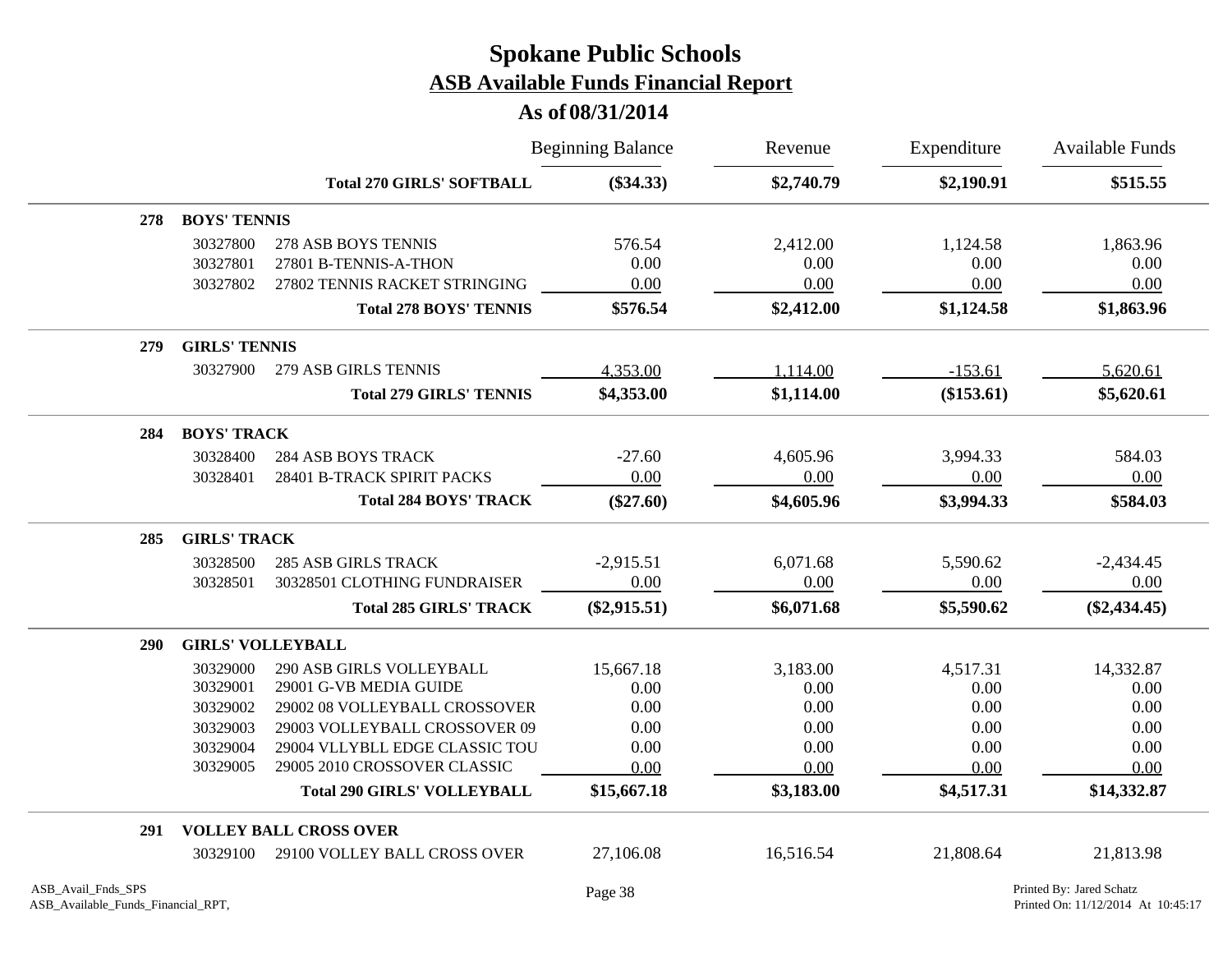|     |                        |                                           | <b>Beginning Balance</b> | Revenue      | Expenditure  | <b>Available Funds</b> |
|-----|------------------------|-------------------------------------------|--------------------------|--------------|--------------|------------------------|
|     | 30329101               | 29101 COACHES CLINIC                      | 1,772.42                 | 0.00         | 1,735.91     | 36.51                  |
|     |                        | <b>Total 291 VOLLEY BALL CROSS OVER</b>   | \$28,878.50              | \$16,516.54  | \$23,544.55  | \$21,850.49            |
| 294 | <b>BOYS' WRESTLING</b> |                                           |                          |              |              |                        |
|     | 30329400               | <b>294 ASB WRESTLING</b>                  | 3,544.30                 | 882.03       | 2,258.01     | 2,168.32               |
|     | 30329401               | 29401 WRESTLING - FUNDRAISING             | 0.00                     | 2,530.00     | 0.00         | 2,530.00               |
|     | 30329402               | 29402 B WRSTLNG CRSSOVR TOURN             | 0.00                     | 0.00         | 0.00         | 0.00                   |
|     |                        | <b>Total 294 BOYS' WRESTLING</b>          | \$3,544.30               | \$3,412.03   | \$2,258.01   | \$4,698.32             |
|     |                        | 200 ATHLETICS                             | $(\$26,437.70)$          | \$144,645.66 | \$226,720.18 | $(\$108,512.22)$       |
| 308 |                        | <b>VOCATIONAL TRAINING CLUB</b>           |                          |              |              |                        |
|     | 30330800               | 308 ASB VOCATIONAL TRAINING               | 1,490.97                 | 1,526.50     | 1,863.77     | 1,153.70               |
|     | 30330801               | 30801 POPCORN SALES                       | $-98.40$                 | 0.00         | 126.69       | $-225.09$              |
|     |                        | <b>Total 308 VOCATIONAL TRAINING CLUB</b> | \$1,392.57               | \$1,526.50   | \$1,990.46   | \$928.61               |
| 312 | <b>DEBATE CLUB</b>     |                                           |                          |              |              |                        |
|     | 30331200               | 312 ASB DEBATE                            | $-16,232.62$             | 17,665.30    | 18,639.21    | $-17,206.53$           |
|     | 30331201               | 31201 DEBATE JUDGES                       | 0.00                     | 0.00         | 0.00         | 0.00                   |
|     | 30331202               | 31202 Whitman College WW                  | 0.00                     | $0.00\,$     | 0.00         | 0.00                   |
|     | 30331203               | 31203 DEBATE MEAD TOURNAMENT              | 0.00                     | 0.00         | 0.00         | 0.00                   |
|     | 30331204               | 31204 DEBATE GONZAGA                      | 0.00                     | 0.00         | 0.00         | 0.00                   |
|     | 30331205               | 31205 Berkely Invitational                | 0.00                     | 0.00         | 0.00         | 0.00                   |
|     | 30331206               | 31206 DEBATE T FOLEY TOURNMNT             | 0.00                     | 0.00         | 0.00         | 0.00                   |
|     | 30331207               | 31207 DEBATE SOUTHSIDE INVITE             | 9,873.69                 | 6,206.01     | 0.00         | 16,079.70              |
|     |                        | <b>Total 312 DEBATE CLUB</b>              | $(\$6,358.93)$           | \$23,871.31  | \$18,639.21  | (\$1,126.83)           |
| 313 | <b>DECA CLUB</b>       |                                           |                          |              |              |                        |
|     | 30331300               | 313 ASB D E C A                           | $-5,759.01$              | 5,890.00     | 5,051.92     | $-4,920.93$            |
|     | 30331301               | 31301 FALL LEADERSHP CONFERNCE            | 0.00                     | 0.00         | 0.00         | 0.00                   |
|     | 30331302               | 31302 ICDC International Conf             | 0.00                     | 0.00         | 0.00         | 0.00                   |
|     | 30331303               | 31303 DECA APPAREL                        | 0.00                     | 0.00         | 0.00         | 0.00                   |
|     | 30331304               | 31304 DECA FIELD TRIPS                    | 0.00                     | 0.00         | 0.00         | 0.00                   |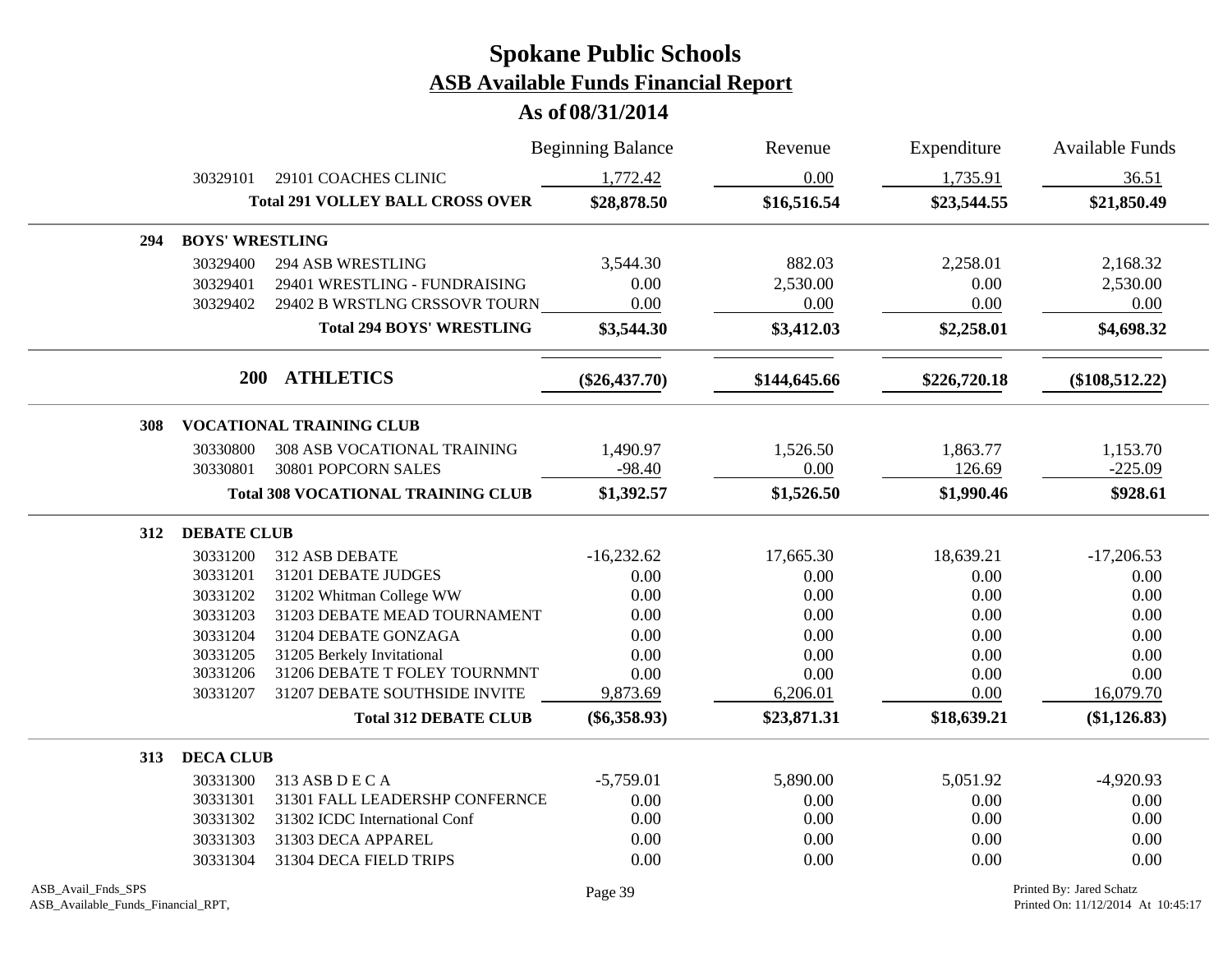#### **As of 08/31/2014**

|     |                   |                                                 | <b>Beginning Balance</b> | Revenue     | Expenditure | <b>Available Funds</b> |
|-----|-------------------|-------------------------------------------------|--------------------------|-------------|-------------|------------------------|
|     | 30331305          | 31305 DECA WESTERN REGIONALS                    | 0.00                     | 0.00        | 0.00        | 0.00                   |
|     | 30331307          | 31307 DECA AREA 11 COMPETITION                  | 0.00                     | 0.00        | 0.00        | 0.00                   |
|     | 30331308          | 31308 DECA STATE                                | 0.00                     | 0.00        | 0.00        | 0.00                   |
|     | 30331310          | 31310 DECA NEW YORK CITY                        | 0.00                     | 0.00        | 0.00        | 0.00                   |
|     | 30331311          | 31311 DECA TIES                                 | 0.00                     | 0.00        | 0.00        | 0.00                   |
|     |                   | <b>Total 313 DECA CLUB</b>                      | $(\$5,759.01)$           | \$5,890.00  | \$5,051.92  | $(\$4,920.93)$         |
| 314 | <b>DECA STORE</b> |                                                 |                          |             |             |                        |
|     | 30331400          | 314 ASB DECA STORE                              | 18,206.15                | 34,860.04   | 30,668.56   | 22,397.63              |
|     |                   | <b>Total 314 DECA STORE</b>                     | \$18,206.15              | \$34,860.04 | \$30,668.56 | \$22,397.63            |
| 315 | <b>DRAMA CLUB</b> |                                                 |                          |             |             |                        |
|     | 30331500          | 315 ASB DRAMA                                   | 3,946.19                 | 14,188.93   | 12,931.62   | 5,203.50               |
|     | 30331501          | 31501 DRAMA THESPERADOS                         | $-884.83$                | 0.00        | $-673.00$   | $-211.83$              |
|     | 30331503          | 31503 DRAMA FESTIVALS                           | 0.00                     | 0.00        | 0.00        | 0.00                   |
|     | 30331506          | 31506 DRAMA ONE ACTS                            | 0.00                     | 0.00        | 0.00        | 0.00                   |
|     |                   | <b>Total 315 DRAMA CLUB</b>                     | \$3,061.36               | \$14,188.93 | \$12,258.62 | \$4,991.67             |
| 316 |                   | <b>DRAMATIC PRODUCTIONS CLUB</b>                |                          |             |             |                        |
|     | 30331600          | 316 ASB DRAMA PRODUCTION                        | 1,523.74                 | 20,638.93   | 15,200.00   | 6,962.67               |
|     |                   | <b>Total 316 DRAMATIC PRODUCTIONS CLUB</b>      | \$1,523.74               | \$20,638.93 | \$15,200.00 | \$6,962.67             |
| 326 |                   | <b>VALUING INDIVIDUAL PEOPLE</b>                |                          |             |             |                        |
|     | 30332600          | 326 VALUING INDIVIDUAL PEOPLE                   | $-17.60$                 | 133.05      | 87.39       | 28.06                  |
|     | 30332601          | 32601 VIP FACT CLUB                             | 0.00                     | 0.00        | 0.00        | 0.00                   |
|     |                   | <b>Total 326 VALUING INDIVIDUAL PEOPLE</b>      | (\$17.60)                | \$133.05    | \$87.39     | \$28.06                |
| 329 |                   | PRO START - FOOD SERVICES CLUB                  |                          |             |             |                        |
|     | 30332900          | 329 ASB FOOD SERVICE CLUB                       | $-1,002.78$              | 516.00      | $-1,660.00$ | 1,173.22               |
|     | 30332901          | 32901 FOOD SERVICE ESPRESSO                     | 1,738.46                 | 1,649.00    | 4,105.18    | $-717.72$              |
|     |                   | <b>Total 329 PRO START - FOOD SERVICES CLUB</b> | \$735.68                 | \$2,165.00  | \$2,445.18  | \$455.50               |

**GERMAN CLUB**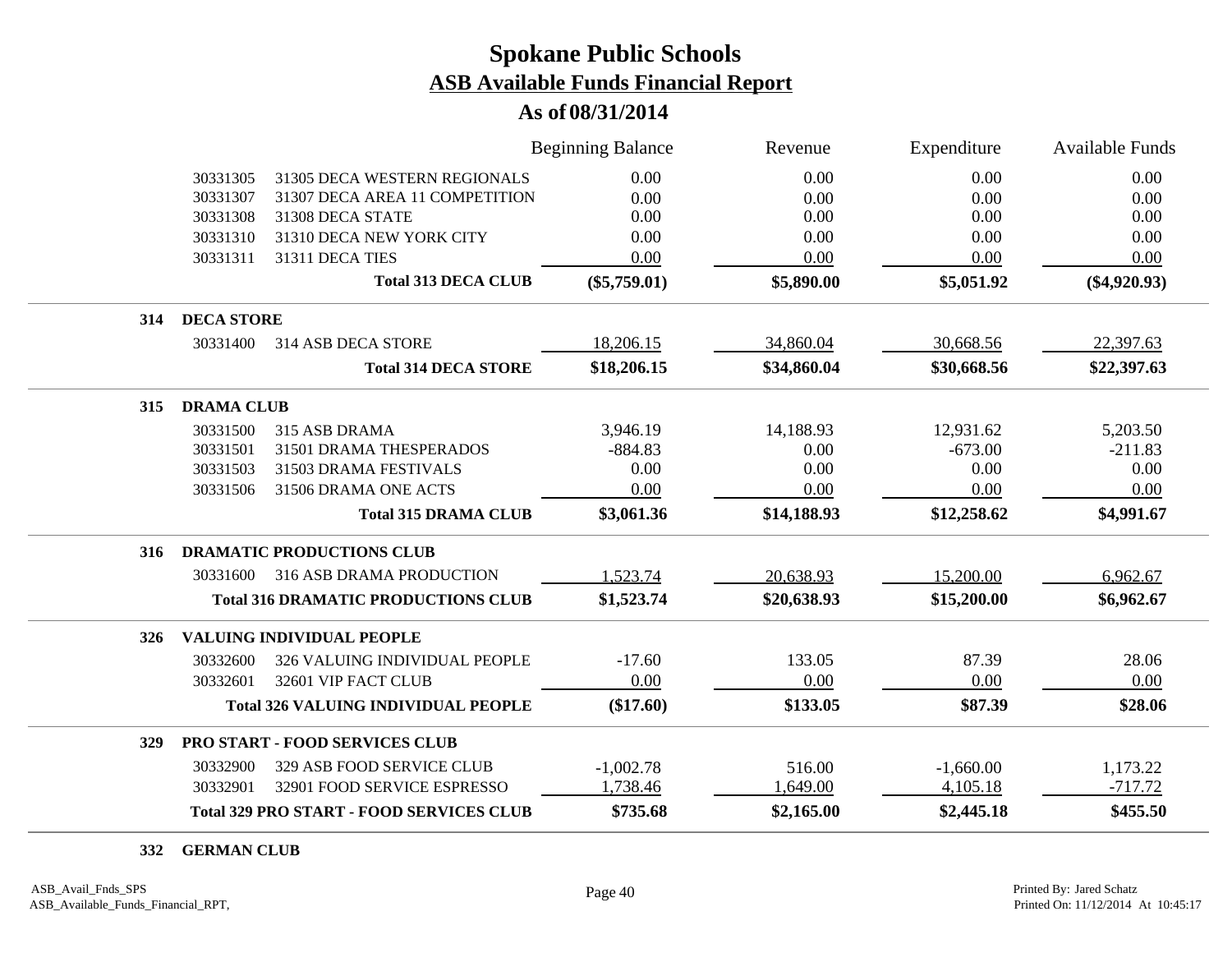|                                                          |                        |                                  | <b>Beginning Balance</b> | Revenue     | Expenditure | <b>Available Funds</b>                                         |
|----------------------------------------------------------|------------------------|----------------------------------|--------------------------|-------------|-------------|----------------------------------------------------------------|
|                                                          | 30333200               | 332 ASB GERMAN CLUB              | 162.92                   | 0.00        | 7.39        | 155.53                                                         |
|                                                          |                        | <b>Total 332 GERMAN CLUB</b>     | \$162.92                 | \$0.00      | \$7.39      | \$155.53                                                       |
| <b>333</b>                                               | <b>JAPANESE CLUB</b>   |                                  |                          |             |             |                                                                |
|                                                          | 30333300               | 33300 JAPANESE CLASS             | 130.02                   | 0.00        | 0.00        | 130.02                                                         |
|                                                          |                        | <b>Total 333 JAPANESE CLUB</b>   | \$130.02                 | \$0.00      | \$0.00      | \$130.02                                                       |
| 334                                                      | <b>SPANISH CLUB</b>    |                                  |                          |             |             |                                                                |
|                                                          | 30333400               | 334 ASB SPANISH CLUB             | 11.52                    | 0.00        | 0.00        | 11.52                                                          |
|                                                          |                        | <b>Total 334 SPANISH CLUB</b>    | \$11.52                  | \$0.00      | \$0.00      | \$11.52                                                        |
| 335                                                      | <b>FRENCH CLUB</b>     |                                  |                          |             |             |                                                                |
|                                                          | 30333500               | <b>335 ASB FRENCH CLUB</b>       | 80.52                    | 1,569.50    | 1,408.17    | 241.85                                                         |
|                                                          | 30333501               | 33501 FRENCH CLUB CANDY SALE     | 0.00                     | 0.00        | 0.00        | 0.00                                                           |
|                                                          |                        | <b>Total 335 FRENCH CLUB</b>     | \$80.52                  | \$1,569.50  | \$1,408.17  | \$241.85                                                       |
|                                                          | 356 BAND CLUB          |                                  |                          |             |             |                                                                |
|                                                          | 30335600               | 356 ASB BAND                     | $-4,753.85$              | 88,033.67   | 82,901.08   | 378.74                                                         |
|                                                          | 30335601               | 35601 HOMECOMING DANCE           | 2,754.71                 | 0.00        | 2,754.71    | 0.00                                                           |
|                                                          |                        | <b>Total 356 BAND CLUB</b>       | (\$1,999.14)             | \$88,033.67 | \$85,655.79 | \$378.74                                                       |
| 358                                                      | <b>CHORAL CLUB</b>     |                                  |                          |             |             |                                                                |
|                                                          | 30335800               | 358 ASB CHORAL                   | 2,887.09                 | 3,539.40    | 4,939.40    | 1,487.09                                                       |
|                                                          |                        | <b>Total 358 CHORAL CLUB</b>     | \$2,887.09               | \$3,539.40  | \$4,939.40  | \$1,487.09                                                     |
| 365                                                      | <b>MUSIC ORCHESTRA</b> |                                  |                          |             |             |                                                                |
|                                                          | 30336500               | <b>365 ASB ORCHESTRA</b>         | 468.60                   | 7,949.44    | 6,893.46    | 1,524.58                                                       |
|                                                          |                        | <b>Total 365 MUSIC ORCHESTRA</b> | \$468.60                 | \$7,949.44  | \$6,893.46  | \$1,524.58                                                     |
| <b>390</b>                                               | <b>CLASS OF 2020</b>   |                                  |                          |             |             |                                                                |
|                                                          | 30339000               | 39000 CLASS OF 2020              | $-429.67$                | 0.00        | 0.00        | $-429.67$                                                      |
|                                                          | 30339001               | 39001 T-SHIRTS                   | 942.00                   | 0.00        | 0.00        | 942.00                                                         |
|                                                          | 30339002               | 39002 RUBBER CHICKEN SHIRTS      | 733.00                   | 0.00        | 0.00        | 733.00                                                         |
| ASB_Avail_Fnds_SPS<br>ASB_Available_Funds_Financial_RPT, |                        |                                  | Page 41                  |             |             | Printed By: Jared Schatz<br>Printed On: 11/12/2014 At 10:45:17 |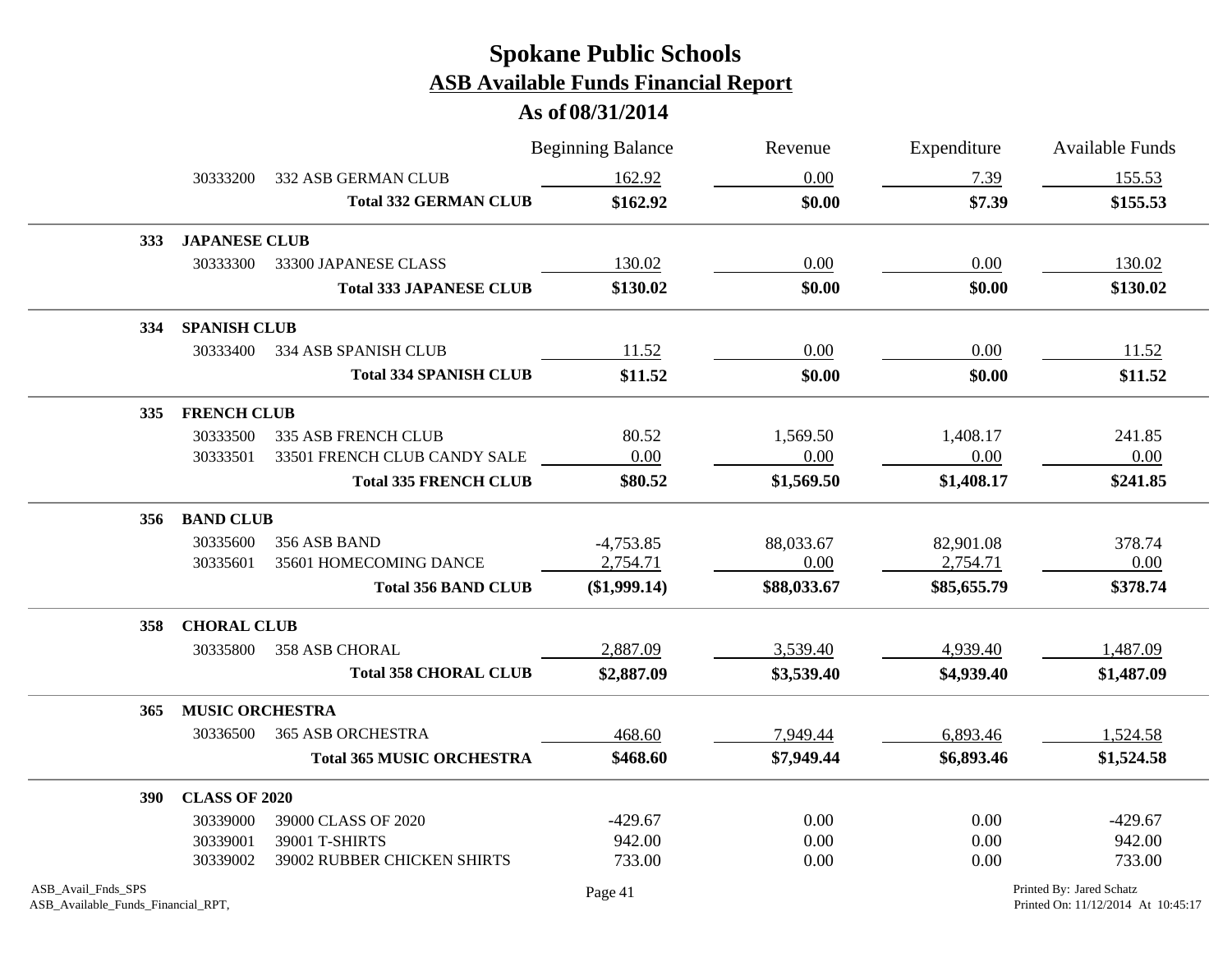|     |                       |                                | <b>Beginning Balance</b> | Revenue     | Expenditure | <b>Available Funds</b> |
|-----|-----------------------|--------------------------------|--------------------------|-------------|-------------|------------------------|
|     | 30339003              | 39003 CLSS 2020 SAXON          | 1,441.05                 | 0.00        | 0.00        | 1,441.05               |
|     | 30339004              | 39004 CLASS 2020 SENIOR PROM   | $-2,686.38$              | 0.00        | 0.00        | $-2,686.38$            |
|     |                       | <b>Total 390 CLASS OF 2020</b> | \$0.00                   | \$0.00      | \$0.00      | \$0.00                 |
| 391 | <b>CLASS OF 2011</b>  |                                |                          |             |             |                        |
|     | 30339100              | 39100 CLASS OF 2011            | 0.00                     | 0.00        | 0.00        | 0.00                   |
|     | 30339101              | 39101 CLASS 2011 T-SHIRTS      | 0.00                     | 0.00        | 0.00        | 0.00                   |
|     | 30339104              | 39104 CLASS 2011 PROM          | 0.00                     | 0.00        | 0.00        | 0.00                   |
|     |                       | <b>Total 391 CLASS OF 2011</b> | \$0.00                   | \$0.00      | \$0.00      | \$0.00                 |
| 392 | <b>CLASS OF 2012</b>  |                                |                          |             |             |                        |
|     | 30339200              | 39200 CLASS OF 2012            | 0.00                     | 0.00        | 0.00        | 0.00                   |
|     | 30339201              | 39201 CLASS 2012 T-SHIRTS      | 0.00                     | 0.00        | 0.00        | 0.00                   |
|     |                       | <b>Total 392 CLASS OF 2012</b> | \$0.00                   | \$0.00      | \$0.00      | \$0.00                 |
| 393 | ASB CLASS 2013        |                                |                          |             |             |                        |
|     | 30339300              | 393 ASB CLASS OF 2013          | 5,633.10                 | 0.00        | 5,633.10    | 0.00                   |
|     |                       | Total 393 ASB CLASS 2013       | \$5,633.10               | \$0.00      | \$5,633.10  | \$0.00                 |
| 394 | <b>ASB CLASS 2014</b> |                                |                          |             |             |                        |
|     | 30339400              | 394 ASB CLASS OF 2014          | 479.00                   | 13,229.00   | 7,549.28    | 6,158.72               |
|     | 30339401              | 39401 2014 SENIOR T-SHIRTS     | 0.00                     | 0.00        | 0.00        | 0.00                   |
|     | 30339402              | 39402 CLS 2014 R CHICK DANCE   | 0.00                     | 0.00        | 0.00        | 0.00                   |
|     | 30339403              | 39403 RUBBER CHICKEN SHIRTS    | 0.00                     | 0.00        | 0.00        | 0.00                   |
|     | 30339404              | 39404 MR SAXON                 | 0.00                     | 0.00        | 0.00        | 0.00                   |
|     | 30339405              | 39405 CLASS 2014 SENIOR PROM   | 0.00                     | 0.00        | 0.00        | 0.00                   |
|     | 30339406              | 39406 CLASS 2014 TALENT SHOW   | 0.00                     | 0.00        | 0.00        | 0.00                   |
|     |                       | Total 394 ASB CLASS 2014       | \$479.00                 | \$13,229.00 | \$7,549.28  | \$6,158.72             |
| 395 | ASB CLASS 2015        |                                |                          |             |             |                        |
|     | 30339500              | 395 ASB CLASS OF 2015          | 170.00                   | 0.00        | $-27.48$    | 197.48                 |
|     |                       | Total 395 ASB CLASS 2015       | \$170.00                 | \$0.00      | $(\$27.48)$ | \$197.48               |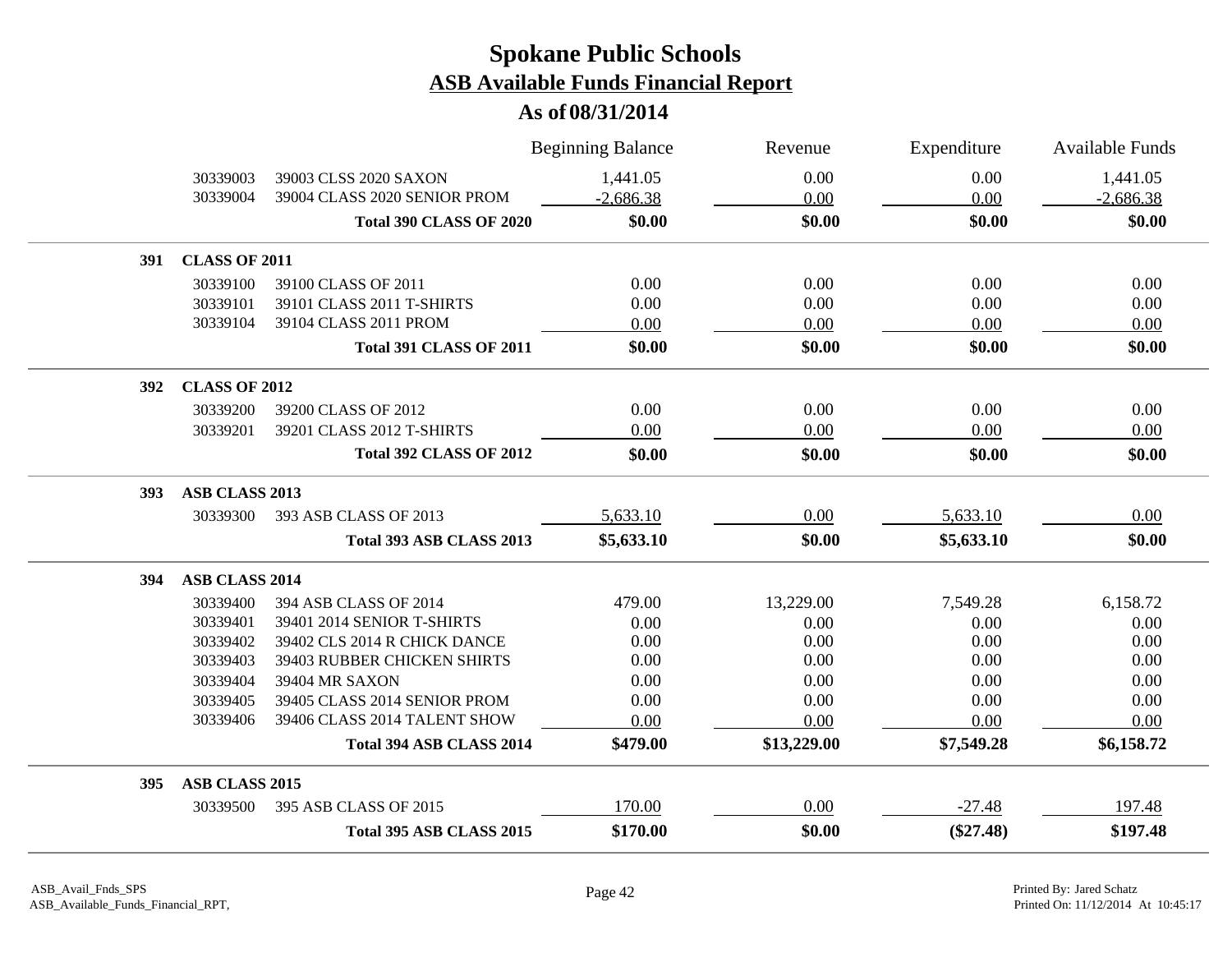|                                                          |                       |                                | <b>Beginning Balance</b> | Revenue      | Expenditure  | Available Funds                                                |
|----------------------------------------------------------|-----------------------|--------------------------------|--------------------------|--------------|--------------|----------------------------------------------------------------|
| 396                                                      | ASB CLASS 2016        |                                |                          |              |              |                                                                |
|                                                          | 30339600              | 396 ASB CLASS OF 2016          | 237.32                   | 464.25       | $-108.06$    | 809.63                                                         |
|                                                          |                       | Total 396 ASB CLASS 2016       | \$237.32                 | \$464.25     | (\$108.06)   | \$809.63                                                       |
| 397                                                      | ASB CLASS 2017        |                                |                          |              |              |                                                                |
|                                                          | 30339700              | 397 CLASS OF 2017              | 0.00                     | 370.76       | 264.37       | 106.39                                                         |
|                                                          |                       | Total 397 ASB CLASS 2017       | \$0.00                   | \$370.76     | \$264.37     | \$106.39                                                       |
| 398                                                      | <b>ASB CLASS 2018</b> |                                |                          |              |              |                                                                |
|                                                          | 30339800              | 398 CLASS OF 2018              | 0.00                     | 0.00         | 0.00         | 0.00                                                           |
|                                                          | 30339801              | 39801 ASB 2018SADIE HAWKINS    | 0.00                     | 0.00         | 0.00         | 0.00                                                           |
|                                                          | 30339802              | 39802 RUBBER CHICKEN SHIRTS    | 0.00                     | 0.00         | 0.00         | 0.00                                                           |
|                                                          | 30339803              | 39803 CLASS 2018 MR. SAXON     | 0.00                     | 0.00         | 0.00         | 0.00                                                           |
|                                                          | 30339804              | 39804 CLASS 2018 PROM          | 0.00                     | 0.00         | 0.00         | 0.00                                                           |
|                                                          |                       | Total 398 ASB CLASS 2018       | \$0.00                   | \$0.00       | \$0.00       | \$0.00                                                         |
| 399                                                      | <b>ASB CLASS 2019</b> |                                |                          |              |              |                                                                |
|                                                          | 30339900              | 399 CLASS OF 2019              | 0.00                     | 0.00         | 0.00         | 0.00                                                           |
|                                                          | 30339901              | 39901 CLASS 2019 T-SHIRTS      | 0.00                     | 0.00         | 0.00         | 0.00                                                           |
|                                                          | 30339902              | 39902 CLASS 2019 RUBBER CHICKN | 0.00                     | 0.00         | 0.00         | 0.00                                                           |
|                                                          | 30339903              | 39902 CLASS 2019 MR. SAXON     | 0.00                     | 0.00         | 0.00         | 0.00                                                           |
|                                                          | 30339904              | 39904 CLASS OF 2019 PROM       | 0.00                     | 0.00         | 0.00         | 0.00                                                           |
|                                                          |                       | Total 399 ASB CLASS 2019       | \$0.00                   | \$0.00       | \$0.00       | \$0.00                                                         |
|                                                          | <b>300</b>            | <b>CLASS</b>                   | \$21,044.91              | \$218,429.78 | \$198,556.76 | \$40,917.93                                                    |
|                                                          |                       |                                |                          |              |              |                                                                |
| 415                                                      |                       | <b>ASB CHEERLEADERS</b>        |                          |              |              |                                                                |
|                                                          | 30341500              | <b>415 ASB CHEERLEADERS</b>    | $-1,789.88$              | 27,423.58    | 30,817.89    | $-5,184.19$                                                    |
|                                                          | 30341502              | 41502 CHEER CLINIC             | $-112.40$                | 0.00         | $-50.00$     | $-62.40$                                                       |
|                                                          | 30341503              | 41503 CHEERLEADERS PIE SALE    | 0.00                     | 0.00         | 0.00         | 0.00                                                           |
|                                                          | 30341504              | 41504 FATHER DAUGHTER DANCE    | $-445.20$                | 0.00         | $-79.20$     | $-366.00$                                                      |
|                                                          | 30341505              | 41505 SUMMER CHEER CAMP        | 0.00                     | 0.00         | 0.00         | 0.00                                                           |
|                                                          | 30341508              | 41508 CHEERLEADERS 2008        | 0.00                     | 0.00         | 0.00         | 0.00                                                           |
| ASB_Avail_Fnds_SPS<br>ASB_Available_Funds_Financial_RPT, |                       |                                | Page 43                  |              |              | Printed By: Jared Schatz<br>Printed On: 11/12/2014 At 10:45:17 |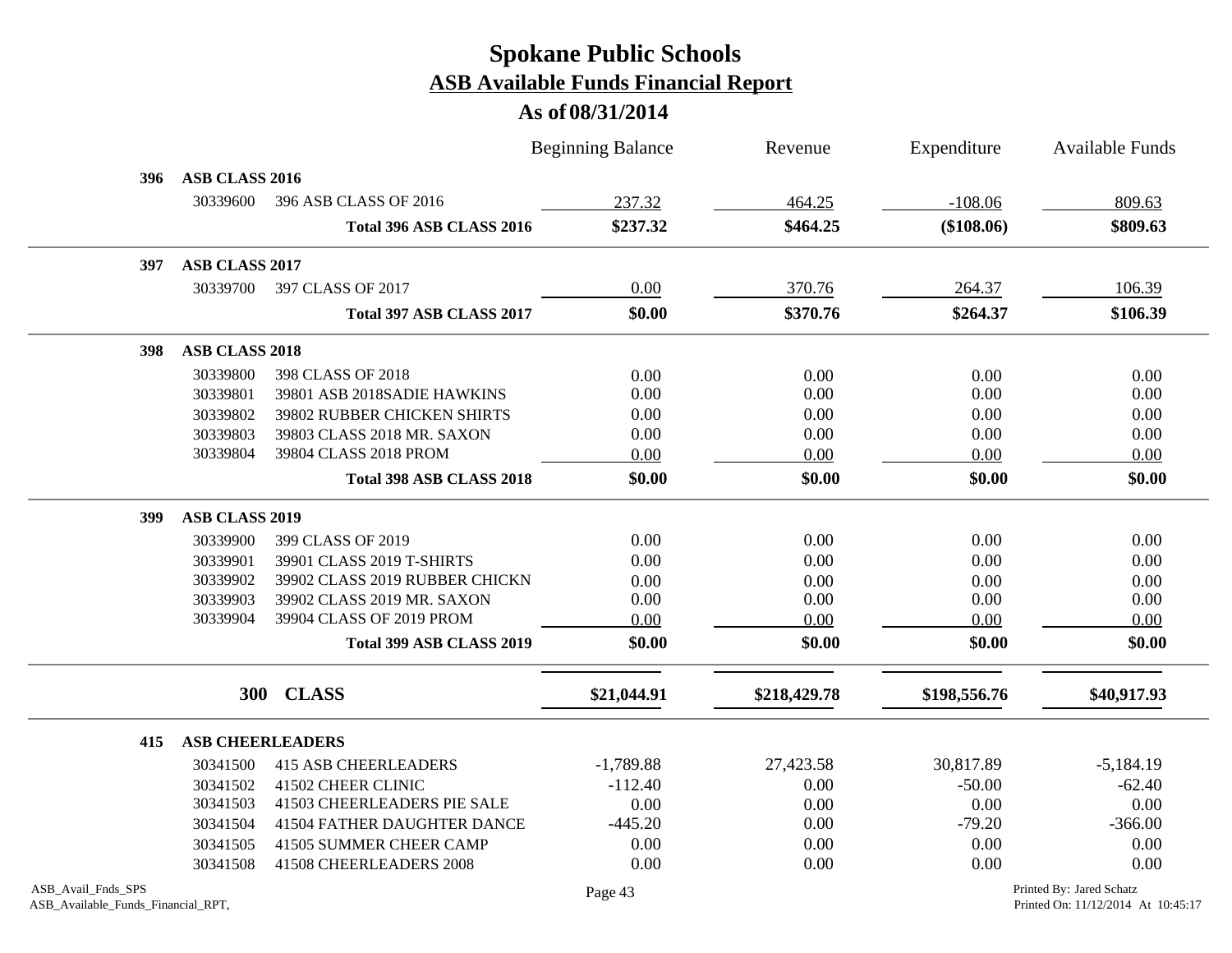#### **As of 08/31/2014**

|     |                                                                                     | <b>Beginning Balance</b> | Revenue      | Expenditure  | <b>Available Funds</b> |
|-----|-------------------------------------------------------------------------------------|--------------------------|--------------|--------------|------------------------|
|     | <b>Total 415 ASB CHEERLEADERS</b>                                                   | $(\$2,347.48)$           | \$27,423.58  | \$30,688.69  | $(\$5,612.59)$         |
| 420 | <b>ASB LEADERSHIP</b>                                                               |                          |              |              |                        |
|     | 30342000<br><b>420 ASB LEADERSHIP</b><br><b>42001 LEADERSHIP SHIRTS</b><br>30342001 | 414.19<br>0.00           | 0.00<br>0.00 | 0.00<br>0.00 | 414.19<br>0.00         |
|     | <b>Total 420 ASB LEADERSHIP</b>                                                     | \$414.19                 | \$0.00       | \$0.00       | \$414.19               |
| 426 | <b>WA DRUG FREE YOUTH</b>                                                           |                          |              |              |                        |
|     | 30342600<br>426 ASB WA DRUG FREE YOUTH                                              | 0.00                     | 0.00         | 0.00         | 0.00                   |
|     | <b>Total 426 WA DRUG FREE YOUTH</b>                                                 | \$0.00                   | \$0.00       | \$0.00       | \$0.00                 |
| 429 | <b>CREATIVE WRITING CLUB</b>                                                        |                          |              |              |                        |
|     | 30342900<br><b>42900 CREATIVE WRITING</b>                                           | 37.18                    | 0.00         | 0.00         | 37.18                  |
|     | <b>Total 429 CREATIVE WRITING CLUB</b>                                              | \$37.18                  | \$0.00       | \$0.00       | \$37.18                |
| 447 | <b>ART CLUB</b>                                                                     |                          |              |              |                        |
|     | 30344700<br>44700 ART CLUB                                                          | 83.13                    | 80.00        | 0.00         | 163.13                 |
|     | <b>Total 447 ART CLUB</b>                                                           | \$83.13                  | \$80.00      | \$0.00       | \$163.13               |
| 451 | <b>JUNIOR STATE OF AMERICA</b>                                                      |                          |              |              |                        |
|     | <b>451 JR STATE OF AMERICA</b><br>30345100                                          | 0.00                     | 925.00       | 0.00         | 925.00                 |
|     | <b>Total 451 JUNIOR STATE OF AMERICA</b>                                            | \$0.00                   | \$925.00     | \$0.00       | \$925.00               |
| 453 | <b>SCIENCE OLYMPIAD</b>                                                             |                          |              |              |                        |
|     | <b>453 ASB SCIENCE CLUB</b><br>30345300                                             | 945.22                   | 0.00         | 0.00         | 945.22                 |
|     | <b>Total 453 SCIENCE OLYMPIAD</b>                                                   | \$945.22                 | \$0.00       | \$0.00       | \$945.22               |
| 458 | <b>FASHION CLUB</b>                                                                 |                          |              |              |                        |
|     | 30345800<br><b>45800 FASHION CLUB</b>                                               | 104.13                   | 128.57       | 140.89       | 91.81                  |
|     | <b>Total 458 FASHION CLUB</b>                                                       | \$104.13                 | \$128.57     | \$140.89     | \$91.81                |

**466 DRILL TEAM**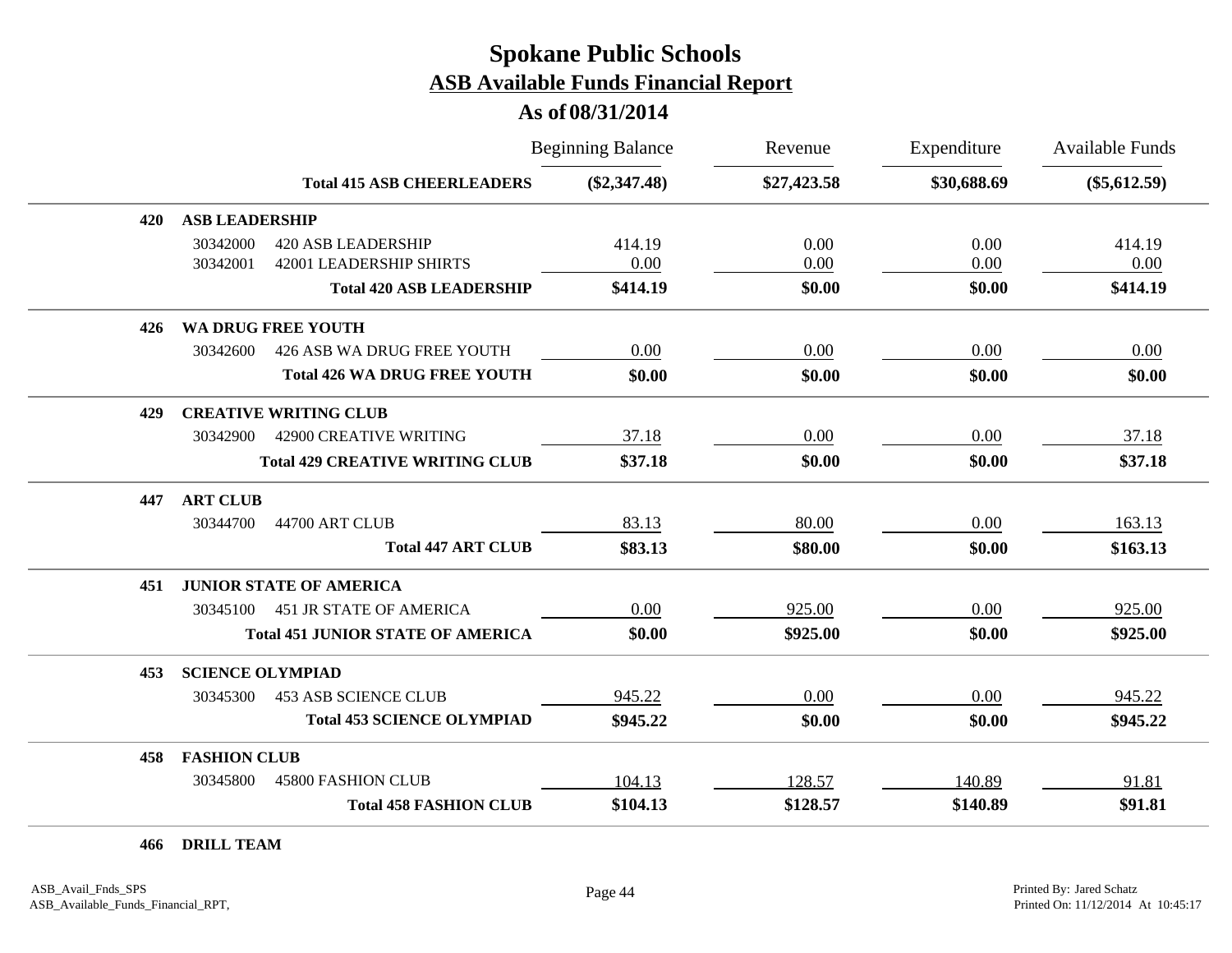|     |                               |                                      | <b>Beginning Balance</b> | Revenue     | Expenditure | <b>Available Funds</b> |
|-----|-------------------------------|--------------------------------------|--------------------------|-------------|-------------|------------------------|
|     | 30346600                      | <b>466 ASB DANCE TEAM</b>            | $-3,110.32$              | 8,047.95    | 4,340.07    | 597.56                 |
|     | 30346601                      | <b>46601 SWEETHEART DANCE</b>        | 0.00                     | 0.00        | 0.00        | 0.00                   |
|     | 30346602                      | 46602 DANCE TEAM DANCE CLINIC        | 0.00                     | 0.00        | 0.00        | 0.00                   |
|     | 30346605                      | 46605 SUMMER DRILL TEAM CAMP         | 0.00                     | 0.00        | 0.00        | 0.00                   |
|     |                               | <b>Total 466 DRILL TEAM</b>          | $(\$3,110.32)$           | \$8,047.95  | \$4,340.07  | \$597.56               |
|     | <b>HONOR SOCIETY</b><br>470   |                                      |                          |             |             |                        |
|     | 30347000                      | <b>470 ASB HONOR SOCIETY</b>         | 1,452.05                 | 935.00      | 802.79      | 1,584.26               |
|     |                               | <b>Total 470 HONOR SOCIETY</b>       | \$1,452.05               | \$935.00    | \$802.79    | \$1,584.26             |
|     | <b>ASTRONOMY CLUB</b><br>481  |                                      |                          |             |             |                        |
|     | 30348100                      | <b>481 ASB ASTRONOMY CLUB</b>        | 165.11                   | 0.00        | 0.00        | 165.11                 |
|     |                               | <b>Total 481 ASTRONOMY CLUB</b>      | \$165.11                 | \$0.00      | \$0.00      | \$165.11               |
|     | 483                           | <b>FERRIS ACTION TEAM</b>            |                          |             |             |                        |
|     | 30348300                      | 48300 FERRIS ACTION TEAM             | 0.12                     | 0.00        | 15.80       | $-15.68$               |
|     |                               | <b>Total 483 FERRIS ACTION TEAM</b>  | \$0.12                   | \$0.00      | \$15.80     | (\$15.68)              |
|     | <b>ASB MEDALS CLUB</b><br>498 |                                      |                          |             |             |                        |
|     | 30349800                      | <b>498 ASB MEDALS CLUB</b>           | 0.00                     | 0.00        | 0.00        | 0.00                   |
|     |                               | <b>Total 498 ASB MEDALS CLUB</b>     | \$0.00                   | \$0.00      | \$0.00      | \$0.00                 |
|     | 400                           | <b>CLUBS</b>                         | $(\$2,256.67)$           | \$37,540.10 | \$35,988.24 | $(\$704.81)$           |
|     |                               |                                      |                          |             |             |                        |
| 305 |                               | <b>LEWIS &amp; CLARK HIGH SCHOOL</b> |                          |             |             |                        |
|     | <b>ASB RESERVE</b><br>102     |                                      |                          |             |             |                        |
|     | 30510200                      | <b>102 ASB RESERVE</b>               | 170,665.39               | 890.00      | 50,914.16   | 120,641.23             |
|     | 30510222                      | 10222 ASB RESERVE DONATIONS          | 0.00                     | 0.00        | 0.00        | 0.00                   |
|     | 30510254                      | 10254 ASB RES LC ITEMS               | 0.00                     | 0.00        | 0.00        | 0.00                   |
|     | 30510269                      | 10269 ASB RESERVE REPLACEMENT        | 75.00                    | 140.00      | 0.00        | 215.00                 |
|     | 30510275                      | 10275 RUBBER CHICKEN SHIRTS          | 0.00                     | 0.00        | 0.00        | 0.00                   |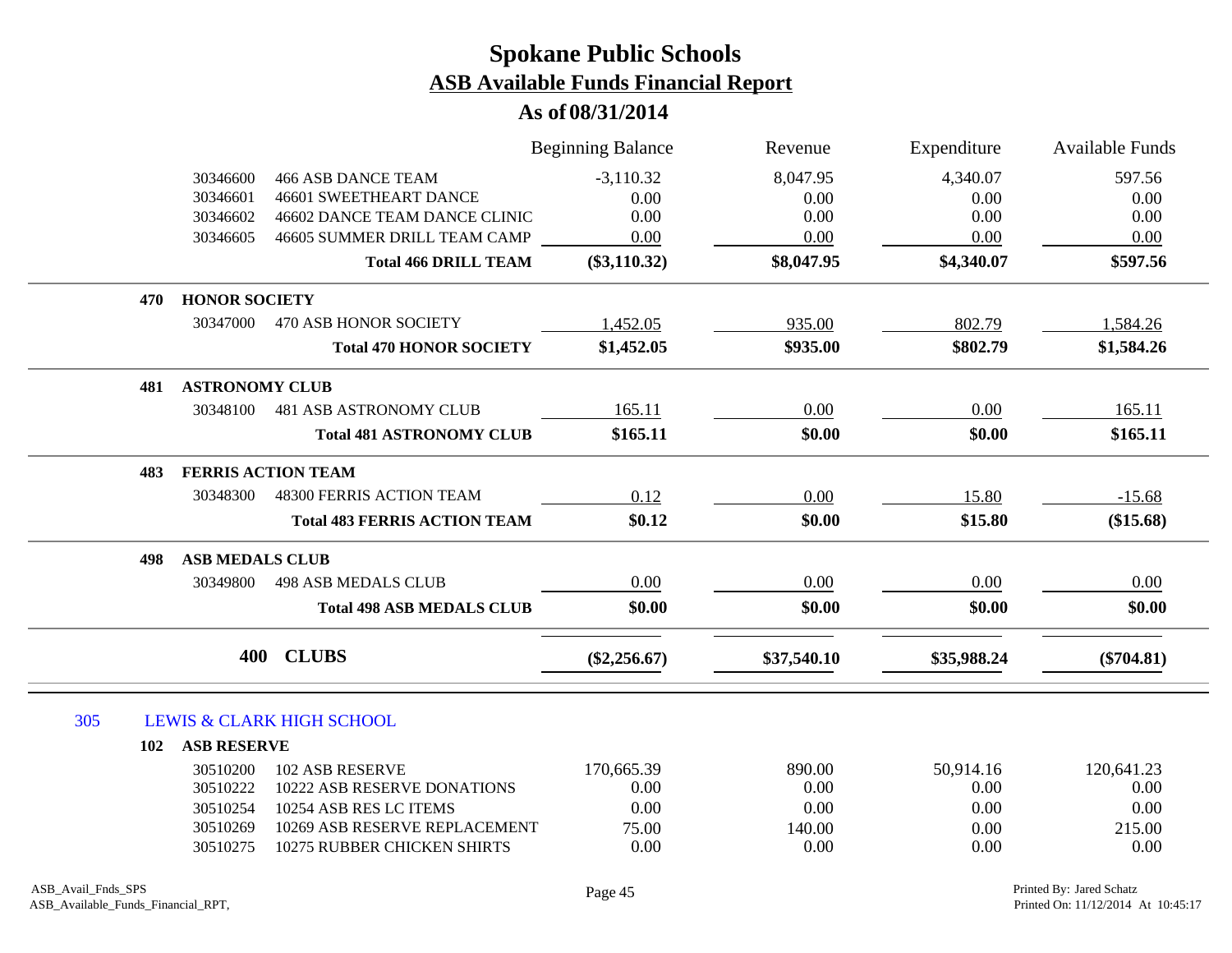|            |                     |                                       | <b>Beginning Balance</b> | Revenue     | Expenditure | <b>Available Funds</b> |
|------------|---------------------|---------------------------------------|--------------------------|-------------|-------------|------------------------|
|            |                     | <b>Total 102 ASB RESERVE</b>          | \$170,740.39             | \$1,030.00  | \$50,914.16 | \$120,856.23           |
| 104        | <b>ASB GENERAL</b>  |                                       |                          |             |             |                        |
|            | 30510400            | 104 ASB GENERAL                       | 1,559.67                 | 18,257.31   | 13,857.94   | 5,959.04               |
|            | 30510422            | 10422 RUBBER CHICKEN                  | $-37.18$                 | 0.00        | 474.57      | $-511.75$              |
|            | 30510442            | 10442 ASB GENERAL MEET-N-GREET        | $-333.54$                | 0.00        | 348.60      | $-682.14$              |
|            |                     | <b>Total 104 ASB GENERAL</b>          | \$1,188.95               | \$18,257.31 | \$14,681.11 | \$4,765.15             |
| 107        | <b>ASB BOOKROOM</b> |                                       |                          |             |             |                        |
|            | 30510700            | 107 ASB BOOKROOM                      | 3,612.73                 | 0.00        | 0.00        | 3,612.73               |
|            | 30510772            | 10772 ASB BOOKROOM RESALE ITEM        | 0.00                     | 0.00        | 0.00        | 0.00                   |
|            |                     | <b>Total 107 ASB BOOKROOM</b>         | \$3,612.73               | \$0.00      | \$0.00      | \$3,612.73             |
| <b>110</b> | <b>ASB GSL CARD</b> |                                       |                          |             |             |                        |
|            | 30511000            | 110 ASB GSL CARDS                     | 0.00                     | 335.00      | 0.00        | 335.00                 |
|            | 30511059            | 11059 GSL CARDS PAYMENTS              | 21,540.00                | 40,380.00   | 0.00        | 61,920.00              |
|            | 30511069            | 11069 GSL REPLACEMENT CARDS           | 0.00                     | 125.00      | 0.00        | 125.00                 |
|            |                     | <b>Total 110 ASB GSL CARD</b>         | \$21,540.00              | \$40,840.00 | \$0.00      | \$62,380.00            |
| 111        |                     | <b>ASB STUDENT TRAINERS</b>           |                          |             |             |                        |
|            | 30511100            | <b>111 ASB STUDENT TRAINERS</b>       | $-174.24$                | 0.00        | 0.00        | $-174.24$              |
|            |                     | <b>Total 111 ASB STUDENT TRAINERS</b> | $(\$174.24)$             | \$0.00      | \$0.00      | $(\$174.24)$           |
| 131        | <b>ASB YEARBOOK</b> |                                       |                          |             |             |                        |
|            | 30513100            | <b>131 ASB YEARBOOK</b>               | 50,738.87                | 56,347.00   | 74,752.94   | 32,332.93              |
|            | 30513103            | 13103 YEARBOOK ADS                    | 0.00                     | 0.00        | 0.00        | 0.00                   |
|            | 30513105            | 13105 2005_06 YEARBOOK SALES          | 0.00                     | 0.00        | 0.00        | 0.00                   |
|            | 30513106            | 13106 YEARBOOK BABY ADS               | 1,200.00                 | 0.00        | 160.48      | 1,039.52               |
|            | 30513122            | 13122 ASB YEARBOOK, DONATIONS         | 0.00                     | 0.00        | 0.00        | 0.00                   |
|            | 30513154            | 13154 YEARBOOK LC ITEMS               | 0.00                     | 0.00        | 0.00        | $0.00\,$               |
|            | 30513159            | 13159 YEARBOOK PAYMENTS               | 0.00                     | 0.00        | 0.00        | 0.00                   |
|            | 30513172            | 13172 YEARBOOK RESALE ITEMS           | 0.00                     | 0.00        | 0.00        | 0.00                   |
|            | 30513190            | 13190 ARCHIVE YRBK SALE - WEB         | 1,939.84                 | 170.00      | 20.35       | 2,089.49               |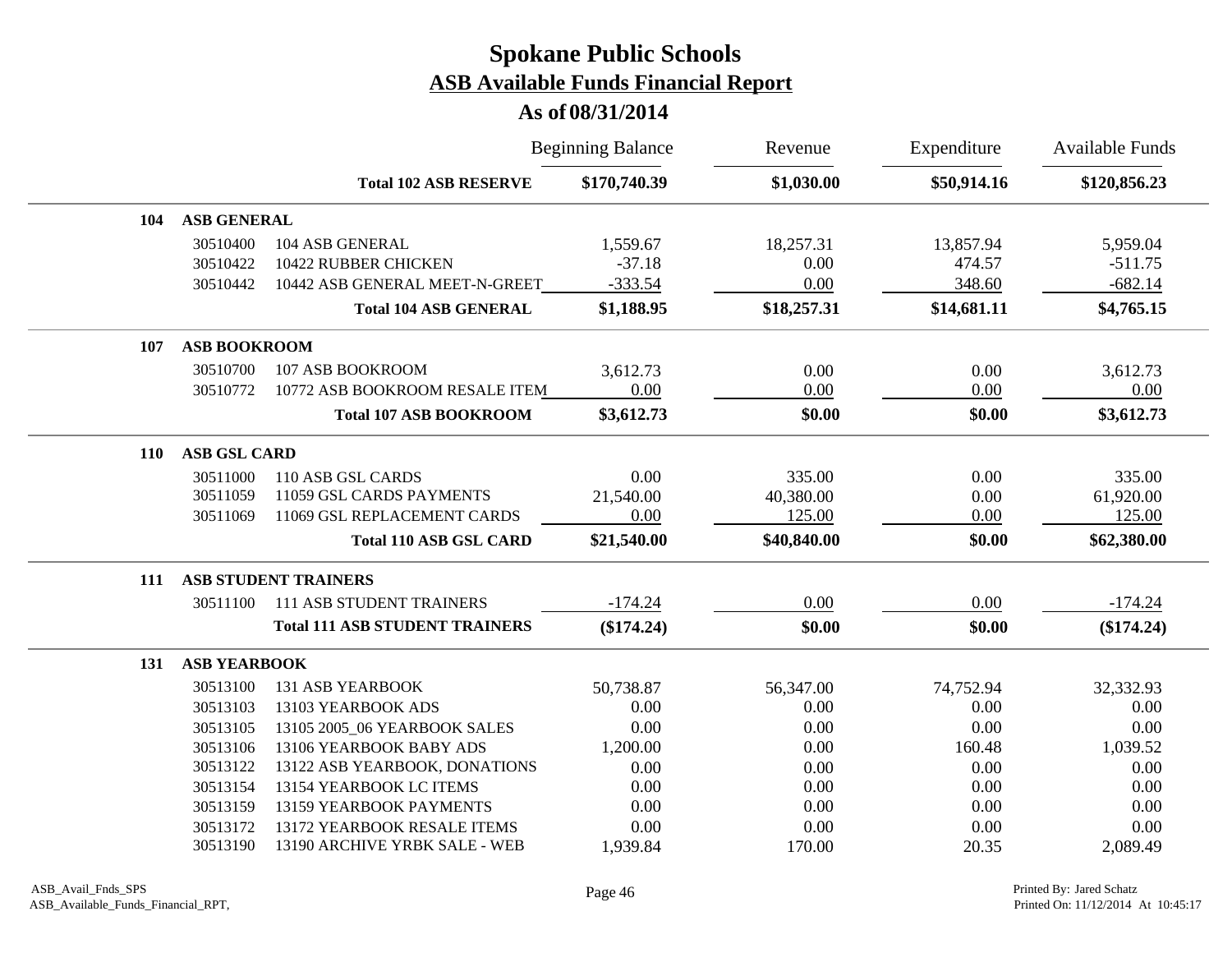|            |                        |                                       | <b>Beginning Balance</b> | Revenue     | Expenditure | Available Funds |
|------------|------------------------|---------------------------------------|--------------------------|-------------|-------------|-----------------|
|            | 30513199               | 13199 YEARBOOK YEARBOOK               | 0.00                     | 0.00        | 0.00        | 0.00            |
|            |                        | <b>Total 131 ASB YEARBOOK</b>         | \$53,878.71              | \$56,517.00 | \$74,933.77 | \$35,461.94     |
| <b>140</b> | <b>ASB CONCESSIONS</b> |                                       |                          |             |             |                 |
|            | 30514000               | <b>140 ASB CONCESSIONS</b>            | 0.00                     | 8,105.67    | 0.00        | 8,105.67        |
|            | 30514018               | 14018 ASB CONCESSIONS                 | 0.00                     | 0.00        | 0.00        | 0.00            |
|            | 30514059               | 14059 SCOREBOARD PARENTS-CONCE        | 0.00                     | 0.00        | 0.00        | 0.00            |
|            | 30514063               | 14063 ASB CONCESSIONS - POP           | 0.00                     | 0.00        | 0.00        | 0.00            |
|            | 30514081               | 14081 ASB CONCESSION STORE SAL        | 0.00                     | 0.00        | 0.00        | 0.00            |
|            |                        | <b>Total 140 ASB CONCESSIONS</b>      | \$0.00                   | \$8,105.67  | \$0.00      | \$8,105.67      |
| <b>160</b> | <b>ASB INSURANCE</b>   |                                       |                          |             |             |                 |
|            | 30516000               | <b>160 ASB INSURANCE</b>              | 0.00                     | 0.00        | 0.00        | 0.00            |
|            |                        | <b>Total 160 ASB INSURANCE</b>        | \$0.00                   | \$0.00      | \$0.00      | \$0.00          |
| 165        | <b>ASB NEWSPAPER</b>   |                                       |                          |             |             |                 |
|            | 30516500               | <b>165 ASB NEWSPAPER</b>              | 369.37                   | 2,840.00    | 2,895.04    | 314.33          |
|            | 30516503               | 16503 NEWPAPER ADS                    | 55.00                    | 0.00        | 0.00        | 55.00           |
|            | 30516522               | 16522 ASB NEWSPAPER DONATION          | 0.00                     | 0.00        | 0.00        | 0.00            |
|            | 30516533               | 16533 NWSPAPER ENTERTNMENT BKS        | 0.00                     | 0.00        | 0.00        | 0.00            |
|            |                        | <b>Total 165 ASB NEWSPAPER</b>        | \$424.37                 | \$2,840.00  | \$2,895.04  | \$369.33        |
| 182        |                        | <b>ASB SPECIAL PROJECTS</b>           |                          |             |             |                 |
|            | 30518200               | <b>182 ASB SPECIAL PROJECTS</b>       | 0.00                     | 0.00        | 0.00        | 0.00            |
|            | 30518202               | 18202 SPL PROJ ACTIVITIES             | 0.00                     | 0.00        | 0.00        | 0.00            |
|            | 30518222               | 18222 ASB SPECIAL PROJ DONATIO        | 0.00                     | 0.00        | 0.00        | 0.00            |
|            | 30518263               | 18263 SPL PROJ POP MACHINE            | 0.00                     | 0.00        | 0.00        | 0.00            |
|            |                        | <b>Total 182 ASB SPECIAL PROJECTS</b> | \$0.00                   | \$0.00      | \$0.00      | \$0.00          |
| 192        | <b>ASB PARKING LOT</b> |                                       |                          |             |             |                 |
|            | 30519200               | <b>192 ASB PARKING LOT</b>            | 755.00                   | 2,350.00    | 515.92      | 2,589.08        |
|            |                        | <b>Total 192 ASB PARKING LOT</b>      | \$755.00                 | \$2,350.00  | \$515.92    | \$2,589.08      |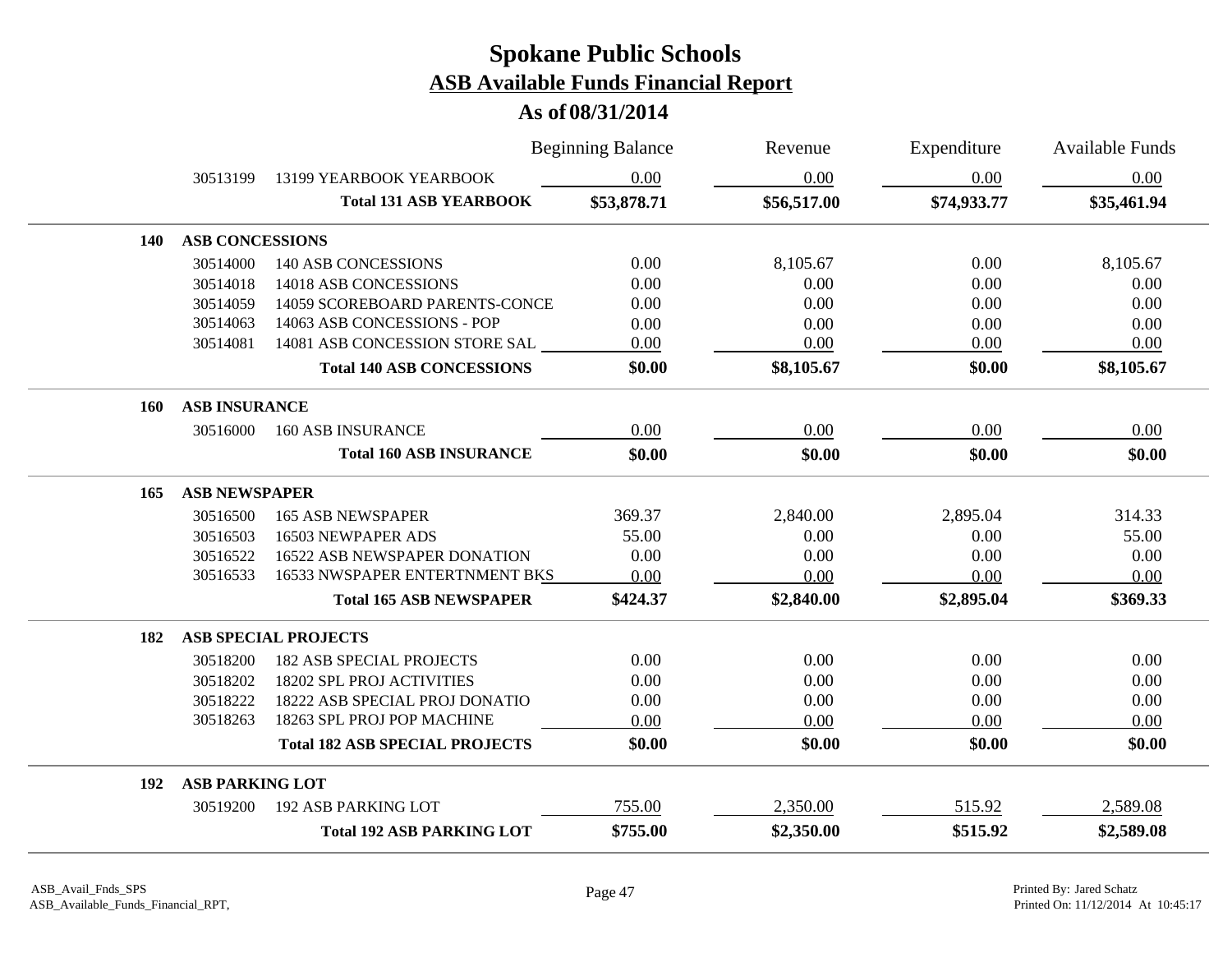|     |                         |                                         | <b>Beginning Balance</b> | Revenue      | Expenditure    | Available Funds  |
|-----|-------------------------|-----------------------------------------|--------------------------|--------------|----------------|------------------|
|     | <b>100</b>              | <b>GENERAL ASB</b>                      | \$251,965.91             | \$129,939.98 | \$143,940.00   | \$237,965.89     |
| 202 |                         | <b>ASB ATHLETIC EQUIPMENT</b>           |                          |              |                |                  |
|     | 30520200                | 202 ASB ATHLETIC EQUIPMENT              | $-11,585.57$             | 360.00       | $-8,236.17$    | $-2,989.40$      |
|     |                         | <b>Total 202 ASB ATHLETIC EQUIPMENT</b> | (\$11,585.57)            | \$360.00     | $(\$8,236.17)$ | $(\$2,989.40)$   |
| 205 |                         | <b>GENERAL ATHLETICS</b>                |                          |              |                |                  |
|     | 30520500                | <b>205 ASB GENERAL ATHLETICS</b>        | 62,184.31                | 26,369.36    | 14,797.15      | 73,756.52        |
|     | 30520522                | 205 ASB GENL ATHLETIC WORLD             | 0.00                     | 0.00         | 0.00           | 0.00             |
|     | 30520544                | 20544 GENERAL ATHLETICS - GATE          | 0.00                     | 5,187.11     | 0.00           | 5,187.11         |
|     | 30520590                | 30590 GENERAL RUBBER CHICKEN            | 0.00                     | 562.00       | 0.00           | 562.00           |
|     |                         | <b>Total 205 GENERAL ATHLETICS</b>      | \$62,184.31              | \$32,118.47  | \$14,797.15    | \$79,505.63      |
| 206 | <b>LEAGUE ATHLETICS</b> |                                         |                          |              |                |                  |
|     | 30520600                | <b>206 ASB LEAGUE ATHLETICS</b>         | $-221,189.03$            | 0.00         | 33,671.93      | $-254,860.96$    |
|     | 30520668                | 20668 ASB LEAGUE ATHL REIMB             | 0.00                     | 0.00         | 0.00           | 0.00             |
|     |                         | <b>Total 206 LEAGUE ATHLETICS</b>       | $(\$221,189.03)$         | \$0.00       | \$33,671.93    | $(\$254,860.96)$ |
| 208 |                         | <b>ASB ATHLETIC OFFICIALS</b>           |                          |              |                |                  |
|     | 30520800                | <b>208 ASB ATHLETIC OFFICIALS</b>       | $-5,264.72$              | 0.00         | 32,269.39      | $-37,534.11$     |
|     |                         | <b>Total 208 ASB ATHLETIC OFFICIALS</b> | $(\$5,264.72)$           | \$0.00       | \$32,269.39    | $(\$37,534.11)$  |
| 209 |                         | ASB ATHLETIC UNIFORMS                   |                          |              |                |                  |
|     | 30520900                | <b>209 ASB ATHLETIC UNIFORMS</b>        | 0.00                     | 0.00         | 0.00           | 0.00             |
|     | 30520918                | 20918 ASB ATHLETIC CONCESSION           | 0.00                     | 0.00         | 0.00           | 0.00             |
|     |                         | <b>Total 209 ASB ATHLETIC UNIFORMS</b>  | \$0.00                   | \$0.00       | \$0.00         | \$0.00           |
| 227 | <b>BASEBALL</b>         |                                         |                          |              |                |                  |
|     | 30522700                | 227 ASB BASEBALL                        | $-1,795.05$              | 5,615.00     | 3,779.22       | 40.73            |
|     | 30522722                | 22722 ASB BASEBALL DONATIONS            | 0.00                     | 0.00         | 0.00           | 0.00             |
|     | 30522748                | 22748 ASB BASEBALL HAT SALES            | 0.00                     | 0.00         | 0.00           | 0.00             |
|     | 30522787                | 22787 ASB BASEBALL SWEATS               | 0.00                     | 0.00         | 0.00           | 0.00             |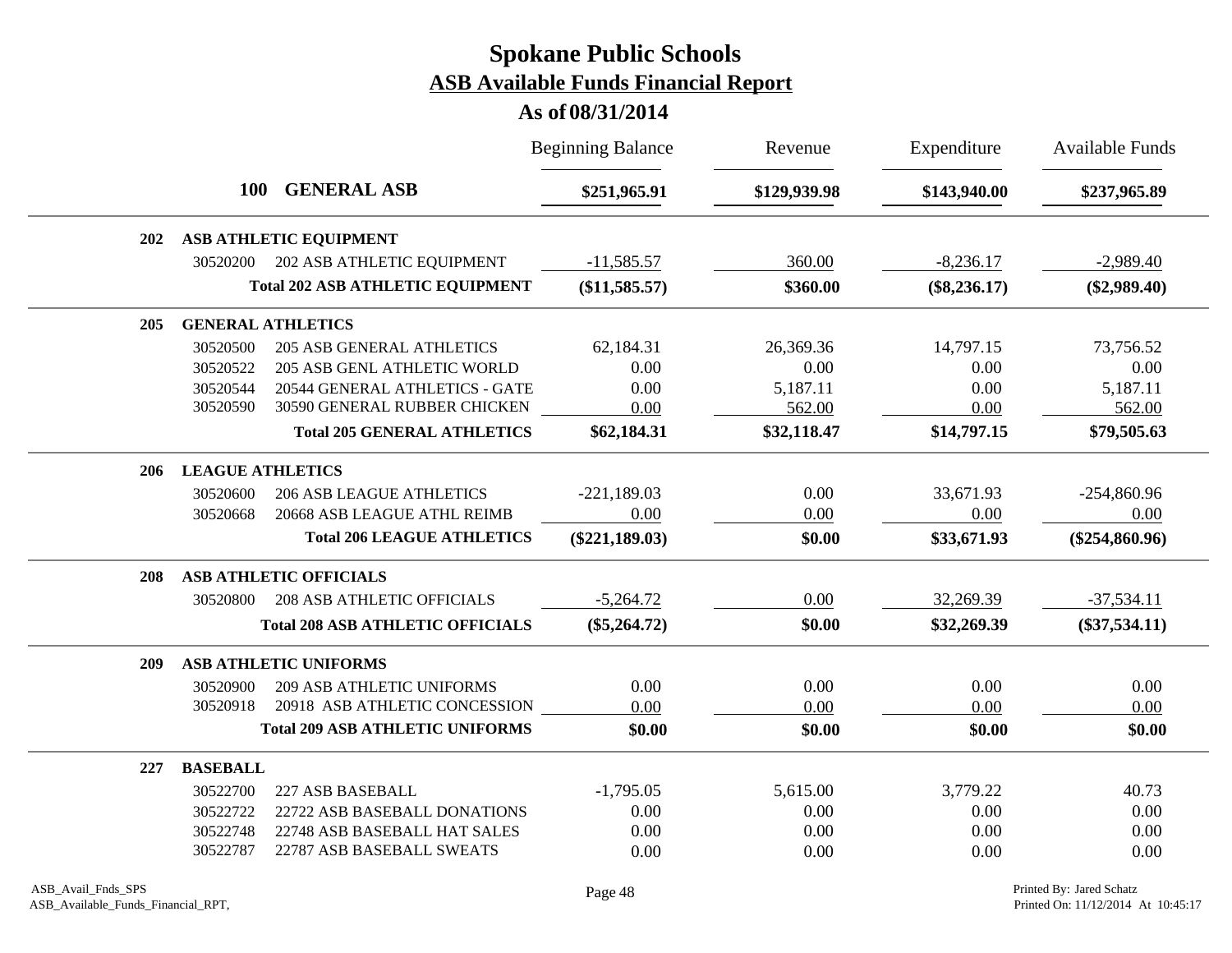|            |                         |                                      | <b>Beginning Balance</b> | Revenue    | Expenditure | <b>Available Funds</b> |
|------------|-------------------------|--------------------------------------|--------------------------|------------|-------------|------------------------|
|            |                         | <b>Total 227 BASEBALL</b>            | $(\$1,795.05)$           | \$5,615.00 | \$3,779.22  | \$40.73                |
| <b>230</b> | <b>BOYS BASKETBALL</b>  |                                      |                          |            |             |                        |
|            | 30523000                | 230 ASB BOYS BASKETBALL              | 6,752.01                 | 5,625.00   | 2,747.17    | 9,629.84               |
|            | 30523036                | 23036 BOYS BASKETBALL ENTRY FE       | 0.00                     | 0.00       | 0.00        | 0.00                   |
|            |                         | <b>Total 230 BOYS BASKETBALL</b>     | \$6,752.01               | \$5,625.00 | \$2,747.17  | \$9,629.84             |
| 231        | <b>GIRLS BASKETBALL</b> |                                      |                          |            |             |                        |
|            | 30523100                | 231 ASB GIRLS BASKETBALL             | 3,508.88                 | 0.00       | 3,532.94    | $-24.06$               |
|            | 30523122                | 23122 ASB GIRLS BBALL DONATION       | 0.00                     | 0.00       | 0.00        | 0.00                   |
|            | 30523175                | 23175 G BASKETBALL SHIRTS            | 0.00                     | 0.00       | 0.00        | 0.00                   |
|            | 30523193                | 23193 G BASKETBALL TRIP              | 0.00                     | 0.00       | 0.00        | 0.00                   |
|            | 30523196                | 23196 GIRLS BASKETBALL UNIFORM       | 0.00                     | 0.00       | 0.00        | 0.00                   |
|            |                         | <b>Total 231 GIRLS BASKETBALL</b>    | \$3,508.88               | \$0.00     | \$3,532.94  | $(\$24.06)$            |
| 236        |                         | <b>BOYS CROSS COUNTRY</b>            |                          |            |             |                        |
|            | 30523600                | 236 ASB BOYS CROSS COUNTRY           | 3,246.57                 | 2,670.00   | 3,862.85    | 2,053.72               |
|            | 30523622                | 23622 B XCOUNTRY DONATIONS           | 0.00                     | 0.00       | 0.00        | 0.00                   |
|            | 30523639                | 23639 ASB FINES/FEES BOYS CROS       | 0.00                     | 0.00       | 0.00        | 0.00                   |
|            | 30523687                | 23687 B-XCOUNTRY SWEATS              | 0.00                     | 0.00       | 0.00        | 0.00                   |
|            | 30523693                | 23693 B XCOUNTRY TRIP MONEY          | 0.00                     | 0.00       | 0.00        | 0.00                   |
|            | 30523696                | 23696 B XCOUNTRY UNIFORMS            | 0.00                     | 0.00       | 0.00        | 0.00                   |
|            |                         | <b>Total 236 BOYS CROSS COUNTRY</b>  | \$3,246.57               | \$2,670.00 | \$3,862.85  | \$2,053.72             |
| 237        |                         | <b>GIRLS CROSS COUNTRY</b>           |                          |            |             |                        |
|            | 30523700                | <b>237 ASB GIRLS CROSS COUNTRY</b>   | 2,847.69                 | 3,333.00   | 5,355.82    | 824.87                 |
|            | 30523722                | 23722 GIRL CROSS COUNTRY DONAT       | 0.00                     | 0.00       | 0.00        | 0.00                   |
|            | 30523736                | 23736 G-XCOUNTRY ENTRY FEES          | 0.00                     | 0.00       | 0.00        | 0.00                   |
|            | 30523739                | 23739 ASB GIRLS X-CTRY FINES         | 0.00                     | 0.00       | 0.00        | 0.00                   |
|            | 30523775                | 23775 G-XCOUNTRY SHIRTS              | 0.00                     | 0.00       | 0.00        | 0.00                   |
|            | 30523787                | 23787 G-XCOUNTRY SWEATS              | 0.00                     | 0.00       | 0.00        | 0.00                   |
|            | 30523793                | 23793 G-XCOUNTRY TRIP                | 0.00                     | 0.00       | 0.00        | 0.00                   |
|            |                         | <b>Total 237 GIRLS CROSS COUNTRY</b> | \$2,847.69               | \$3,333.00 | \$5,355.82  | \$824.87               |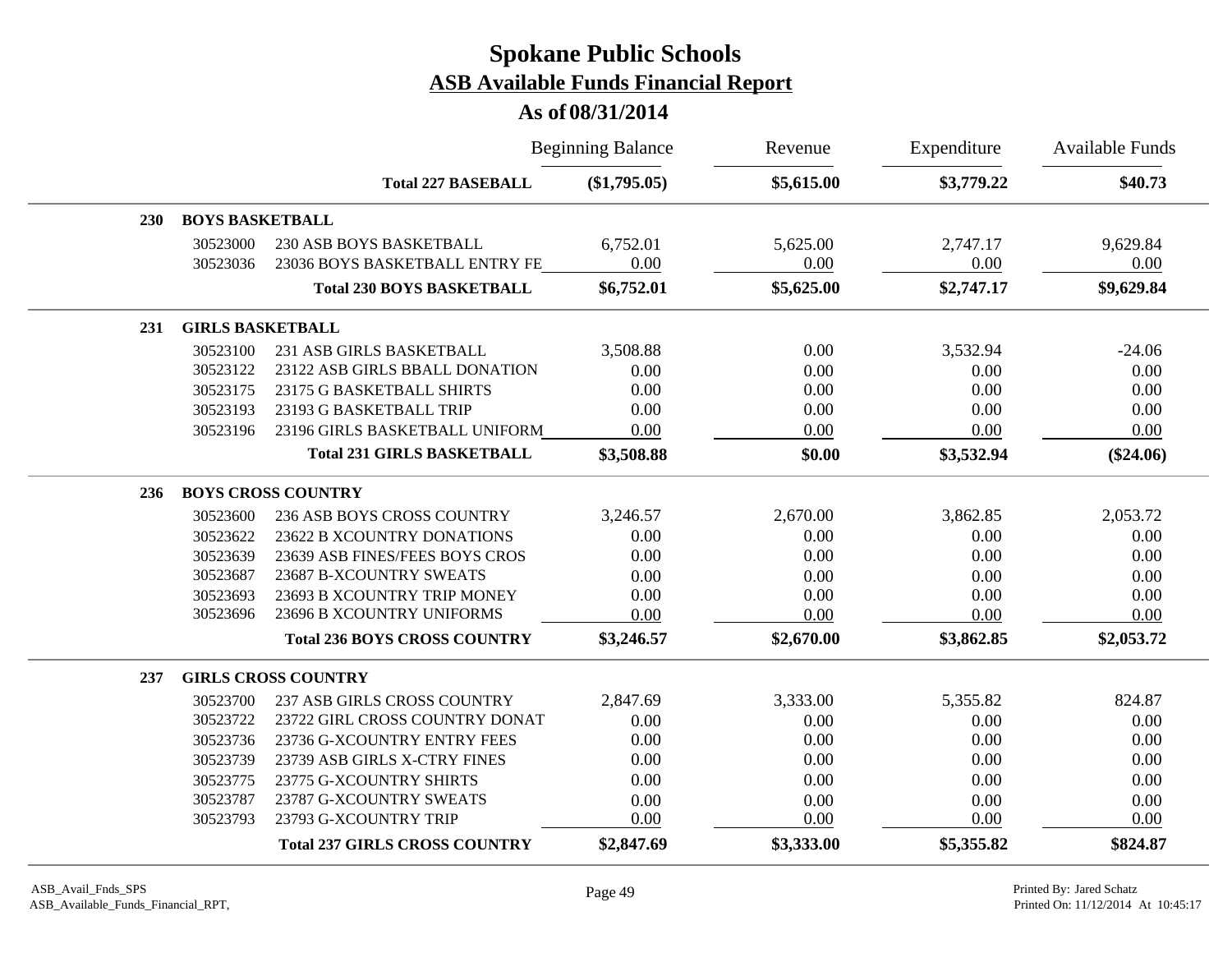|                                                          |                         |                                   | <b>Beginning Balance</b> | Revenue     | Expenditure | Available Funds                                                |
|----------------------------------------------------------|-------------------------|-----------------------------------|--------------------------|-------------|-------------|----------------------------------------------------------------|
| 238                                                      | <b>GIRLS FAST PITCH</b> |                                   |                          |             |             |                                                                |
|                                                          | 30523800                | <b>238 ASB GIRLS FAST PITCH</b>   | 585.83                   | 25.00       | $-76.22$    | 687.05                                                         |
|                                                          | 30523887                | 23887 ASB G FAST PITCH SWEATS     | 0.00                     | 0.00        | 0.00        | 0.00                                                           |
|                                                          |                         | <b>Total 238 GIRLS FAST PITCH</b> | \$585.83                 | \$25.00     | $(\$76.22)$ | \$687.05                                                       |
| <b>240</b>                                               | <b>FOOTBALL</b>         |                                   |                          |             |             |                                                                |
|                                                          | 30524000                | 240 ASB FOOTBALL                  | 6,830.42                 | 12,535.00   | 21,639.26   | $-2,273.84$                                                    |
|                                                          | 30524075                | 24075 ASB FOOTBALL SHIRT SALES    | 0.00                     | 0.00        | 0.00        | 0.00                                                           |
|                                                          |                         | <b>Total 240 FOOTBALL</b>         | \$6,830.42               | \$12,535.00 | \$21,639.26 | $(\$2,273.84)$                                                 |
| 242                                                      | <b>BOYS GOLF</b>        |                                   |                          |             |             |                                                                |
|                                                          | 30524200                | 242 ASB BOYS GOLF                 | 4,295.04                 | 4,700.00    | 6,737.78    | 2,257.26                                                       |
|                                                          | 30524222                | 242 ASB BOYS GOLF DONATIONS       | 0.00                     | 0.00        | 0.00        | 0.00                                                           |
|                                                          | 30524227                | 24227 B-GOLF DRIVE A THON         | 0.00                     | 0.00        | 0.00        | 0.00                                                           |
|                                                          | 30524230                | 24230 B-GOLF DUES                 | 0.00                     | 0.00        | 0.00        | 0.00                                                           |
|                                                          | 30524236                | 24236 B-GOLF ENTRY FEES           | 0.00                     | 0.00        | 0.00        | 0.00                                                           |
|                                                          | 30524251                | 24251 B-GOLF I.E. TOURNAMENT      | 0.00                     | 0.00        | 0.00        | 0.00                                                           |
|                                                          | 30524290                | 24290 ASB TOURNAMENT BOYS GOLF    | 0.00                     | 0.00        | 0.00        | 0.00                                                           |
|                                                          | 30524293                | 24293 ASB TRIP MONEY BOYS GOLF    | 0.00                     | 0.00        | 0.00        | 0.00                                                           |
|                                                          |                         | <b>Total 242 BOYS GOLF</b>        | \$4,295.04               | \$4,700.00  | \$6,737.78  | \$2,257.26                                                     |
| 243                                                      | <b>GIRLS GOLF</b>       |                                   |                          |             |             |                                                                |
|                                                          | 30524300                | 243 ASB GIRLS GOLF                | 2,925.14                 | 2,927.00    | 2,632.87    | 3,219.27                                                       |
|                                                          | 30524327                | 24327 G-GOLF DRIVE A THON         | 0.00                     | 0.00        | 0.00        | 0.00                                                           |
|                                                          | 30524330                | 24330 G-GOLF DUES                 | 0.00                     | 0.00        | 0.00        | 0.00                                                           |
|                                                          | 30524336                | 24336 G-GOLF ENTRY FEES           | 0.00                     | 0.00        | 0.00        | 0.00                                                           |
|                                                          | 30524351                | 24351 G-GOLF I.E. TOURNAMENT      | 0.00                     | 0.00        | 0.00        | 0.00                                                           |
|                                                          | 30524393                | 24393 ASB GIRLS GOLF TRIP MONE    | 0.00                     | 0.00        | 0.00        | 0.00                                                           |
|                                                          |                         | <b>Total 243 GIRLS GOLF</b>       | \$2,925.14               | \$2,927.00  | \$2,632.87  | \$3,219.27                                                     |
| 248                                                      | <b>GYMNASTICS</b>       |                                   |                          |             |             |                                                                |
|                                                          | 30524800                | <b>248 ASB GYMNASTICS</b>         | 5,352.14                 | 0.00        | $-1,000.00$ | 6,352.14                                                       |
|                                                          | 30524848                | 24848 ASB GYMNASTICS HATS         | 0.00                     | 0.00        | 0.00        | 0.00                                                           |
|                                                          | 30524872                | 24872 ASB GYM RESALE ITEM         | 0.00                     | 0.00        | 0.00        | 0.00                                                           |
| ASB_Avail_Fnds_SPS<br>ASB_Available_Funds_Financial_RPT, |                         |                                   | Page 50                  |             |             | Printed By: Jared Schatz<br>Printed On: 11/12/2014 At 10:45:17 |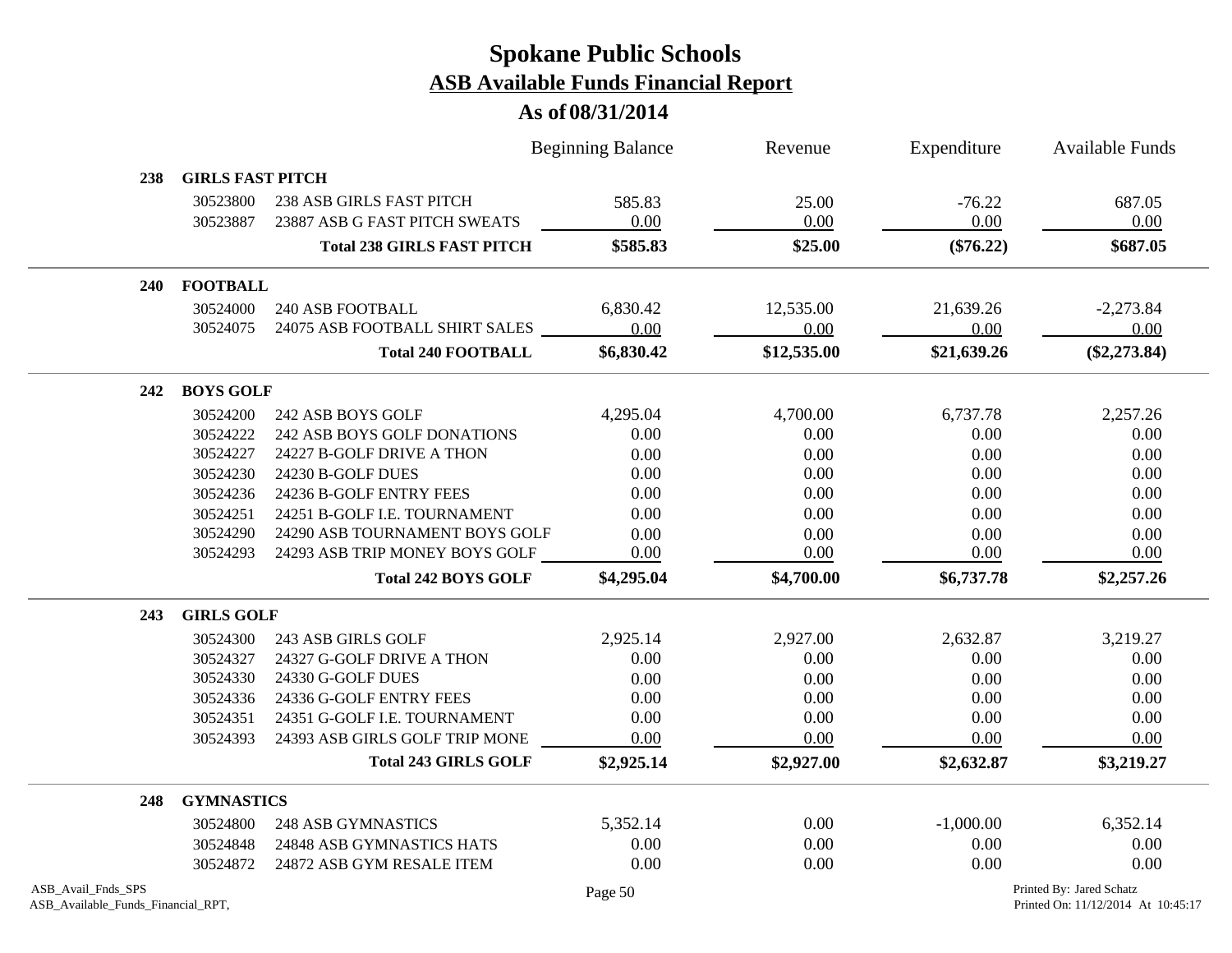|     |                      |                                             | <b>Beginning Balance</b> | Revenue    | Expenditure  | <b>Available Funds</b> |
|-----|----------------------|---------------------------------------------|--------------------------|------------|--------------|------------------------|
|     | 30524887             | <b>248 ASB GYMNASTICS SWEATS</b>            | 0.00                     | 0.00       | 0.00         | 0.00                   |
|     |                      | <b>Total 248 GYMNASTICS</b>                 | \$5,352.14               | \$0.00     | (\$1,000.00) | \$6,352.14             |
| 252 |                      | ASB VB CROSS OVER CLASSICS                  |                          |            |              |                        |
|     | 30525244             | 25244 GATE                                  | 0.00                     | 0.00       | 0.00         | 0.00                   |
|     | 30525290             | 25290 ASB TOURNAMENT VB CROSSO              | 0.00                     | 0.00       | 0.00         | 0.00                   |
|     |                      | <b>Total 252 ASB VB CROSS OVER CLASSICS</b> | \$0.00                   | \$0.00     | \$0.00       | \$0.00                 |
| 264 | <b>SLOW PITCH</b>    |                                             |                          |            |              |                        |
|     | 30526400             | 264 ASB SLOW PITCH SOFTBALL                 | 3,400.63                 | 0.00       | 511.67       | 2,888.96               |
|     | 30526475             | <b>26475 SLOWPITCH SHIRTS</b>               | 0.00                     | 0.00       | 0.00         | 0.00                   |
|     | 30526487             | <b>26487 SLOWPITCH SWEATS</b>               | 0.00                     | 0.00       | 0.00         | 0.00                   |
|     | 30526496             | 26496 SLOWPITCH UNIFORMS                    | 0.00                     | 0.00       | 0.00         | 0.00                   |
|     |                      | <b>Total 264 SLOW PITCH</b>                 | \$3,400.63               | \$0.00     | \$511.67     | \$2,888.96             |
| 266 | <b>BOYS' SOCCER</b>  |                                             |                          |            |              |                        |
|     | 30526600             | <b>266 ASB BOYS SOCCER</b>                  | 3,327.81                 | 2,189.00   | 2,555.06     | 2,961.75               |
|     |                      | <b>Total 266 BOYS' SOCCER</b>               | \$3,327.81               | \$2,189.00 | \$2,555.06   | \$2,961.75             |
| 267 | <b>GIRLS' SOCCER</b> |                                             |                          |            |              |                        |
|     | 30526700             | <b>267 ASB GIRLS SOCCER</b>                 | 4,301.01                 | 1,130.00   | 637.17       | 4,793.84               |
|     | 30526787             | 26787 ASB GIRLS SOCCER SWEATS               | 0.00                     | 0.00       | 0.00         | 0.00                   |
|     |                      | <b>Total 267 GIRLS' SOCCER</b>              | \$4,301.01               | \$1,130.00 | \$637.17     | \$4,793.84             |
| 278 | <b>BOYS' TENNIS</b>  |                                             |                          |            |              |                        |
|     | 30527800             | 278 ASB BOYS TENNIS                         | 2,217.11                 | 1,052.00   | 22.87        | 3,246.24               |
|     | 30527822             | 278 ASB BOYS TENNIS DONATIONS               | 0.00                     | 0.00       | 0.00         | 0.00                   |
|     | 30527887             | 278 ASB BOYS TENNIS SWEATS                  | 0.00                     | 0.00       | 0.00         | 0.00                   |
|     |                      | <b>Total 278 BOYS' TENNIS</b>               | \$2,217.11               | \$1,052.00 | \$22.87      | \$3,246.24             |
| 279 | <b>GIRLS' TENNIS</b> |                                             |                          |            |              |                        |
|     | 30527900             | 279 ASB GIRLS TENNIS                        | 1,706.81                 | 1,157.00   | 857.45       | 2,006.36               |
|     | 30527922             | 279 ASB GIRLS TENNIS DONATIONS              | 0.00                     | 0.00       | 0.00         | 0.00                   |
|     |                      |                                             |                          |            |              |                        |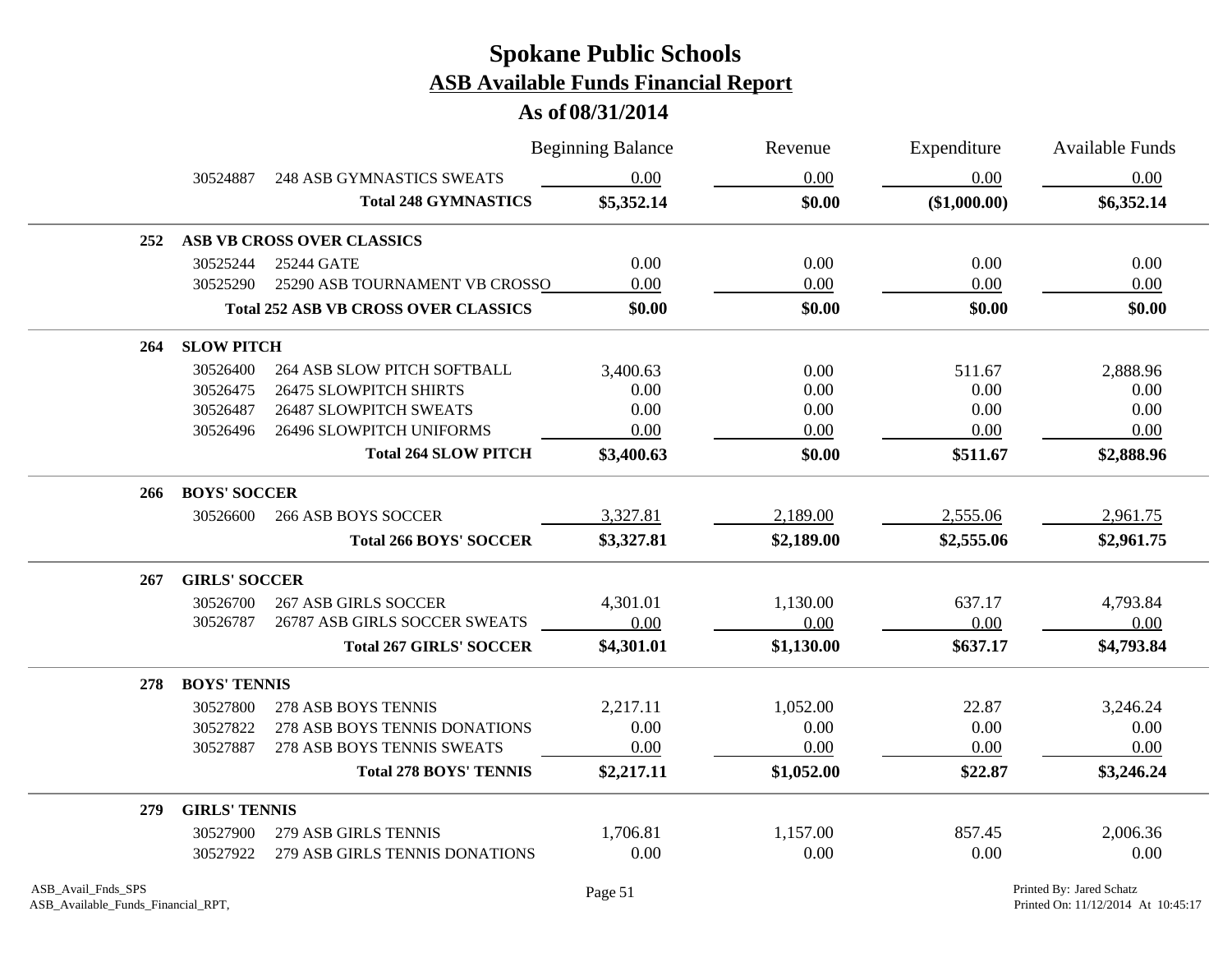|            |                          |                                    | <b>Beginning Balance</b> | Revenue    | Expenditure | <b>Available Funds</b> |
|------------|--------------------------|------------------------------------|--------------------------|------------|-------------|------------------------|
|            | 30527975                 | 27975 ASB GIRLS TENNIS SHIRTS      | 0.00                     | 0.00       | 0.00        | 0.00                   |
|            | 30527987                 | 27987 ASB GIRLS TENNIS SWEATS      | 0.00                     | 0.00       | 0.00        | 0.00                   |
|            |                          | <b>Total 279 GIRLS' TENNIS</b>     | \$1,706.81               | \$1,157.00 | \$857.45    | \$2,006.36             |
| 284        | <b>BOYS' TRACK</b>       |                                    |                          |            |             |                        |
|            | 30528400                 | <b>284 ASB BOYS TRACK</b>          | $-41.06$                 | 4,015.00   | 3,490.11    | 483.83                 |
|            | 30528422                 | 28422 BOYS TRACK DONATIONS         | 0.00                     | 0.00       | 0.00        | 0.00                   |
|            | 30528439                 | 28439 BOYS TRACK FINES FEES        | 0.00                     | 0.00       | 0.00        | 0.00                   |
|            | 30528486                 | 28486 BOYS TRACK SWEATS            | 0.00                     | 0.00       | 0.00        | 0.00                   |
|            | 30528487                 | <b>28487 BOYS TRACK SWEATS</b>     | 0.00                     | 0.00       | 0.00        | 0.00                   |
|            | 30528493                 | 28493 BOYS TRACK TRIP MONEY        | 0.00                     | 0.00       | 0.00        | 0.00                   |
|            |                          | <b>Total 284 BOYS' TRACK</b>       | $(\$41.06)$              | \$4,015.00 | \$3,490.11  | \$483.83               |
| 285        | <b>GIRLS' TRACK</b>      |                                    |                          |            |             |                        |
|            | 30528500                 | <b>285 ASB GIRLS TRACK</b>         | 258.45                   | 1,155.00   | 531.98      | 881.47                 |
|            | 30528586                 | <b>28586 GIRLS TRACK SWEATS</b>    | 0.00                     | 0.00       | 0.00        | 0.00                   |
|            | 30528587                 | 28587 ASB GIRLS TRACK SWEATS       | 0.00                     | 0.00       | 0.00        | 0.00                   |
|            |                          | <b>Total 285 GIRLS' TRACK</b>      | \$258.45                 | \$1,155.00 | \$531.98    | \$881.47               |
| <b>290</b> | <b>GIRLS' VOLLEYBALL</b> |                                    |                          |            |             |                        |
|            | 30529000                 | <b>290 ASB VOLLEYBALL</b>          | 2,790.72                 | 3,863.00   | 4,629.36    | 2,024.36               |
|            | 30529044                 | 29044 ASB VOLLEYBALL GATE SALE     | 0.00                     | 0.00       | 0.00        | 0.00                   |
|            | 30529075                 | <b>290 ASB VOLLEYBALL SHIRTS</b>   | 0.00                     | 0.00       | 0.00        | 0.00                   |
|            | 30529090                 | 29090 ASB VOLLEYBALL TOURNAMEN     | 0.00                     | 0.00       | 0.00        | 0.00                   |
|            |                          | <b>Total 290 GIRLS' VOLLEYBALL</b> | \$2,790.72               | \$3,863.00 | \$4,629.36  | \$2,024.36             |
| 294        | <b>BOYS' WRESTLING</b>   |                                    |                          |            |             |                        |
|            | 30529400                 | <b>294 ASB WRESTLING</b>           | 3,323.08                 | 10,530.40  | 10,674.03   | 3,179.45               |
|            | 30529418                 | 29418 B-WRESTLING CONCESSIONS      | 0.00                     | 0.00       | 0.00        | 0.00                   |
|            | 30529422                 | 29422 ASB WRESTLING DONATION       | 0.00                     | 0.00       | 0.00        | 0.00                   |
|            | 30529475                 | 29475 ASB WRESTLING SHIRTS         | 0.00                     | 0.00       | 0.00        | 0.00                   |
|            | 30529478                 | 29478 B WRESTLING - SHOES          | 0.00                     | 0.00       | 0.00        | 0.00                   |
|            | 30529490                 | 29490 B-WRESTLING TICKETS          | 0.00                     | 0.00       | 0.00        | 0.00                   |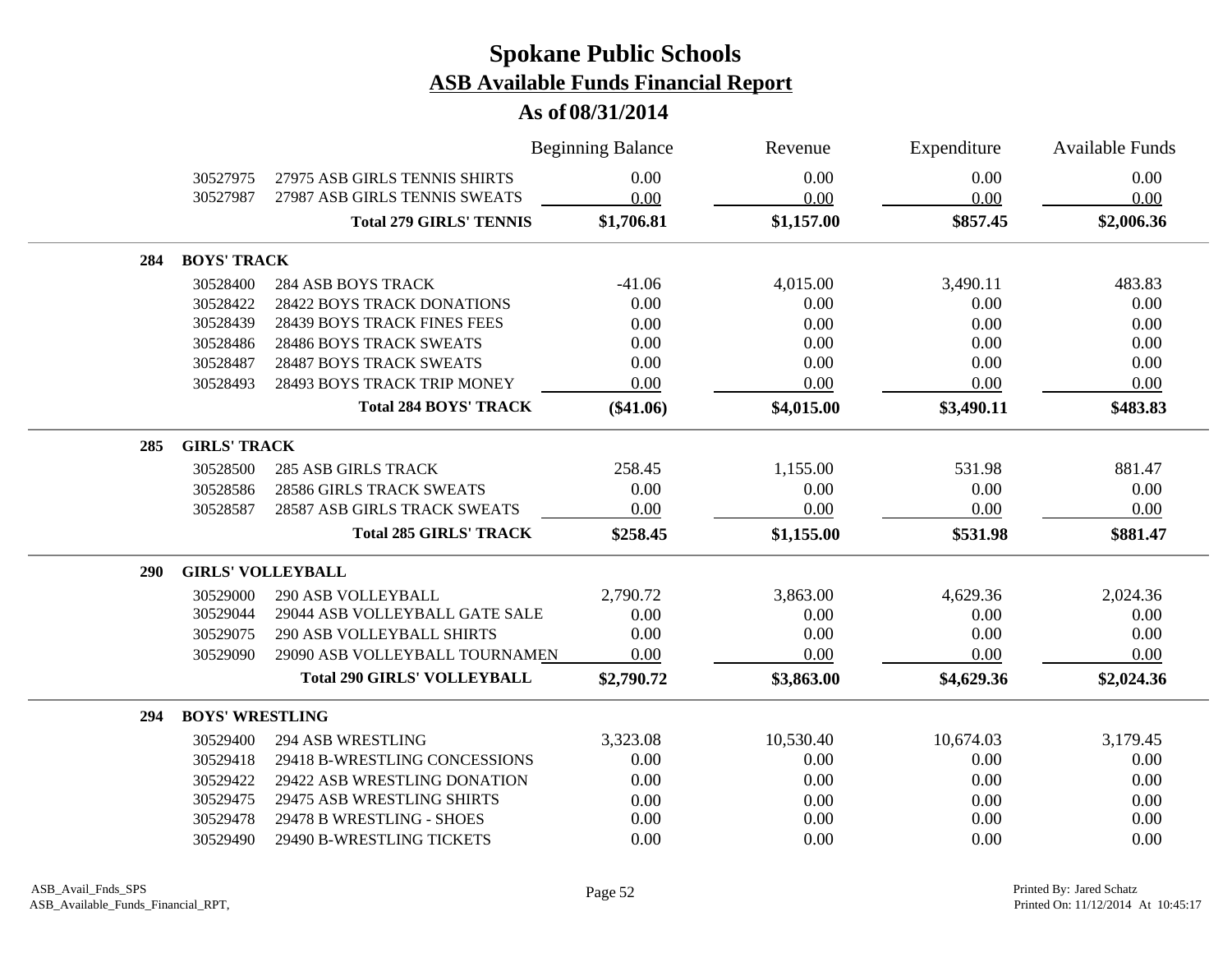|     |                    |                                  | <b>Beginning Balance</b> | Revenue     | Expenditure    | <b>Available Funds</b> |
|-----|--------------------|----------------------------------|--------------------------|-------------|----------------|------------------------|
|     |                    | <b>Total 294 BOYS' WRESTLING</b> | \$3,323.08               | \$10,530.40 | \$10,674.03    | \$3,179.45             |
|     | <b>200</b>         | <b>ATHLETICS</b>                 | $(\$120,021.78)$         | \$94,999.87 | \$145,623.69   | $(\$170,645.60)$       |
| 312 | <b>DEBATE CLUB</b> |                                  |                          |             |                |                        |
|     | 30531200           | 312 ASB DEBATE                   | $-6,806.15$              | 4,173.26    | $-3,747.83$    | 1,114.94               |
|     | 30531218           | 31218 ASB DEBATE CONCESSIONS     | 0.00                     | 0.00        | 0.00           | 0.00                   |
|     | 30531224           | 31224 DEBATE DONUTS              | 0.00                     | 0.00        | 0.00           | 0.00                   |
|     | 30531230           | 31230 DEBATE DUES                | 0.00                     | 0.00        | 0.00           | 0.00                   |
|     | 30531266           | 31266 DEBATE PROGRAMS            | 0.00                     | 0.00        | 0.00           | 0.00                   |
|     | 30531275           | 31275 DEBATE SHIRTS              | 0.00                     | 0.00        | 0.00           | 0.00                   |
|     | 30531290           | 31290 ASB DEBATE TOURNAMENT FE   | 0.00                     | 0.00        | 0.00           | 0.00                   |
|     | 30531293           | 31293 ASB DEBATE TRIP MONIES     | 0.00                     | 0.00        | 0.00           | 0.00                   |
|     |                    | <b>Total 312 DEBATE CLUB</b>     | $(\$6,806.15)$           | \$4,173.26  | $(\$3,747.83)$ | \$1,114.94             |
| 313 | <b>DECA CLUB</b>   |                                  |                          |             |                |                        |
|     | 30531300           | 313 ASB DECA                     | $-1,572.19$              | 9,868.91    | 8,021.44       | 275.28                 |
|     | 30531314           | 31314 DECA CHANGE                | 0.00                     | 0.00        | 0.00           | 0.00                   |
|     | 30531330           | 31330 DECA DUES                  | 0.00                     | 0.00        | 0.00           | 0.00                   |
|     | 30531333           | 31333 DECA ENTERTAINMENT BOOKS   | 0.00                     | 0.00        | 0.00           | 0.00                   |
|     | 30531339           | 31314 DECA FINES FEES            | 0.00                     | 0.00        | 0.00           | 0.00                   |
|     | 30531345           | 31345 DECA GREAT AMERICA         | 0.00                     | 0.00        | 0.00           | 0.00                   |
|     | 30531357           | 31357 DECA LEMONADE STAND        | 0.00                     | 0.00        | 0.00           | 0.00                   |
|     | 30531375           | 31375 DECA SHIRTS                | 0.00                     | 0.00        | 0.00           | 0.00                   |
|     |                    | <b>Total 313 DECA CLUB</b>       | $(\$1,572.19)$           | \$9,868.91  | \$8,021.44     | \$275.28               |
| 314 | <b>DECA STORE</b>  |                                  |                          |             |                |                        |
|     | 30531400           | 314 ASB DECA STORE               | $-320.15$                | 0.00        | $-320.15$      | 0.00                   |
|     | 30531414           | 31414 DECA STORE CHANGE          | 0.00                     | 0.00        | 0.00           | 0.00                   |
|     | 30531481           | 31481 ASB DECA STORE SALES       | 10,222.72                | 41,368.59   | 38,530.69      | 13,060.62              |
|     | 30531482           | 31482 DECA STORE SALES           | 0.00                     | 0.00        | 0.00           | 0.00                   |
|     |                    | <b>Total 314 DECA STORE</b>      | \$9,902.57               | \$41,368.59 | \$38,210.54    | \$13,060.62            |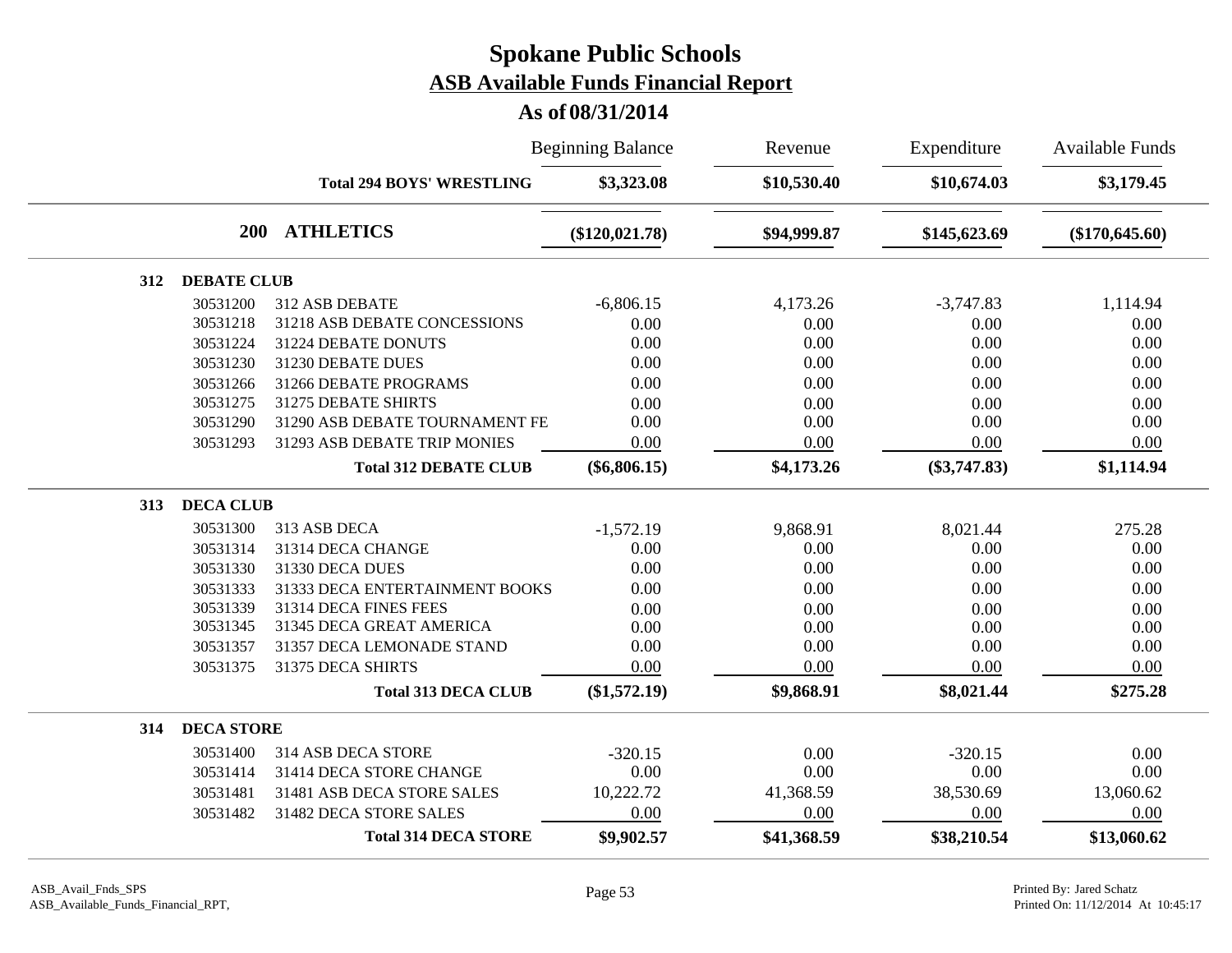|            |                     |                                                 | <b>Beginning Balance</b> | Revenue    | Expenditure | <b>Available Funds</b> |
|------------|---------------------|-------------------------------------------------|--------------------------|------------|-------------|------------------------|
| 315        | <b>DRAMA CLUB</b>   |                                                 |                          |            |             |                        |
|            | 30531500            | 315 ASB DRAMA                                   | 5,439.90                 | 9,700.00   | 21,864.96   | $-6,725.06$            |
|            | 30531502            | 31502 MATINEE TICKET SALES                      | 0.00                     | 0.00       | 0.00        | 0.00                   |
|            | 30531503            | 31503 DRAMA T-SHIRTS                            | 0.00                     | 0.00       | 0.00        | 0.00                   |
|            | 30531512            | 31512 ASB DRAMA CANDY                           | 0.00                     | 0.00       | 0.00        | 0.00                   |
|            | 30531522            | 31522 DRAMA DONATIONS                           | 0.00                     | 0.00       | 0.00        | 0.00                   |
|            | 30531533            | 31533 DRAMA ENTERTAINMENT BKS                   | 0.00                     | 0.00       | 0.00        | 0.00                   |
|            | 30531536            | 31536 DRAMA ENTRY FEES                          | 0.00                     | 0.00       | 0.00        | 0.00                   |
|            | 30531545            | 31545 DRAMA GREAT AMERICA                       | 0.00                     | 0.00       | 0.00        | 0.00                   |
|            | 30531557            | 31557 DRAMA LEMONADE STAND                      | 0.00                     | 0.00       | 0.00        | 0.00                   |
|            | 30531566            | 31566 DRAMA PROGRAMS                            | 0.00                     | 0.00       | 0.00        | 0.00                   |
|            | 30531575            | 31575 DRAMA SHIRTS                              | 0.00                     | 0.00       | 0.00        | 0.00                   |
|            | 30531589            | 31589 ASB DRAMA TICKET SALES                    | 0.00                     | 0.00       | 0.00        | 0.00                   |
|            | 30531590            | 31590 DRAMA TICKETS                             | 0.00                     | 0.00       | 0.00        | 0.00                   |
|            | 30531593            | 31593 DRAMA TRIP MONEY                          | 0.00                     | 0.00       | 0.00        | 0.00                   |
|            |                     | <b>Total 315 DRAMA CLUB</b>                     | \$5,439.90               | \$9,700.00 | \$21,864.96 | $(\$6,725.06)$         |
| 317        | <b>RECYCLE CLUB</b> |                                                 |                          |            |             |                        |
|            | 30531700            | <b>317 RECYCLE CLUB</b>                         | 0.00                     | 0.00       | 0.00        | 0.00                   |
|            |                     | <b>Total 317 RECYCLE CLUB</b>                   | \$0.00                   | \$0.00     | \$0.00      | \$0.00                 |
| <b>329</b> |                     | PRO START - FOOD SERVICES CLUB                  |                          |            |             |                        |
|            | 30532900            | 329 ASB FOOD SERVICE                            | 3,176.79                 | 32.00      | 415.33      | 2,793.46               |
|            | 30532912            | 32912 FOOD SERVICE CANDY GRAMS                  | 0.00                     | 0.00       | 0.00        | 0.00                   |
|            | 30532919            | 32919 FOOD SVC COOKIE GRAMS                     | 0.00                     | 0.00       | 0.00        | 0.00                   |
|            | 30532921            | 32921 PRO START GRAMS                           | 0.00                     | 0.00       | 0.00        | 0.00                   |
|            | 30532942            | 32942 FOOD SVC FOOD ITEMS                       | 0.00                     | 0.00       | 0.00        | 0.00                   |
|            | 30532960            | 32960 FOOD SVC PEANUT BRITTLE                   | 0.00                     | 0.00       | 0.00        | 0.00                   |
|            | 30532981            | 32981 ASB FOOD SVC STORE SALES                  | 4,374.39                 | 2,015.71   | 887.42      | 5,502.68               |
|            | 30532982            | 32982 FOOD SVC STORE SALES                      | 0.00                     | 0.00       | 0.00        | 0.00                   |
|            | 30532987            | 32987 FOOD SVC SWEATS                           | 0.00                     | 0.00       | 0.00        | 0.00                   |
|            | 30532989            | 32989 FOOD SVC TICKETS                          | 0.00                     | 0.00       | 0.00        | 0.00                   |
|            |                     | <b>Total 329 PRO START - FOOD SERVICES CLUB</b> | \$7,551.18               | \$2,047.71 | \$1,302.75  | \$8,296.14             |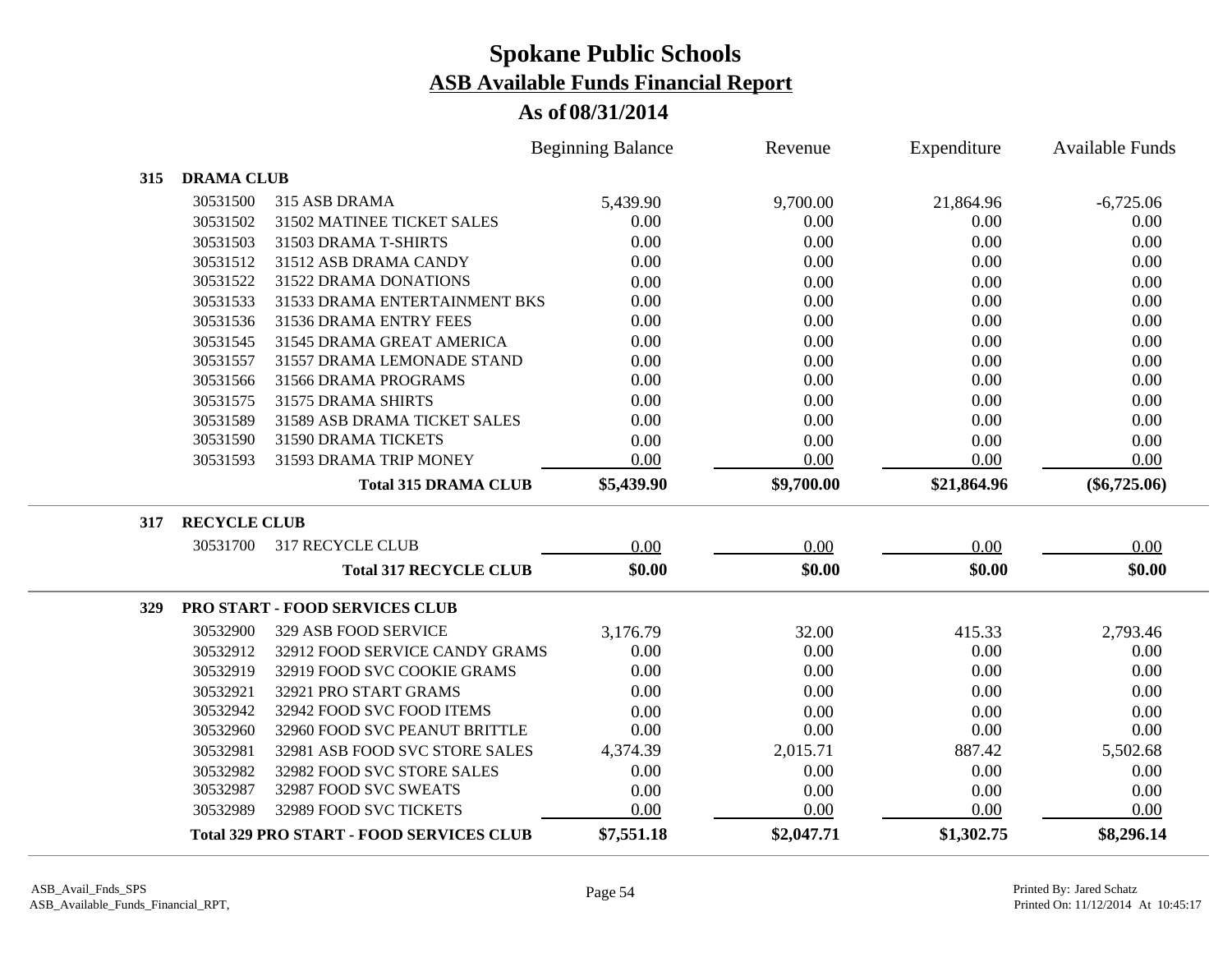|     |                        |                                  | <b>Beginning Balance</b> | Revenue      | Expenditure  | <b>Available Funds</b> |
|-----|------------------------|----------------------------------|--------------------------|--------------|--------------|------------------------|
| 342 | <b>STUDENT THEATER</b> |                                  |                          |              |              |                        |
|     | 30534200               | <b>342 ASB STUDENT THEATER</b>   | 0.00                     | 0.00         | 0.00         | 0.00                   |
|     | 30534222               | 34222 STUDENT THEATER DONATI     | 0.00                     | 0.00         | 0.00         | 0.00                   |
|     | 30534275               | 34275 STUDENT THEATER SHIRTS     | 0.00                     | 0.00         | 0.00         | 0.00                   |
|     | 30534289               | 34289 STUDENT THEATER TICKETS    | $0.00\,$                 | 0.00         | 0.00         | 0.00                   |
|     |                        | <b>Total 342 STUDENT THEATER</b> | \$0.00                   | \$0.00       | \$0.00       | \$0.00                 |
| 344 | <b>GEO-SOPH</b>        |                                  |                          |              |              |                        |
|     | 30534400               | 34400 GEO-SOPH                   | 57.59                    | 0.00         | 0.00         | 57.59                  |
|     |                        | <b>Total 344 GEO-SOPH</b>        | \$57.59                  | \$0.00       | \$0.00       | \$57.59                |
| 356 | <b>BAND CLUB</b>       |                                  |                          |              |              |                        |
|     | 30535600               | 356 ASB BAND                     | 6,306.12                 | 10,610.00    | 13,943.06    | 2,973.06               |
|     | 30535622               | 35622 ASB BAND DONATIONS         | 0.00                     | 1,966.00     | 1,893.28     | 72.72                  |
|     | 30535633               | 35633 BAND ENTERTAINMENT BOOKS   | 0.00                     | 0.00         | 0.00         | 0.00                   |
|     | 30535639               | 35639 BAND FINES & FEES, OLD     | 0.00                     | 0.00         | 0.00         | 0.00                   |
|     | 30535659               | 35659 ASB BAND PAYMENTS          | 0.00                     | 100,875.81   | 99,275.51    | 1,600.30               |
|     | 30535675               | 35675 BAND SHIRTS                | 0.00                     | 0.00         | 0.00         | 0.00                   |
|     | 30535678               | 35678 BAND - SHOES               | 0.00                     | 0.00         | 0.00         | 0.00                   |
|     | 30535680               | 35680 BAND - SOLO ENSEMBLE       | 0.00                     | 0.00         | 0.00         | 0.00                   |
|     | 30535693               | 35693 ASB BAND TRIP MONEY        | 0.00                     | 0.00         | 0.00         | 0.00                   |
|     | 30535696               | 35696 BAND UNIFORMS              | 0.00                     | 0.00         | 0.00         | 0.00                   |
|     | 30535697               | 35697 BAND UNIFORM CLEANING      | 0.00                     | 0.00         | 0.00         | 0.00                   |
|     |                        | <b>Total 356 BAND CLUB</b>       | \$6,306.12               | \$113,451.81 | \$115,111.85 | \$4,646.08             |
| 358 | <b>CHORAL CLUB</b>     |                                  |                          |              |              |                        |
|     | 30535800               | <b>358 ASB CHORAL</b>            | 11,718.69                | 3,320.00     | 3,616.90     | 11,421.79              |
|     | 30535809               | 35809 CHORAL BAKED GOODS         | 0.00                     | 0.00         | 0.00         | 0.00                   |
|     | 30535818               | 35818 CHORAL CONCESSIONS         | 0.00                     | 0.00         | 0.00         | 0.00                   |
|     | 30535826               | 35826 CHORAL DRESS               | 0.00                     | 0.00         | 0.00         | 0.00                   |
|     | 30535830               | 35830 CHOIR DUES                 | 0.00                     | 0.00         | 0.00         | 0.00                   |
|     | 30535833               | 35833 CHORAL ENTERTAINMENT BKS   | 0.00                     | 0.00         | 0.00         | 0.00                   |
|     | 30535836               | 35836 CHORAL-SOLO ENSEMBLE       | 0.00                     | 0.00         | 0.00         | 0.00                   |
|     | 30535839               | 35839 CHORAL FINES & FEES, OLD   | 0.00                     | 0.00         | 0.00         | 0.00                   |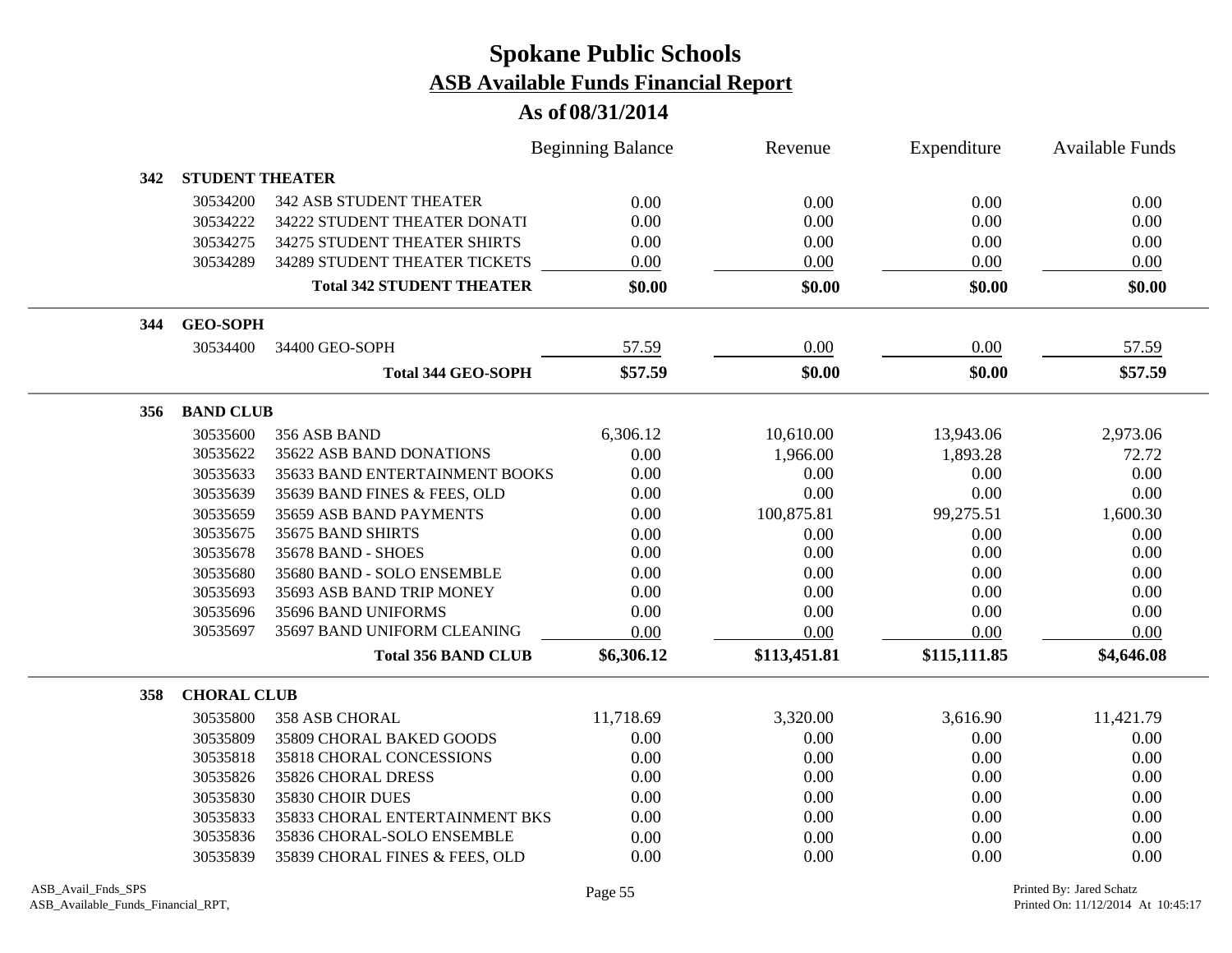|     |                      |                                    | <b>Beginning Balance</b> | Revenue    | Expenditure | <b>Available Funds</b> |
|-----|----------------------|------------------------------------|--------------------------|------------|-------------|------------------------|
|     | 30535842             | 35842 CHORAL FOOD ITEMS            | 0.00                     | 0.00       | 0.00        | 0.00                   |
|     | 30535845             | 35845 CHORAL GREAT AMERICA         | 0.00                     | 0.00       | 0.00        | 0.00                   |
|     | 30535857             | 35857 CHORAL LEMONADE STAND        | 0.00                     | 0.00       | 0.00        | 0.00                   |
|     | 30535866             | 35866 CHOIR PROGRAMS               | 0.00                     | 0.00       | 0.00        | 0.00                   |
|     | 30535869             | 35869 CHORAL REPLACMENT CARDS      | 0.00                     | 0.00       | 0.00        | 0.00                   |
|     | 30535875             | <b>35875 CHORAL SHIRTS</b>         | 0.00                     | 0.00       | 0.00        | 0.00                   |
|     | 30535880             | 35880 CHORAL SOLO ENSEMBLE         | 0.00                     | 0.00       | 0.00        | 0.00                   |
|     | 30535881             | 35881 ASB CHORAL STORE SALES       | 0.00                     | 0.00       | 0.00        | 0.00                   |
|     | 30535889             | 35889 CHORAL TICKETS               | 0.00                     | 0.00       | 0.00        | 0.00                   |
|     | 30535893             | 35893 CHORAL TRIP MONEYS           | 0.00                     | 0.00       | 0.00        | 0.00                   |
|     | 30535896             | 35896 CHOIR UNIFORMS               | 0.00                     | 0.00       | 0.00        | 0.00                   |
|     |                      | <b>Total 358 CHORAL CLUB</b>       | \$11,718.69              | \$3,320.00 | \$3,616.90  | \$11,421.79            |
| 368 |                      | <b>CO-OPERATIVE CLUB</b>           |                          |            |             |                        |
|     | 30536800             | 368 ASB CO-OP                      | 2,954.02                 | 187.00     | 1,543.57    | 1,597.45               |
|     | 30536802             | 36802 CO-OP ACTIVITY               | 0.00                     | 0.00       | 0.00        | 0.00                   |
|     | 30536830             | 36830 CO-OP DUES                   | 0.00                     | 0.00       | 0.00        | 0.00                   |
|     | 30536833             | 36833 CO-OP ENTERTAINMENT BOOK     | 0.00                     | 0.00       | 0.00        | 0.00                   |
|     | 30536881             | 36881 ASB CO-OP STORE SALES        | 866.61                   | 4,862.52   | 2,998.62    | 2,730.51               |
|     | 30536882             | 36882 CO-OP STORE SALES            | 0.00                     | 0.00       | 0.00        | 0.00                   |
|     | 30536887             | 36887 CO-OP SWEATS                 | 0.00                     | 0.00       | 0.00        | 0.00                   |
|     |                      | <b>Total 368 CO-OPERATIVE CLUB</b> | \$3,820.63               | \$5,049.52 | \$4,542.19  | \$4,327.96             |
| 390 | <b>CLASS OF 2020</b> |                                    |                          |            |             |                        |
|     | 30539000             | 39000 CLASS OF 2020                | 0.00                     | 0.00       | 0.00        | 0.00                   |
|     |                      | <b>Total 390 CLASS OF 2020</b>     | \$0.00                   | \$0.00     | \$0.00      | \$0.00                 |
| 391 | <b>CLASS OF 2011</b> |                                    |                          |            |             |                        |
|     | 30539100             | 391 ASB CLASS OF 2011              | 0.00                     | 0.00       | 0.00        | 0.00                   |
|     |                      | <b>Total 391 CLASS OF 2011</b>     | \$0.00                   | \$0.00     | \$0.00      | \$0.00                 |
| 392 | <b>CLASS OF 2012</b> |                                    |                          |            |             |                        |
|     | 30539200             | 392 ASB CLASS OF 2012              | 5,041.86                 | 0.00       | 0.00        | 5,041.86               |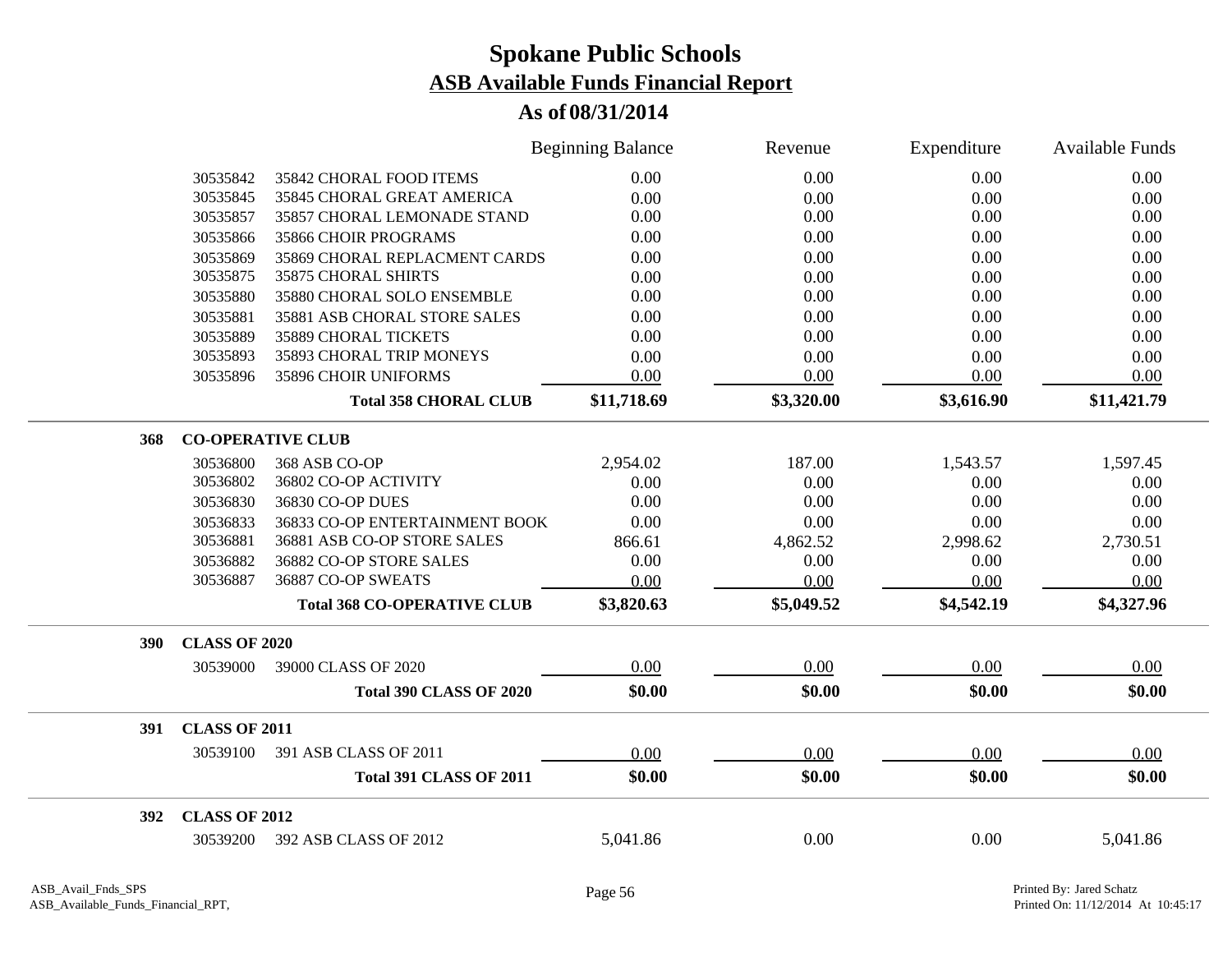|            |                       |                                | <b>Beginning Balance</b> | Revenue     | Expenditure | <b>Available Funds</b> |
|------------|-----------------------|--------------------------------|--------------------------|-------------|-------------|------------------------|
|            |                       | <b>Total 392 CLASS OF 2012</b> | \$5,041.86               | \$0.00      | \$0.00      | \$5,041.86             |
| <b>393</b> | ASB CLASS 2013        |                                |                          |             |             |                        |
|            | 30539300              | 393 ASB CLASS OF 2013          | 5,631.89                 | 0.00        | 942.00      | 4,689.89               |
|            |                       | Total 393 ASB CLASS 2013       | \$5,631.89               | \$0.00      | \$942.00    | \$4,689.89             |
| 394        | ASB CLASS 2014        |                                |                          |             |             |                        |
|            | 30539400              | 394 ASB CLASS OF 2014          | 2,514.74                 | 16,659.00   | 17,688.36   | 1,485.38               |
|            |                       | Total 394 ASB CLASS 2014       | \$2,514.74               | \$16,659.00 | \$17,688.36 | \$1,485.38             |
| 395        | ASB CLASS 2015        |                                |                          |             |             |                        |
|            | 30539500              | 395 ASB CLASS OF 2015          | 0.00                     | 3,132.00    | 1,436.91    | 1,695.09               |
|            |                       | Total 395 ASB CLASS 2015       | \$0.00                   | \$3,132.00  | \$1,436.91  | \$1,695.09             |
| 396        | ASB CLASS 2016        |                                |                          |             |             |                        |
|            | 30539600              | 305 ASB CLASS OF 2016          | 0.00                     | 0.00        | 70.53       | $-70.53$               |
|            |                       | Total 396 ASB CLASS 2016       | \$0.00                   | \$0.00      | \$70.53     | $(\$70.53)$            |
| 397        | <b>ASB CLASS 2017</b> |                                |                          |             |             |                        |
|            | 30539700              | 305 ASB CLASS OF 2017          | 0.00                     | 0.00        | 0.00        | 0.00                   |
|            | 30539709              | 397054 CLASS 2017 BAKED ITEMS  | 0.00                     | 0.00        | 0.00        | 0.00                   |
|            | 30539721              | 39721 DANCE TICKETS PROM       | 0.00                     | 0.00        | 0.00        | 0.00                   |
|            | 30539754              | 39754 ASB LC ITEMS CLASS 2017  | 0.00                     | 0.00        | 0.00        | 0.00                   |
|            | 30539772              | 39772 CLASS 2017 RESALE ITEMS  | 0.00                     | 0.00        | 0.00        | 0.00                   |
|            | 30539775              | 39775 CLASS OF 2017 SHIRTS     | 0.00                     | 0.00        | 0.00        | 0.00                   |
|            | 30539789              | 39789 ASB CLASS 2017 TICKETS   | 0.00                     | 0.00        | 0.00        | 0.00                   |
|            |                       | Total 397 ASB CLASS 2017       | \$0.00                   | \$0.00      | \$0.00      | \$0.00                 |
| 398        | <b>ASB CLASS 2018</b> |                                |                          |             |             |                        |
|            | 30539800              | 305 ASB CLASS OF 2018          | 0.00                     | 0.00        | 0.00        | 0.00                   |
|            | 30539866              | 30566 ASB CLASS 2018, PROGRAM  | 0.00                     | 0.00        | 0.00        | 0.00                   |
|            | 30539875              | 39875 ASB CLASS OF 2018 SHIRTS | 0.00                     | 0.00        | 0.00        | 0.00                   |
|            | 30539889              | 39889 ASB CLASS OF 2018 TICKET | 0.00                     | 0.00        | 0.00        | 0.00                   |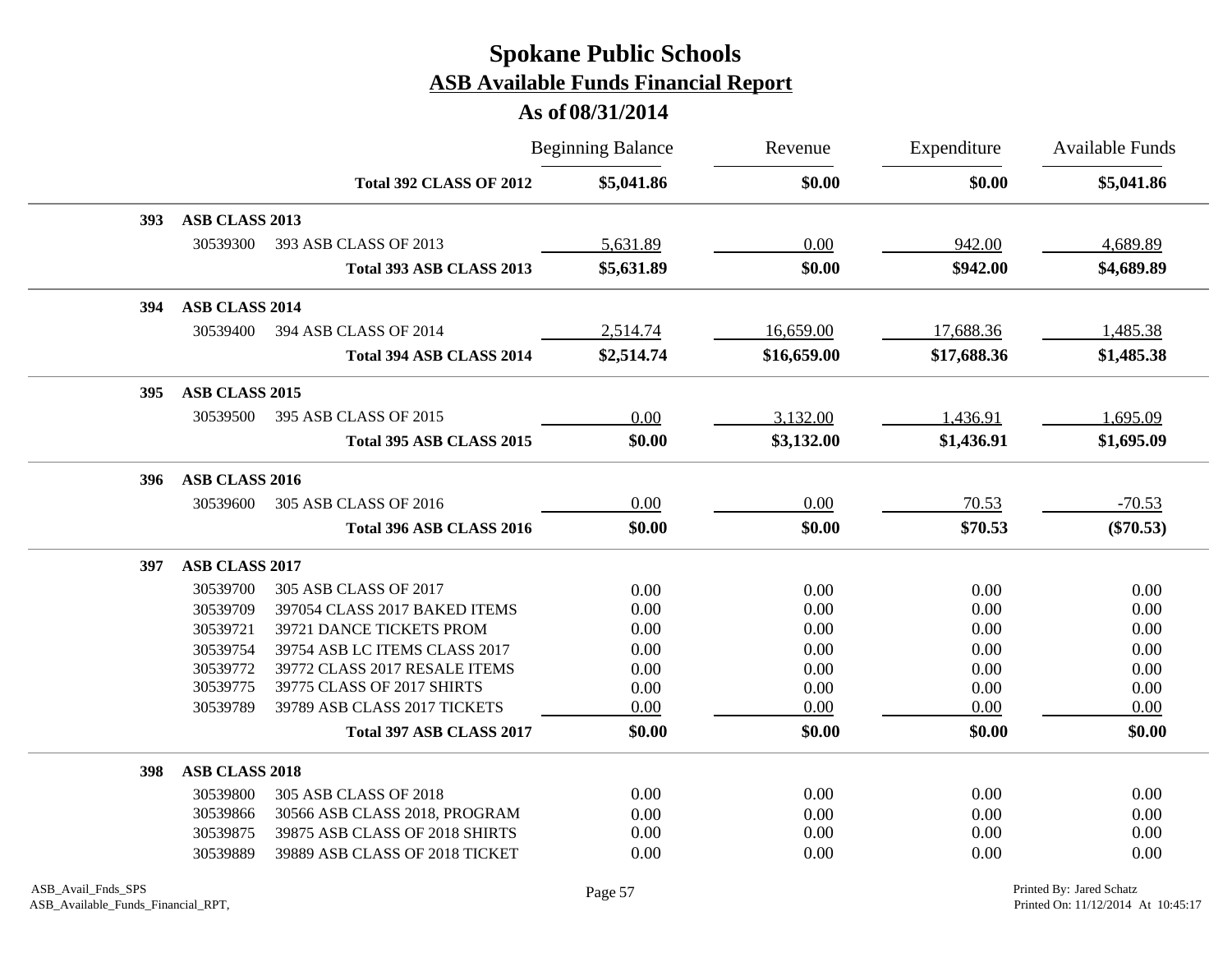|     |                         |                                       | <b>Beginning Balance</b> | Revenue      | Expenditure  | Available Funds |
|-----|-------------------------|---------------------------------------|--------------------------|--------------|--------------|-----------------|
|     | 30539890                | 305 ASB CLASS 2018 TOURNAMENT         | 0.00                     | 0.00         | 0.00         | 0.00            |
|     |                         | <b>Total 398 ASB CLASS 2018</b>       | \$0.00                   | \$0.00       | \$0.00       | \$0.00          |
| 399 | ASB CLASS 2019          |                                       |                          |              |              |                 |
|     | 30539900                | 399 CLASS OF 2019                     | 0.00                     | 0.00         | 0.00         | 0.00            |
|     | 30539921                | 39921 CLASS 2019 DANCE                | 0.00                     | 0.00         | 0.00         | 0.00            |
|     | 30539922                | 39922 CLASS OF 2019 DONATIONS         | 0.00                     | 0.00         | 0.00         | 0.00            |
|     | 30539958                | 39958 CLASS OF 2019 MIXER             | 0.00                     | 0.00         | 0.00         | 0.00            |
|     | 30539989                | 39989 CLASS OF 2019 TICKETS           | 0.00                     | 0.00         | 0.00         | 0.00            |
|     |                         | Total 399 ASB CLASS 2019              | \$0.00                   | \$0.00       | \$0.00       | \$0.00          |
|     |                         | 300 CLASS                             | \$49,606.83              | \$208,770.80 | \$209,060.60 | \$49,317.03     |
| 410 |                         | <b>ASB SPECIAL OLYMPICS</b>           |                          |              |              |                 |
|     | 30541000                | <b>410 ASB SPECIAL OLYMPICS</b>       | 3,973.02                 | 0.00         | 23.91        | 3,949.11        |
|     | 30541018                | 41018 SPCL OLYMPIAN CONCESSION        | 0.00                     | 0.00         | 0.00         | 0.00            |
|     | 30541022                | 41022 SPL OLYMPICS DONATIONS          | 0.00                     | 0.00         | 0.00         | 0.00            |
|     | 30541066                | 41066 ASB SPL OLYMP -RECYCLING        | 102.51                   | 260.00       | 256.99       | 105.52          |
|     |                         | <b>Total 410 ASB SPECIAL OLYMPICS</b> | \$4,075.53               | \$260.00     | \$280.90     | \$4,054.63      |
| 415 | <b>ASB CHEERLEADERS</b> |                                       |                          |              |              |                 |
|     | 30541500                | <b>415 ASB CHEERLEADERS</b>           | 4,045.80                 | 14,963.37    | 17,521.42    | 1,487.75        |
|     | 30541522                | <b>41522 CHEERLEADERS DONATIONS</b>   | 0.00                     | 0.00         | 0.00         | 0.00            |
|     | 30541558                | <b>41522 CHEERLEADERS MIXER</b>       | 0.00                     | 0.00         | 0.00         | 0.00            |
|     | 30541589                | <b>41589 ASB CHEERLEADER TICKETS</b>  | 0.00                     | 0.00         | 0.00         | 0.00            |
|     | 30541591                | <b>41591 CHEERLEADERS TIGER CUBS</b>  | 0.00                     | 0.00         | 0.00         | 0.00            |
|     | 30541596                | <b>41596 CHEERLEADERS UNIFORMS</b>    | 0.00                     | 0.00         | 0.00         | 0.00            |
|     |                         | <b>Total 415 ASB CHEERLEADERS</b>     | \$4,045.80               | \$14,963.37  | \$17,521.42  | \$1,487.75      |
| 426 |                         | <b>WA DRUG FREE YOUTH</b>             |                          |              |              |                 |
|     | 30542600                | 305 ASB WA DRUG FREE YOUTH            | 1,032.95                 | 0.00         | 0.00         | 1,032.95        |
|     | 30542622                | 42622 ASB WA DRUG FREE DONATIO        | 0.00                     | 0.00         | 0.00         | 0.00            |
|     | 30542684                | 42684 WA DRUG FREE YTH SUCKERS        | 0.00                     | 0.00         | 0.00         | 0.00            |
|     |                         |                                       |                          |              |              |                 |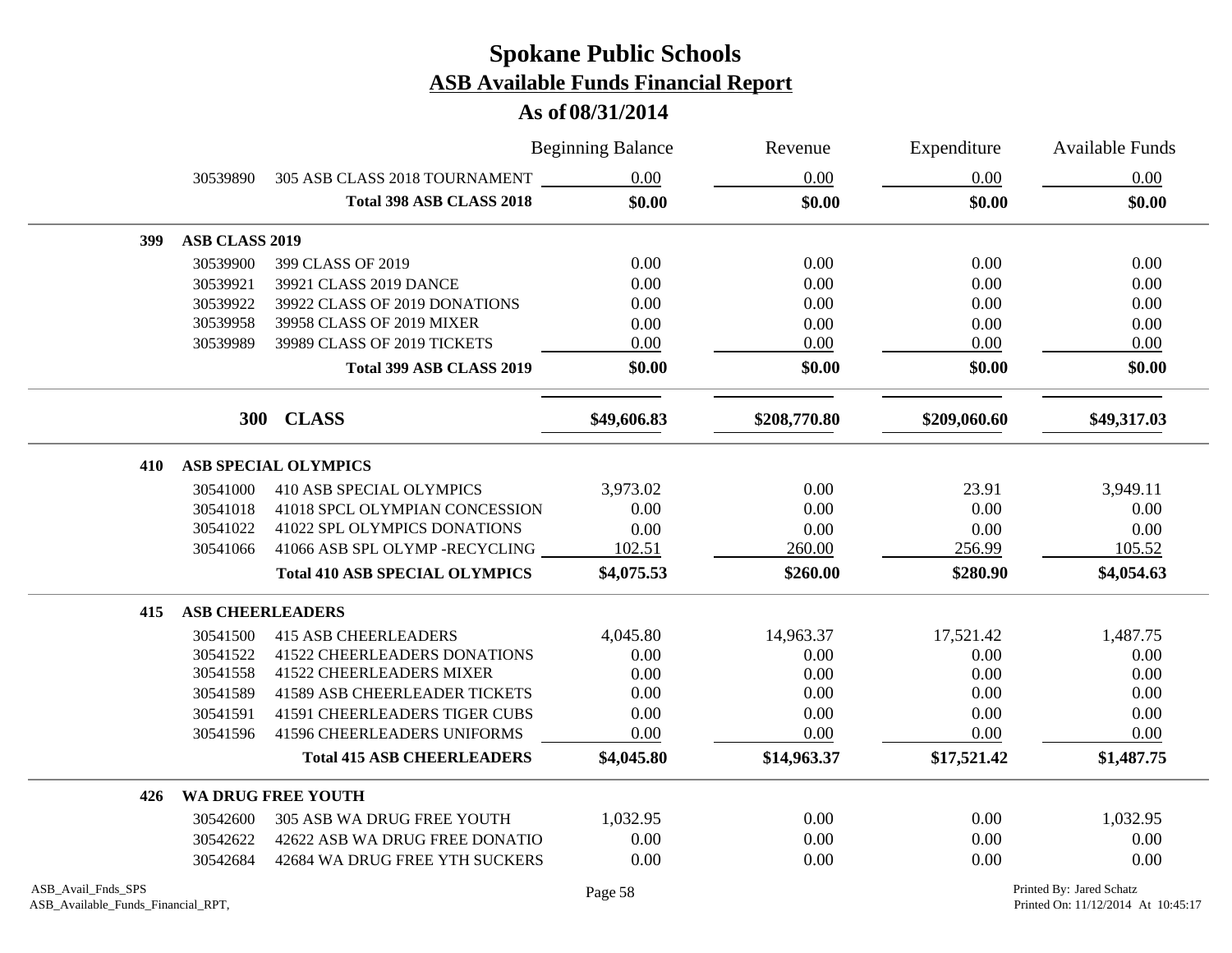#### **As of 08/31/2014**

|     |                     |                                     | <b>Beginning Balance</b> | Revenue  | Expenditure | <b>Available Funds</b> |
|-----|---------------------|-------------------------------------|--------------------------|----------|-------------|------------------------|
|     | 30542693            | 42693 DRUG FREE TRIP MONEY          | 0.00                     | 0.00     | 0.00        | 0.00                   |
|     |                     | <b>Total 426 WA DRUG FREE YOUTH</b> | \$1,032.95               | \$0.00   | \$0.00      | \$1,032.95             |
| 434 |                     | ASB KNOWLEDGE BOWL                  |                          |          |             |                        |
|     | 30543400            | <b>305 KNOWLEDGE BOWL</b>           | 421.44                   | 0.00     | 0.00        | 421.44                 |
|     | 30543430            | 43430 KNOWLEDGE BOWL DUES           | 0.00                     | 0.00     | 0.00        | 0.00                   |
|     | 30543475            | 43475 ASB KNOWLEDGE BOWL SHIRT      | 0.00                     | 0.00     | 0.00        | 0.00                   |
|     | 30543493            | 43493 KNOWLEDGE BWL TRIP MONEY      | 0.00                     | 0.00     | 0.00        | 0.00                   |
|     |                     | <b>Total 434 ASB KNOWLEDGE BOWL</b> | \$421.44                 | \$0.00   | \$0.00      | \$421.44               |
| 441 | <b>KEY CLUB</b>     |                                     |                          |          |             |                        |
|     | 30544100            | <b>441 ASB KEY CLUB</b>             | 2,276.57                 | 360.00   | 545.93      | 2,090.64               |
|     | 30544122            | 44122 ASB KEY CLUB DONATIONS        | 0.00                     | 0.00     | 0.00        | 0.00                   |
|     | 30544130            | 44130 KEY CLUB DUES                 | 0.00                     | 0.00     | 0.00        | 0.00                   |
|     | 30544172            | 44172 ASB KEY CLUB RESALE ITEM      | 0.00                     | 0.00     | 0.00        | 0.00                   |
|     | 30544175            | 44175 KEY CLUB SHIRTS               | 0.00                     | 0.00     | 0.00        | 0.00                   |
|     |                     | <b>Total 441 KEY CLUB</b>           | \$2,276.57               | \$360.00 | \$545.93    | \$2,090.64             |
| 446 | <b>ASB COP SHOP</b> |                                     |                          |          |             |                        |
|     | 30544600            | 446 ASB COP SHOP                    | 0.00                     | 0.00     | 80.50       | $-80.50$               |
|     | 30544609            | 44609 ASB COP SHOP BAKED GOODS      | 0.00                     | 0.00     | 0.00        | 0.00                   |
|     | 30544615            | 44615 COP SHOP COFFEE MUGS          | 0.00                     | 0.00     | 0.00        | 0.00                   |
|     | 30544624            | 44624 ASB COP SHOP DONUTS           | 0.00                     | 0.00     | 0.00        | 0.00                   |
|     | 30544675            | 44675 COP SHOP SHIRTS               | 0.00                     | 0.00     | 0.00        | 0.00                   |
|     | 30544681            | 44681 ASB COP SHOP STORE SALES      | 0.00                     | 0.00     | 0.00        | 0.00                   |
|     |                     | <b>Total 446 ASB COP SHOP</b>       | \$0.00                   | \$0.00   | \$80.50     | $(\$80.50)$            |
| 447 | <b>ART CLUB</b>     |                                     |                          |          |             |                        |
|     | 30544700            | <b>447 ASB FINE ARTS</b>            | 1,489.37                 | 0.00     | 0.00        | 1,489.37               |
|     | 30544730            | 447 ASB FINE ARTS - DUES            | 0.00                     | 0.00     | 0.00        | 0.00                   |
|     |                     | <b>Total 447 ART CLUB</b>           | \$1,489.37               | \$0.00   | \$0.00      | \$1,489.37             |

**MATH CLUB**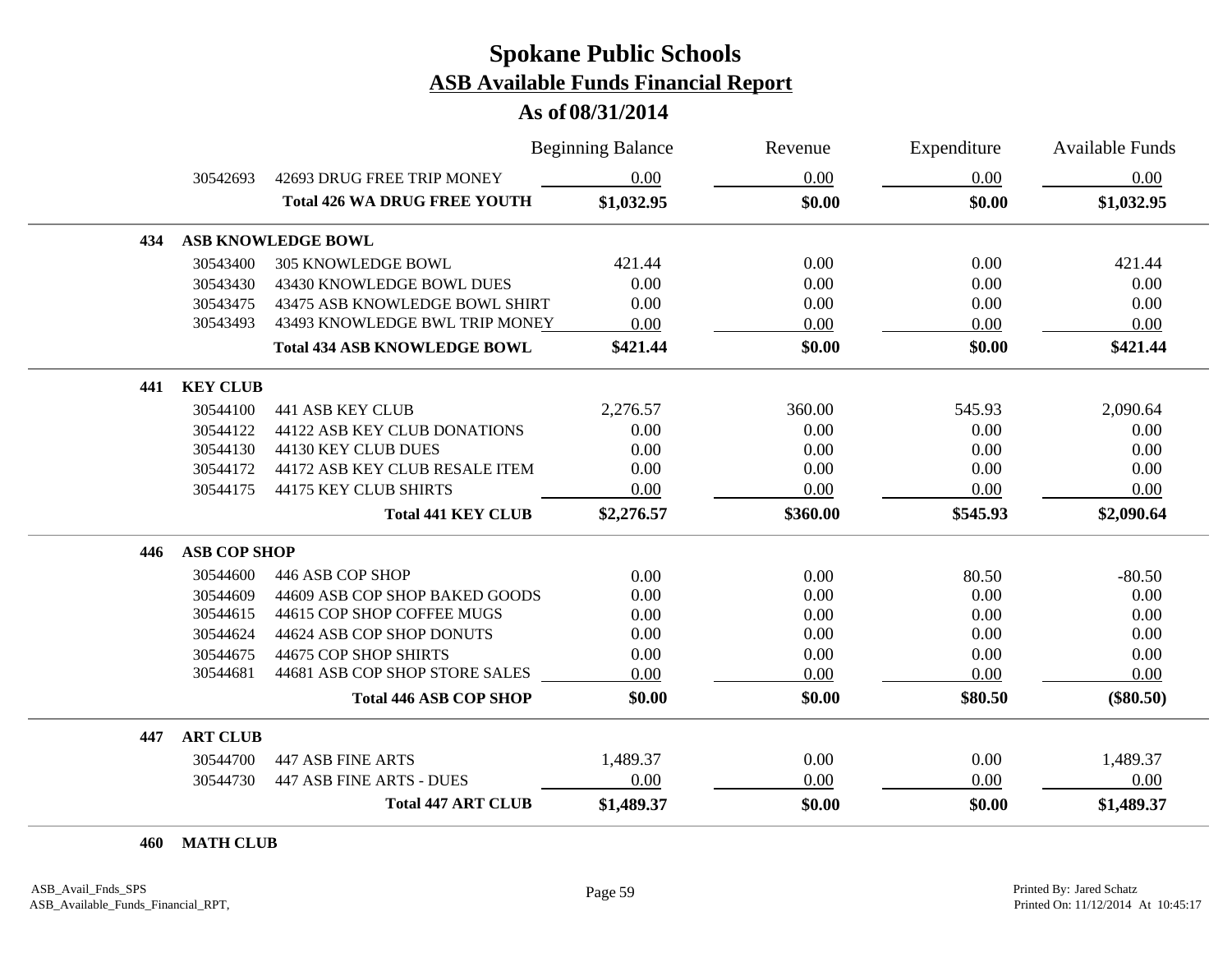|     |                      |                                            | <b>Beginning Balance</b><br>Revenue |             | Expenditure | Available Funds |
|-----|----------------------|--------------------------------------------|-------------------------------------|-------------|-------------|-----------------|
|     | 30546000             | <b>460 ASB MATH CLUB</b>                   | 0.00                                | 0.00        | 0.00        | 0.00            |
|     |                      | <b>Total 460 MATH CLUB</b>                 | \$0.00                              | \$0.00      | \$0.00      | \$0.00          |
| 462 | <b>ROBOTICS CLUB</b> |                                            |                                     |             |             |                 |
|     | 30546200             | <b>46200 ROBOTICS CLUB</b>                 | 454.44                              | 5,011.95    | 4,269.21    | 1,197.18        |
|     |                      | <b>Total 462 ROBOTICS CLUB</b>             | \$454.44                            | \$5,011.95  | \$4,269.21  | \$1,197.18      |
| 464 |                      | <b>FAMILY CAREER N COMMUNITY LDRS</b>      |                                     |             |             |                 |
|     | 30546400             | 464 ASB FCCLA                              | 15.00                               | 0.00        | 0.00        | 15.00           |
|     |                      | <b>Total 464 FAMILY CAREER N COMMUNITY</b> | \$15.00                             | \$0.00      | \$0.00      | \$15.00         |
| 466 | <b>DRILL TEAM</b>    |                                            |                                     |             |             |                 |
|     | 30546600             | <b>466 ASB DRILL TEAM</b>                  | 1,586.54                            | 30,663.00   | 27,104.34   | 5,145.20        |
|     | 30546602             | 46602 ASB DRILL TEAM ACTIVITY              | 0.00                                | 0.00        | 0.00        | 0.00            |
|     | 30546615             | 46615 DRILL TEAM MUGS                      | 0.00                                | 0.00        | 0.00        | 0.00            |
|     | 30546622             | <b>46622 ASB DRILL TEAM DONATIONS</b>      | 0.00                                | 0.00        | 0.00        | 0.00            |
|     | 30546633             | 46633 DRILL TM ENTRTNMNT BOOKS             | 0.00                                | 0.00        | 0.00        | 0.00            |
|     | 30546636             | 46636 DRILL TEAM-DRILL CLINIC              | 0.00                                | 0.00        | 0.00        | 0.00            |
|     | 30546639             | 46639 ASB DRILL TEAM FINES/FEE             | 0.00                                | 0.00        | 0.00        | 0.00            |
|     | 30546672             | <b>46672 DRILL TEAM RESALE ITEMS</b>       | 0.00                                | 0.00        | 0.00        | 0.00            |
|     | 30546675             | <b>46675 DRILL TEAM SHIRTS</b>             | 0.00                                | 0.00        | 0.00        | 0.00            |
|     | 30546678             | <b>46678 DRILL TEAM SHOES</b>              | 0.00                                | 0.00        | 0.00        | 0.00            |
|     | 30546689             | 46689 ASB DRILL TEAM TICKETS               | 0.00                                | 0.00        | 0.00        | 0.00            |
|     | 30546690             | 46690 ASB DRILL TOURNAMENT FEE             | 0.00                                | 0.00        | 0.00        | 0.00            |
|     |                      | <b>Total 466 DRILL TEAM</b>                | \$1,586.54                          | \$30,663.00 | \$27,104.34 | \$5,145.20      |
| 470 | <b>HONOR SOCIETY</b> |                                            |                                     |             |             |                 |
|     | 30547000             | 470 ASB HONOR SOCIETY                      | 4,589.80                            | 290.00      | 537.94      | 4,341.86        |
|     | 30547002             | 47002 HONOR SOCIETY ACTIVITIES             | 0.00                                | 0.00        | 0.00        | 0.00            |
|     | 30547015             | 47015 HONOR SOCIETY COFFEE MUG             | 0.00                                | 0.00        | 0.00        | 0.00            |
|     | 30547022             | 47030 HONOR SOCIETY DONATIONS              | 0.00                                | 0.00        | 0.00        | 0.00            |
|     | 30547030             | 47030 HONOR SOCIETY DUES                   | 0.00                                | 0.00        | 0.00        | 0.00            |
|     | 30547072             | 47072 ASB HONOR SOCIETY RESALE             | 0.00                                | 0.00        | 0.00        | 0.00            |
|     | 30547075             | 47075 HONOR SOCIETY SHIRTS                 | 0.00                                | 0.00        | 0.00        | 0.00            |
|     |                      |                                            |                                     |             |             |                 |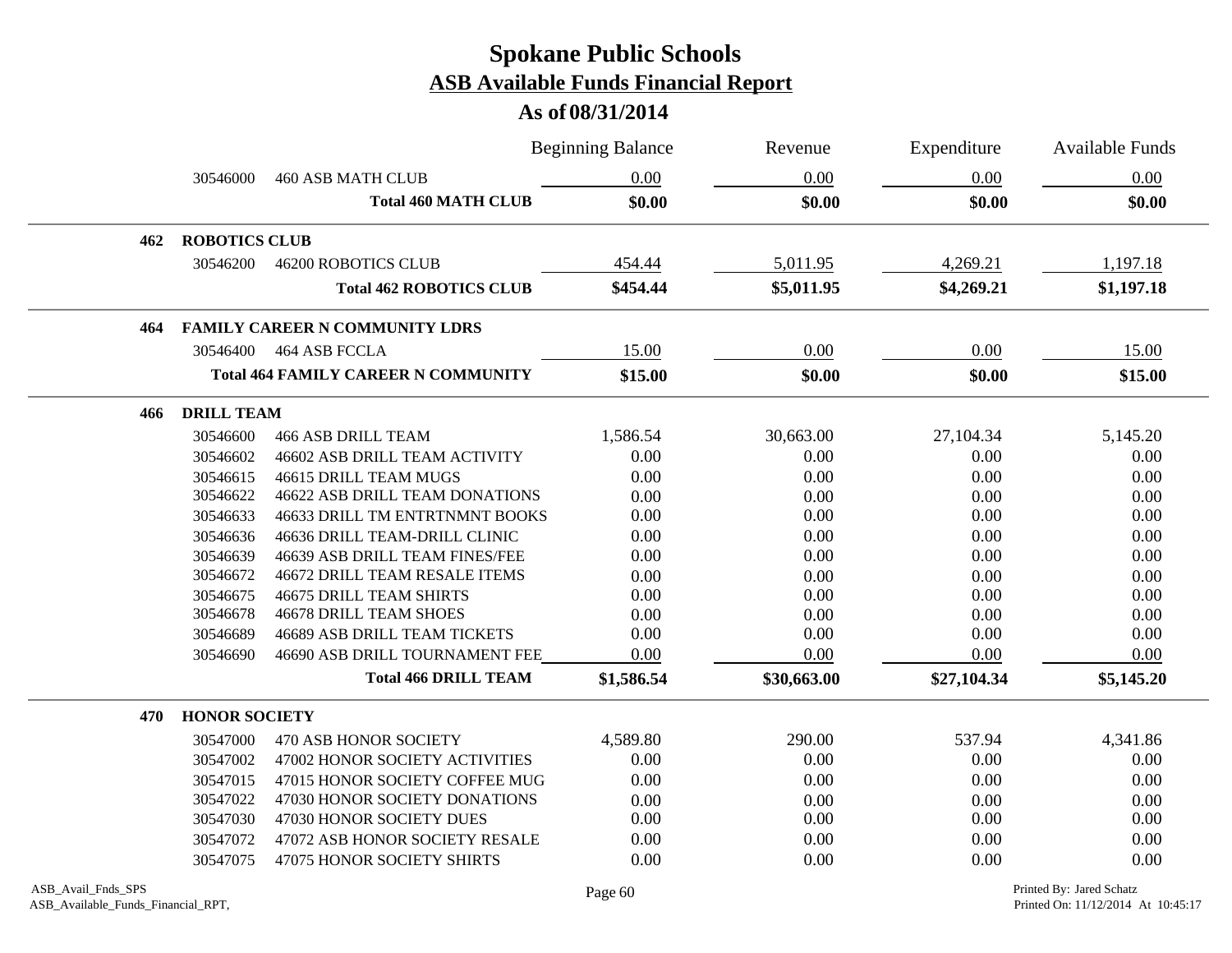|     |                        |                                         | <b>Beginning Balance</b> |             | Expenditure | <b>Available Funds</b> |
|-----|------------------------|-----------------------------------------|--------------------------|-------------|-------------|------------------------|
|     |                        | <b>Total 470 HONOR SOCIETY</b>          | \$4,589.80               | \$290.00    | \$537.94    | \$4,341.86             |
| 482 | <b>RACE/ASB FORUM</b>  |                                         |                          |             |             |                        |
|     | 30548200               | <b>482 RACE/ASB FORUM</b>               | 34.63                    | 0.00        | 0.00        | 34.63                  |
|     | 30548222               | <b>48222 RACE/ASB FORUM DONATIONS</b>   | 0.00                     | 0.00        | 0.00        | 0.00                   |
|     | 30548284               | 48222 RACE/ASB FORUM SUCKERS            | 0.00                     | 0.00        | 0.00        | 0.00                   |
|     | 30548289               | 48289 ASB FORM TICKET SALES             | 0.00                     | 0.00        | 0.00        | 0.00                   |
|     |                        | Total 482 R A C E / ASB FORUM           | \$34.63                  | \$0.00      | \$0.00      | \$34.63                |
| 484 |                        | <b>ASB MUSCIAL PRODUCTION</b>           |                          |             |             |                        |
|     | 30548400               | <b>484 ASB MUSICAL PRODUCTIONS</b>      | 16,744.80                | 45,987.02   | 35,627.42   | 27,104.40              |
|     | 30548403               | 48403 ASB MUSICAL PROD ADS              | 0.00                     | 0.00        | 0.00        | 0.00                   |
|     | 30548422               | 48422 MUSICAL PRODCTN DONATION          | 0.00                     | 0.00        | 0.00        | 0.00                   |
|     | 30548445               | 48445 ASB MUSIC GREAT AMERICA           | 0.00                     | 0.00        | 0.00        | 0.00                   |
|     | 30548466               | 48466 ASB MUSIC PROGRAMS                | 0.00                     | 0.00        | 0.00        | 0.00                   |
|     | 30548475               | 48475 ASB MUSIC PROD SHIRTS             | 0.00                     | 0.00        | 0.00        | 0.00                   |
|     | 30548489               | 48489 ASB MUSIC PROD TICKET             | 0.00                     | 0.00        | 0.00        | 0.00                   |
|     | 30548490               | 48490 MUSICAL PRODCTN TICKETS           | 0.00                     | 0.00        | 0.00        | 0.00                   |
|     |                        | <b>Total 484 ASB MUSCIAL PRODUCTION</b> | \$16,744.80              | \$45,987.02 | \$35,627.42 | \$27,104.40            |
| 495 | <b>ASB TIGER GROWL</b> |                                         |                          |             |             |                        |
|     | 30549500               | <b>495 ASB TIGER GROWL</b>              | 460.86                   | 250.00      | 462.05      | 248.81                 |
|     | 30549584               | <b>49584 TIGER GROWL SUCKERS</b>        | 0.00                     | 0.00        | 0.00        | 0.00                   |
|     |                        | <b>Total 495 ASB TIGER GROWL</b>        | \$460.86                 | \$250.00    | \$462.05    | \$248.81               |
| 497 |                        | <b>JUNIOR ACHIEVEMENT</b>               |                          |             |             |                        |
|     | 30549700               | 49700 JUNIOR ACHIEVEMENT                | 0.00                     | 0.00        | 0.00        | 0.00                   |
|     | 30549702               | 49702 JR ACHIEVEMENT ACTIVITY           | 0.00                     | 0.00        | 0.00        | 0.00                   |
|     | 30549722               | 49722 JR ACHIEVEMENT DONATIONS          | 0.00                     | 0.00        | 0.00        | 0.00                   |
|     | 30549754               | 49754 J.A. LC ITEMS                     | 0.00                     | 0.00        | 0.00        | 0.00                   |
|     | 30549772               | 497772 J.A. RESALE ITEMS                | 0.00                     | 0.00        | 0.00        | 0.00                   |
|     |                        | <b>Total 497 JUNIOR ACHIEVEMENT</b>     | \$0.00                   | \$0.00      | \$0.00      | \$0.00                 |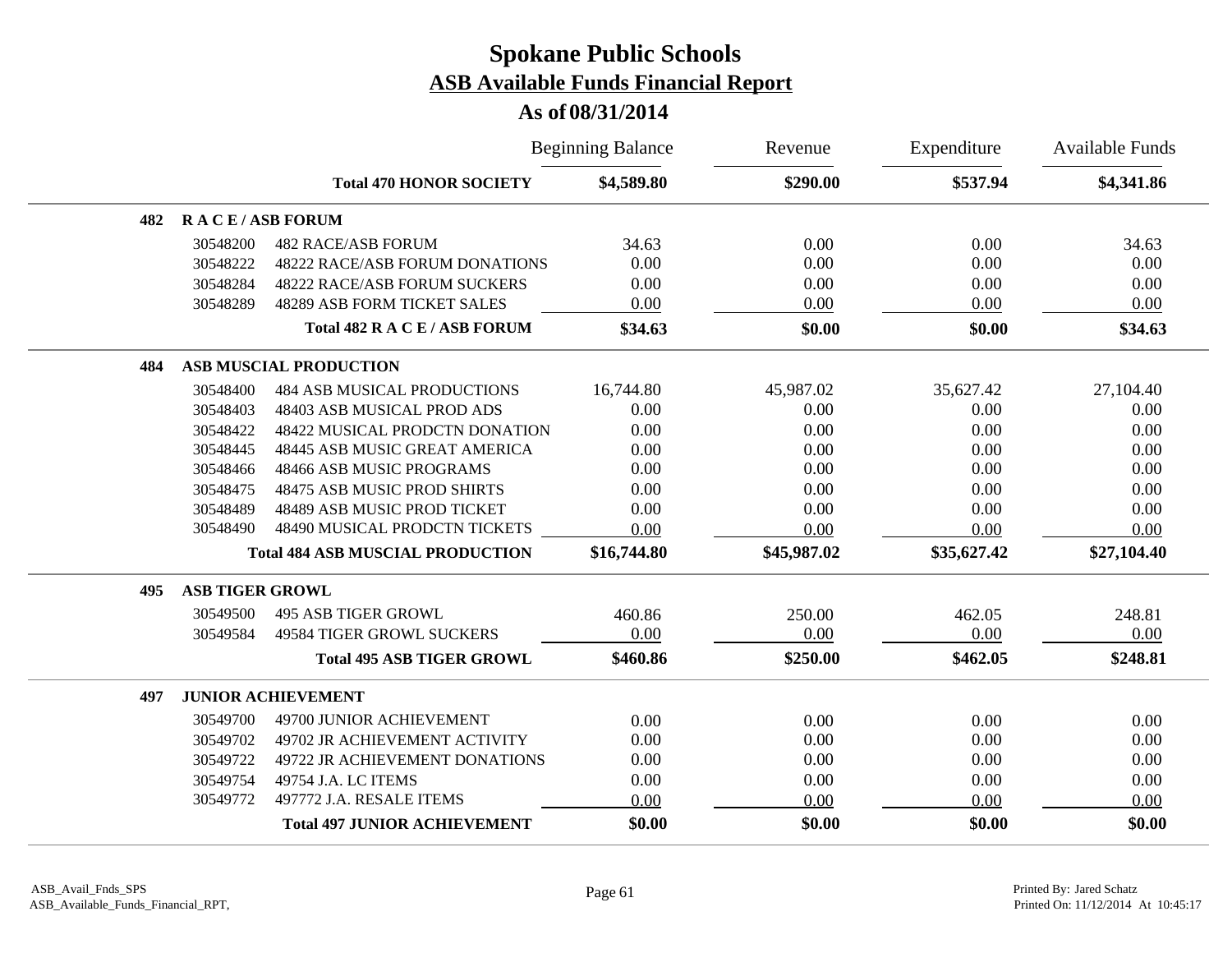|     |                     |                                       | <b>Beginning Balance</b> | Revenue     | Expenditure    | Available Funds |
|-----|---------------------|---------------------------------------|--------------------------|-------------|----------------|-----------------|
|     |                     | 400 CLUBS                             | \$37,227.73              | \$97,785.34 | \$86,429.71    | \$48,583.36     |
| 310 |                     | NORTH CENTRAL HIGH SCHOOL             |                          |             |                |                 |
| 102 | <b>ASB RESERVE</b>  |                                       |                          |             |                |                 |
|     | 31010200            | 102 ASB RESERVE                       | $-30,614.38$             | 0.00        | $-2,500.00$    | $-28,114.38$    |
|     |                     | <b>Total 102 ASB RESERVE</b>          | $(\$30,614.38)$          | \$0.00      | $(\$2,500.00)$ | $(\$28,114.38)$ |
| 104 | <b>ASB GENERAL</b>  |                                       |                          |             |                |                 |
|     | 31010400            | 104 ASB GENERAL                       | 4,674.42                 | 9,684.67    | 8,935.88       | 5,423.21        |
|     | 31010401            | 10401 INTERHIGH SENATE                | 0.00                     | 0.00        | 0.00           | 0.00            |
|     | 31010402            | 10402 PLAQUES/G-SHOES/SR PLAQ         | 441.43                   | 0.00        | 0.00           | 441.43          |
|     | 31010403            | 10403 GEN ASB-GROOVY SHOES            | 0.00                     | 6,729.00    | 6,729.00       | 0.00            |
|     |                     | <b>Total 104 ASB GENERAL</b>          | \$5,115.85               | \$16,413.67 | \$15,664.88    | \$5,864.64      |
| 108 |                     | <b>ASB MISCELLANEOUS</b>              |                          |             |                |                 |
|     | 31010800            | <b>108 ASB MISCELLANEOUS</b>          | 17.23                    | 0.00        | 0.00           | 17.23           |
|     |                     | <b>Total 108 ASB MISCELLANEOUS</b>    | \$17.23                  | \$0.00      | \$0.00         | \$17.23         |
| 110 | <b>ASB GSL CARD</b> |                                       |                          |             |                |                 |
|     | 31011000            | 110 ASB GSL CARD                      | 50.31                    | 26,255.00   | 8,900.00       | 17,405.31       |
|     |                     | <b>Total 110 ASB GSL CARD</b>         | \$50.31                  | \$26,255.00 | \$8,900.00     | \$17,405.31     |
| 111 |                     | <b>ASB STUDENT TRAINERS</b>           |                          |             |                |                 |
|     | 31011100            | <b>111 ASB STUDENT TRAINER</b>        | 222.36                   | 0.00        | 0.00           | 222.36          |
|     |                     | <b>Total 111 ASB STUDENT TRAINERS</b> | \$222.36                 | \$0.00      | \$0.00         | \$222.36        |
| 131 | <b>ASB YEARBOOK</b> |                                       |                          |             |                |                 |
|     | 31013100            | <b>131 ASB YEARBOOK</b>               | 48,821.01                | 28,727.01   | 43,785.10      | 33,762.92       |
|     | 31013101            | 13101 YEARBOOK SENIOR SALUTES         | 0.00                     | 2,325.00    | 0.00           | 2,325.00        |
|     |                     | <b>Total 131 ASB YEARBOOK</b>         | \$48,821.01              | \$31,052.01 | \$43,785.10    | \$36,087.92     |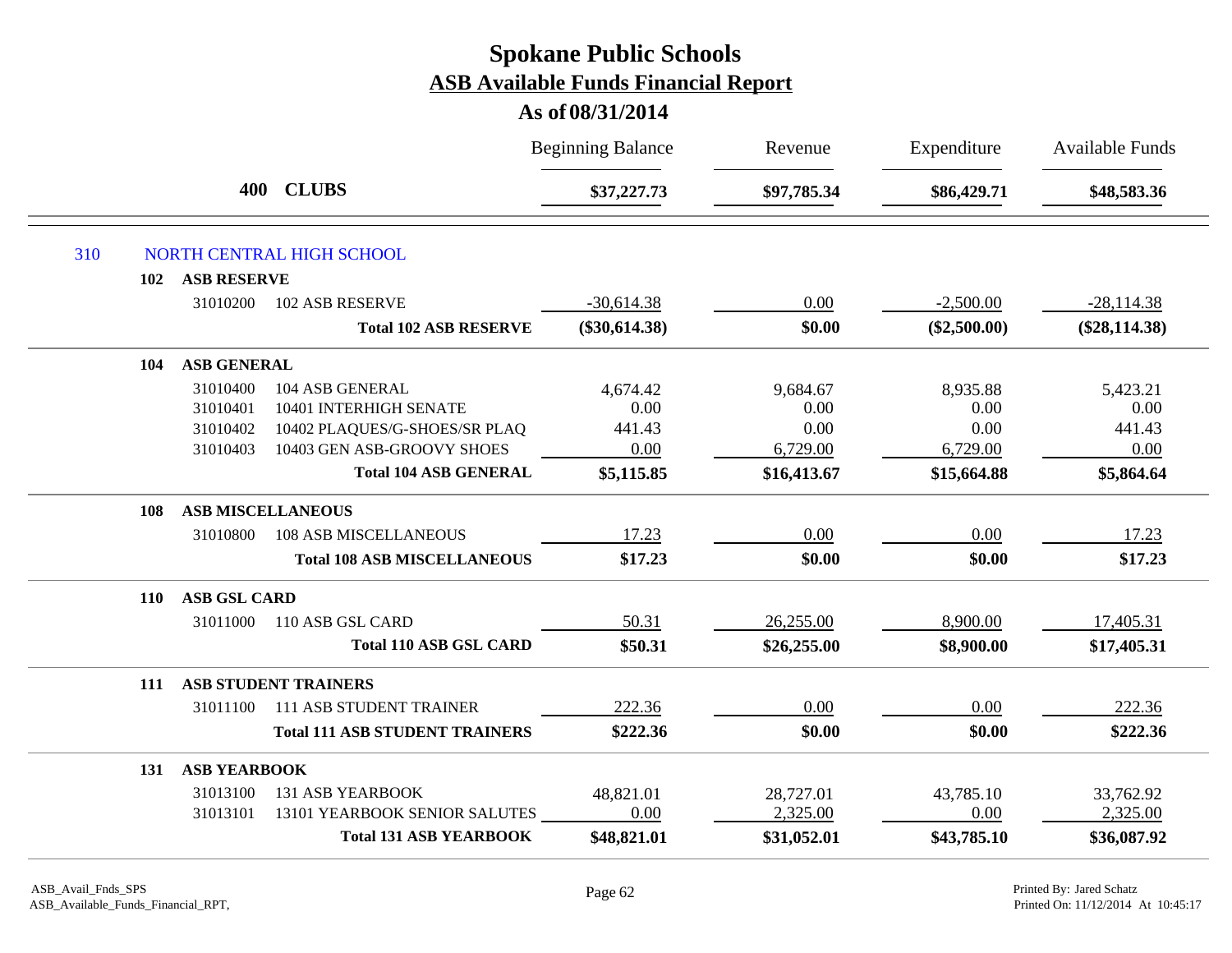|            |                          |                                            | <b>Beginning Balance</b> | Revenue     | Expenditure    | <b>Available Funds</b> |
|------------|--------------------------|--------------------------------------------|--------------------------|-------------|----------------|------------------------|
| 182        |                          | <b>ASB SPECIAL PROJECTS</b>                |                          |             |                |                        |
|            | 31018200                 | 182 ASB POP INCOME                         | 2,587.39                 | 3,231.93    | 3,346.57       | 2,472.75               |
|            |                          | <b>Total 182 ASB SPECIAL PROJECTS</b>      | \$2,587.39               | \$3,231.93  | \$3,346.57     | \$2,472.75             |
|            | <b>100</b>               | <b>GENERAL ASB</b>                         | \$26,199.77              | \$76,952.61 | \$69,196.55    | \$33,955.83            |
| <b>204</b> |                          | ASB ATHLETIC EQUALIZATION                  |                          |             |                |                        |
|            |                          | 31020400 204 EQUALIZATION                  | 5,875.84                 | 24,735.90   | 29,500.00      | 1,111.74               |
|            |                          | <b>Total 204 ASB ATHLETIC EQUALIZATION</b> | \$5,875.84               | \$24,735.90 | \$29,500.00    | \$1,111.74             |
| 205        | <b>GENERAL ATHLETICS</b> |                                            |                          |             |                |                        |
|            | 31020500                 | <b>205 ASB ATHLETICS GENERAL</b>           | $-10,554.33$             | 0.00        | $-4,895.27$    | $-5,659.06$            |
|            |                          | <b>Total 205 GENERAL ATHLETICS</b>         | $(\$10,554.33)$          | \$0.00      | $(\$4,895.27)$ | $(\$5,659.06)$         |
| 206        | <b>LEAGUE ATHLETICS</b>  |                                            |                          |             |                |                        |
|            | 31020600                 | <b>206 STATE TRAVEL</b>                    | $-735.06$                | 2,758.00    | 21,949.31      | $-19,926.37$           |
|            |                          | <b>Total 206 LEAGUE ATHLETICS</b>          | $(\$735.06)$             | \$2,758.00  | \$21,949.31    | $(\$19,926.37)$        |
| 208        |                          | ASB ATHLETIC OFFICIALS                     |                          |             |                |                        |
|            | 31020800                 | <b>208 GSL OFFICIALS</b>                   | $-24,999.15$             | 0.00        | 12,567.15      | $-37,566.30$           |
|            |                          | <b>Total 208 ASB ATHLETIC OFFICIALS</b>    | $(\$24,999.15)$          | \$0.00      | \$12,567.15    | $(\$37,566.30)$        |
| 227        | <b>BASEBALL</b>          |                                            |                          |             |                |                        |
|            | 31022700                 | 227 ASB BASEBALL                           | 368.21                   | 2,540.69    | 2,888.90       | 20.00                  |
|            | 31022701                 | 22701 ASB BASEBALL POINSETTA               | 0.00                     | 0.00        | 0.00           | 0.00                   |
|            | 31022702                 | 22702 ASB BASEBALL CAMP                    | 0.00                     | 0.00        | 0.00           | 0.00                   |
|            |                          | <b>Total 227 BASEBALL</b>                  | \$368.21                 | \$2,540.69  | \$2,888.90     | \$20.00                |
| <b>230</b> | <b>BOYS BASKETBALL</b>   |                                            |                          |             |                |                        |
|            | 31023000                 | 230 ASB BASKETBALL BOYS                    | 0.00                     | 682.00      | 608.78         | 73.22                  |
|            |                          | <b>Total 230 BOYS BASKETBALL</b>           | \$0.00                   | \$682.00    | \$608.78       | \$73.22                |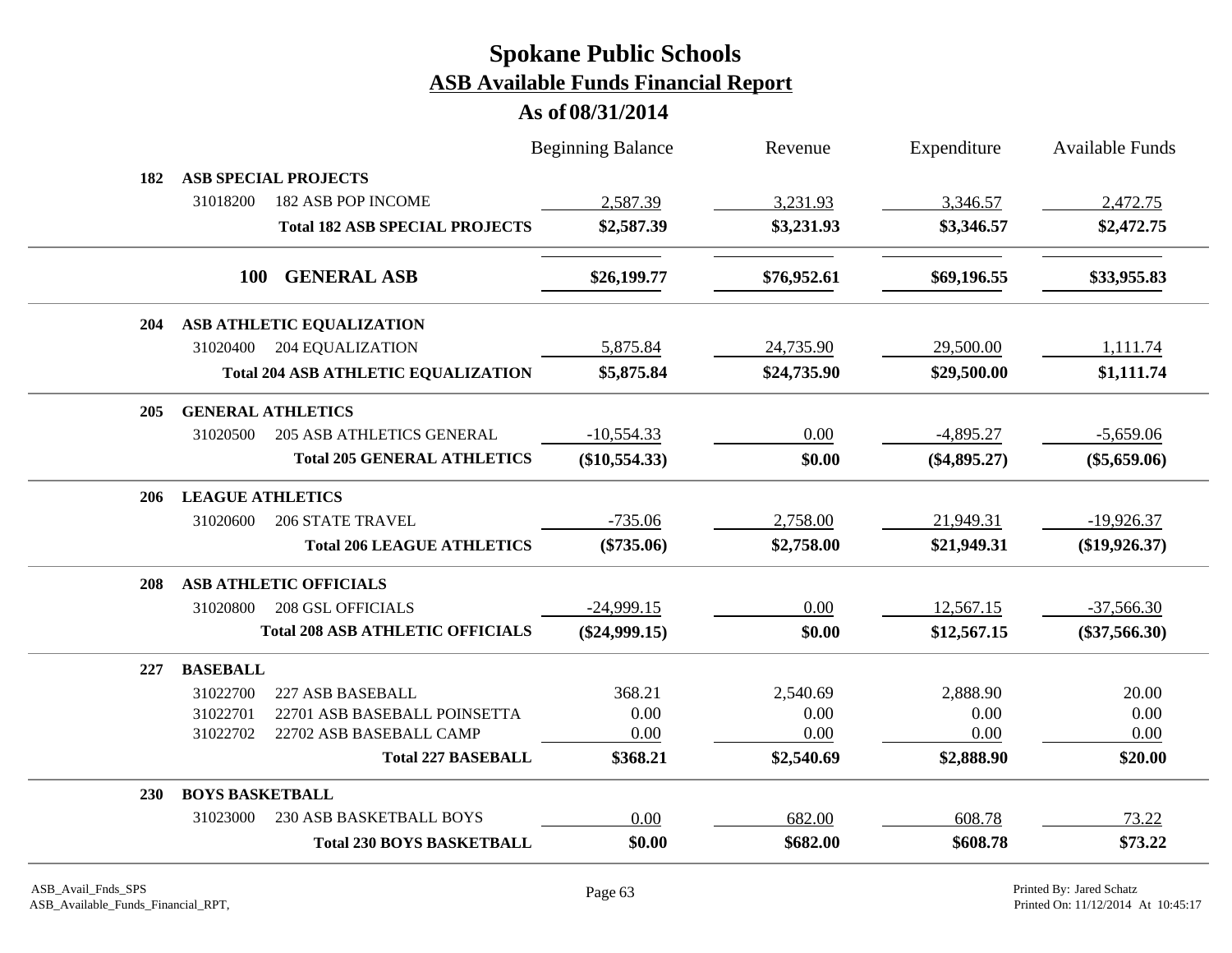|                                                          |                            |                                      | <b>Beginning Balance</b> | Revenue     | Expenditure | <b>Available Funds</b>                                         |  |  |  |
|----------------------------------------------------------|----------------------------|--------------------------------------|--------------------------|-------------|-------------|----------------------------------------------------------------|--|--|--|
| 231                                                      | <b>GIRLS BASKETBALL</b>    |                                      |                          |             |             |                                                                |  |  |  |
|                                                          | 31023100                   | 231 ASB GIRLS BASKETBALL             | $-386.33$                | 1,757.00    | 1,423.17    | $-52.50$                                                       |  |  |  |
|                                                          |                            | <b>Total 231 GIRLS BASKETBALL</b>    | $(\$386.33)$             | \$1,757.00  | \$1,423.17  | $(\$52.50)$                                                    |  |  |  |
| 236                                                      |                            | <b>BOYS CROSS COUNTRY</b>            |                          |             |             |                                                                |  |  |  |
|                                                          | 31023600                   | 236 ASB BOYS CROSS COUNTRY           | 3,717.61                 | 3,297.56    | 6,799.00    | 216.17                                                         |  |  |  |
|                                                          | 31023601                   | 23601 BOYS XC DONATION LETTERS       | 0.00                     | 5,708.00    | 5,708.00    | 0.00                                                           |  |  |  |
|                                                          | 31023602                   | 23602 BOYS XC TEAM SHIRTS            | 0.00                     | 2,533.00    | 2,533.00    | 0.00                                                           |  |  |  |
|                                                          |                            | <b>Total 236 BOYS CROSS COUNTRY</b>  | \$3,717.61               | \$11,538.56 | \$15,040.00 | \$216.17                                                       |  |  |  |
| 237                                                      | <b>GIRLS CROSS COUNTRY</b> |                                      |                          |             |             |                                                                |  |  |  |
|                                                          | 31023700                   | 237 ASB GIRLS CROSS COUNTRY          | 219.06                   | 300.00      | 385.78      | 133.28                                                         |  |  |  |
|                                                          |                            | <b>Total 237 GIRLS CROSS COUNTRY</b> | \$219.06                 | \$300.00    | \$385.78    | \$133.28                                                       |  |  |  |
|                                                          | 240 FOOTBALL               |                                      |                          |             |             |                                                                |  |  |  |
|                                                          | 31024000                   | <b>240 ASB FOOTBALL</b>              | $-11,295.30$             | 27,943.00   | 32,778.72   | $-16,131.02$                                                   |  |  |  |
|                                                          |                            | <b>Total 240 FOOTBALL</b>            | (\$11,295.30)            | \$27,943.00 | \$32,778.72 | $(\$16,131.02)$                                                |  |  |  |
| 242                                                      | <b>BOYS GOLF</b>           |                                      |                          |             |             |                                                                |  |  |  |
|                                                          | 31024200                   | 242 ASB BOYS GOLF                    | 34.23                    | 1,460.00    | 1,356.73    | 137.50                                                         |  |  |  |
|                                                          | 31024201                   | 24201 BOYS/GIRLS MISSELHORN FN       | 998.68                   | 0.00        | 161.95      | 836.73                                                         |  |  |  |
|                                                          |                            | <b>Total 242 BOYS GOLF</b>           | \$1,032.91               | \$1,460.00  | \$1,518.68  | \$974.23                                                       |  |  |  |
| 243                                                      | <b>GIRLS GOLF</b>          |                                      |                          |             |             |                                                                |  |  |  |
|                                                          | 31024300                   | 243 ASB GIRLS GOLF                   | 64.14                    | 0.00        | $-23.77$    | 87.91                                                          |  |  |  |
|                                                          |                            | <b>Total 243 GIRLS GOLF</b>          | \$64.14                  | \$0.00      | $(\$23.77)$ | \$87.91                                                        |  |  |  |
| 248                                                      | <b>GYMNASTICS</b>          |                                      |                          |             |             |                                                                |  |  |  |
|                                                          | 31024800                   | 248 ASB GYMNASTICS                   | 430.22                   | 120.00      | 363.24      | 186.98                                                         |  |  |  |
|                                                          |                            | <b>Total 248 GYMNASTICS</b>          | \$430.22                 | \$120.00    | \$363.24    | \$186.98                                                       |  |  |  |
| 264                                                      | <b>SLOW PITCH</b>          |                                      |                          |             |             |                                                                |  |  |  |
|                                                          | 31026400                   | <b>264 ASB SLOW PITCH SOFTBALL</b>   | 716.43                   | 3,050.85    | 3,734.36    | 32.92                                                          |  |  |  |
| ASB_Avail_Fnds_SPS<br>ASB_Available_Funds_Financial_RPT, |                            |                                      | Page 64                  |             |             | Printed By: Jared Schatz<br>Printed On: 11/12/2014 At 10:45:17 |  |  |  |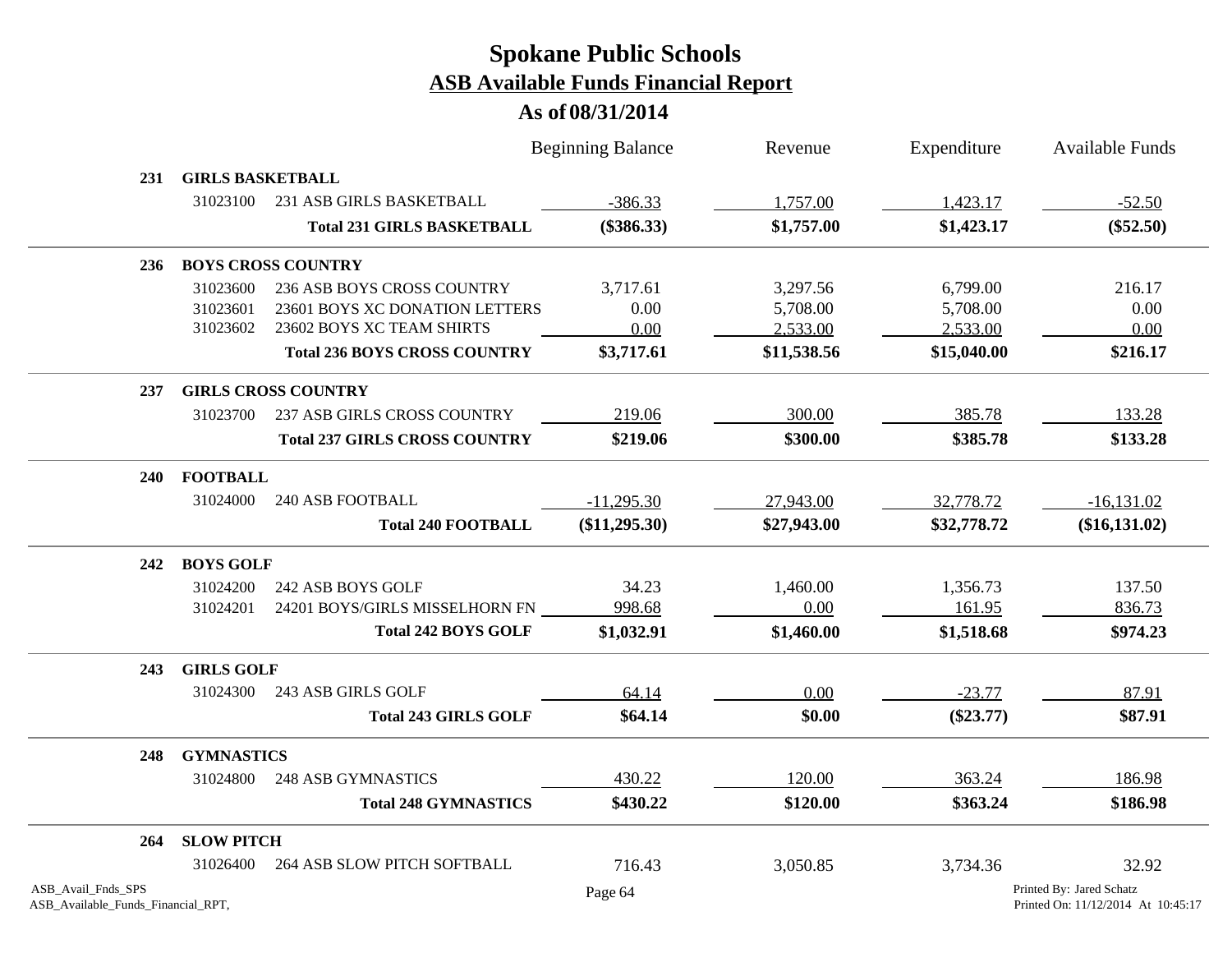|            |                          |                                  | <b>Beginning Balance</b> | Revenue    | Expenditure    | <b>Available Funds</b> |
|------------|--------------------------|----------------------------------|--------------------------|------------|----------------|------------------------|
|            |                          | <b>Total 264 SLOW PITCH</b>      | \$716.43                 | \$3,050.85 | \$3,734.36     | \$32.92                |
| 266        | <b>BOYS' SOCCER</b>      |                                  |                          |            |                |                        |
|            | 31026600                 | <b>266 ASB BOYS SOCCER</b>       | $-2,444.62$              | 192.32     | $-2,159.94$    | $-92.36$               |
|            |                          | <b>Total 266 BOYS' SOCCER</b>    | $(\$2,444.62)$           | \$192.32   | $(\$2,159.94)$ | $(\$92.36)$            |
| 267        | <b>GIRLS' SOCCER</b>     |                                  |                          |            |                |                        |
|            | 31026700                 | <b>267 ASB GIRLS SOCCER</b>      | $-838.73$                | 1,207.00   | $-101.73$      | 470.00                 |
|            |                          | <b>Total 267 GIRLS' SOCCER</b>   | $(\$838.73)$             | \$1,207.00 | (\$101.73)     | \$470.00               |
| <b>270</b> | <b>GIRLS' SOFTBALL</b>   |                                  |                          |            |                |                        |
|            | 31027000                 | 270 ASB GIRLS SOFTBALL           | 1,429.76                 | 0.00       | 1,085.05       | 344.71                 |
|            |                          | <b>Total 270 GIRLS' SOFTBALL</b> | \$1,429.76               | \$0.00     | \$1,085.05     | \$344.71               |
| 278        | <b>BOYS' TENNIS</b>      |                                  |                          |            |                |                        |
|            | 31027800                 | 278 ASB BOYS TENNIS              | $-1,519.61$              | 430.00     | $-358.01$      | $-731.60$              |
|            |                          | <b>Total 278 BOYS' TENNIS</b>    | $(\$1,519.61)$           | \$430.00   | $(\$358.01)$   | $(\$731.60)$           |
| 279        | <b>GIRLS' TENNIS</b>     |                                  |                          |            |                |                        |
|            | 31027900                 | 279 ASB GIRLS TENNIS             | 1,799.72                 | 0.00       | 365.24         | 1,434.48               |
|            |                          | <b>Total 279 GIRLS' TENNIS</b>   | \$1,799.72               | \$0.00     | \$365.24       | \$1,434.48             |
| 284        | <b>BOYS' TRACK</b>       |                                  |                          |            |                |                        |
|            | 31028400                 | <b>284 ASB BOYS TRACK</b>        | 1,452.59                 | 6,557.00   | 8,298.79       | $-289.20$              |
|            |                          | <b>Total 284 BOYS' TRACK</b>     | \$1,452.59               | \$6,557.00 | \$8,298.79     | $(\$289.20)$           |
| 285        | <b>GIRLS' TRACK</b>      |                                  |                          |            |                |                        |
|            | 31028500                 | <b>285 ASB GIRLS TRACK</b>       | 724.08                   | 4,302.79   | 5,319.10       | $-292.23$              |
|            |                          | <b>Total 285 GIRLS' TRACK</b>    | \$724.08                 | \$4,302.79 | \$5,319.10     | $(\$292.23)$           |
| <b>290</b> | <b>GIRLS' VOLLEYBALL</b> |                                  |                          |            |                |                        |
|            | 31029000                 | <b>290 ASB GIRLS VOLLEYBALL</b>  | 193.49                   | 1,941.23   | 691.33         | 1,443.39               |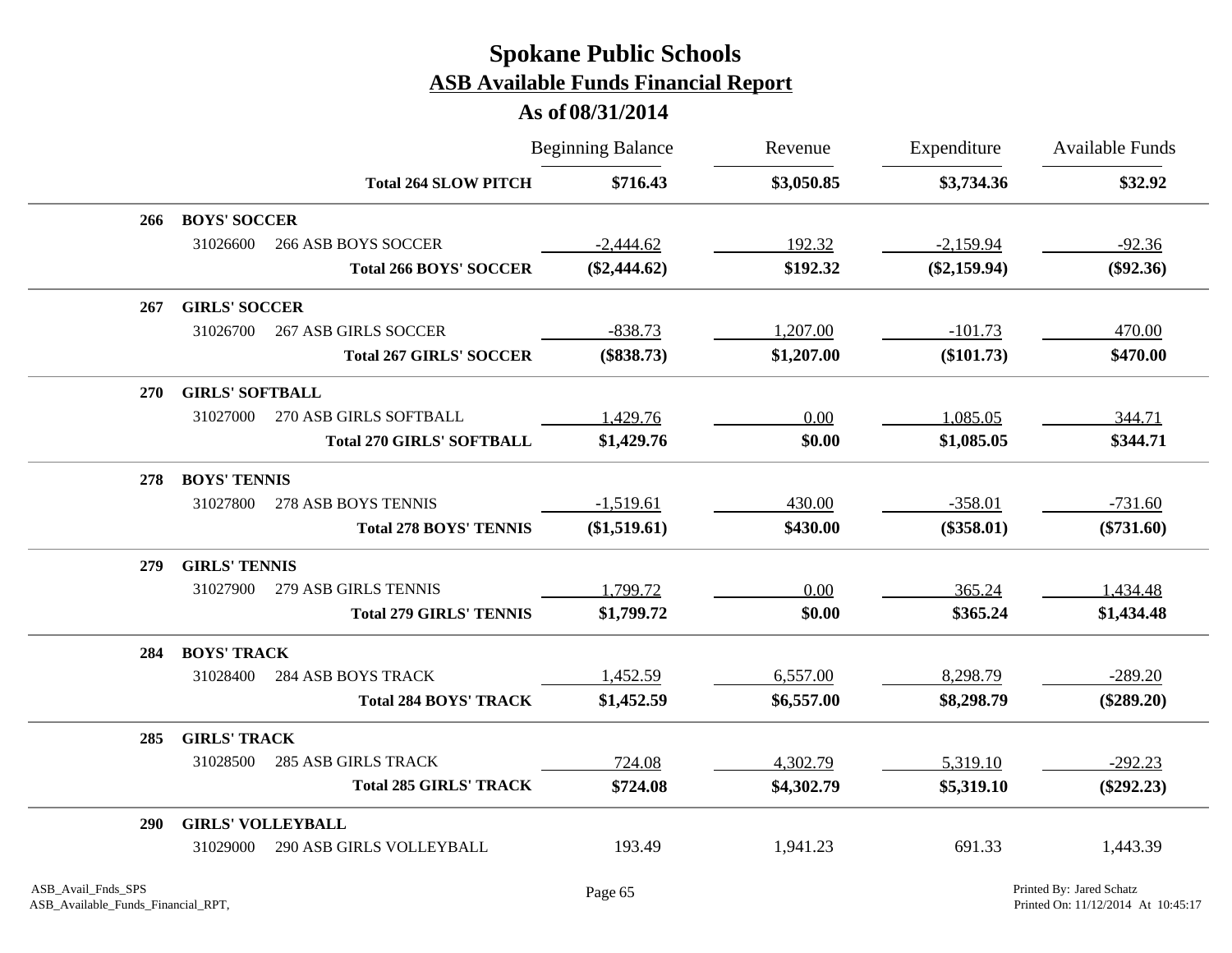|     |                        |                                           | <b>Beginning Balance</b> | Revenue     | Expenditure  | <b>Available Funds</b> |
|-----|------------------------|-------------------------------------------|--------------------------|-------------|--------------|------------------------|
|     | 31029004               | 29004 G-VOLLEYBALL PAYROLL                | 0.00                     | 0.00        | 0.00         | 0.00                   |
|     |                        | <b>Total 290 GIRLS' VOLLEYBALL</b>        | \$193.49                 | \$1,941.23  | \$691.33     | \$1,443.39             |
| 294 | <b>BOYS' WRESTLING</b> |                                           |                          |             |              |                        |
|     | 31029400               | 294 ASB BOYS WRESTLING                    | 36.16                    | 5,917.00    | 6,634.84     | $-681.68$              |
|     |                        | <b>Total 294 BOYS' WRESTLING</b>          | \$36.16                  | \$5,917.00  | \$6,634.84   | $(\$681.68)$           |
|     | <b>200</b>             | <b>ATHLETICS</b>                          | $(\$34,712.91)$          | \$97,433.34 | \$137,613.72 | $(\$74,893.29)$        |
| 308 |                        | <b>VOCATIONAL TRAINING CLUB</b>           |                          |             |              |                        |
|     |                        | 31030800 308 ASB VOCATIONAL TRAINING      | 200.71                   | 0.00        | 0.00         | 200.71                 |
|     |                        | <b>Total 308 VOCATIONAL TRAINING CLUB</b> | \$200.71                 | \$0.00      | \$0.00       | \$200.71               |
| 312 | <b>DEBATE CLUB</b>     |                                           |                          |             |              |                        |
|     | 31031200               | 312 ASB DEBATE                            | 1,648.42                 | 715.25      | 750.81       | 1,612.86               |
|     | 31031201               | 31201 ASB DEBATE BUTTERBRAIDS             | 0.00                     | 0.00        | 0.00         | 0.00                   |
|     | 31031202               | 31202 ASB DEBATE SUCKERS                  | 0.00                     | 0.00        | 0.00         | 0.00                   |
|     | 31031203               | 31203 ASB DEBATE CHOC ROSES               | 0.00                     | 0.00        | 0.00         | 0.00                   |
|     |                        | <b>Total 312 DEBATE CLUB</b>              | \$1,648.42               | \$715.25    | \$750.81     | \$1,612.86             |
| 313 | <b>DECA CLUB</b>       |                                           |                          |             |              |                        |
|     |                        | 31031300 313 ASB DECA CHAPTER             | 1,083.75                 | 6,491.00    | 7,264.12     | 310.63                 |
|     |                        | <b>Total 313 DECA CLUB</b>                | \$1,083.75               | \$6,491.00  | \$7,264.12   | \$310.63               |
| 314 | <b>DECA STORE</b>      |                                           |                          |             |              |                        |
|     |                        | 31031400 314 ASB DECA STORE               | 793.48                   | 20,846.94   | 20,959.93    | 680.49                 |
|     |                        | <b>Total 314 DECA STORE</b>               | \$793.48                 | \$20,846.94 | \$20,959.93  | \$680.49               |
| 315 | <b>DRAMA CLUB</b>      |                                           |                          |             |              |                        |
|     | 31031500               | 315 ASB DRAMA                             | 4,090.03                 | 663.72      | $-1,643.51$  | 6,397.26               |
|     | 31031501               | 31501 ASB DRAMA PLAYS                     | $-136.41$                | 2,360.00    | 2,355.68     | $-132.09$              |
|     | 31031502               | 31502 ASB DRAMA DOLL SHOP                 | 0.00                     | 21,119.00   | 21,619.28    | $-500.28$              |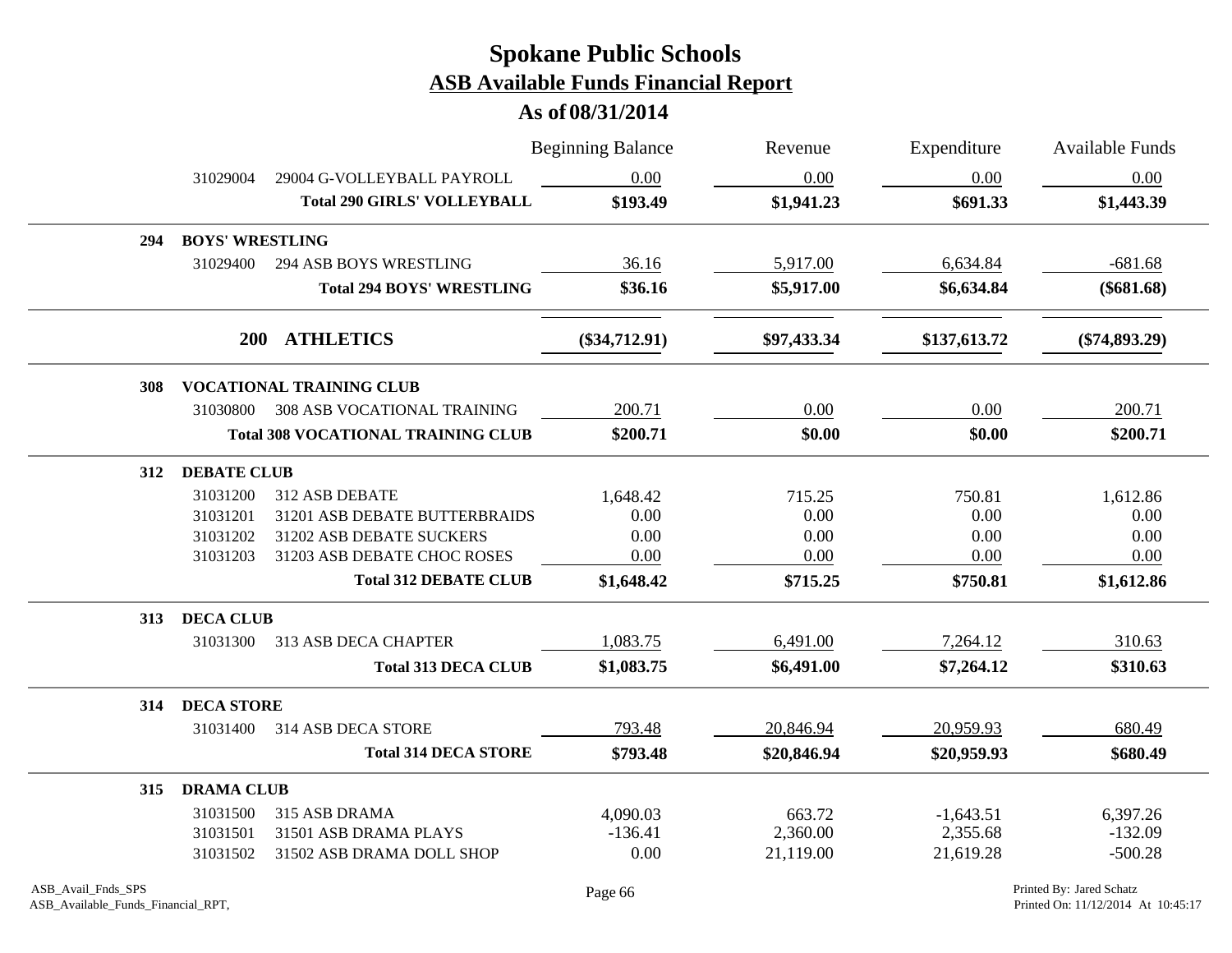|                                                          |                          |                                            | <b>Beginning Balance</b> | Revenue     | Expenditure | Available Funds                                                |
|----------------------------------------------------------|--------------------------|--------------------------------------------|--------------------------|-------------|-------------|----------------------------------------------------------------|
|                                                          | 31031503                 | 31503 DRAMA - SPRING ONE ACT               | 0.00                     | 0.00        | 0.00        | 0.00                                                           |
|                                                          |                          | <b>Total 315 DRAMA CLUB</b>                | \$3,953.62               | \$24,142.72 | \$22,331.45 | \$5,764.89                                                     |
| 316                                                      |                          | <b>DRAMATIC PRODUCTIONS CLUB</b>           |                          |             |             |                                                                |
|                                                          | 31031600                 | 316 ASB DRAMA PRODUCTIONS                  | 616.74                   | 450.00      | 0.00        | 1,066.74                                                       |
|                                                          |                          | <b>Total 316 DRAMATIC PRODUCTIONS CLUB</b> | \$616.74                 | \$450.00    | \$0.00      | \$1,066.74                                                     |
| 356                                                      | <b>BAND CLUB</b>         |                                            |                          |             |             |                                                                |
|                                                          | 31035600                 | 356 ASB BAND                               | 7,467.17                 | 5,189.49    | 1,817.47    | 10,839.19                                                      |
|                                                          | 31035601                 | 35601 BAND CLEANING ACCOUNT                | 2,176.26                 | 647.00      | 0.00        | 2,823.26                                                       |
|                                                          |                          | <b>Total 356 BAND CLUB</b>                 | \$9,643.43               | \$5,836.49  | \$1,817.47  | \$13,662.45                                                    |
| 358                                                      | <b>CHORAL CLUB</b>       |                                            |                          |             |             |                                                                |
|                                                          | 31035800                 | 358 ASB CHORAL                             | 965.60                   | 5,288.43    | 2,417.82    | 3,836.21                                                       |
|                                                          | 31035801                 | 35801 CHORAL ROBE FEES                     | $-780.80$                | 820.00      | 760.55      | $-721.35$                                                      |
|                                                          | 31035802                 | 35802 NATIONAL HONOR CHOIR                 | 0.00                     | 0.00        | 0.00        | 0.00                                                           |
|                                                          |                          | <b>Total 358 CHORAL CLUB</b>               | \$184.80                 | \$6,108.43  | \$3,178.37  | \$3,114.86                                                     |
| 368                                                      | <b>CO-OPERATIVE CLUB</b> |                                            |                          |             |             |                                                                |
|                                                          | 31036800                 | 368 ASB CO OP                              | 317.34                   | 0.00        | 0.00        | 317.34                                                         |
|                                                          |                          | <b>Total 368 CO-OPERATIVE CLUB</b>         | \$317.34                 | \$0.00      | \$0.00      | \$317.34                                                       |
| <b>390</b>                                               | <b>CLASS OF 2020</b>     |                                            |                          |             |             |                                                                |
|                                                          | 31039000                 | 39000 CLASS OF 2020                        | 0.00                     | 0.00        | 0.00        | 0.00                                                           |
|                                                          |                          | <b>Total 390 CLASS OF 2020</b>             | \$0.00                   | \$0.00      | \$0.00      | \$0.00                                                         |
| <b>391</b>                                               | <b>CLASS OF 2011</b>     |                                            |                          |             |             |                                                                |
|                                                          | 31039100                 | 39100 CLASS OF 2011                        | 0.00                     | 0.00        | 0.00        | 0.00                                                           |
|                                                          | 31039101                 | 39101 CLASS OF 2011 PROM                   | 0.00                     | 0.00        | 0.00        | 0.00                                                           |
|                                                          |                          | <b>Total 391 CLASS OF 2011</b>             | \$0.00                   | \$0.00      | \$0.00      | \$0.00                                                         |
| 392                                                      | <b>CLASS OF 2012</b>     |                                            |                          |             |             |                                                                |
|                                                          | 31039200                 | 392 ASB CLASS OF 2012                      | 0.00                     | 0.00        | 0.00        | 0.00                                                           |
| ASB_Avail_Fnds_SPS<br>ASB_Available_Funds_Financial_RPT, |                          |                                            | Page 67                  |             |             | Printed By: Jared Schatz<br>Printed On: 11/12/2014 At 10:45:17 |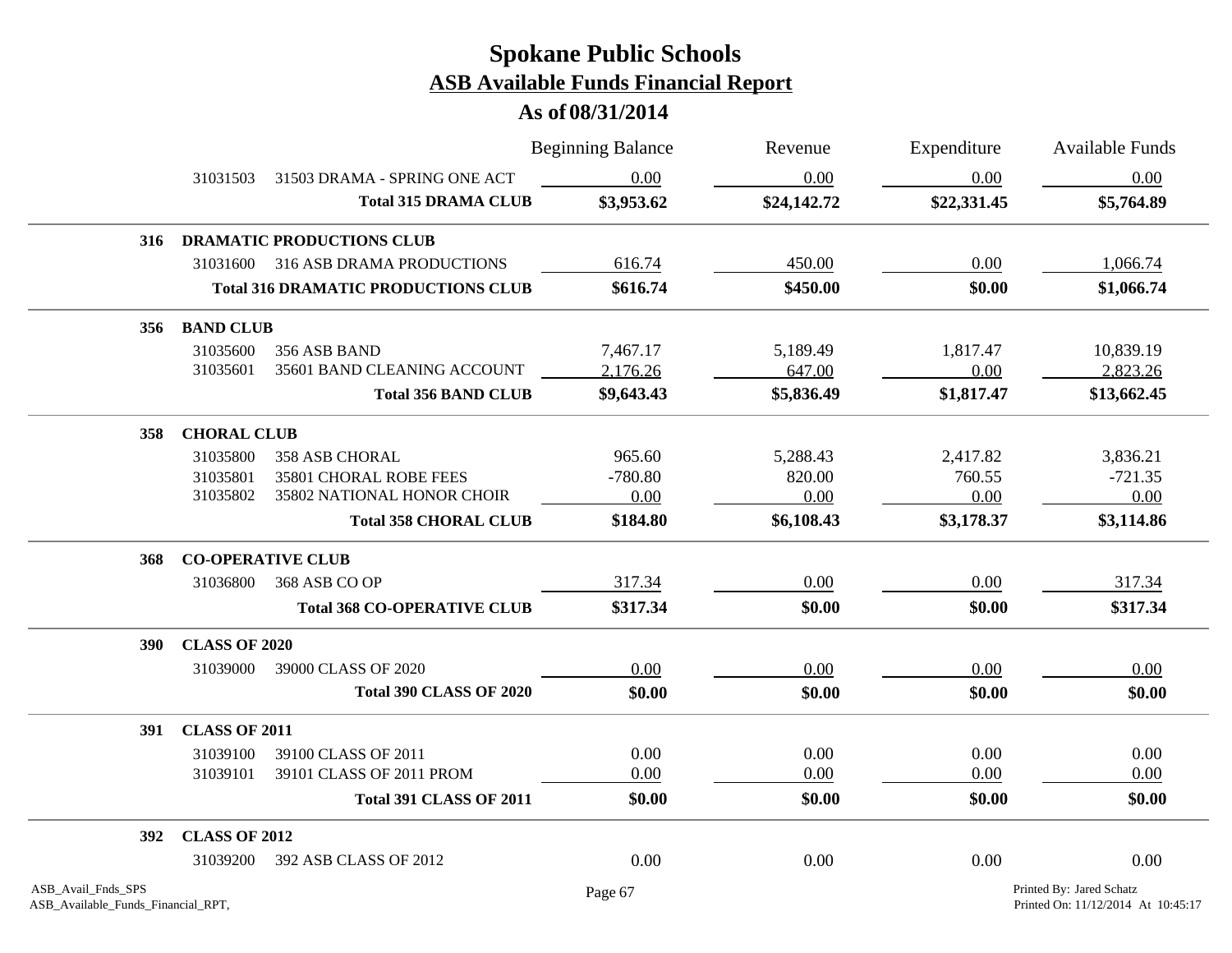|            |                       |                                 | <b>Beginning Balance</b> | Revenue     | Expenditure  | Available Funds |
|------------|-----------------------|---------------------------------|--------------------------|-------------|--------------|-----------------|
|            | 31039201              | 39201 CLASS 2012 PROM           | 0.00                     | 0.00        | 0.00         | 0.00            |
|            | 31039202              | 39202 CLASS 2012 HOMECOMING     | 0.00                     | 0.00        | 0.00         | 0.00            |
|            |                       | <b>Total 392 CLASS OF 2012</b>  | \$0.00                   | \$0.00      | \$0.00       | \$0.00          |
| <b>393</b> | ASB CLASS 2013        |                                 |                          |             |              |                 |
|            | 31039300              | 393 ASB CLASS OF 2013           | 0.00                     | 0.00        | 0.00         | 0.00            |
|            | 31039302              | 39302 CLASS OF 2013 HOMECOMING  | 0.00                     | 0.00        | 0.00         | 0.00            |
|            |                       | <b>Total 393 ASB CLASS 2013</b> | \$0.00                   | \$0.00      | \$0.00       | \$0.00          |
| 394        | <b>ASB CLASS 2014</b> |                                 |                          |             |              |                 |
|            | 31039400              | 394 ASB CLASS OF 2014           | 2,668.45                 | 6,537.00    | 9,205.45     | 0.00            |
|            | 31039401              | 39401 CLASS 2014 PROM           | 0.00                     | 0.00        | 0.00         | 0.00            |
|            | 31039402              | 39402 ASB CLS 2014 HOMECOMING   | 0.00                     | 5,680.00    | 5,680.00     | 0.00            |
|            |                       | Total 394 ASB CLASS 2014        | \$2,668.45               | \$12,217.00 | \$14,885.45  | \$0.00          |
| <b>395</b> | ASB CLASS 2015        |                                 |                          |             |              |                 |
|            | 31039500              | 395 ASB CLASS OF 2015           | 763.14                   | 3,841.16    | 1,203.17     | 3,401.13        |
|            | 31039501              | 39501 CLASS 2015 PROM           | 0.00                     | 0.00        | 0.00         | 0.00            |
|            | 31039502              | 39502 CLASS 2015 HOMECOMING     | 0.00                     | 0.00        | 0.00         | 0.00            |
|            |                       | <b>Total 395 ASB CLASS 2015</b> | \$763.14                 | \$3,841.16  | \$1,203.17   | \$3,401.13      |
| 396        | ASB CLASS 2016        |                                 |                          |             |              |                 |
|            | 31039600              | 396 ASB CLASS OF 2016           | 450.00                   | 991.00      | 906.40       | 534.60          |
|            |                       | Total 396 ASB CLASS 2016        | \$450.00                 | \$991.00    | \$906.40     | \$534.60        |
| 397        | ASB CLASS 2017        |                                 |                          |             |              |                 |
|            |                       | 31039700 397 ASB CLASS OF 2017  | 1,070.31                 | 1,260.00    | 0.00         | 2,330.31        |
|            |                       | Total 397 ASB CLASS 2017        | \$1,070.31               | \$1,260.00  | \$0.00       | \$2,330.31      |
| <b>398</b> | <b>ASB CLASS 2018</b> |                                 |                          |             |              |                 |
|            | 31039800              | 398 ASB CLASS OF 2018           | 0.00                     | 0.00        | $-200.00$    | 200.00          |
|            |                       | Total 398 ASB CLASS 2018        | \$0.00                   | \$0.00      | $(\$200.00)$ | \$200.00        |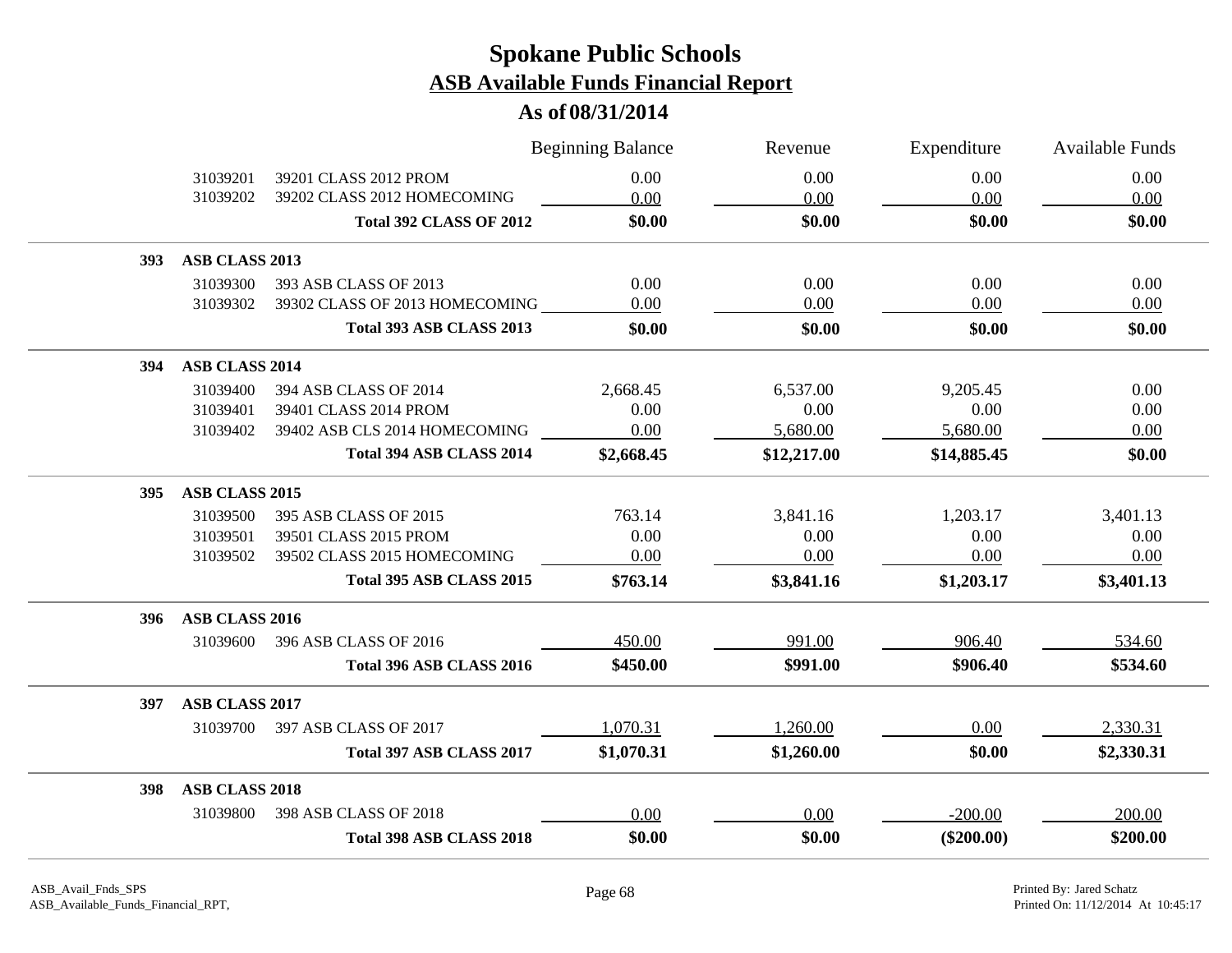|                                                          |                             |                                              | <b>Beginning Balance</b> | Revenue     | Expenditure | <b>Available Funds</b>                                         |  |
|----------------------------------------------------------|-----------------------------|----------------------------------------------|--------------------------|-------------|-------------|----------------------------------------------------------------|--|
| 399                                                      | ASB CLASS 2019              |                                              |                          |             |             |                                                                |  |
|                                                          | 31039900                    | 39900 CLASS OF 2019                          | 0.00                     | 0.00        | 0.00        | 0.00                                                           |  |
|                                                          |                             | Total 399 ASB CLASS 2019                     | \$0.00                   | \$0.00      | \$0.00      | \$0.00                                                         |  |
|                                                          |                             | 300 CLASS                                    | \$23,394.19              | \$82,899.99 | \$73,097.17 | \$33,197.01                                                    |  |
| 402                                                      | <b>ASB LITERARY CLUB</b>    |                                              |                          |             |             |                                                                |  |
|                                                          | 31040200                    | <b>402 ASB KNOWLEDGE BOWL</b>                | 0.00                     | 23.44       | $-19.66$    | 43.10                                                          |  |
|                                                          |                             | <b>Total 402 ASB LITERARY CLUB</b>           | \$0.00                   | \$23.44     | (\$19.66)   | \$43.10                                                        |  |
| 404                                                      | <b>ASB GAME CLUB</b>        |                                              |                          |             |             |                                                                |  |
|                                                          | 31040400                    | <b>404 ASB INDOOR RECREATION</b>             | 24.72                    | 41.89       | 21.85       | 44.76                                                          |  |
|                                                          |                             | <b>Total 404 ASB GAME CLUB</b>               | \$24.72                  | \$41.89     | \$21.85     | \$44.76                                                        |  |
| 407                                                      | <b>ASB SCIENCE CLUB</b>     |                                              |                          |             |             |                                                                |  |
|                                                          | 31040700                    | 40700 SCIENCE BOWL                           | 307.81                   | 0.00        | 71.46       | 236.35                                                         |  |
|                                                          |                             | <b>Total 407 ASB SCIENCE CLUB</b>            | \$307.81                 | \$0.00      | \$71.46     | \$236.35                                                       |  |
| 409                                                      | PRIDE TRIBE - SCHOOL SPIRIT |                                              |                          |             |             |                                                                |  |
|                                                          | 31040900                    | 40900 PRIDE TRIBE                            | 173.00                   | 295.00      | 329.27      | 138.73                                                         |  |
|                                                          |                             | <b>Total 409 PRIDE TRIBE - SCHOOL SPIRIT</b> | \$173.00                 | \$295.00    | \$329.27    | \$138.73                                                       |  |
| 411                                                      | YES WE CAN                  |                                              |                          |             |             |                                                                |  |
|                                                          | 31041100                    | 41100 YES WE CAN                             | 34.00                    | 0.00        | 0.00        | 34.00                                                          |  |
|                                                          |                             | <b>Total 411 YES WE CAN</b>                  | \$34.00                  | \$0.00      | \$0.00      | \$34.00                                                        |  |
| 415                                                      | <b>ASB CHEERLEADERS</b>     |                                              |                          |             |             |                                                                |  |
|                                                          | 31041500                    | <b>415 ASB CHEERLEADER</b>                   | 3,938.46                 | 16,680.20   | 18,614.74   | 2,003.92                                                       |  |
|                                                          |                             | <b>Total 415 ASB CHEERLEADERS</b>            | \$3,938.46               | \$16,680.20 | \$18,614.74 | \$2,003.92                                                     |  |
| 441                                                      | <b>KEY CLUB</b>             |                                              |                          |             |             |                                                                |  |
|                                                          | 31044100                    | 44100 KEY CLUB                               | 400.00                   | 0.00        | 0.00        | 400.00                                                         |  |
| ASB_Avail_Fnds_SPS<br>ASB_Available_Funds_Financial_RPT, |                             |                                              | Page 69                  |             |             | Printed By: Jared Schatz<br>Printed On: 11/12/2014 At 10:45:17 |  |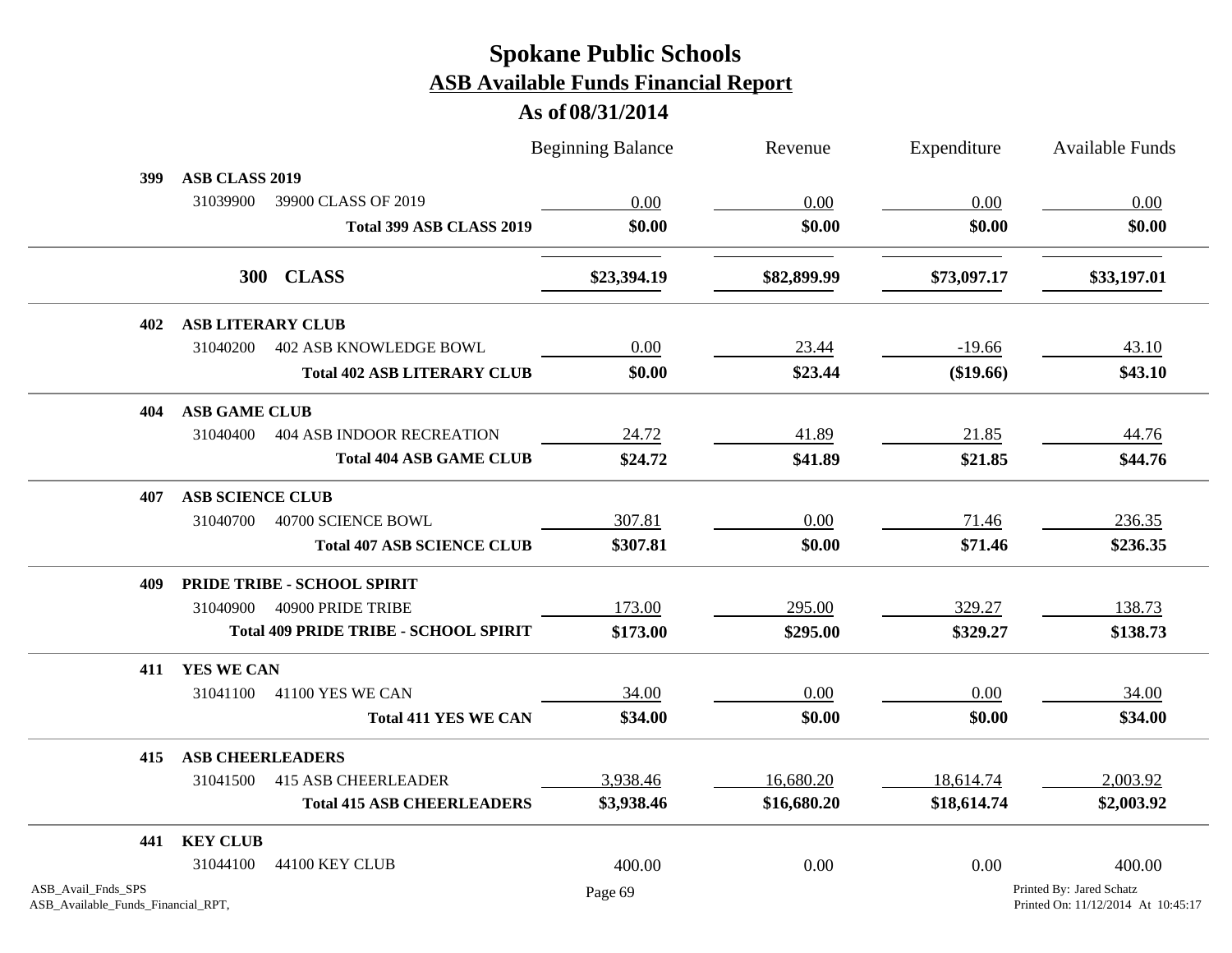|     |                         |                                                 | <b>Beginning Balance</b> | Revenue     | Expenditure  | <b>Available Funds</b> |
|-----|-------------------------|-------------------------------------------------|--------------------------|-------------|--------------|------------------------|
|     |                         | <b>Total 441 KEY CLUB</b>                       | \$400.00                 | \$0.00      | \$0.00       | \$400.00               |
| 442 |                         | ASB INLAND NW THEATER ART/FEST                  |                          |             |              |                        |
|     | 31044200                | 442 ASB INTAF                                   | 4,004.43                 | 10,000.00   | 8,357.49     | 5,646.94               |
|     |                         | <b>Total 442 ASB INLAND NW THEATER ART/FEST</b> | \$4,004.43               | \$10,000.00 | \$8,357.49   | \$5,646.94             |
| 452 |                         | <b>INTERNATIONAL CLUB</b>                       |                          |             |              |                        |
|     | 31045200                | <b>452 ASB INTERNATIONAL CLUB</b>               | 234.42                   | 130.00      | 151.10       | 213.32                 |
|     |                         | <b>Total 452 INTERNATIONAL CLUB</b>             | \$234.42                 | \$130.00    | \$151.10     | \$213.32               |
| 455 | <b>SAFETY-SADD</b>      |                                                 |                          |             |              |                        |
|     | 31045500                | <b>455 ASB SAFETY/SADD</b>                      | 8,415.62                 | 1,795.75    | 3,296.54     | 6,914.83               |
|     | 31045501                | 45501 SAFETY/SADD PIE SALE                      | 0.00                     | 0.00        | 0.00         | 0.00                   |
|     | 31045502                | 45502 SAFETY/SADD CONFERENCE                    | 0.00                     | 0.00        | 0.00         | 0.00                   |
|     |                         | <b>Total 455 SAFETY-SADD</b>                    | \$8,415.62               | \$1,795.75  | \$3,296.54   | \$6,914.83             |
| 463 | <b>LILAC CORONATION</b> |                                                 |                          |             |              |                        |
|     | 31046300                | <b>463 ASB LILAC CORONATION</b>                 | 209.46                   | 0.00        | 94.00        | 115.46                 |
|     |                         | <b>Total 463 LILAC CORONATION</b>               | \$209.46                 | \$0.00      | \$94.00      | \$115.46               |
| 466 | <b>DRILL TEAM</b>       |                                                 |                          |             |              |                        |
|     | 31046600                | <b>466 ASB DRILL TEAM</b>                       | 910.83                   | 2,294.00    | 3,347.39     | $-142.56$              |
|     |                         | <b>Total 466 DRILL TEAM</b>                     | \$910.83                 | \$2,294.00  | \$3,347.39   | (\$142.56)             |
| 470 | <b>HONOR SOCIETY</b>    |                                                 |                          |             |              |                        |
|     | 31047000                | 470 ASB HONOR SOCIETY                           | 29.75                    | 196.00      | 80.64        | 145.11                 |
|     |                         | <b>Total 470 HONOR SOCIETY</b>                  | \$29.75                  | \$196.00    | \$80.64      | \$145.11               |
| 473 |                         | <b>GAY-STRAIGHT ALLIANCE</b>                    |                          |             |              |                        |
|     | 31047300                | 473 GAY STRAIGHT ALLIANCE CLUB                  | $-70.45$                 | 153.50      | $-263.80$    | 346.85                 |
|     |                         | <b>Total 473 GAY-STRAIGHT ALLIANCE</b>          | $(\$70.45)$              | \$153.50    | $(\$263.80)$ | \$346.85               |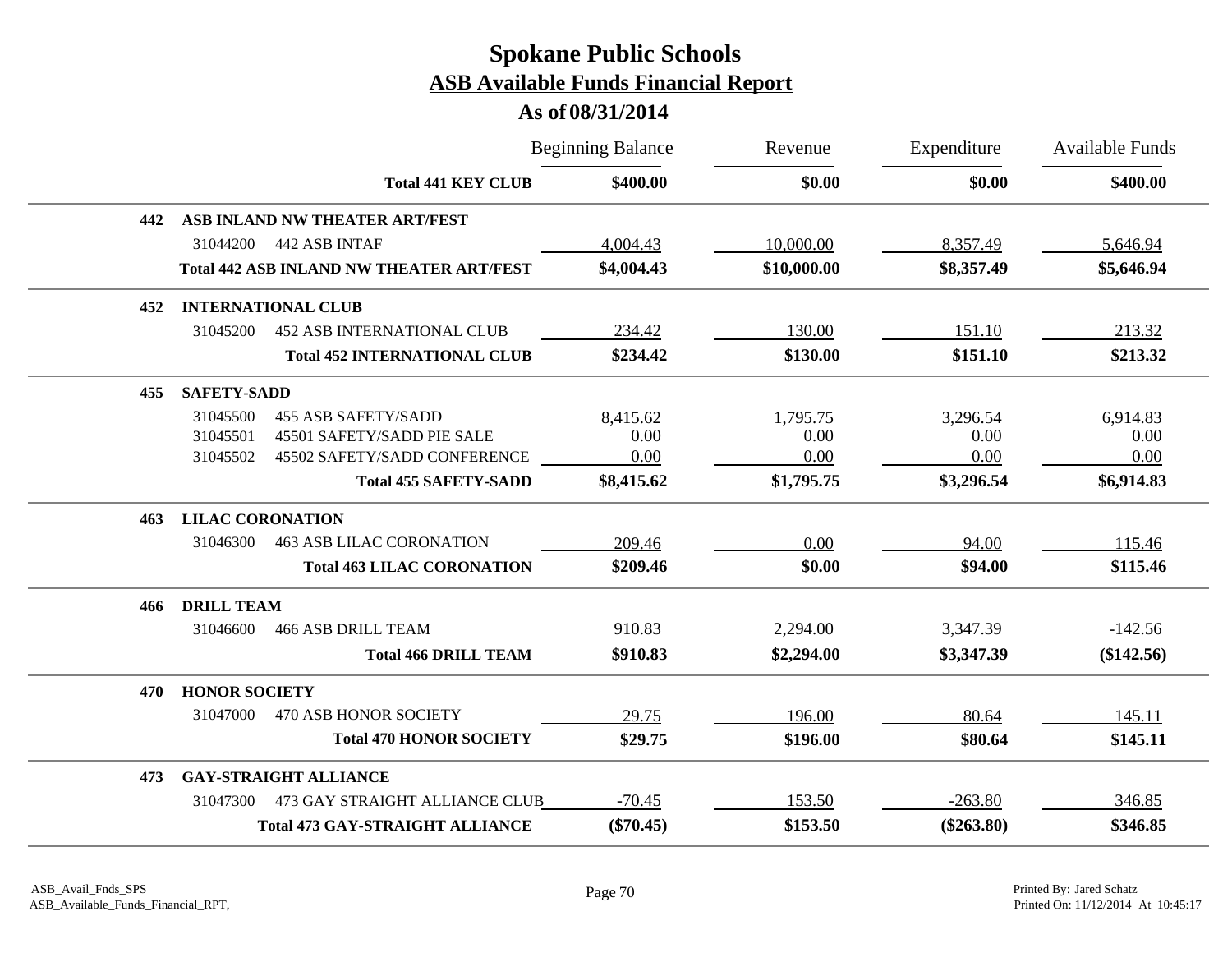#### **As of 08/31/2014**

|            |                           |                                    | <b>Beginning Balance</b> | Revenue     | Expenditure  | Available Funds |
|------------|---------------------------|------------------------------------|--------------------------|-------------|--------------|-----------------|
| 475        | <b>ASB UNITY CLUB</b>     |                                    |                          |             |              |                 |
|            | 31047500                  | 47500 ASB UNITY CLUB               | 263.80                   | 0.00        | 263.80       | 0.00            |
|            |                           | <b>Total 475 ASB UNITY CLUB</b>    | \$263.80                 | \$0.00      | \$263.80     | \$0.00          |
| 480        | <b>WIAA - HIGH FIVE</b>   |                                    |                          |             |              |                 |
|            | 31048000                  | 480 ASB WIAA HIGH 5                | 0.00                     | 0.00        | 0.00         | 0.00            |
|            |                           | <b>Total 480 WIAA - HIGH FIVE</b>  | \$0.00                   | \$0.00      | \$0.00       | \$0.00          |
|            | 400                       | <b>CLUBS</b>                       | \$18,875.85              | \$31,609.78 | \$34,344.82  | \$16,140.81     |
| 315        | <b>ROGERS HIGH SCHOOL</b> |                                    |                          |             |              |                 |
| 104        | <b>ASB GENERAL</b>        |                                    |                          |             |              |                 |
|            | 31510400                  | 104 ASB GENERAL                    | 33,009.85                | 1,225.37    | $-350.83$    | 34,586.05       |
|            |                           | <b>Total 104 ASB GENERAL</b>       | \$33,009.85              | \$1,225.37  | $(\$350.83)$ | \$34,586.05     |
| 107        | <b>ASB BOOKROOM</b>       |                                    |                          |             |              |                 |
|            | 31510700                  | 107 ASB BOOKROOM                   | 0.00                     | 0.00        | 0.00         | 0.00            |
|            |                           | <b>Total 107 ASB BOOKROOM</b>      | \$0.00                   | \$0.00      | \$0.00       | \$0.00          |
| 108        |                           | <b>ASB MISCELLANEOUS</b>           |                          |             |              |                 |
|            | 31510800                  | <b>108 ASB MISCELLANEOUS</b>       | 1,169.50                 | 13,482.30   | 14,182.75    | 469.05          |
|            | 31510810                  | 10810 SCHOOL DANCES                | 660.88                   | 0.00        | 0.00         | 660.88          |
|            |                           | <b>Total 108 ASB MISCELLANEOUS</b> | \$1,830.38               | \$13,482.30 | \$14,182.75  | \$1,129.93      |
| <b>110</b> | <b>ASB GSL CARD</b>       |                                    |                          |             |              |                 |
|            | 31511000                  | 110 ASB GSL CARD                   | 44,504.00                | 13,665.00   | 50,040.00    | 8,129.00        |
|            | 31511001                  | 11001 REPLACEMENT GSL CARDS        | 535.00                   | 20.00       | 0.00         | 555.00          |
|            | 31511002                  | 11002 REPLACEMENT ID CARDS         | 12.24                    | 0.00        | 0.00         | 12.24           |
|            |                           | <b>Total 110 ASB GSL CARD</b>      | \$45,051.24              | \$13,685.00 | \$50,040.00  | \$8,696.24      |
|            |                           |                                    |                          |             |              |                 |

**131 ASB YEARBOOK**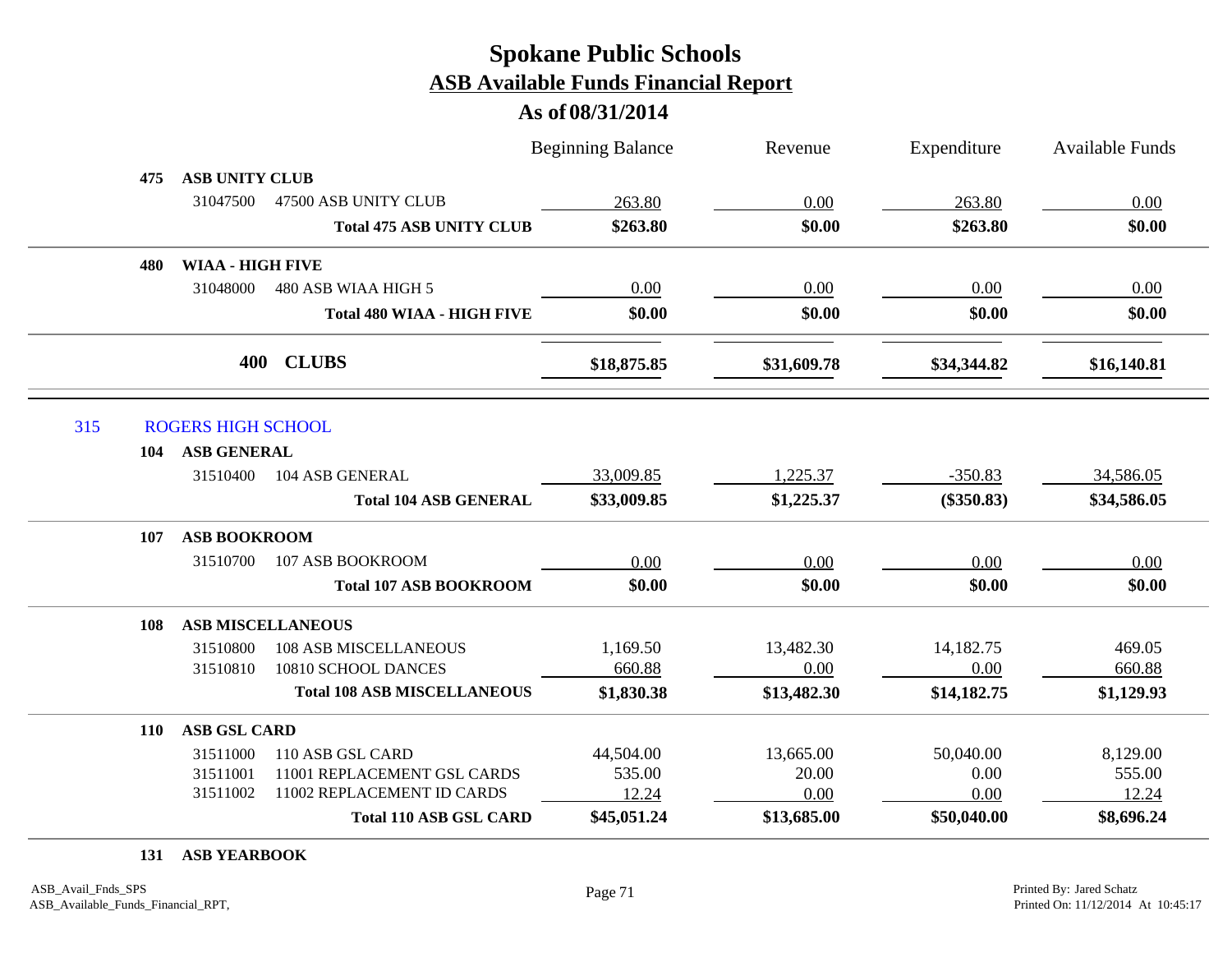**As of 08/31/2014**

|            |                         |                                                       | <b>Beginning Balance</b> | Revenue     | Expenditure | <b>Available Funds</b> |
|------------|-------------------------|-------------------------------------------------------|--------------------------|-------------|-------------|------------------------|
|            | 31513100<br>31513111    | <b>131 ASB YEARBOOK</b><br>13111 YEARBOOK FUNDRAISING | $-12,483.38$             | 16,258.00   | 17,412.27   | $-13,637.65$           |
|            |                         |                                                       | 4,048.90                 | 1,650.00    | 0.00        | 5,698.90               |
|            |                         | <b>Total 131 ASB YEARBOOK</b>                         | $(\$8,434.48)$           | \$17,908.00 | \$17,412.27 | $(\$7,938.75)$         |
| <b>140</b> | <b>ASB CONCESSIONS</b>  |                                                       |                          |             |             |                        |
|            | 31514000                | <b>140 ASB CONCESSIONS</b>                            | 0.00                     | 0.00        | 0.00        | 0.00                   |
|            |                         | <b>Total 140 ASB CONCESSIONS</b>                      | \$0.00                   | \$0.00      | \$0.00      | \$0.00                 |
| 160        | <b>ASB INSURANCE</b>    |                                                       |                          |             |             |                        |
|            | 31516000                | 315 INSURANCE                                         | 0.00                     | 0.00        | 0.00        | 0.00                   |
|            |                         | <b>Total 160 ASB INSURANCE</b>                        | \$0.00                   | \$0.00      | \$0.00      | \$0.00                 |
| 165        | <b>ASB NEWSPAPER</b>    |                                                       |                          |             |             |                        |
|            | 31516500                | <b>165 ASB NEWSPAPER</b>                              | 0.00                     | 0.00        | 0.00        | 0.00                   |
|            |                         | <b>Total 165 ASB NEWSPAPER</b>                        | \$0.00                   | \$0.00      | \$0.00      | \$0.00                 |
|            | <b>100</b>              | <b>GENERAL ASB</b>                                    | \$71,456.99              | \$46,300.67 | \$81,284.19 | \$36,473.47            |
| 205        |                         | <b>GENERAL ATHLETICS</b>                              |                          |             |             |                        |
|            | 31520500                | <b>205 ASB GENERAL ATHLETICS</b>                      | 19,701.98                | 50,108.36   | 32,748.22   | 37,062.12              |
|            |                         | <b>Total 205 GENERAL ATHLETICS</b>                    | \$19,701.98              | \$50,108.36 | \$32,748.22 | \$37,062.12            |
| 206        | <b>LEAGUE ATHLETICS</b> |                                                       |                          |             |             |                        |
|            | 31520600                | <b>206 ASB LEAGUE ATHLETICS</b>                       | 17,616.03                | 6,459.39    | 10,491.92   | 13,583.50              |
|            |                         | <b>Total 206 LEAGUE ATHLETICS</b>                     | \$17,616.03              | \$6,459.39  | \$10,491.92 | \$13,583.50            |
| 227        | <b>BASEBALL</b>         |                                                       |                          |             |             |                        |
|            | 31522700                | 227 ASB BASEBALL                                      | 337.37                   | 0.00        | 276.06      | 61.31                  |
|            | 31522710                | 22710 BASEBALL ALLOCATION                             | 0.00                     | 0.00        | 0.00        | 0.00                   |
|            |                         | <b>Total 227 BASEBALL</b>                             | \$337.37                 | \$0.00      | \$276.06    | \$61.31                |

**230 BOYS BASKETBALL**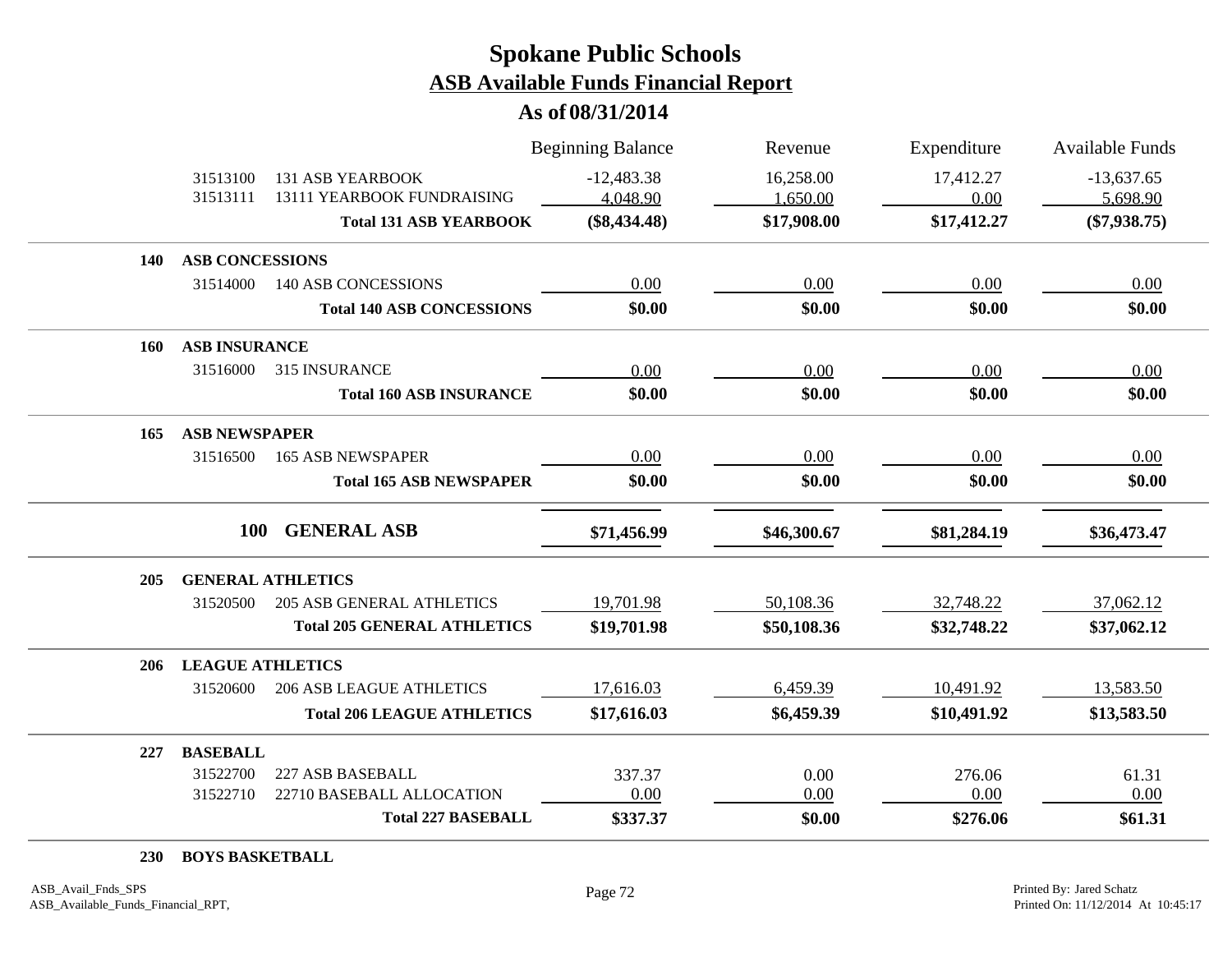### **As of 08/31/2014**

|            |                         |                                      | <b>Beginning Balance</b> | Revenue     | Expenditure  | <b>Available Funds</b> |  |  |  |
|------------|-------------------------|--------------------------------------|--------------------------|-------------|--------------|------------------------|--|--|--|
|            | 31523000                | <b>230 ASB BOYS BASKETBALL</b>       | $-136.70$                | 0.00        | 21.47        | $-158.17$              |  |  |  |
|            | 31523010                | 23010 B-BASKETBALL ALLOCATION        | 0.00                     | 0.00        | 0.00         | 0.00                   |  |  |  |
|            |                         | <b>Total 230 BOYS BASKETBALL</b>     | $(\$136.70)$             | \$0.00      | \$21.47      | (\$158.17)             |  |  |  |
| <b>231</b> | <b>GIRLS BASKETBALL</b> |                                      |                          |             |              |                        |  |  |  |
|            | 31523100                | 231 ASB GIRLS BASKETBALL             | 255.69                   | 0.00        | $-268.66$    | 524.35                 |  |  |  |
|            | 31523110                | 23110 G-BASKETBALL ALLOCATION        | 0.00                     | 0.00        | 0.00         | 0.00                   |  |  |  |
|            |                         | <b>Total 231 GIRLS BASKETBALL</b>    | \$255.69                 | \$0.00      | $(\$268.66)$ | \$524.35               |  |  |  |
| 236        |                         | <b>BOYS CROSS COUNTRY</b>            |                          |             |              |                        |  |  |  |
|            | 31523600                | <b>236 ASB BOYS CROSS COUNTRY</b>    | 2,024.54                 | 0.00        | 143.36       | 1,881.18               |  |  |  |
|            | 31523610                | 23610 B-XCOUNTRY ALLOCATION          | 0.00                     | 0.00        | 0.00         | 0.00                   |  |  |  |
|            |                         | <b>Total 236 BOYS CROSS COUNTRY</b>  | \$2,024.54               | \$0.00      | \$143.36     | \$1,881.18             |  |  |  |
| 237        |                         | <b>GIRLS CROSS COUNTRY</b>           |                          |             |              |                        |  |  |  |
|            | 31523700                | 237 ASB GIRLS CROSS COUNTRY          | 1,504.07                 | 0.00        | 319.02       | 1,185.05               |  |  |  |
|            | 31523710                | 23710 G-XCOUNTRY ALLOCATION          | 0.00                     | 0.00        | 0.00         | 0.00                   |  |  |  |
|            |                         | <b>Total 237 GIRLS CROSS COUNTRY</b> | \$1,504.07               | \$0.00      | \$319.02     | \$1,185.05             |  |  |  |
| <b>240</b> | <b>FOOTBALL</b>         |                                      |                          |             |              |                        |  |  |  |
|            | 31524000                | <b>240 ASB FOOTBALL</b>              | 5,379.82                 | 16,400.00   | 18,907.81    | 2,872.01               |  |  |  |
|            | 31524010                | 24010 FOOTBALL ALLOCATION            | 0.00                     | 0.00        | 0.00         | 0.00                   |  |  |  |
|            |                         | <b>Total 240 FOOTBALL</b>            | \$5,379.82               | \$16,400.00 | \$18,907.81  | \$2,872.01             |  |  |  |
| 242        | <b>BOYS GOLF</b>        |                                      |                          |             |              |                        |  |  |  |
|            | 31524200                | 242 ASB BOYS GOLF                    | 443.76                   | 2,210.00    | 1,279.27     | 1,374.49               |  |  |  |
|            | 31524210                | 24210 B-GOLF ALLOCATION              | 0.00                     | 0.00        | 0.00         | 0.00                   |  |  |  |
|            |                         | <b>Total 242 BOYS GOLF</b>           | \$443.76                 | \$2,210.00  | \$1,279.27   | \$1,374.49             |  |  |  |
| 243        | <b>GIRLS GOLF</b>       |                                      |                          |             |              |                        |  |  |  |
|            | 31524300                | 243 ASB GIRLS GOLF                   | 0.00                     | 0.00        | 0.00         | 0.00                   |  |  |  |
|            | 31524310                | 24310 G-GOLF ALLOCATION              | 0.00                     | 0.00        | 0.00         | 0.00                   |  |  |  |

 $\overline{\phantom{a}}$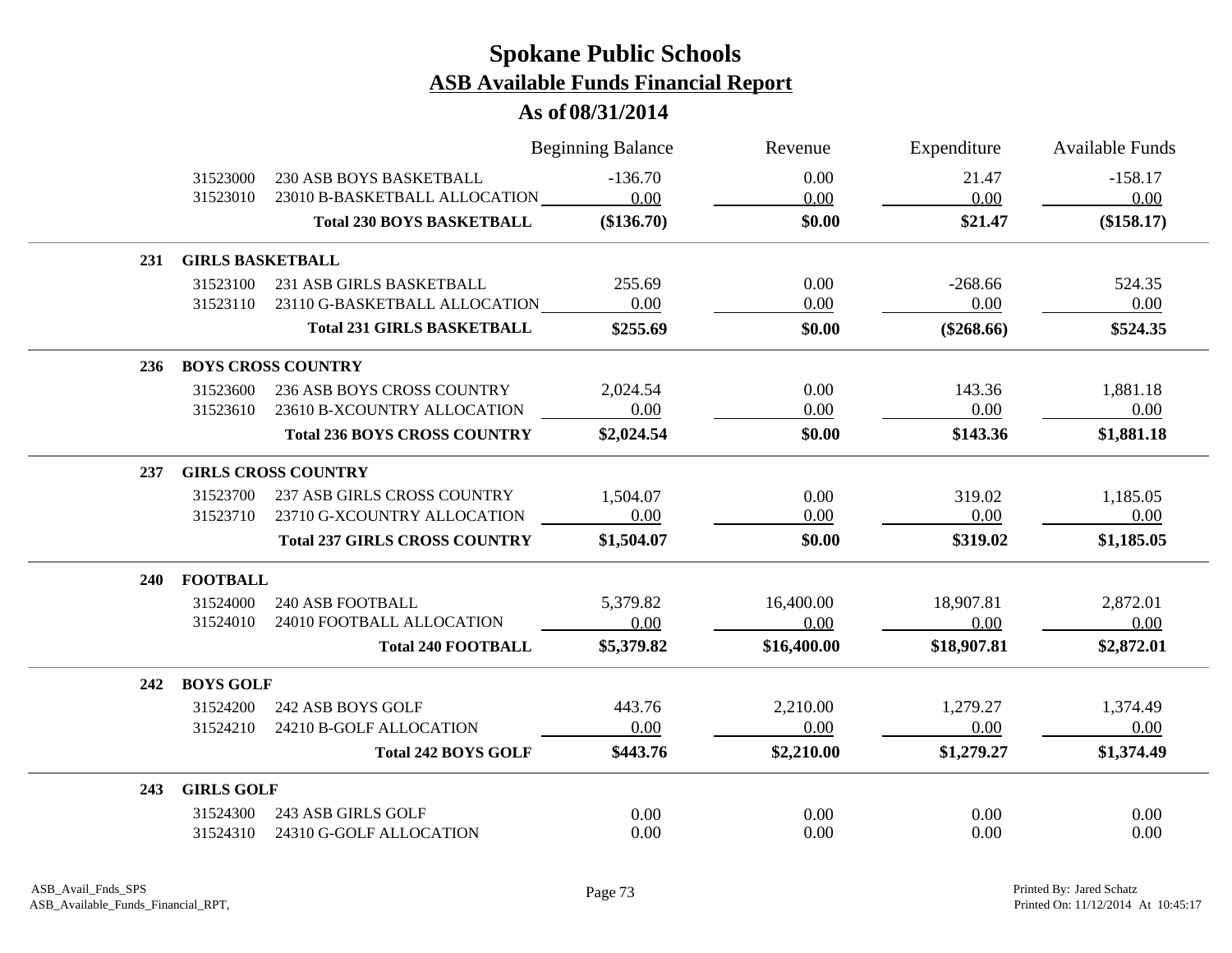|     |                        |                                  | <b>Beginning Balance</b> | Revenue<br>\$0.00 | Expenditure<br>\$0.00 | Available Funds<br>\$0.00 |
|-----|------------------------|----------------------------------|--------------------------|-------------------|-----------------------|---------------------------|
|     |                        | <b>Total 243 GIRLS GOLF</b>      | \$0.00                   |                   |                       |                           |
| 248 | <b>GYMNASTICS</b>      |                                  |                          |                   |                       |                           |
|     | 31524800               | <b>248 ASB GYMNASTICS</b>        | 2,335.82                 | 0.00              | $-500.00$             | 2,835.82                  |
|     | 31524810               | 24810 GYMNASTICS ALLOCATION      | 0.00                     | 0.00              | 0.00                  | 0.00                      |
|     |                        | <b>Total 248 GYMNASTICS</b>      | \$2,335.82               | \$0.00            | $(\$500.00)$          | \$2,835.82                |
| 250 | <b>MOOBERRY</b>        |                                  |                          |                   |                       |                           |
|     | 31525000               | <b>250 ASB MOOBERRY</b>          | 9,825.31                 | 5,175.00          | 3,493.90              | 11,506.41                 |
|     | 31525010               | 25010 MOOBERRY ALLOCATION        | 0.00                     | 0.00              | 0.00                  | 0.00                      |
|     |                        | <b>Total 250 MOOBERRY</b>        | \$9,825.31               | \$5,175.00        | \$3,493.90            | \$11,506.41               |
| 264 | <b>SLOW PITCH</b>      |                                  |                          |                   |                       |                           |
|     | 31526400               | <b>264 ASB SLOW PITCH</b>        | 441.24                   | 0.00              | 213.71                | 227.53                    |
|     | 31526410               | 26410 SLOW PITCH ALLOCATION      | 0.00                     | 0.00              | 0.00                  | 0.00                      |
|     |                        | <b>Total 264 SLOW PITCH</b>      | \$441.24                 | \$0.00            | \$213.71              | \$227.53                  |
| 266 | <b>BOYS' SOCCER</b>    |                                  |                          |                   |                       |                           |
|     | 31526600               | <b>266 ASB BOYS SOCCER</b>       | 361.97                   | 390.00            | 197.69                | 554.28                    |
|     | 31526610               | 26610 B-SOCCER ALLOCATION        | 0.00                     | 0.00              | 0.00                  | 0.00                      |
|     |                        | <b>Total 266 BOYS' SOCCER</b>    | \$361.97                 | \$390.00          | \$197.69              | \$554.28                  |
| 267 | <b>GIRLS' SOCCER</b>   |                                  |                          |                   |                       |                           |
|     | 31526700               | <b>267 ASB GIRLS SOCCER</b>      | 1,575.87                 | 174.50            | 855.69                | 894.68                    |
|     | 31526710               | 26710 G-SOCCER ALLOCATION        | 0.00                     | 0.00              | 0.00                  | 0.00                      |
|     |                        | <b>Total 267 GIRLS' SOCCER</b>   | \$1,575.87               | \$174.50          | \$855.69              | \$894.68                  |
| 270 | <b>GIRLS' SOFTBALL</b> |                                  |                          |                   |                       |                           |
|     | 31527000               | 270 ASB GIRLS SOFTBALL           | 1,235.10                 | 0.00              | 607.89                | 627.21                    |
|     | 31527010               | 27010 G-SOFTBALL ALLOCATION      | 0.00                     | 0.00              | 0.00                  | 0.00                      |
|     |                        | <b>Total 270 GIRLS' SOFTBALL</b> | \$1,235.10               | \$0.00            | \$607.89              | \$627.21                  |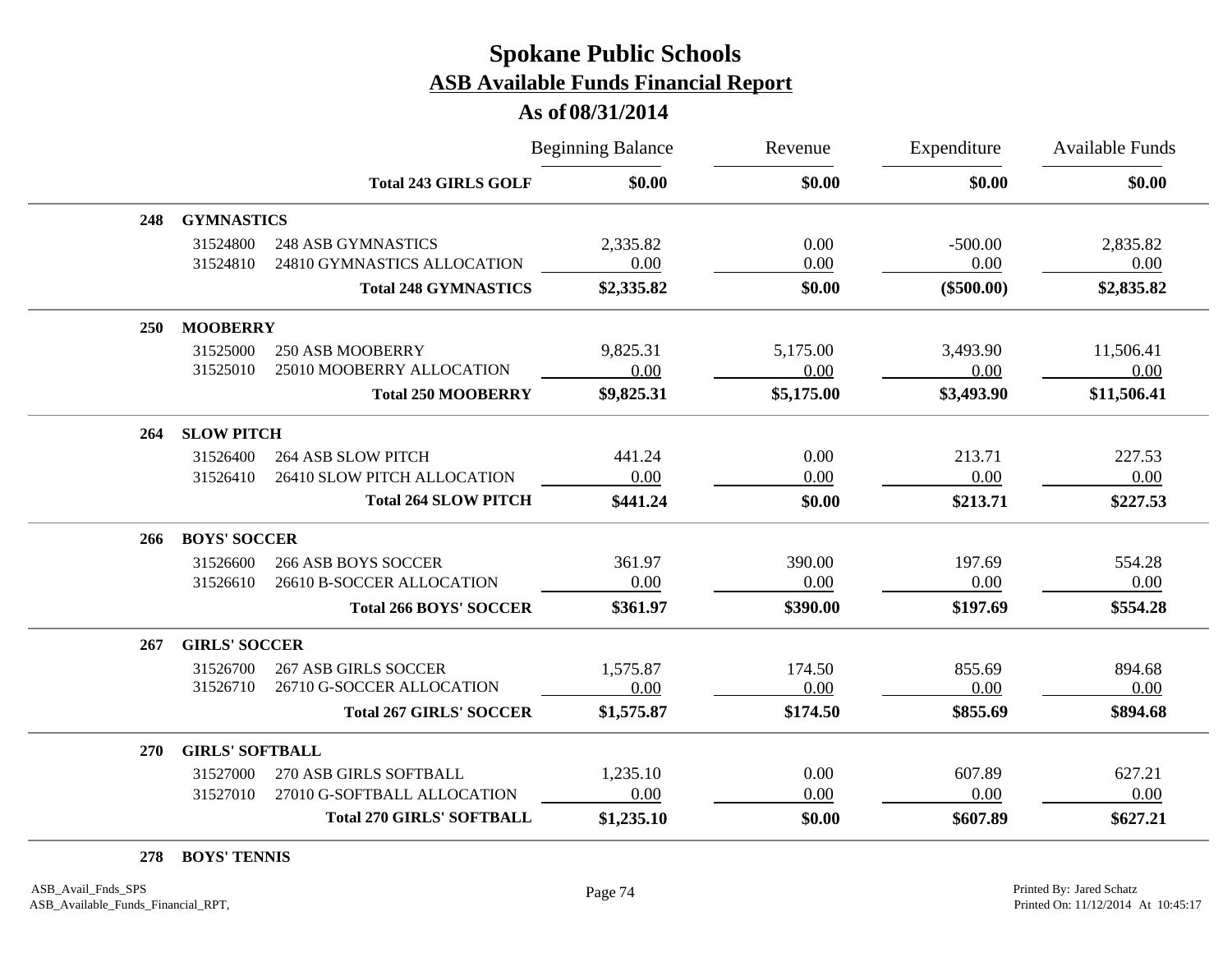|            |                          |                                    | <b>Beginning Balance</b> | Revenue  | Expenditure      | Available Funds |  |  |
|------------|--------------------------|------------------------------------|--------------------------|----------|------------------|-----------------|--|--|
|            | 31527800                 | 278 ASB BOYS TENNIS                | 75.11                    | 0.00     | 7.22             | 67.89           |  |  |
|            | 31527810                 | 27810 B-TENNIS ALLOCATION          | 0.00                     | 0.00     | 0.00             | 0.00            |  |  |
|            |                          | <b>Total 278 BOYS' TENNIS</b>      | \$75.11                  | \$0.00   | \$7.22           | \$67.89         |  |  |
| 279        | <b>GIRLS' TENNIS</b>     |                                    |                          |          |                  |                 |  |  |
|            | 31527900                 | 279 ASB GIRLS TENNIS               | 39.07                    | 290.00   | 242.97           | 86.10           |  |  |
|            | 31527910                 | 27910 G-TENNIS ALLOCATION          | 0.00                     | 0.00     | 0.00             | 0.00            |  |  |
|            |                          | <b>Total 279 GIRLS' TENNIS</b>     | \$39.07                  | \$290.00 | \$242.97         | \$86.10         |  |  |
| 284        | <b>BOYS' TRACK</b>       |                                    |                          |          |                  |                 |  |  |
|            | 31528400                 | <b>284 ASB BOYS TRACK</b>          | 25.03                    | 0.00     | 0.00             | 25.03           |  |  |
|            | 31528410                 | 28410 B-TRACK ALLOCATION           | 0.00                     | 0.00     | 0.00             | 0.00            |  |  |
|            |                          | <b>Total 284 BOYS' TRACK</b>       | \$25.03                  | \$0.00   | \$0.00           | \$25.03         |  |  |
| 285        | <b>GIRLS' TRACK</b>      |                                    |                          |          |                  |                 |  |  |
|            | 31528500                 | <b>285 ASB GIRLS TRACK</b>         | 0.18                     | 0.00     | 0.00             | 0.18            |  |  |
|            | 31528510                 | 28510 G-TRACK ALLOCATION           | 0.00                     | 0.00     | 0.00             | 0.00            |  |  |
|            |                          | <b>Total 285 GIRLS' TRACK</b>      | \$0.18                   | \$0.00   | \$0.00           | \$0.18          |  |  |
| 287        | <b>HS TRACK</b>          |                                    |                          |          |                  |                 |  |  |
|            | 31528700                 | 28700 HS TRACK                     | 1,282.35                 | 3.77     | 394.65           | 891.47          |  |  |
|            | 31528710                 | 28710 TRACK-ALLOCATION             | 40.00                    | 0.00     | 0.00             | 40.00           |  |  |
|            |                          | <b>Total 287 HS TRACK</b>          | \$1,322.35               | \$3.77   | \$394.65         | \$931.47        |  |  |
| <b>290</b> | <b>GIRLS' VOLLEYBALL</b> |                                    |                          |          |                  |                 |  |  |
|            | 31529000                 | 290 ASB GIRLS VOLLEYBALL           | 2,980.27                 | 0.00     | 674.07           | 2,306.20        |  |  |
|            | 31529010                 | 29010 G-VOLLEYBALL ALLOCATION      | 0.00                     | 0.00     | 0.00             | 0.00            |  |  |
|            |                          | <b>Total 290 GIRLS' VOLLEYBALL</b> | \$2,980.27               | \$0.00   | \$674.07         | \$2,306.20      |  |  |
| 294        | <b>BOYS' WRESTLING</b>   |                                    |                          |          |                  |                 |  |  |
|            |                          | 294 WRESTLING                      | 1,281.48                 |          |                  | 2,125.00        |  |  |
|            | 31529400                 |                                    |                          | 2,392.29 | 1,548.77<br>0.00 | 0.00            |  |  |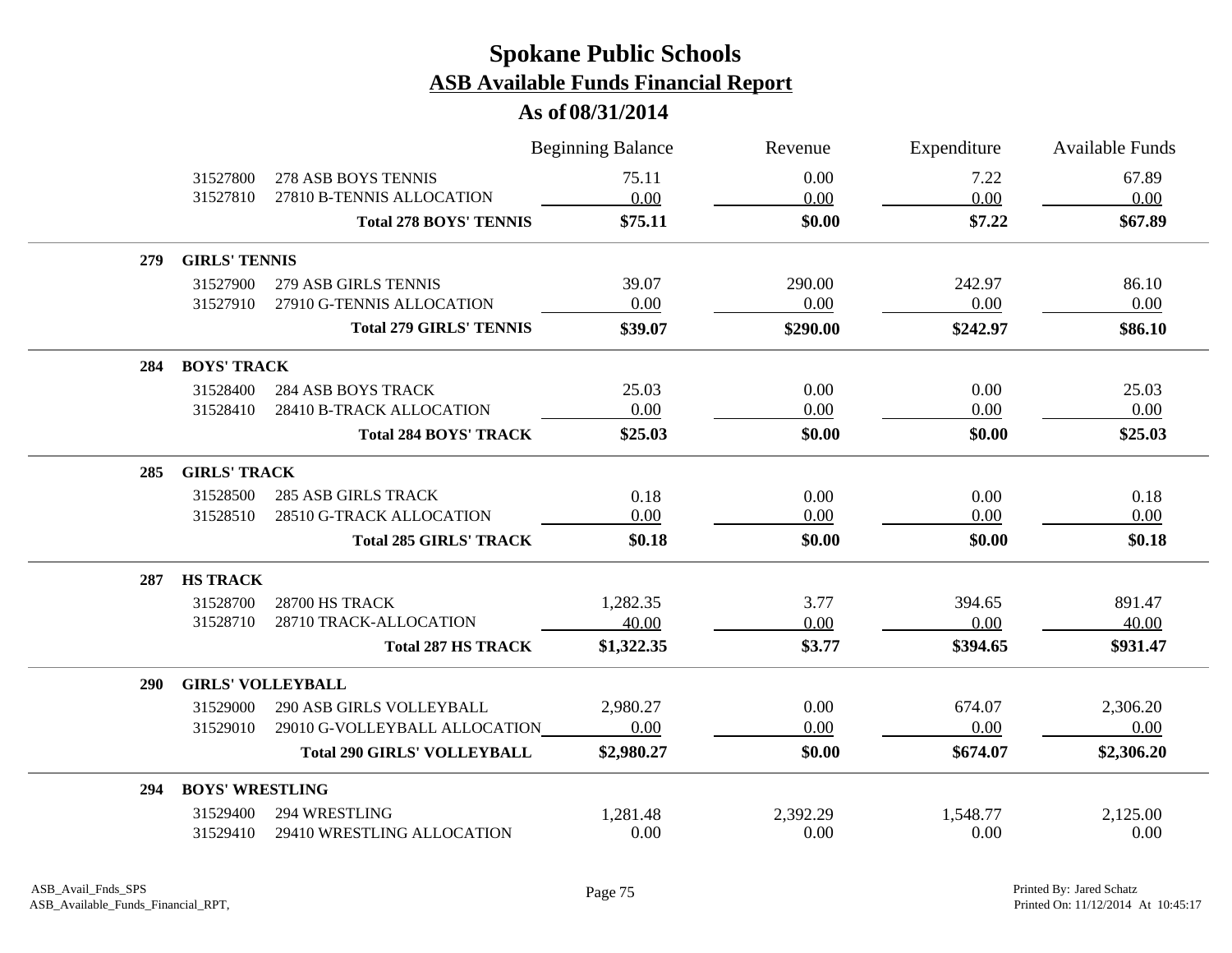|                                           |                                                | <b>Beginning Balance</b> | Revenue     | Expenditure | <b>Available Funds</b> |
|-------------------------------------------|------------------------------------------------|--------------------------|-------------|-------------|------------------------|
|                                           | \$1,281.48<br><b>Total 294 BOYS' WRESTLING</b> | \$2,392.29               | \$1,548.77  | \$2,125.00  |                        |
| <b>ATHLETICS</b><br>200                   |                                                | \$68,625.36              | \$83,603.31 | \$71,655.03 | \$80,573.64            |
| <b>ART CLUB</b><br>304                    |                                                |                          |             |             |                        |
| 31530400<br>304 ASB ART                   |                                                | 0.00                     | 0.00        | 0.00        | 0.00                   |
| <b>Total 304 ART CLUB</b>                 |                                                | \$0.00                   | \$0.00      | \$0.00      | \$0.00                 |
| <b>DEBATE CLUB</b><br>312                 |                                                |                          |             |             |                        |
| 31531200<br>31200 DEBATE CLUB             |                                                | 314.45                   | 120.00      | 182.68      | 251.77                 |
| <b>Total 312 DEBATE CLUB</b>              |                                                | \$314.45                 | \$120.00    | \$182.68    | \$251.77               |
| <b>DECA CLUB</b><br>313                   |                                                |                          |             |             |                        |
| 31531300<br>313 ASB DECA CLUB             |                                                | 4,467.14                 | 14,532.20   | 8,321.53    | 10,677.81              |
| 31310 DECA AREA PRESIDENT<br>31531310     |                                                | 100.87                   | 0.00        | 0.00        | 100.87                 |
| 31531344<br>31344 DECA AREA TRAVEL        |                                                | 0.68                     | 0.00        | 0.00        | 0.68                   |
| <b>Total 313 DECA CLUB</b>                |                                                | \$4,568.69               | \$14,532.20 | \$8,321.53  | \$10,779.36            |
| <b>DECA STORE</b><br>314                  |                                                |                          |             |             |                        |
| 31531400<br>314 ASB DECA STORE            |                                                | 1,288.69                 | 20,827.31   | 21,494.49   | 621.51                 |
| <b>Total 314 DECA STORE</b>               |                                                | \$1,288.69               | \$20,827.31 | \$21,494.49 | \$621.51               |
| <b>DRAMA CLUB</b><br>315                  |                                                |                          |             |             |                        |
| 31531500<br>315 ASB DRAMA                 |                                                | 1,126.73                 | 1,240.00    | 1,813.64    | 553.09                 |
| 31501 DRAMA - FALL<br>31531501            |                                                | 2,951.76                 | 6,957.00    | 5,448.24    | 4,460.52               |
| 31502 DRAMA - SPRING<br>31531502          |                                                | 1,677.18                 | 0.00        | 1,569.42    | 107.76                 |
| <b>Total 315 DRAMA CLUB</b>               |                                                | \$5,755.67               | \$8,197.00  | \$8,831.30  | \$5,121.37             |
| <b>EXPLORING CHILDHOOD CLUB</b><br>322    |                                                |                          |             |             |                        |
| 322 ASB EXPLORING CHILDHOOD<br>31532200   |                                                | 10.75                    | 0.00        | 0.00        | 10.75                  |
| <b>Total 322 EXPLORING CHILDHOOD CLUB</b> |                                                | \$10.75                  | \$0.00      | \$0.00      | \$10.75                |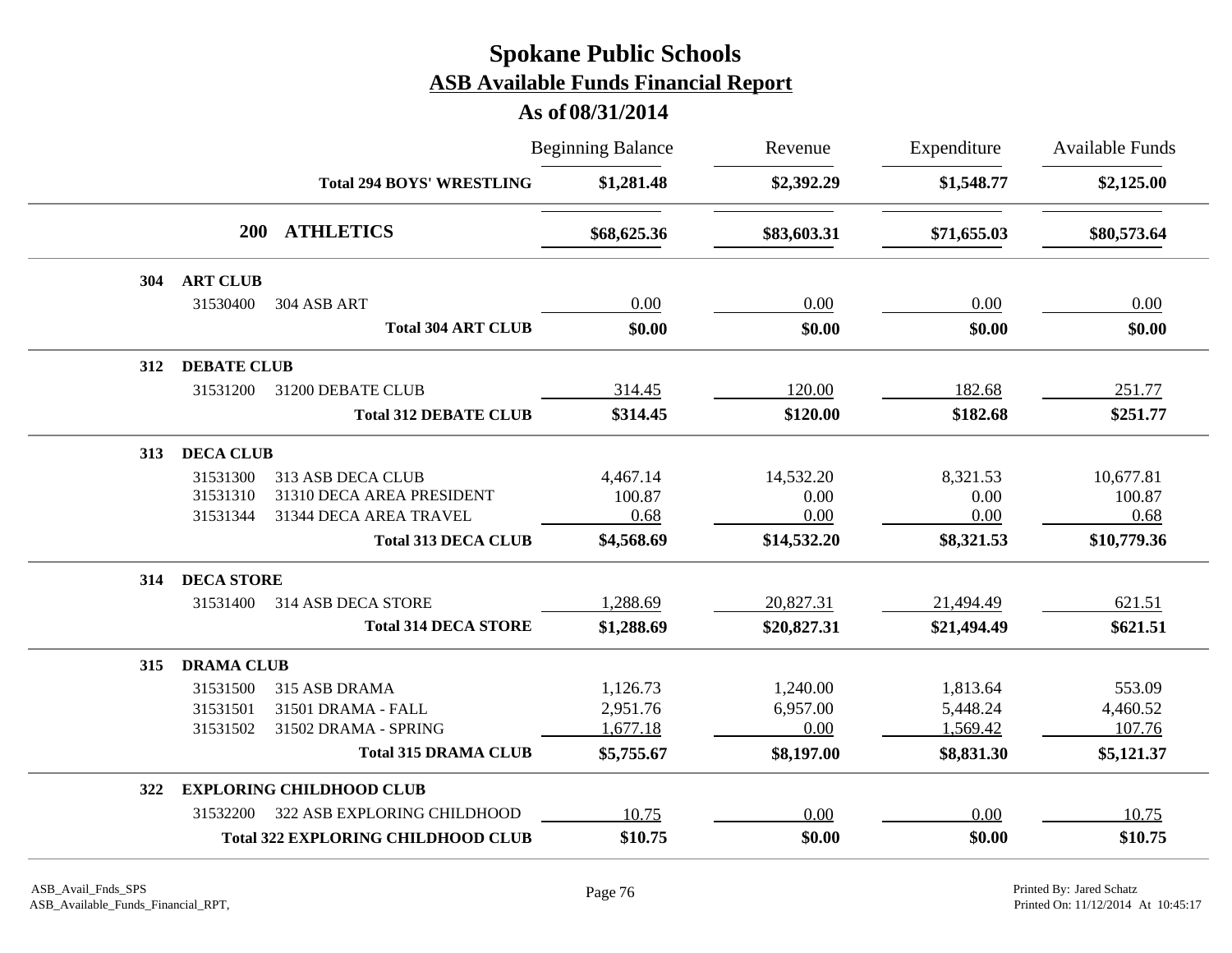| <b>FBLA</b><br>324<br>31532400<br>324 ASB F B L A<br>0.00<br>0.00<br>0.00<br>0.00<br>\$0.00<br>\$0.00<br>\$0.00<br>\$0.00<br><b>Total 324 FBLA</b><br>PRO START - FOOD SERVICES CLUB<br><b>329</b><br>0.00<br>1,145.04<br>31532900<br>329 ASB FOOD SERVICES<br>1,145.04<br>0.00<br>449.27<br>449.27<br>0.00<br>0.00<br>31532910<br>32910 PIRATES FOOD<br><b>Total 329 PRO START - FOOD SERVICES CLUB</b><br>\$1,594.31<br>\$0.00<br>\$1,594.31<br>\$0.00<br><b>BAND CLUB</b><br>356<br>0.00<br>0.00<br>0.00<br>0.00<br>31535600<br>356 ASB BAND<br>\$0.00<br>\$0.00<br>\$0.00<br>\$0.00<br><b>Total 356 BAND CLUB</b><br><b>CHORAL CLUB</b><br>358<br>397.24<br>1,600.00<br>1,931.02<br>31535800<br>66.22<br>358 ASB CHORAL<br><b>Total 358 CHORAL CLUB</b><br>\$397.24<br>\$1,600.00<br>\$1,931.02<br>\$66.22<br><b>ASB GRADUATED CLASSES</b><br>389<br>31538900<br><b>389 ASB GRADUATED CLASSES</b><br>7,863.44<br>500.00<br>1,503.50<br>6,859.94<br>\$1,503.50<br>\$6,859.94<br>\$7,863.44<br>\$500.00<br><b>Total 389 ASB GRADUATED CLASSES</b><br><b>CLASS OF 2020</b><br><b>390</b><br>0.00<br>0.00<br>0.00<br>0.00<br>31539000<br>39000 CLASS OF 2020<br><b>Total 390 CLASS OF 2020</b><br>\$0.00<br>\$0.00<br>\$0.00<br>\$0.00<br><b>CLASS OF 2011</b><br>391<br>31539100<br>39100 CLASS OF 2011<br>0.00<br>0.00<br>0.00<br>0.00<br>\$0.00<br>\$0.00<br>\$0.00<br>\$0.00<br><b>Total 391 CLASS OF 2011</b> |  | <b>Beginning Balance</b> | Revenue | Expenditure | Available Funds |
|--------------------------------------------------------------------------------------------------------------------------------------------------------------------------------------------------------------------------------------------------------------------------------------------------------------------------------------------------------------------------------------------------------------------------------------------------------------------------------------------------------------------------------------------------------------------------------------------------------------------------------------------------------------------------------------------------------------------------------------------------------------------------------------------------------------------------------------------------------------------------------------------------------------------------------------------------------------------------------------------------------------------------------------------------------------------------------------------------------------------------------------------------------------------------------------------------------------------------------------------------------------------------------------------------------------------------------------------------------------------------------------------------------------------|--|--------------------------|---------|-------------|-----------------|
|                                                                                                                                                                                                                                                                                                                                                                                                                                                                                                                                                                                                                                                                                                                                                                                                                                                                                                                                                                                                                                                                                                                                                                                                                                                                                                                                                                                                                    |  |                          |         |             |                 |
|                                                                                                                                                                                                                                                                                                                                                                                                                                                                                                                                                                                                                                                                                                                                                                                                                                                                                                                                                                                                                                                                                                                                                                                                                                                                                                                                                                                                                    |  |                          |         |             |                 |
|                                                                                                                                                                                                                                                                                                                                                                                                                                                                                                                                                                                                                                                                                                                                                                                                                                                                                                                                                                                                                                                                                                                                                                                                                                                                                                                                                                                                                    |  |                          |         |             |                 |
|                                                                                                                                                                                                                                                                                                                                                                                                                                                                                                                                                                                                                                                                                                                                                                                                                                                                                                                                                                                                                                                                                                                                                                                                                                                                                                                                                                                                                    |  |                          |         |             |                 |
|                                                                                                                                                                                                                                                                                                                                                                                                                                                                                                                                                                                                                                                                                                                                                                                                                                                                                                                                                                                                                                                                                                                                                                                                                                                                                                                                                                                                                    |  |                          |         |             |                 |
|                                                                                                                                                                                                                                                                                                                                                                                                                                                                                                                                                                                                                                                                                                                                                                                                                                                                                                                                                                                                                                                                                                                                                                                                                                                                                                                                                                                                                    |  |                          |         |             |                 |
|                                                                                                                                                                                                                                                                                                                                                                                                                                                                                                                                                                                                                                                                                                                                                                                                                                                                                                                                                                                                                                                                                                                                                                                                                                                                                                                                                                                                                    |  |                          |         |             |                 |
|                                                                                                                                                                                                                                                                                                                                                                                                                                                                                                                                                                                                                                                                                                                                                                                                                                                                                                                                                                                                                                                                                                                                                                                                                                                                                                                                                                                                                    |  |                          |         |             |                 |
|                                                                                                                                                                                                                                                                                                                                                                                                                                                                                                                                                                                                                                                                                                                                                                                                                                                                                                                                                                                                                                                                                                                                                                                                                                                                                                                                                                                                                    |  |                          |         |             |                 |
|                                                                                                                                                                                                                                                                                                                                                                                                                                                                                                                                                                                                                                                                                                                                                                                                                                                                                                                                                                                                                                                                                                                                                                                                                                                                                                                                                                                                                    |  |                          |         |             |                 |
|                                                                                                                                                                                                                                                                                                                                                                                                                                                                                                                                                                                                                                                                                                                                                                                                                                                                                                                                                                                                                                                                                                                                                                                                                                                                                                                                                                                                                    |  |                          |         |             |                 |
|                                                                                                                                                                                                                                                                                                                                                                                                                                                                                                                                                                                                                                                                                                                                                                                                                                                                                                                                                                                                                                                                                                                                                                                                                                                                                                                                                                                                                    |  |                          |         |             |                 |
|                                                                                                                                                                                                                                                                                                                                                                                                                                                                                                                                                                                                                                                                                                                                                                                                                                                                                                                                                                                                                                                                                                                                                                                                                                                                                                                                                                                                                    |  |                          |         |             |                 |
|                                                                                                                                                                                                                                                                                                                                                                                                                                                                                                                                                                                                                                                                                                                                                                                                                                                                                                                                                                                                                                                                                                                                                                                                                                                                                                                                                                                                                    |  |                          |         |             |                 |
|                                                                                                                                                                                                                                                                                                                                                                                                                                                                                                                                                                                                                                                                                                                                                                                                                                                                                                                                                                                                                                                                                                                                                                                                                                                                                                                                                                                                                    |  |                          |         |             |                 |
|                                                                                                                                                                                                                                                                                                                                                                                                                                                                                                                                                                                                                                                                                                                                                                                                                                                                                                                                                                                                                                                                                                                                                                                                                                                                                                                                                                                                                    |  |                          |         |             |                 |
|                                                                                                                                                                                                                                                                                                                                                                                                                                                                                                                                                                                                                                                                                                                                                                                                                                                                                                                                                                                                                                                                                                                                                                                                                                                                                                                                                                                                                    |  |                          |         |             |                 |
|                                                                                                                                                                                                                                                                                                                                                                                                                                                                                                                                                                                                                                                                                                                                                                                                                                                                                                                                                                                                                                                                                                                                                                                                                                                                                                                                                                                                                    |  |                          |         |             |                 |
|                                                                                                                                                                                                                                                                                                                                                                                                                                                                                                                                                                                                                                                                                                                                                                                                                                                                                                                                                                                                                                                                                                                                                                                                                                                                                                                                                                                                                    |  |                          |         |             |                 |
|                                                                                                                                                                                                                                                                                                                                                                                                                                                                                                                                                                                                                                                                                                                                                                                                                                                                                                                                                                                                                                                                                                                                                                                                                                                                                                                                                                                                                    |  |                          |         |             |                 |
|                                                                                                                                                                                                                                                                                                                                                                                                                                                                                                                                                                                                                                                                                                                                                                                                                                                                                                                                                                                                                                                                                                                                                                                                                                                                                                                                                                                                                    |  |                          |         |             |                 |
|                                                                                                                                                                                                                                                                                                                                                                                                                                                                                                                                                                                                                                                                                                                                                                                                                                                                                                                                                                                                                                                                                                                                                                                                                                                                                                                                                                                                                    |  |                          |         |             |                 |
| <b>CLASS OF 2012</b><br>392                                                                                                                                                                                                                                                                                                                                                                                                                                                                                                                                                                                                                                                                                                                                                                                                                                                                                                                                                                                                                                                                                                                                                                                                                                                                                                                                                                                        |  |                          |         |             |                 |
| 315 ASB CLASS OF 2012<br>0.00<br>0.00<br>0.00<br>0.00<br>31539200                                                                                                                                                                                                                                                                                                                                                                                                                                                                                                                                                                                                                                                                                                                                                                                                                                                                                                                                                                                                                                                                                                                                                                                                                                                                                                                                                  |  |                          |         |             |                 |
| \$0.00<br>\$0.00<br>\$0.00<br>\$0.00<br><b>Total 392 CLASS OF 2012</b>                                                                                                                                                                                                                                                                                                                                                                                                                                                                                                                                                                                                                                                                                                                                                                                                                                                                                                                                                                                                                                                                                                                                                                                                                                                                                                                                             |  |                          |         |             |                 |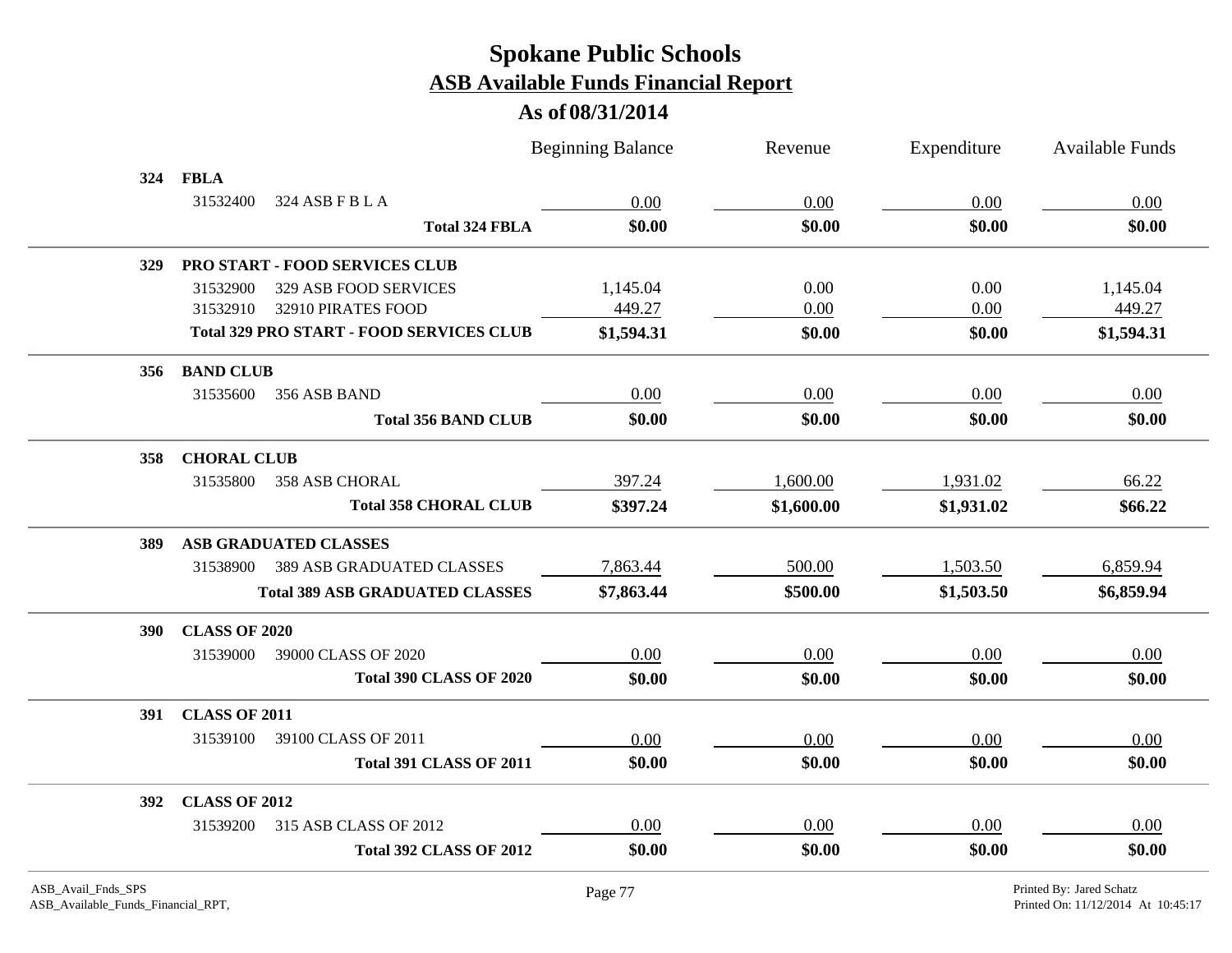|     |                       |                          | <b>Beginning Balance</b> | Revenue     | Expenditure | Available Funds |
|-----|-----------------------|--------------------------|--------------------------|-------------|-------------|-----------------|
| 393 | ASB CLASS 2013        |                          |                          |             |             |                 |
|     | 31539300              | 393 ASB CLASS OF 2013    | 2,861.34                 | 0.00        | 2,861.34    | 0.00            |
|     |                       | Total 393 ASB CLASS 2013 | \$2,861.34               | \$0.00      | \$2,861.34  | \$0.00          |
| 394 | ASB CLASS 2014        |                          |                          |             |             |                 |
|     | 31539400              | 394 ASB CLASS OF 2014    | $-121.07$                | 9,201.54    | 7,021.36    | 2,059.11        |
|     |                       | Total 394 ASB CLASS 2014 | (\$121.07)               | \$9,201.54  | \$7,021.36  | \$2,059.11      |
| 395 | ASB CLASS 2015        |                          |                          |             |             |                 |
|     | 31539500              | 395 ASB CLASS OF 2015    | 285.98                   | 484.23      | 0.00        | 770.21          |
|     |                       | Total 395 ASB CLASS 2015 | \$285.98                 | \$484.23    | \$0.00      | \$770.21        |
| 396 | ASB CLASS 2016        |                          |                          |             |             |                 |
|     | 31539600              | 396 ASB CLASS OF 2016    | 340.25                   | 2,041.56    | 565.55      | 1,816.26        |
|     |                       | Total 396 ASB CLASS 2016 | \$340.25                 | \$2,041.56  | \$565.55    | \$1,816.26      |
| 397 | ASB CLASS 2017        |                          |                          |             |             |                 |
|     | 31539700              | 397 ASB CLASS OF 2017    | 0.00                     | 220.50      | 164.01      | 56.49           |
|     |                       | Total 397 ASB CLASS 2017 | \$0.00                   | \$220.50    | \$164.01    | \$56.49         |
| 398 | <b>ASB CLASS 2018</b> |                          |                          |             |             |                 |
|     | 31539800              | 39800 ASB CLASS OF 2018  | 0.00                     | 0.00        | 0.00        | 0.00            |
|     |                       | Total 398 ASB CLASS 2018 | \$0.00                   | \$0.00      | \$0.00      | \$0.00          |
| 399 | <b>ASB CLASS 2019</b> |                          |                          |             |             |                 |
|     | 31539900              | 39900 CLASS OF 2019      | 0.00                     | 0.00        | 0.00        | 0.00            |
|     |                       | Total 399 ASB CLASS 2019 | \$0.00                   | \$0.00      | \$0.00      | \$0.00          |
|     |                       | 300 CLASS                | \$25,159.74              | \$57,724.34 | \$52,876.78 | \$30,007.30     |
|     | 406 ASB CLIMBING CLUB |                          |                          |             |             |                 |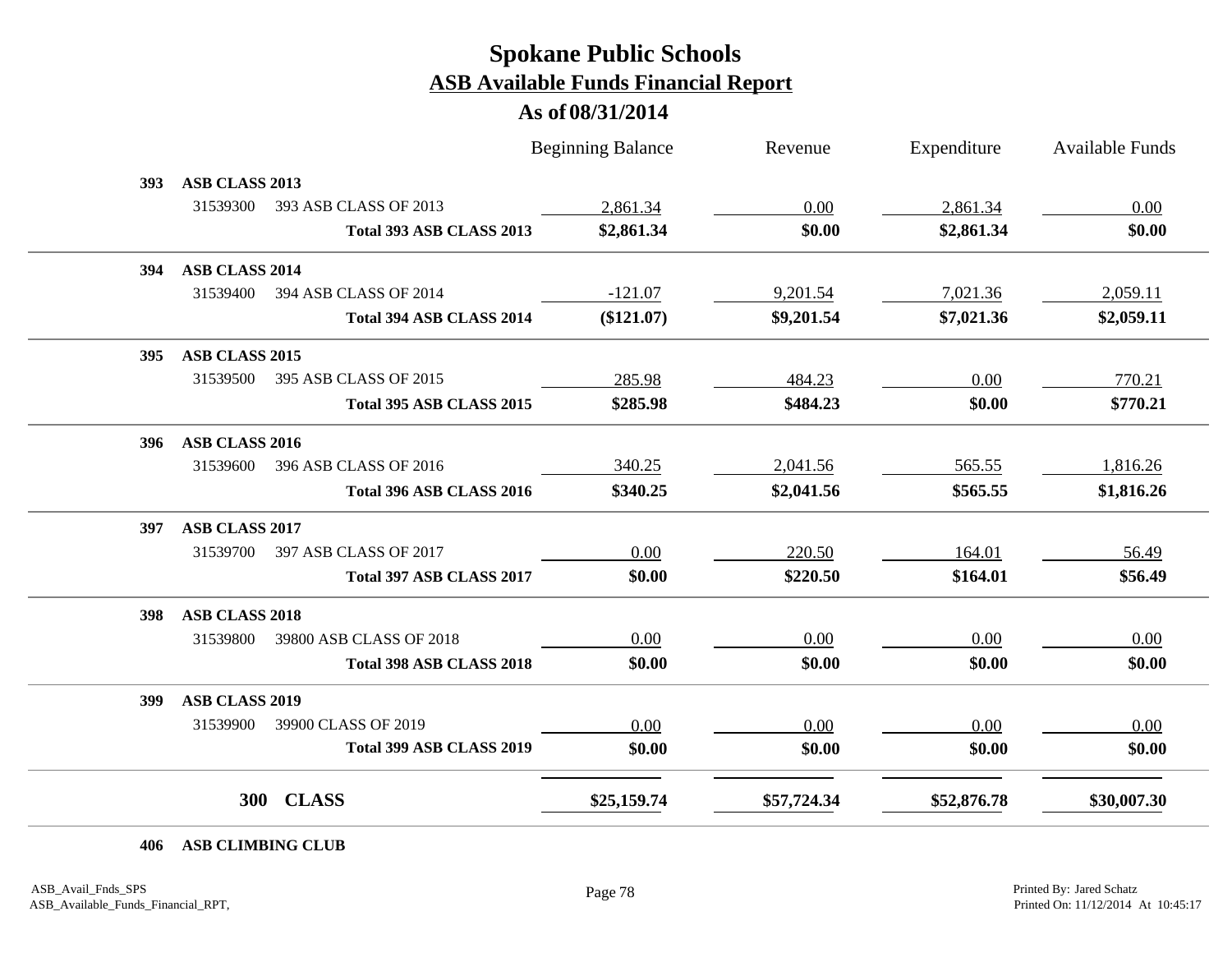#### **As of 08/31/2014**

|     |                         |                                           | <b>Beginning Balance</b> | Revenue  | Expenditure | <b>Available Funds</b> |
|-----|-------------------------|-------------------------------------------|--------------------------|----------|-------------|------------------------|
|     | 31540600                | <b>406 ASB CLIMBING CLUB</b>              | 0.00                     | 0.00     | 0.00        | 0.00                   |
|     |                         | <b>Total 406 ASB CLIMBING CLUB</b>        | \$0.00                   | \$0.00   | \$0.00      | \$0.00                 |
| 407 | <b>ASB SCIENCE CLUB</b> |                                           |                          |          |             |                        |
|     | 31540700                | <b>407 ASB SCIENCE CLUB</b>               | 0.00                     | 0.00     | 0.00        | 0.00                   |
|     |                         | <b>Total 407 ASB SCIENCE CLUB</b>         | \$0.00                   | \$0.00   | \$0.00      | \$0.00                 |
| 415 | <b>ASB CHEERLEADERS</b> |                                           |                          |          |             |                        |
|     | 31541500                | <b>415 ASB CHEERLEARDERS</b>              | 402.25                   | 783.00   | 377.20      | 808.05                 |
|     |                         | <b>Total 415 ASB CHEERLEADERS</b>         | \$402.25                 | \$783.00 | \$377.20    | \$808.05               |
| 419 | <b>ASB FFA</b>          |                                           |                          |          |             |                        |
|     | 31541900                | 419 ASB F F A                             | 0.00                     | 0.00     | 0.00        | 0.00                   |
|     |                         | <b>Total 419 ASB FFA</b>                  | \$0.00                   | \$0.00   | \$0.00      | \$0.00                 |
| 431 |                         | <b>ASB SPORTS MEDICINE CLUB</b>           |                          |          |             |                        |
|     | 31543100                | 43100 ASB SPORTS MEDICINE                 | 0.00                     | 0.00     | 0.00        | 0.00                   |
|     |                         | <b>Total 431 ASB SPORTS MEDICINE CLUB</b> | \$0.00                   | \$0.00   | \$0.00      | \$0.00                 |
| 452 |                         | <b>INTERNATIONAL CLUB</b>                 |                          |          |             |                        |
|     | 31545200                | <b>452 ASB INTERNATIONAL CLUB</b>         | 2,297.23                 | 0.00     | 0.00        | 2,297.23               |
|     |                         | <b>Total 452 INTERNATIONAL CLUB</b>       | \$2,297.23               | \$0.00   | \$0.00      | \$2,297.23             |
| 455 | <b>SAFETY-SADD</b>      |                                           |                          |          |             |                        |
|     | 31545500                | <b>455 ASB SAFETY-SADD</b>                | 0.00                     | 0.00     | 0.00        | 0.00                   |
|     |                         | <b>Total 455 SAFETY-SADD</b>              | \$0.00                   | \$0.00   | \$0.00      | \$0.00                 |
| 460 | <b>MATH CLUB</b>        |                                           |                          |          |             |                        |
|     | 31546000                | <b>460 ASB MATHMATICS CLUB</b>            | 0.00                     | 0.00     | 0.00        | 0.00                   |
|     |                         | <b>Total 460 MATH CLUB</b>                | \$0.00                   | \$0.00   | \$0.00      | \$0.00                 |

#### **463 LILAC CORONATION**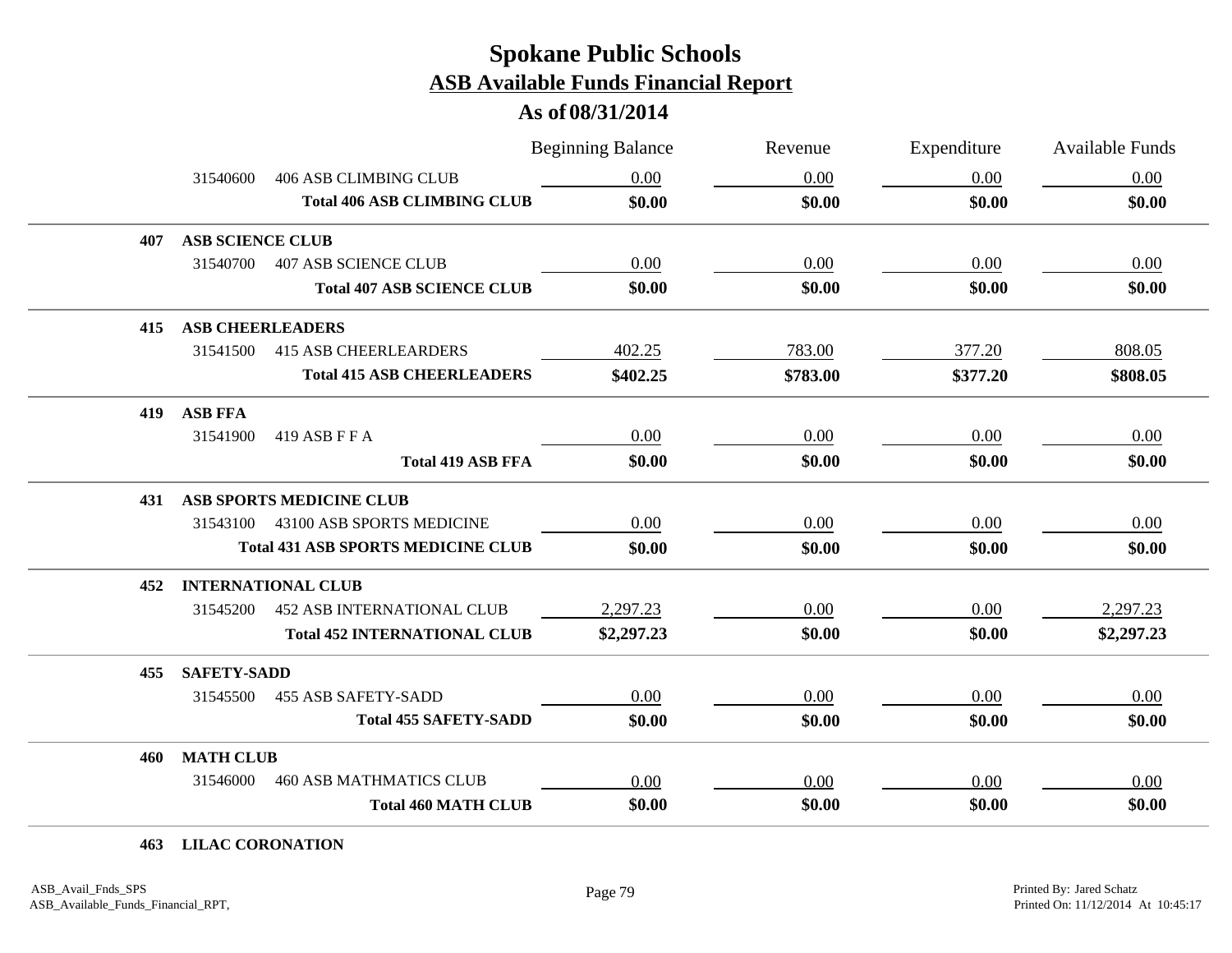|     |                         |                                   | <b>Beginning Balance</b> | Revenue    | Expenditure | <b>Available Funds</b> |
|-----|-------------------------|-----------------------------------|--------------------------|------------|-------------|------------------------|
|     | 31546300                | <b>463 ASB LILAC CORONATION</b>   | 0.00                     | 0.00       | 0.00        | 0.00                   |
|     |                         | <b>Total 463 LILAC CORONATION</b> | \$0.00                   | \$0.00     | \$0.00      | \$0.00                 |
| 468 | PERCUSSION CLUB         |                                   |                          |            |             |                        |
|     | 31546800                | <b>468 ASB PERCUSSION CLUB</b>    | 641.46                   | 415.00     | 177.09      | 879.37                 |
|     |                         | <b>Total 468 PERCUSSION CLUB</b>  | \$641.46                 | \$415.00   | \$177.09    | \$879.37               |
| 470 | <b>HONOR SOCIETY</b>    |                                   |                          |            |             |                        |
|     |                         | 31547000 470 ASB HONOR SOCIEITY   | 1,267.26                 | 0.00       | 32.56       | 1,234.70               |
|     |                         | <b>Total 470 HONOR SOCIETY</b>    | \$1,267.26               | \$0.00     | \$32.56     | \$1,234.70             |
| 476 | <b>MULTI CULTURAL</b>   |                                   |                          |            |             |                        |
|     | 31547600                | 476 ASB MULTICULTURAL             | 431.19                   | 0.00       | 126.05      | 305.14                 |
|     |                         | <b>Total 476 MULTI CULTURAL</b>   | \$431.19                 | \$0.00     | \$126.05    | \$305.14               |
| 477 | <b>ASB DANCE</b>        |                                   |                          |            |             |                        |
|     | 31547700                | 477 ASB DANCE                     | 350.02                   | 649.00     | 211.58      | 787.44                 |
|     |                         | <b>Total 477 ASB DANCE</b>        | \$350.02                 | \$649.00   | \$211.58    | \$787.44               |
| 488 | <b>HIGH SCHOOL ROTC</b> |                                   |                          |            |             |                        |
|     | 31548800                | 488 ASB ROTC                      | 324.55                   | 0.00       | 0.00        | 324.55                 |
|     |                         | <b>Total 488 HIGH SCHOOL ROTC</b> | \$324.55                 | \$0.00     | \$0.00      | \$324.55               |
|     | 400                     | <b>CLUBS</b>                      | \$5,713.96               | \$1,847.00 | \$924.48    | \$6,636.48             |
| 320 |                         | <b>SHADLE PARK HIGH SCHOOL</b>    |                          |            |             |                        |
|     | 102 ASB RESERVE         |                                   |                          |            |             |                        |
|     | 32010200                | 102 ASB RESERVE                   | 5,354.37                 | 0.00       | 0.00        | 5,354.37               |
|     |                         | <b>Total 102 ASB RESERVE</b>      | \$5,354.37               | \$0.00     | \$0.00      | \$5,354.37             |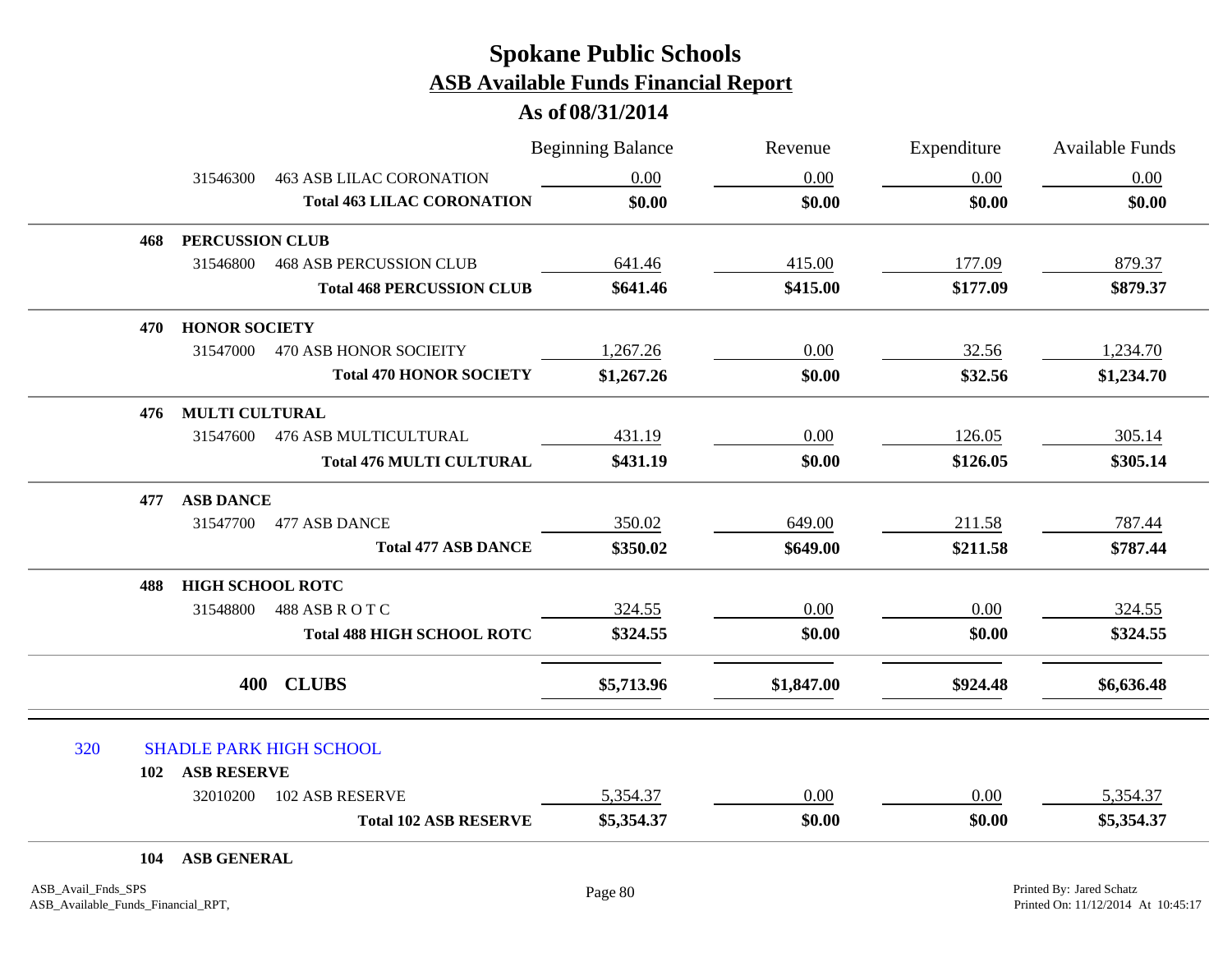**As of 08/31/2014**

|            |                       |                                    | <b>Beginning Balance</b> | Revenue     | Expenditure | <b>Available Funds</b> |
|------------|-----------------------|------------------------------------|--------------------------|-------------|-------------|------------------------|
|            | 32010400              | 104 ASB GENERAL                    | 3,966.78                 | 3,358.78    | 3,952.79    | 3,372.77               |
|            | 32010401              | 10401 ASB GENERAL GROOVY SHOES     | $-6,127.78$              | 10,622.00   | 3,535.42    | 958.80                 |
|            |                       | <b>Total 104 ASB GENERAL</b>       | $(\$2,161.00)$           | \$13,980.78 | \$7,488.21  | \$4,331.57             |
| 107        | <b>ASB BOOKROOM</b>   |                                    |                          |             |             |                        |
|            | 32010700              | 107 ASB BOOKROOM                   | 0.00                     | 0.00        | 0.00        | 0.00                   |
|            |                       | <b>Total 107 ASB BOOKROOM</b>      | \$0.00                   | \$0.00      | \$0.00      | \$0.00                 |
| 108        |                       | <b>ASB MISCELLANEOUS</b>           |                          |             |             |                        |
|            | 32010800              | <b>108 ASB MISCELLANEOUS</b>       | 0.00                     | 0.00        | 0.00        | 0.00                   |
|            | 32010810              | 10810 ASB MISCELLANEOUS            | 0.00                     | 0.00        | 0.00        | 0.00                   |
|            |                       | <b>Total 108 ASB MISCELLANEOUS</b> | \$0.00                   | \$0.00      | \$0.00      | \$0.00                 |
| 109        | <b>ASB MEMBERSHIP</b> |                                    |                          |             |             |                        |
|            | 32010900              | <b>109 ASB MEMBERSHIP</b>          | 230.00                   | 0.00        | 0.00        | 230.00                 |
|            |                       | <b>Total 109 ASB MEMBERSHIP</b>    | \$230.00                 | \$0.00      | \$0.00      | \$230.00               |
| <b>110</b> | <b>ASB GSL CARD</b>   |                                    |                          |             |             |                        |
|            | 32011000              | 110 ASB GSL CARD                   | 57,340.00                | 28,360.00   | 33,540.00   | 52,160.00              |
|            |                       | <b>Total 110 ASB GSL CARD</b>      | \$57,340.00              | \$28,360.00 | \$33,540.00 | \$52,160.00            |
| <b>120</b> | <b>ASB GUIDANCE</b>   |                                    |                          |             |             |                        |
|            | 32012000              | <b>120 ASB GUIDANCE</b>            | 1,162.15                 | 0.00        | 101.52      | 1,060.63               |
|            |                       | <b>Total 120 ASB GUIDANCE</b>      | \$1,162.15               | \$0.00      | \$101.52    | \$1,060.63             |
| 131        | <b>ASB YEARBOOK</b>   |                                    |                          |             |             |                        |
|            | 32013100              | <b>131 ASB YEARBOOK</b>            | 35,211.36                | 34,130.00   | 43,543.59   | 25,797.77              |
|            | 32013101              | 131 ASB YEARBOOK BABY ADS          | 0.00                     | 3,220.00    | 0.00        | 3,220.00               |
|            | 32013102              | 13102 ASB YEARBOOK ADS             | 0.00                     | 0.00        | 0.00        | 0.00                   |
|            | 32013103              | 13103 ASB YEARBOOK NONCURRENT      | 0.00                     | 135.00      | 0.00        | 135.00                 |
|            |                       | <b>Total 131 ASB YEARBOOK</b>      | \$35,211.36              | \$37,485.00 | \$43,543.59 | \$29,152.77            |

**135 ASB UNIFORMS**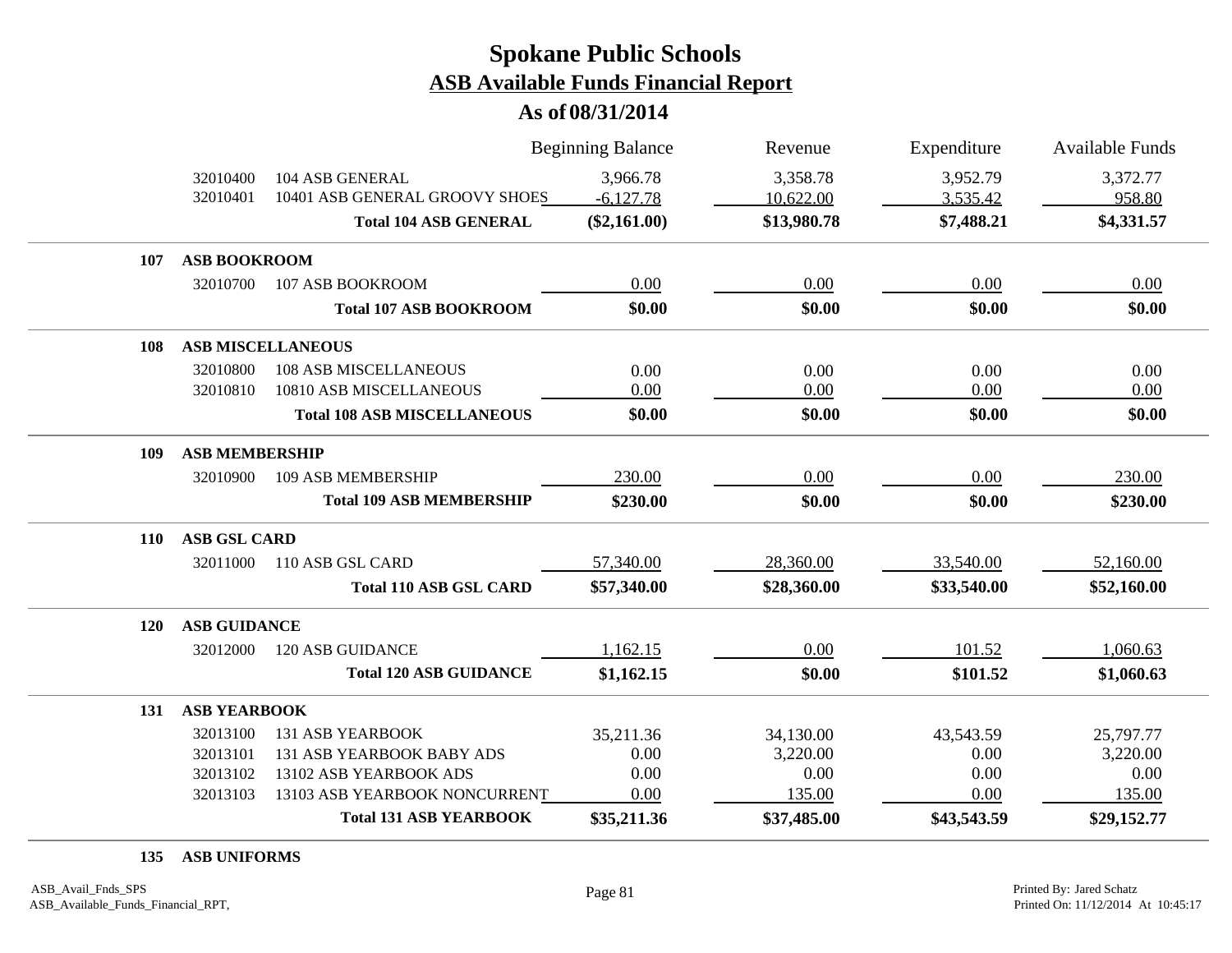|            |                        |                                                 | <b>Beginning Balance</b> | Revenue     | Expenditure | <b>Available Funds</b> |
|------------|------------------------|-------------------------------------------------|--------------------------|-------------|-------------|------------------------|
|            | 32013500               | <b>135 ASB UNIFORMS</b>                         | 2,674.66                 | 0.00        | 12,669.38   | $-9,994.72$            |
|            |                        | <b>Total 135 ASB UNIFORMS</b>                   | \$2,674.66               | \$0.00      | \$12,669.38 | $(\$9,994.72)$         |
| 140        | <b>ASB CONCESSIONS</b> |                                                 |                          |             |             |                        |
|            | 32014000               | <b>140 ASB CONCESSIONS</b>                      | 1,800.00                 | 0.00        | 0.00        | 1,800.00               |
|            |                        | <b>Total 140 ASB CONCESSIONS</b>                | \$1,800.00               | \$0.00      | \$0.00      | \$1,800.00             |
| 181        | <b>ASB LINK CREW</b>   |                                                 |                          |             |             |                        |
|            | 32018100               | <b>181 ASB LINK CREW</b>                        | 0.00                     | 0.00        | 0.00        | 0.00                   |
|            |                        | <b>Total 181 ASB LINK CREW</b>                  | \$0.00                   | \$0.00      | \$0.00      | \$0.00                 |
| 182        |                        | <b>ASB SPECIAL PROJECTS</b>                     |                          |             |             |                        |
|            | 32018200               | <b>182 ASB SPECIAL PROJECTS</b>                 | 6,243.36                 | 37.00       | 777.00      | 5,503.36               |
|            |                        | <b>Total 182 ASB SPECIAL PROJECTS</b>           | \$6,243.36               | \$37.00     | \$777.00    | \$5,503.36             |
| 191        | <b>ASB AWARDS</b>      |                                                 |                          |             |             |                        |
|            | 32019100               | 191 ASB AWARDS                                  | 1,990.66                 | 0.00        | $-118.02$   | 2,108.68               |
|            |                        | <b>Total 191 ASB AWARDS</b>                     | \$1,990.66               | \$0.00      | (\$118.02)  | \$2,108.68             |
|            | <b>100</b>             | <b>GENERAL ASB</b>                              | \$109,845.56             | \$79,862.78 | \$98,001.68 | \$91,706.66            |
| <b>202</b> |                        | ASB ATHLETIC EQUIPMENT                          |                          |             |             |                        |
|            |                        | 32020200 202 ASB ATHLETIC EQUIPMENT             | 465.63                   | 0.00        | 0.00        | 465.63                 |
|            |                        | <b>Total 202 ASB ATHLETIC EQUIPMENT</b>         | \$465.63                 | \$0.00      | \$0.00      | \$465.63               |
| <b>203</b> |                        | <b>ATHLETIC DONATIONS SPECIAL PUR</b>           |                          |             |             |                        |
|            |                        | 32020300 203 ATHLETIC DONATION SPL PURP         | 2,796.32                 | 0.00        | 0.00        | 2,796.32               |
|            |                        | <b>Total 203 ATHLETIC DONATIONS SPECIAL PUR</b> | \$2,796.32               | \$0.00      | \$0.00      | \$2,796.32             |
| 205        |                        | <b>GENERAL ATHLETICS</b>                        |                          |             |             |                        |
|            | 32020500               | <b>205 ASB GENERAL ATHLETICS</b>                | 48,263.68                | 44,350.41   | 34,586.62   | 58,027.47              |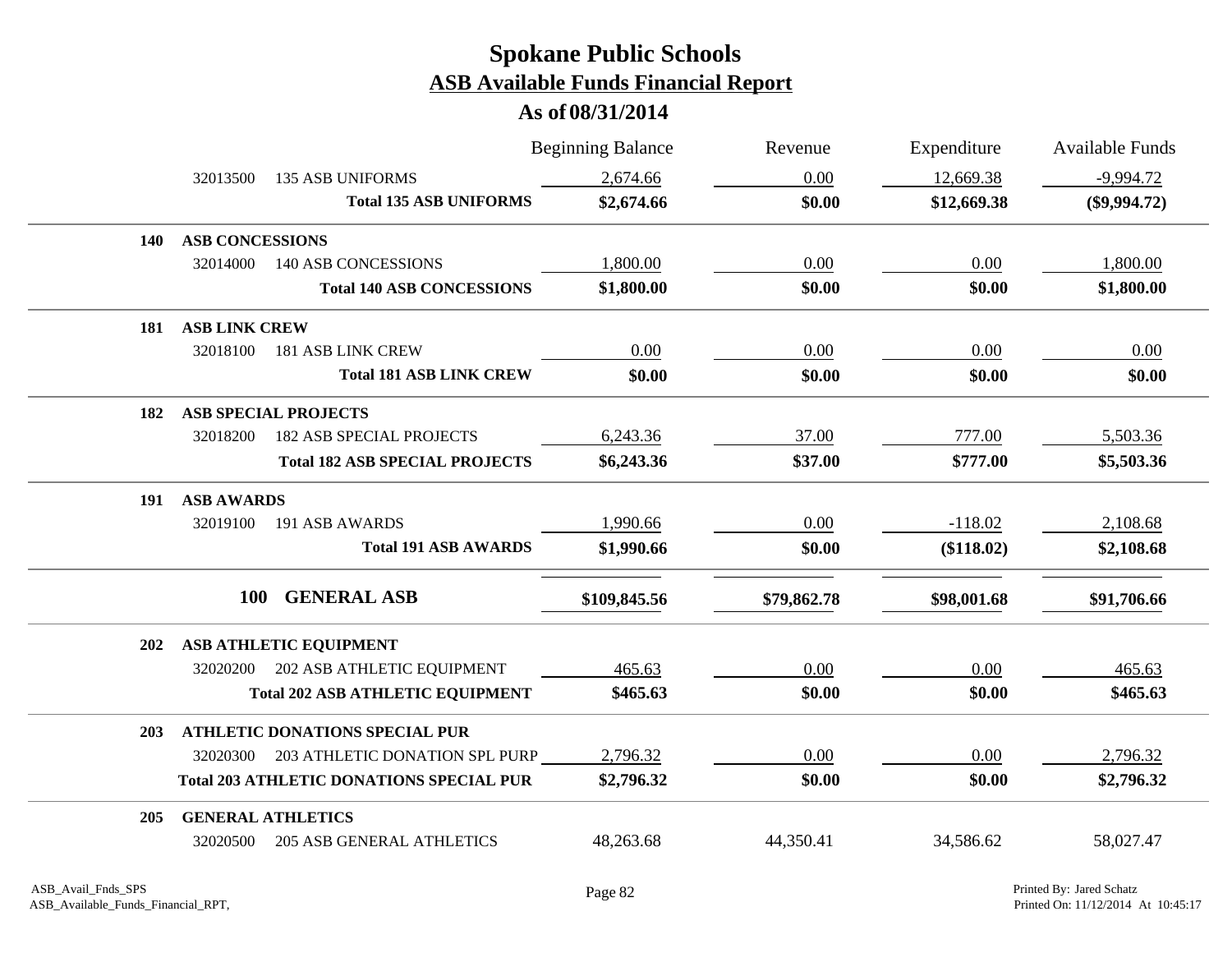|            |                               |                                         | <b>Beginning Balance</b> | Revenue     | Expenditure | <b>Available Funds</b> |
|------------|-------------------------------|-----------------------------------------|--------------------------|-------------|-------------|------------------------|
|            |                               | <b>Total 205 GENERAL ATHLETICS</b>      | \$48,263.68              | \$44,350.41 | \$34,586.62 | \$58,027.47            |
| 206        | <b>LEAGUE ATHLETICS</b>       |                                         |                          |             |             |                        |
|            | 32020600                      | <b>206 ASB LEAGUE ATHLETICS</b>         | 31,105.95                | 6,414.00    | 36,587.44   | 932.51                 |
|            |                               | <b>Total 206 LEAGUE ATHLETICS</b>       | \$31,105.95              | \$6,414.00  | \$36,587.44 | \$932.51               |
| 208        | <b>ASB ATHLETIC OFFICIALS</b> |                                         |                          |             |             |                        |
|            | 32020800                      | <b>208 ASB ATHLETIC OFFICIALS</b>       | 34,568.11                | 30.51       | 18,937.14   | 15,661.48              |
|            |                               | <b>Total 208 ASB ATHLETIC OFFICIALS</b> | \$34,568.11              | \$30.51     | \$18,937.14 | \$15,661.48            |
| 227        | <b>BASEBALL</b>               |                                         |                          |             |             |                        |
|            | 32022700                      | 227 ASB BASEBALL                        | 1,453.09                 | 0.00        | 1,069.74    | 383.35                 |
|            |                               | <b>Total 227 BASEBALL</b>               | \$1,453.09               | \$0.00      | \$1,069.74  | \$383.35               |
| <b>230</b> | <b>BOYS BASKETBALL</b>        |                                         |                          |             |             |                        |
|            | 32023000                      | 230 ASB BOYS BASKETBALL                 | 4,028.44                 | 3,010.00    | 2,615.16    | 4,423.28               |
|            |                               | <b>Total 230 BOYS BASKETBALL</b>        | \$4,028.44               | \$3,010.00  | \$2,615.16  | \$4,423.28             |
| 231        | <b>GIRLS BASKETBALL</b>       |                                         |                          |             |             |                        |
|            | 32023100                      | 231 ASB GIRLS BASKETBALL                | 1,506.84                 | 39.00       | $-1.94$     | 1,547.78               |
|            |                               | <b>Total 231 GIRLS BASKETBALL</b>       | \$1,506.84               | \$39.00     | (\$1.94)    | \$1,547.78             |
| 236        | <b>BOYS CROSS COUNTRY</b>     |                                         |                          |             |             |                        |
|            | 32023600                      | 236 ASB BOYS CROSS COUNRY               | 411.37                   | 4,980.76    | 3,426.28    | 1,965.85               |
|            |                               | <b>Total 236 BOYS CROSS COUNTRY</b>     | \$411.37                 | \$4,980.76  | \$3,426.28  | \$1,965.85             |
| 237        | <b>GIRLS CROSS COUNTRY</b>    |                                         |                          |             |             |                        |
|            | 32023700                      | 237 ASB GIRLS CROSS COUNTRY             | 5,614.21                 | 3,307.50    | 3,934.54    | 4,987.17               |
|            |                               | <b>Total 237 GIRLS CROSS COUNTRY</b>    | \$5,614.21               | \$3,307.50  | \$3,934.54  | \$4,987.17             |
| 240        | <b>FOOTBALL</b>               |                                         |                          |             |             |                        |
|            | 32024000                      | <b>240 ASB FOOTBALL</b>                 | 2,982.35                 | 15,483.00   | 13,232.08   | 5,233.27               |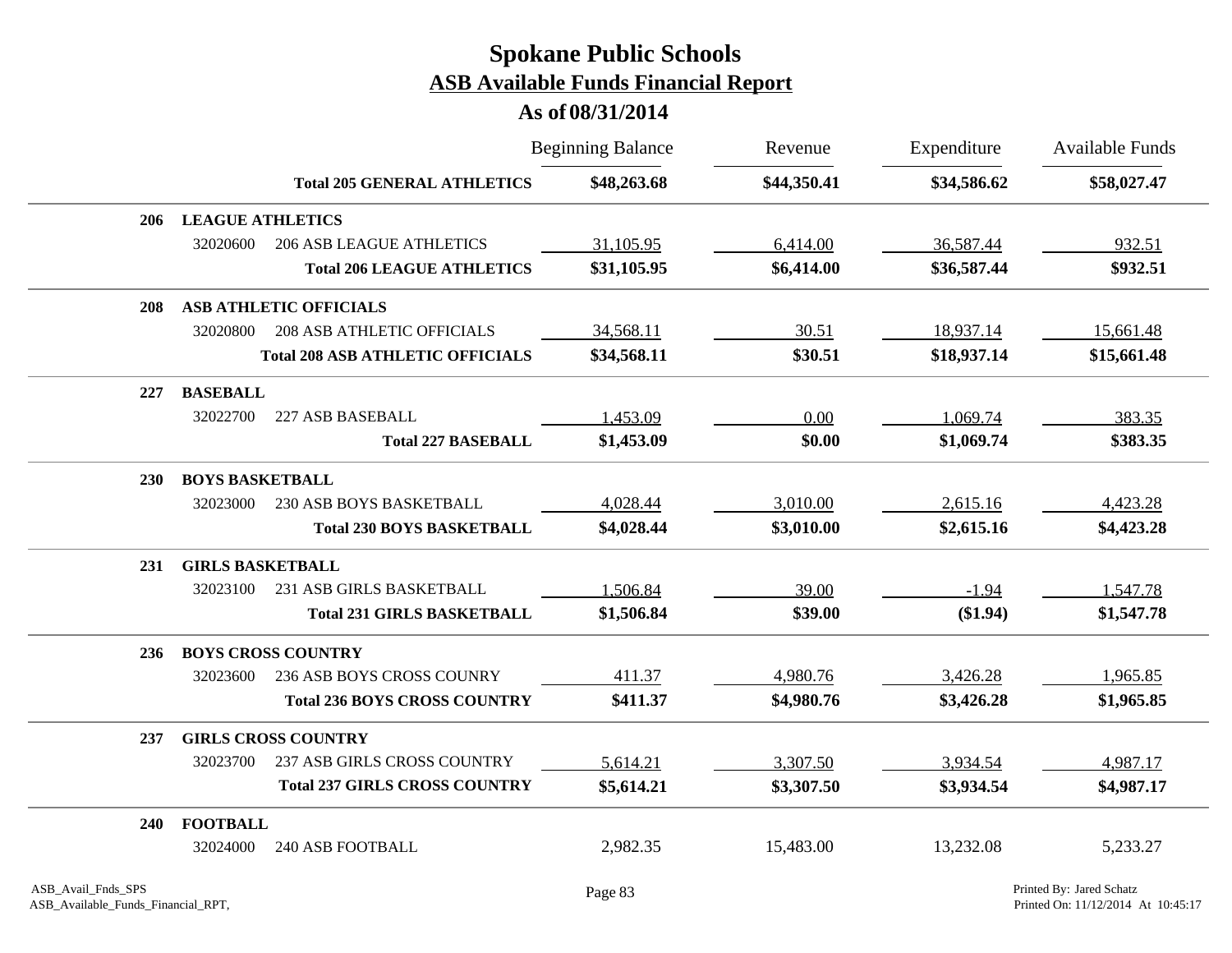|            |                        |                                  | <b>Beginning Balance</b> | Revenue     | Expenditure  | Available Funds |
|------------|------------------------|----------------------------------|--------------------------|-------------|--------------|-----------------|
|            |                        | <b>Total 240 FOOTBALL</b>        | \$2,982.35               | \$15,483.00 | \$13,232.08  | \$5,233.27      |
| 242        | <b>BOYS GOLF</b>       |                                  |                          |             |              |                 |
|            | 32024200               | 242 ASB GOLF                     | 152.55                   | 710.00      | 946.80       | $-84.25$        |
|            |                        | <b>Total 242 BOYS GOLF</b>       | \$152.55                 | \$710.00    | \$946.80     | $(\$84.25)$     |
| 243        | <b>GIRLS GOLF</b>      |                                  |                          |             |              |                 |
|            | 32024300               | 243 ASB GIRLS GOLF               | 583.81                   | 1,365.00    | 2,452.53     | $-503.72$       |
|            |                        | <b>Total 243 GIRLS GOLF</b>      | \$583.81                 | \$1,365.00  | \$2,452.53   | $(\$503.72)$    |
| 248        | <b>GYMNASTICS</b>      |                                  |                          |             |              |                 |
|            | 32024800               | <b>248 ASB GYMNASTICS</b>        | 1,036.74                 | 75.00       | $-222.92$    | 1,334.66        |
|            |                        | <b>Total 248 GYMNASTICS</b>      | \$1,036.74               | \$75.00     | $(\$222.92)$ | \$1,334.66      |
| 264        | <b>SLOW PITCH</b>      |                                  |                          |             |              |                 |
|            | 32026400               | 264 ASB SLOW PITCH SOFTBALL      | 1,187.99                 | 0.00        | 408.78       | 779.21          |
|            |                        | <b>Total 264 SLOW PITCH</b>      | \$1,187.99               | \$0.00      | \$408.78     | \$779.21        |
| 266        | <b>BOYS' SOCCER</b>    |                                  |                          |             |              |                 |
|            | 32026600               | <b>266 ASB BOYS SOCCER</b>       | 2,749.68                 | 2,670.00    | 3,478.30     | 1,941.38        |
|            |                        | <b>Total 266 BOYS' SOCCER</b>    | \$2,749.68               | \$2,670.00  | \$3,478.30   | \$1,941.38      |
| 267        | <b>GIRLS' SOCCER</b>   |                                  |                          |             |              |                 |
|            | 32026700               | <b>267 ASB GIRLS SOCCER</b>      | 2,024.06                 | 3,512.36    | 1,357.34     | 4,179.08        |
|            |                        | <b>Total 267 GIRLS' SOCCER</b>   | \$2,024.06               | \$3,512.36  | \$1,357.34   | \$4,179.08      |
| <b>270</b> | <b>GIRLS' SOFTBALL</b> |                                  |                          |             |              |                 |
|            | 32027000               | 270 ASB SOFTBALL                 | 151.68                   | 1,620.00    | 1,788.08     | $-16.40$        |
|            |                        | <b>Total 270 GIRLS' SOFTBALL</b> | \$151.68                 | \$1,620.00  | \$1,788.08   | $(\$16.40)$     |
| 278        | <b>BOYS' TENNIS</b>    |                                  |                          |             |              |                 |
|            | 32027800               | 278 ASB BOYS TENNIS              | 265.02                   | 360.00      | $-410.89$    | 1,035.91        |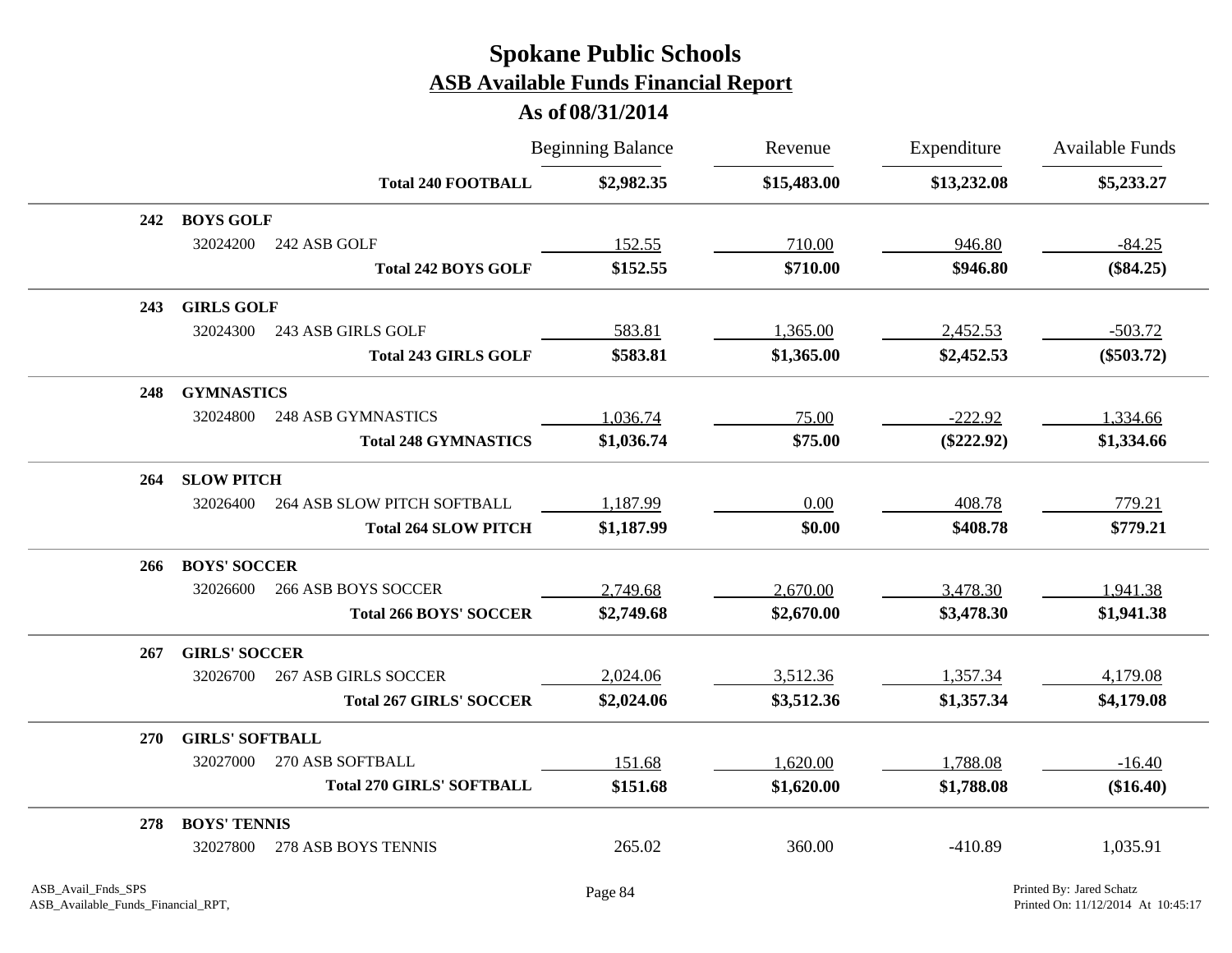|     |                          |                                    | <b>Beginning Balance</b> | Revenue     | Expenditure  | <b>Available Funds</b> |
|-----|--------------------------|------------------------------------|--------------------------|-------------|--------------|------------------------|
|     |                          | <b>Total 278 BOYS' TENNIS</b>      | \$265.02                 | \$360.00    | $(\$410.89)$ | \$1,035.91             |
| 279 | <b>GIRLS' TENNIS</b>     |                                    |                          |             |              |                        |
|     | 32027900                 | 279 ASB GIRLS TENNIS               | 800.64                   | 0.00        | $-1,020.06$  | 1,820.70               |
|     |                          | <b>Total 279 GIRLS' TENNIS</b>     | \$800.64                 | \$0.00      | (\$1,020.06) | \$1,820.70             |
| 284 | <b>BOYS' TRACK</b>       |                                    |                          |             |              |                        |
|     | 32028400                 | <b>284 ASB BOYS TRACK</b>          | 1,380.36                 | 463.50      | $-545.15$    | 2,389.01               |
|     |                          | <b>Total 284 BOYS' TRACK</b>       | \$1,380.36               | \$463.50    | $(\$545.15)$ | \$2,389.01             |
| 285 | <b>GIRLS' TRACK</b>      |                                    |                          |             |              |                        |
|     | 32028500                 | <b>285 ASB GIRLS TRACK</b>         | 1,131.00                 | 450.50      | $-318.40$    | 1,899.90               |
|     |                          | <b>Total 285 GIRLS' TRACK</b>      | \$1,131.00               | \$450.50    | $(\$318.40)$ | \$1,899.90             |
| 290 | <b>GIRLS' VOLLEYBALL</b> |                                    |                          |             |              |                        |
|     | 32029000                 | <b>290 ASB VOLLEYBALL</b>          | 2,711.26                 | 10,255.84   | 9,576.99     | 3,390.11               |
|     |                          | <b>Total 290 GIRLS' VOLLEYBALL</b> | \$2,711.26               | \$10,255.84 | \$9,576.99   | \$3,390.11             |
| 294 | <b>BOYS' WRESTLING</b>   |                                    |                          |             |              |                        |
|     | 32029400                 | <b>294 ASB WRESTLING</b>           | 468.37                   | 635.00      | $-334.55$    | 1,437.92               |
|     |                          | <b>Total 294 BOYS' WRESTLING</b>   | \$468.37                 | \$635.00    | $(\$334.55)$ | \$1,437.92             |
|     | 200                      | <b>ATHLETICS</b>                   | \$147,839.15             | \$99,732.38 | \$131,543.91 | \$116,027.62           |
|     |                          |                                    |                          |             |              |                        |
| 304 | <b>ART CLUB</b>          |                                    |                          |             |              |                        |
|     | 32030400                 | <b>304 ASB ART CLUB</b>            | 0.00                     | 0.00        | 0.00         | 0.00                   |
|     |                          | <b>Total 304 ART CLUB</b>          | \$0.00                   | \$0.00      | \$0.00       | \$0.00                 |
| 312 | <b>DEBATE CLUB</b>       |                                    |                          |             |              |                        |
|     | 32031200                 | 312 ASB DEBATE                     | 0.00                     | 0.00        | 0.00         | 0.00                   |
|     |                          | <b>Total 312 DEBATE CLUB</b>       | \$0.00                   | \$0.00      | \$0.00       | \$0.00                 |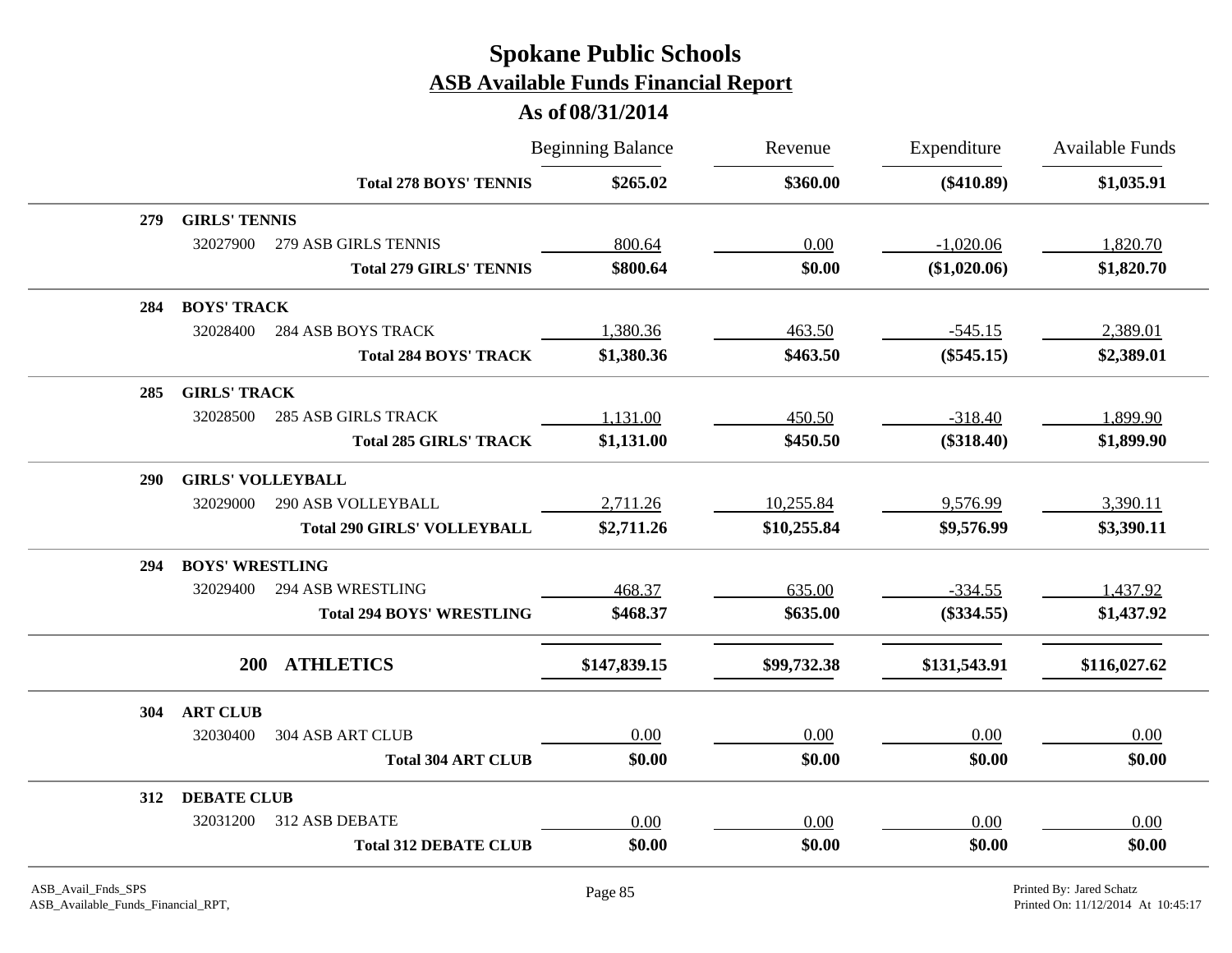|     |                                                 |                                | <b>Beginning Balance</b> | Revenue     | Expenditure | Available Funds |
|-----|-------------------------------------------------|--------------------------------|--------------------------|-------------|-------------|-----------------|
| 313 | <b>DECA CLUB</b>                                |                                |                          |             |             |                 |
|     | 32031300<br>313 ASB DECA                        |                                | $-5,867.25$              | 5,047.66    | 3,022.69    | $-3,842.28$     |
|     |                                                 | <b>Total 313 DECA CLUB</b>     | $(\$5,867.25)$           | \$5,047.66  | \$3,022.69  | $(\$3,842.28)$  |
| 314 | <b>DECA STORE</b>                               |                                |                          |             |             |                 |
|     | 32031400<br>314 ASB DECA STORE                  |                                | 6,799.82                 | 40,860.41   | 40,422.27   | 7,237.96        |
|     |                                                 | <b>Total 314 DECA STORE</b>    | \$6,799.82               | \$40,860.41 | \$40,422.27 | \$7,237.96      |
| 315 | <b>DRAMA CLUB</b>                               |                                |                          |             |             |                 |
|     | 315 ASB DRAMA<br>32031500                       |                                | 243.41                   | 3,252.00    | 2,853.61    | 641.80          |
|     |                                                 | <b>Total 315 DRAMA CLUB</b>    | \$243.41                 | \$3,252.00  | \$2,853.61  | \$641.80        |
| 322 | <b>EXPLORING CHILDHOOD CLUB</b>                 |                                |                          |             |             |                 |
|     | 322 ASB EXPLORING CHILDHOOD<br>32032200         |                                | 0.00                     | 0.00        | 0.00        | 0.00            |
|     | <b>Total 322 EXPLORING CHILDHOOD CLUB</b>       |                                | \$0.00                   | \$0.00      | \$0.00      | \$0.00          |
| 323 | <b>HORTICULTURE</b>                             |                                |                          |             |             |                 |
|     | 32032300<br><b>323 ASB HORTICULTURE</b>         |                                | 1,158.37                 | 4,633.92    | 4,443.26    | 1,349.03        |
|     |                                                 | <b>Total 323 HORTICULTURE</b>  | \$1,158.37               | \$4,633.92  | \$4,443.26  | \$1,349.03      |
| 329 | <b>PRO START - FOOD SERVICES CLUB</b>           |                                |                          |             |             |                 |
|     | 329 ASB FOOD SERVICE CLUB<br>32032900           |                                | 1,621.25                 | 0.00        | 0.00        | 1,621.25        |
|     | <b>Total 329 PRO START - FOOD SERVICES CLUB</b> |                                | \$1,621.25               | \$0.00      | \$0.00      | \$1,621.25      |
| 333 | <b>JAPANESE CLUB</b>                            |                                |                          |             |             |                 |
|     | 333 ASB JAPANESE<br>32033300                    |                                | 0.00                     | 0.00        | 0.00        | 0.00            |
|     |                                                 | <b>Total 333 JAPANESE CLUB</b> | \$0.00                   | \$0.00      | \$0.00      | \$0.00          |
| 334 | <b>SPANISH CLUB</b>                             |                                |                          |             |             |                 |
|     | 334 ASB SPANISH CLUB<br>32033400                |                                | 0.00                     | 0.00        | 0.00        | 0.00            |
|     |                                                 | <b>Total 334 SPANISH CLUB</b>  | \$0.00                   | \$0.00      | \$0.00      | \$0.00          |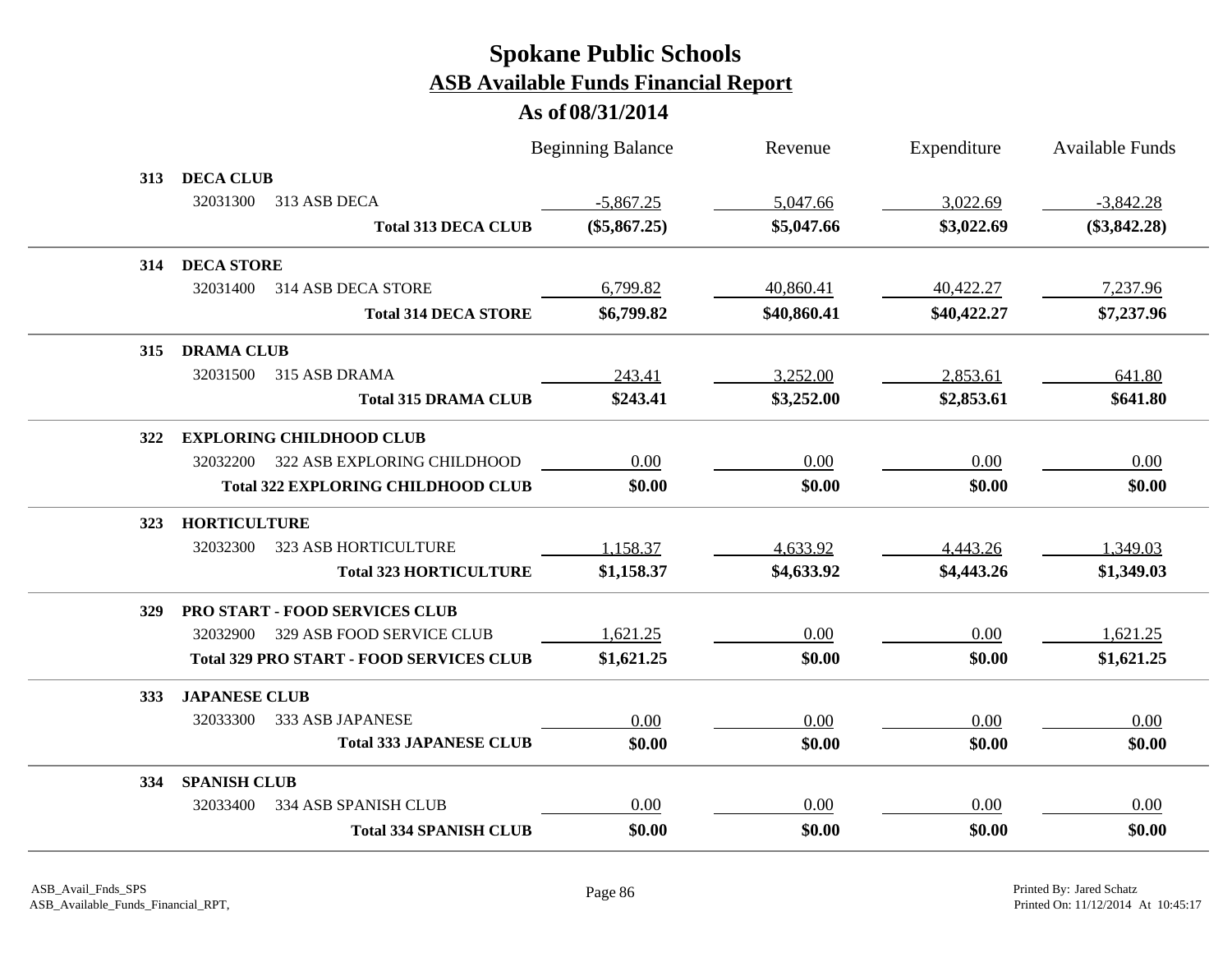|                |                          |                                    | <b>Beginning Balance</b> | Revenue    | Expenditure | <b>Available Funds</b> |
|----------------|--------------------------|------------------------------------|--------------------------|------------|-------------|------------------------|
| 335            | <b>FRENCH CLUB</b>       |                                    |                          |            |             |                        |
|                | 32033500                 | 335 ASB WORLD LANGUAGES CLUB       | 462.21                   | 0.00       | 0.00        | 462.21                 |
|                |                          | <b>Total 335 FRENCH CLUB</b>       | \$462.21                 | \$0.00     | \$0.00      | \$462.21               |
| 354            |                          | <b>BAGPIPE/DRUM CORP</b>           |                          |            |             |                        |
|                | 32035400                 | 35400 BAGPIPE/DRUM CORP            | 3,200.00                 | 1,730.00   | 0.00        | 4,930.00               |
|                |                          | <b>Total 354 BAGPIPE/DRUM CORP</b> | \$3,200.00               | \$1,730.00 | \$0.00      | \$4,930.00             |
|                | 356 BAND CLUB            |                                    |                          |            |             |                        |
|                | 32035600                 | 356 ASB BAND                       | $-209.84$                | 7,447.00   | 6,228.64    | 1,008.52               |
|                |                          | <b>Total 356 BAND CLUB</b>         | $(\$209.84)$             | \$7,447.00 | \$6,228.64  | \$1,008.52             |
| 358            | <b>CHORAL CLUB</b>       |                                    |                          |            |             |                        |
|                | 32035800                 | <b>358 ASB CHORAL</b>              | 1,938.73                 | 7,200.87   | 7,251.63    | 1,887.97               |
|                |                          | <b>Total 358 CHORAL CLUB</b>       | \$1,938.73               | \$7,200.87 | \$7,251.63  | \$1,887.97             |
| 368            | <b>CO-OPERATIVE CLUB</b> |                                    |                          |            |             |                        |
|                | 32036800                 | 368 ASB CO-OP                      | 0.00                     | 0.00       | 0.00        | 0.00                   |
|                |                          | <b>Total 368 CO-OPERATIVE CLUB</b> | \$0.00                   | \$0.00     | \$0.00      | \$0.00                 |
| 387            | <b>AUTO MECHANICS</b>    |                                    |                          |            |             |                        |
|                | 32038700                 | <b>387 ASB AUTO MECHANICS</b>      | 0.00                     | 0.00       | 0.00        | 0.00                   |
|                |                          | <b>Total 387 AUTO MECHANICS</b>    | \$0.00                   | \$0.00     | \$0.00      | \$0.00                 |
| 390 <b>SEP</b> | <b>CLASS OF 2020</b>     |                                    |                          |            |             |                        |
|                | 32039000                 | 39000 CLASS OF 2020                | 0.00                     | 0.00       | 0.00        | 0.00                   |
|                |                          | <b>Total 390 CLASS OF 2020</b>     | \$0.00                   | \$0.00     | \$0.00      | \$0.00                 |
|                | 391 CLASS OF 2011        |                                    |                          |            |             |                        |
|                | 32039100                 | 39100 CLASS OF 2011                | 0.00                     | 0.00       | $-20.00$    | 20.00                  |
|                |                          | <b>Total 391 CLASS OF 2011</b>     | \$0.00                   | \$0.00     | $(\$20.00)$ | \$20.00                |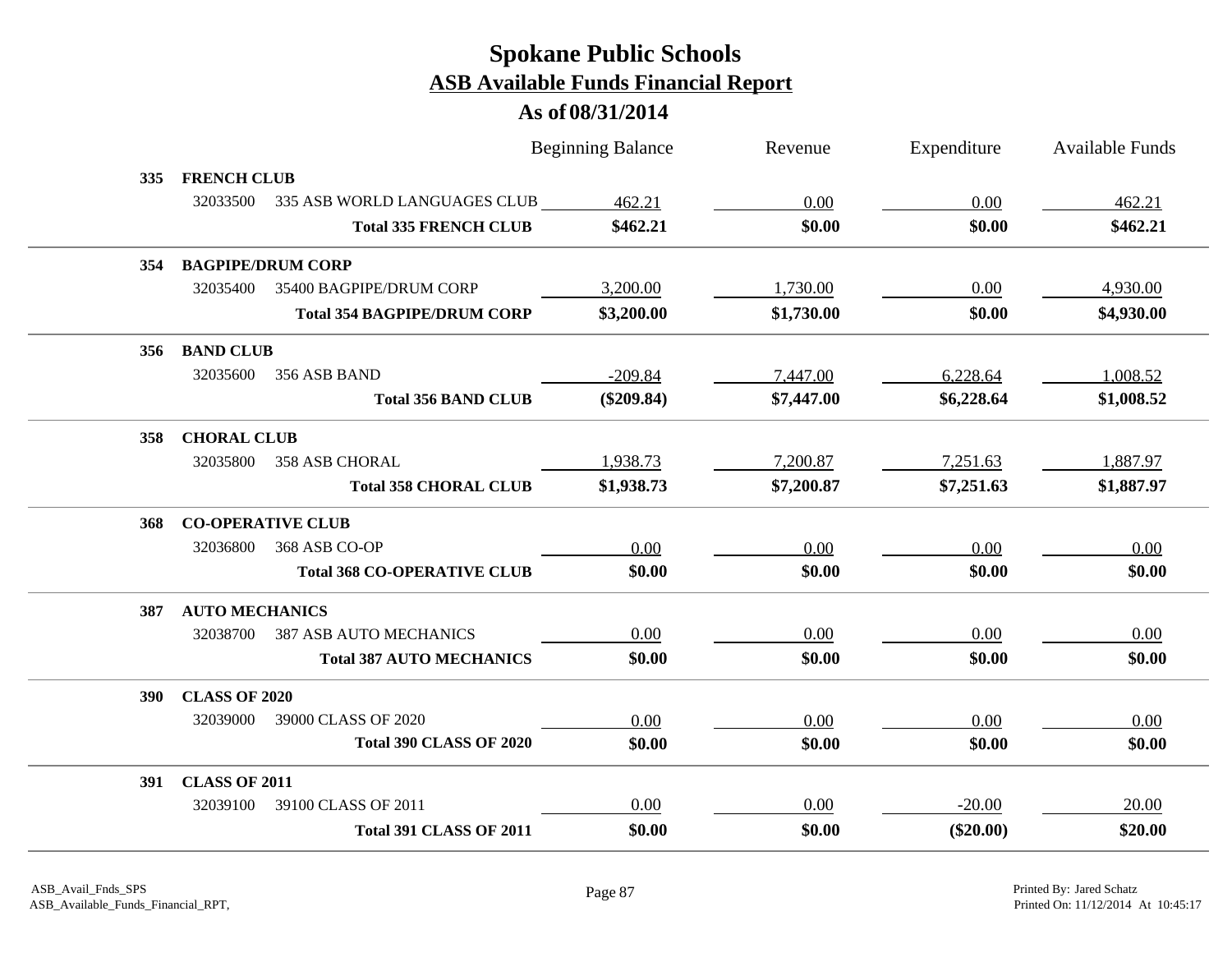|            |                       |                                | <b>Beginning Balance</b> | Revenue     | Expenditure | Available Funds |
|------------|-----------------------|--------------------------------|--------------------------|-------------|-------------|-----------------|
| 392        | <b>CLASS OF 2012</b>  |                                |                          |             |             |                 |
|            | 32039200              | 392 ASB CLASS OF 2012          | 0.00                     | 0.00        | 0.00        | 0.00            |
|            |                       | <b>Total 392 CLASS OF 2012</b> | \$0.00                   | \$0.00      | \$0.00      | \$0.00          |
| <b>393</b> | ASB CLASS 2013        |                                |                          |             |             |                 |
|            | 32039300              | 393 ASB CLASS OF 2013          | 1,595.81                 | 0.00        | 1,595.81    | 0.00            |
|            |                       | Total 393 ASB CLASS 2013       | \$1,595.81               | \$0.00      | \$1,595.81  | \$0.00          |
| 394        | ASB CLASS 2014        |                                |                          |             |             |                 |
|            | 32039400              | 394 ASB CLASS OF 2014          | 324.99                   | 16,076.00   | 15,956.00   | 444.99          |
|            |                       | Total 394 ASB CLASS 2014       | \$324.99                 | \$16,076.00 | \$15,956.00 | \$444.99        |
| 395        | ASB CLASS 2015        |                                |                          |             |             |                 |
|            | 32039500              | 395 ASB CLASS OF 2015          | 114.08                   | 2,380.00    | 1,459.06    | 1,035.02        |
|            |                       | Total 395 ASB CLASS 2015       | \$114.08                 | \$2,380.00  | \$1,459.06  | \$1,035.02      |
| 396        | ASB CLASS 2016        |                                |                          |             |             |                 |
|            | 32039600              | 396 ASB CLASS OF 2016          | 156.96                   | 1,240.25    | 410.86      | 986.35          |
|            |                       | Total 396 ASB CLASS 2016       | \$156.96                 | \$1,240.25  | \$410.86    | \$986.35        |
| 397        | ASB CLASS 2017        |                                |                          |             |             |                 |
|            | 32039700              | 397 ASB CLASS OF 2017          | 0.00                     | 0.00        | $-11.13$    | 11.13           |
|            |                       | Total 397 ASB CLASS 2017       | \$0.00                   | \$0.00      | (\$11.13)   | \$11.13         |
| 398        | <b>ASB CLASS 2018</b> |                                |                          |             |             |                 |
|            | 32039800              | 398 ASB CLASS OF 2018          | 0.00                     | 0.00        | 0.00        | 0.00            |
|            |                       | Total 398 ASB CLASS 2018       | \$0.00                   | \$0.00      | \$0.00      | \$0.00          |
| 399        | ASB CLASS 2019        |                                |                          |             |             |                 |
|            | 32039900              | 39900 CLASS OF 2019            | 0.00                     | 0.00        | 0.00        | 0.00            |
|            |                       | Total 399 ASB CLASS 2019       | \$0.00                   | \$0.00      | \$0.00      | \$0.00          |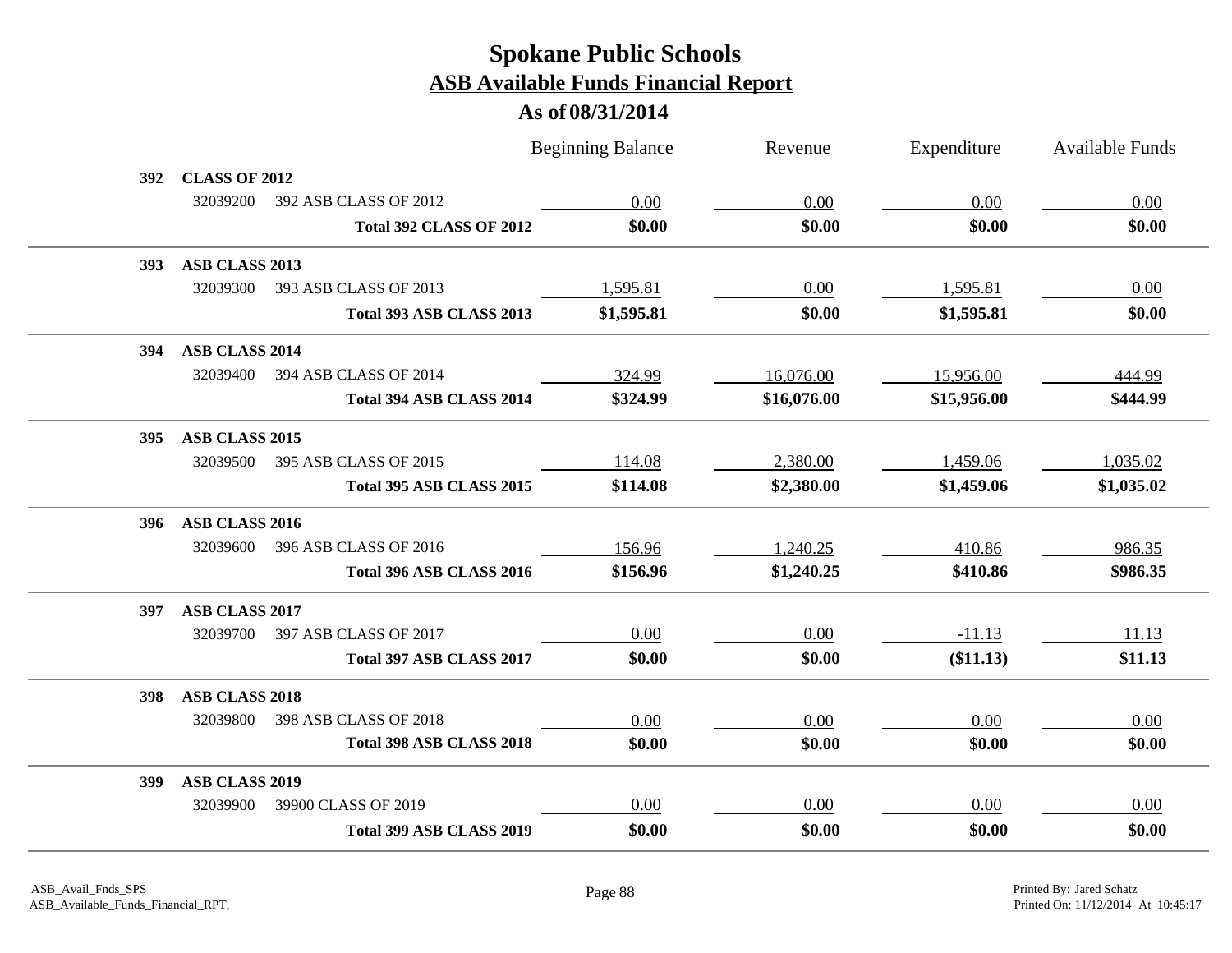|                                                          |                         |                                       | <b>Beginning Balance</b> | Revenue     | Expenditure | Available Funds                                                |
|----------------------------------------------------------|-------------------------|---------------------------------------|--------------------------|-------------|-------------|----------------------------------------------------------------|
|                                                          |                         | 300 CLASS                             | \$11,538.54              | \$89,868.11 | \$83,612.70 | \$17,793.95                                                    |
| 407                                                      | <b>ASB SCIENCE CLUB</b> |                                       |                          |             |             |                                                                |
|                                                          | 32040700                | <b>407 ASB SCIENCE CLUB</b>           | 0.00                     | 0.00        | 0.00        | 0.00                                                           |
|                                                          |                         | <b>Total 407 ASB SCIENCE CLUB</b>     | \$0.00                   | \$0.00      | \$0.00      | \$0.00                                                         |
| 415                                                      | <b>ASB CHEERLEADERS</b> |                                       |                          |             |             |                                                                |
|                                                          | 32041500                | <b>415 ASB CHEERLEADERS</b>           | 4,719.41                 | 26,170.33   | 32,613.34   | $-1,723.60$                                                    |
|                                                          |                         | <b>Total 415 ASB CHEERLEADERS</b>     | \$4,719.41               | \$26,170.33 | \$32,613.34 | $(\$1,723.60)$                                                 |
| 423                                                      | <b>ASB CHESS CLUB</b>   |                                       |                          |             |             |                                                                |
|                                                          | 32042300                | <b>423 ASB CHESS CLUB</b>             | 0.00                     | 0.00        | 0.00        | 0.00                                                           |
|                                                          |                         | <b>Total 423 ASB CHESS CLUB</b>       | \$0.00                   | \$0.00      | \$0.00      | \$0.00                                                         |
| 426                                                      |                         | WA DRUG FREE YOUTH                    |                          |             |             |                                                                |
|                                                          | 32042600                | <b>407 ASB WA DRUG FREE YOUTH</b>     | 0.00                     | 0.00        | 0.00        | 0.00                                                           |
|                                                          |                         | <b>Total 426 WA DRUG FREE YOUTH</b>   | \$0.00                   | \$0.00      | \$0.00      | \$0.00                                                         |
| 434                                                      |                         | <b>ASB KNOWLEDGE BOWL</b>             |                          |             |             |                                                                |
|                                                          | 32043400                | 434 ASB KNOWLEDGE BOWL                | 0.00                     | 0.00        | 0.00        | 0.00                                                           |
|                                                          |                         | <b>Total 434 ASB KNOWLEDGE BOWL</b>   | \$0.00                   | \$0.00      | \$0.00      | \$0.00                                                         |
| 435                                                      | <b>ASB SPAM</b>         |                                       |                          |             |             |                                                                |
|                                                          | 32043500                | 435 ASB SPAM                          | 38.34                    | 0.00        | 0.00        | 38.34                                                          |
|                                                          |                         | <b>Total 435 ASB SPAM</b>             | \$38.34                  | \$0.00      | \$0.00      | \$38.34                                                        |
| 436                                                      |                         | <b>ASB EXCEPTIONAL CLUB</b>           |                          |             |             |                                                                |
|                                                          | 32043600                | <b>436 ASB EXCEPTIONAL CLUB</b>       | 0.00                     | 0.00        | 0.00        | 0.00                                                           |
|                                                          |                         | <b>Total 436 ASB EXCEPTIONAL CLUB</b> | \$0.00                   | \$0.00      | \$0.00      | \$0.00                                                         |
| 437                                                      | <b>ASB LETTER CLUB</b>  |                                       |                          |             |             |                                                                |
|                                                          | 32043700                | <b>437 ASB LETTER CLUB ACCOUNT</b>    | 0.00                     | 0.00        | 0.00        | 0.00                                                           |
| ASB_Avail_Fnds_SPS<br>ASB_Available_Funds_Financial_RPT, |                         |                                       | Page 89                  |             |             | Printed By: Jared Schatz<br>Printed On: 11/12/2014 At 10:45:17 |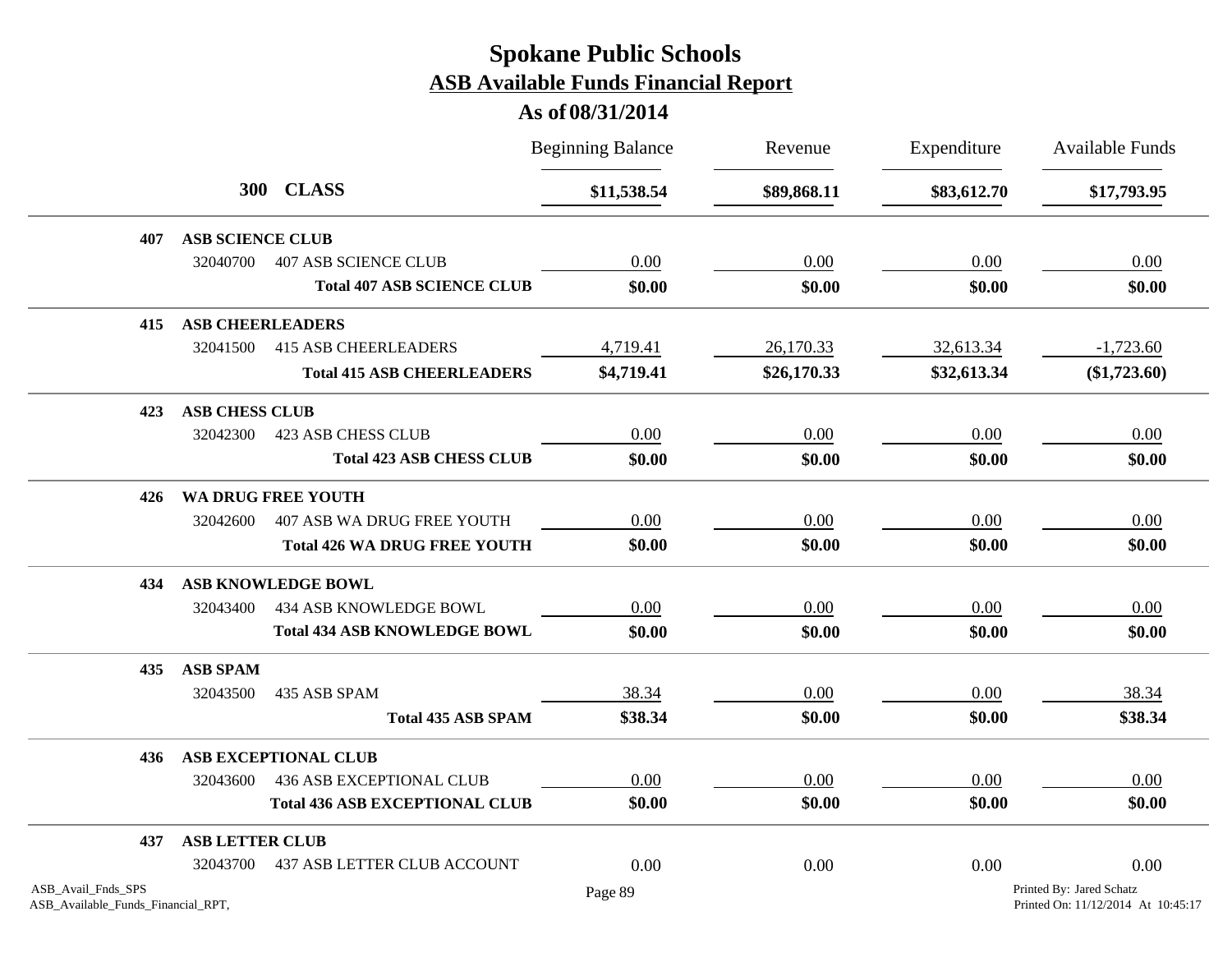|     |                                                 |                                  | <b>Beginning Balance</b> | Revenue  | Expenditure | <b>Available Funds</b> |
|-----|-------------------------------------------------|----------------------------------|--------------------------|----------|-------------|------------------------|
|     |                                                 | <b>Total 437 ASB LETTER CLUB</b> | \$0.00                   | \$0.00   | \$0.00      | \$0.00                 |
| 438 | <b>ASB ACTIVITY LEAGUE</b>                      |                                  |                          |          |             |                        |
|     | 32043800<br><b>438 ASB ACTIVITY LEAGUE CLUB</b> |                                  | 0.00                     | 0.00     | 0.00        | 0.00                   |
|     | <b>Total 438 ASB ACTIVITY LEAGUE</b>            |                                  | \$0.00                   | \$0.00   | \$0.00      | \$0.00                 |
| 444 | <b>ASB PHOTO CLUB</b>                           |                                  |                          |          |             |                        |
|     | 32044400<br><b>444 ASB PHOTO CLUB</b>           |                                  | 0.07                     | 0.00     | 0.00        | 0.07                   |
|     |                                                 | <b>Total 444 ASB PHOTO CLUB</b>  | \$0.07                   | \$0.00   | \$0.00      | \$0.07                 |
| 448 | <b>WOOD CLUB</b>                                |                                  |                          |          |             |                        |
|     | 32044800<br>44800 WORLD WIDE WOODWORKING        |                                  | 853.97                   | 0.00     | 0.00        | 853.97                 |
|     |                                                 | <b>Total 448 WOOD CLUB</b>       | \$853.97                 | \$0.00   | \$0.00      | \$853.97               |
| 463 | <b>LILAC CORONATION</b>                         |                                  |                          |          |             |                        |
|     | 32046300<br><b>463 ASB LILAC CORONATION</b>     |                                  | 0.00                     | 0.00     | 0.00        | 0.00                   |
|     | <b>Total 463 LILAC CORONATION</b>               |                                  | \$0.00                   | \$0.00   | \$0.00      | \$0.00                 |
| 464 | <b>FAMILY CAREER N COMMUNITY LDRS</b>           |                                  |                          |          |             |                        |
|     | 464 ASB FCCLA<br>32046400                       |                                  | 0.00                     | 0.00     | 0.00        | 0.00                   |
|     | <b>Total 464 FAMILY CAREER N COMMUNITY</b>      |                                  | \$0.00                   | \$0.00   | \$0.00      | \$0.00                 |
| 470 | <b>HONOR SOCIETY</b>                            |                                  |                          |          |             |                        |
|     | 32047000<br><b>470 ASB HONOR SOCIETT</b>        |                                  | 2,078.14                 | 210.00   | 364.22      | 1,923.92               |
|     |                                                 | <b>Total 470 HONOR SOCIETY</b>   | \$2,078.14               | \$210.00 | \$364.22    | \$1,923.92             |
| 473 | <b>GAY-STRAIGHT ALLIANCE</b>                    |                                  |                          |          |             |                        |
|     | 47300 GAY-STRAIGHT ALLIANCE<br>32047300         |                                  | 52.99                    | 0.00     | 0.00        | 52.99                  |
|     | <b>Total 473 GAY-STRAIGHT ALLIANCE</b>          |                                  | \$52.99                  | \$0.00   | \$0.00      | \$52.99                |
| 474 | <b>SERVICE LEARNING CLUB</b>                    |                                  |                          |          |             |                        |
|     | 47400 SERVICE LEARNING CLUB<br>32047400         |                                  | 88.00                    | 0.00     | 0.00        | 88.00                  |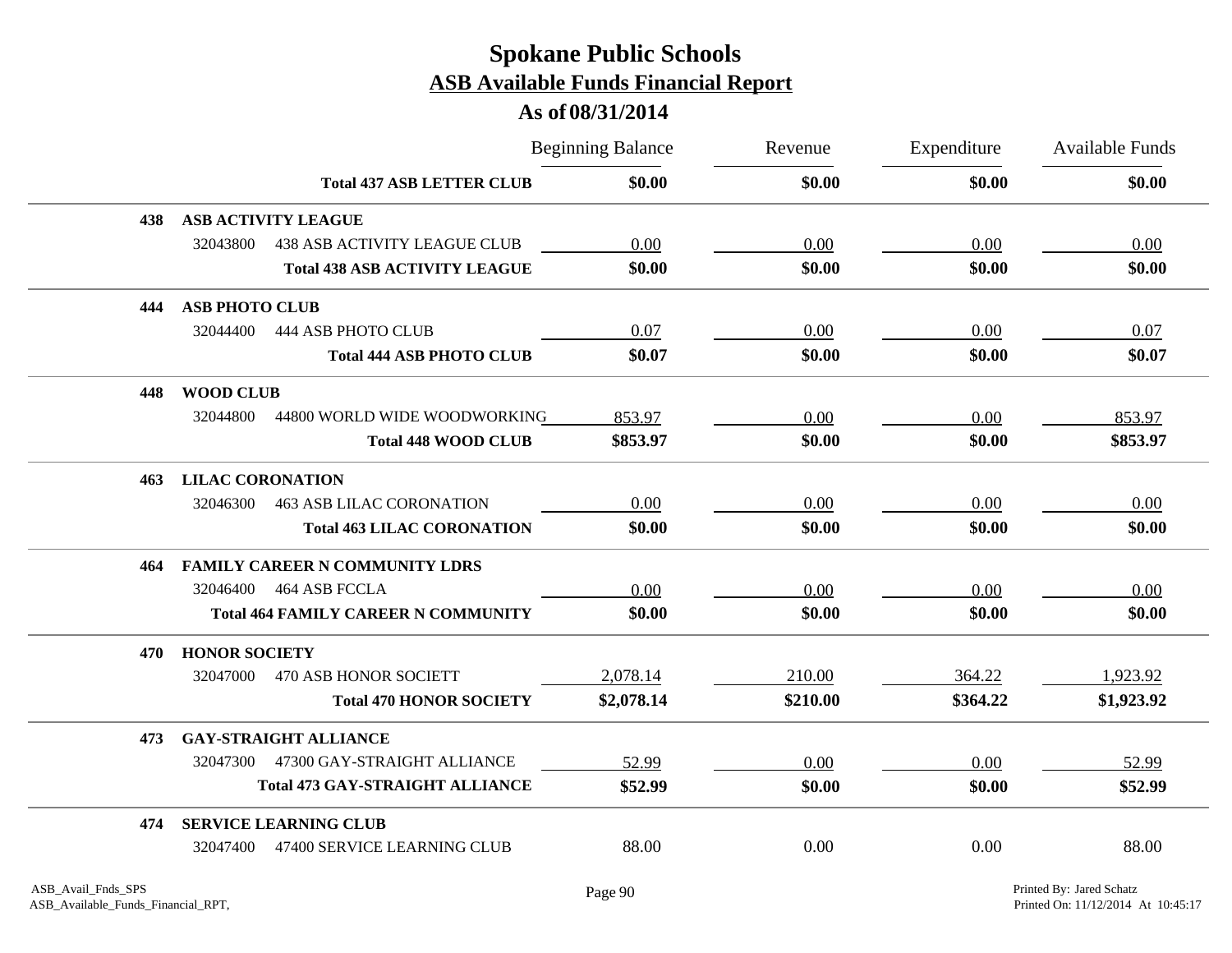#### **As of 08/31/2014**

|     |                       |                                        | <b>Beginning Balance</b> | Revenue     | Expenditure | <b>Available Funds</b> |
|-----|-----------------------|----------------------------------------|--------------------------|-------------|-------------|------------------------|
|     |                       | <b>Total 474 SERVICE LEARNING CLUB</b> | \$88.00                  | \$0.00      | \$0.00      | \$88.00                |
| 476 | <b>MULTI CULTURAL</b> |                                        |                          |             |             |                        |
|     | 32047600              | <b>476 ASB GENSHIKEN CLUB</b>          | 30.06                    | 0.00        | 0.00        | 30.06                  |
|     |                       | <b>Total 476 MULTI CULTURAL</b>        | \$30.06                  | \$0.00      | \$0.00      | \$30.06                |
| 477 | <b>ASB DANCE</b>      |                                        |                          |             |             |                        |
|     | 32047700              | 477 ASB DANCE                          | 2,463.42                 | 15,580.72   | 15,490.24   | 2,553.90               |
|     |                       | <b>Total 477 ASB DANCE</b>             | \$2,463.42               | \$15,580.72 | \$15,490.24 | \$2,553.90             |
| 485 | <b>ASB BOOK CLUB</b>  |                                        |                          |             |             |                        |
|     | 32048500              | <b>485 ASB BOOKCLUB</b>                | 16.30                    | 0.00        | 0.00        | 16.30                  |
|     |                       | <b>Total 485 ASB BOOK CLUB</b>         | \$16.30                  | \$0.00      | \$0.00      | \$16.30                |
| 486 |                       | <b>ASB PHILOSPHY CLUB</b>              |                          |             |             |                        |
|     | 32048600              | <b>486 ASB PHILOSOPHY CLUB</b>         | $0.00\,$                 | 0.00        | 0.00        | 0.00                   |
|     |                       | <b>Total 486 ASB PHILOSPHY CLUB</b>    | \$0.00                   | \$0.00      | \$0.00      | \$0.00                 |
|     | 400                   | <b>CLUBS</b>                           | \$10,340.70              | \$41,961.05 | \$48,467.80 | \$3,833.95             |
| 408 | THE COMMUNITY SCHOOL  |                                        |                          |             |             |                        |
| 104 | <b>ASB GENERAL</b>    |                                        |                          |             |             |                        |
|     | 40810400              | 104 ASB GENERAL                        | 30,443.79                | 5,004.53    | 5,274.90    | 30,173.42              |
|     |                       | <b>Total 104 ASB GENERAL</b>           | \$30,443.79              | \$5,004.53  | \$5,274.90  | \$30,173.42            |
|     | <b>100</b>            | <b>GENERAL ASB</b>                     | \$30,443.79              | \$5,004.53  | \$5,274.90  | \$30,173.42            |

#### 409 HAVERMALE HIGH SCHOOL

**182 ASB SPECIAL PROJECTS**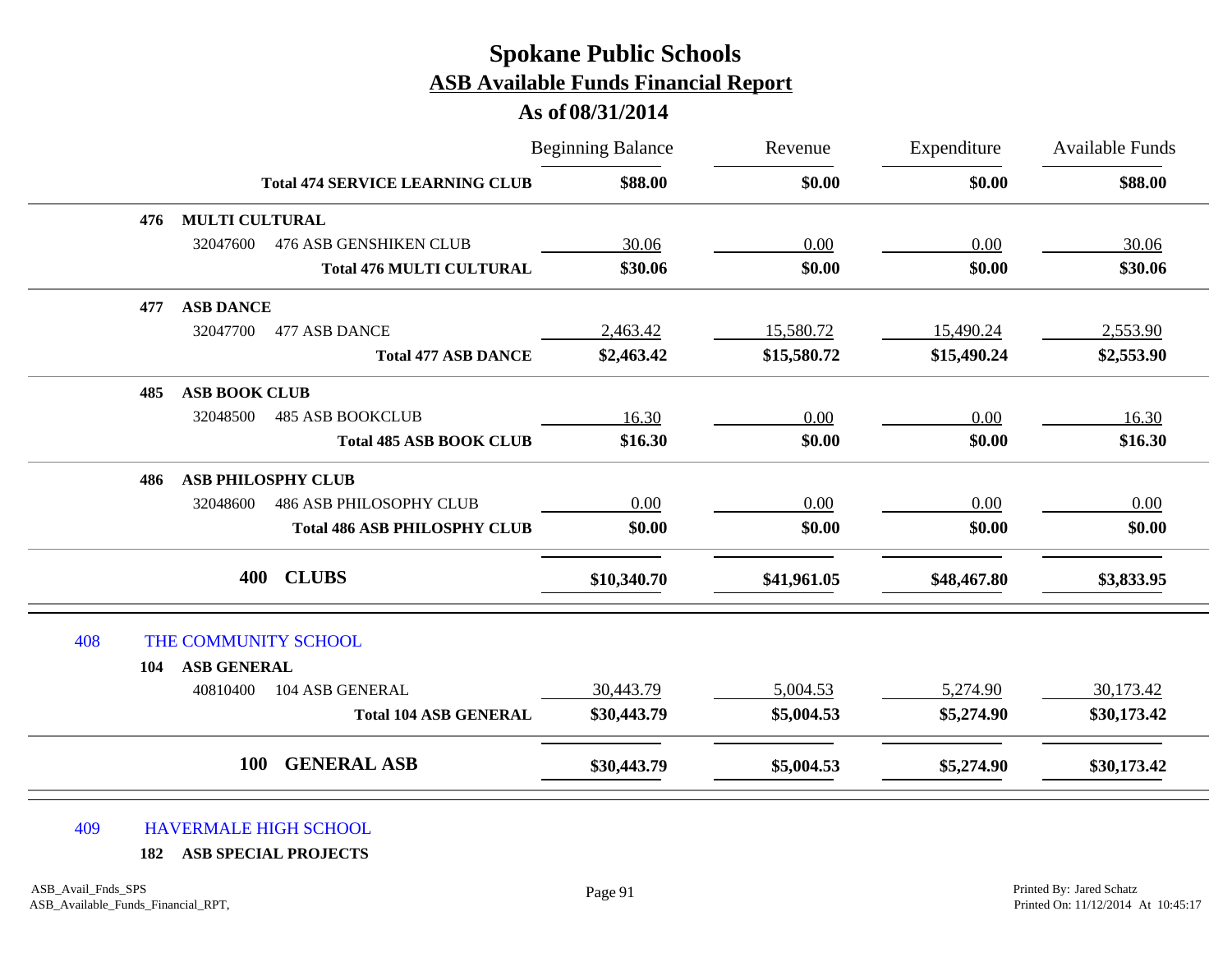|     |                           |                                             | <b>Beginning Balance</b> | Revenue    | Expenditure | <b>Available Funds</b> |
|-----|---------------------------|---------------------------------------------|--------------------------|------------|-------------|------------------------|
|     | 40918201                  | 18201 SPL PROJECT SR BREAKFAST              | 0.00                     | 0.00       | 0.00        | 0.00                   |
|     |                           | <b>Total 182 ASB SPECIAL PROJECTS</b>       | \$0.00                   | \$0.00     | \$0.00      | \$0.00                 |
|     |                           | 100 GENERAL ASB                             | \$0.00                   | \$0.00     | \$0.00      | \$0.00                 |
| 470 | <b>SKILLS CENTER</b>      |                                             |                          |            |             |                        |
|     | 102 ASB RESERVE           |                                             |                          |            |             |                        |
|     |                           | 47010200 102 ASB RESERVE                    | 0.00                     | 0.00       | 0.00        | 0.00                   |
|     |                           | <b>Total 102 ASB RESERVE</b>                | \$0.00                   | \$0.00     | \$0.00      | \$0.00                 |
|     | <b>ASB GENERAL</b><br>104 |                                             |                          |            |             |                        |
|     | 47010400                  | 104 ASB GENERAL                             | 4,060.09                 | 5,849.88   | 4,338.19    | 5,571.78               |
|     |                           | <b>Total 104 ASB GENERAL</b>                | \$4,060.09               | \$5,849.88 | \$4,338.19  | \$5,571.78             |
|     |                           | 100 GENERAL ASB                             | \$4,060.09               | \$5,849.88 | \$4,338.19  | \$5,571.78             |
|     | 374                       | <b>ASB PRE-LAW ENFORCEMENT</b>              |                          |            |             |                        |
|     |                           | 47037400 470 ASB PRE-LAW ENFORCEMENT        | 0.00                     | $0.00\,$   | 0.00        | 0.00                   |
|     |                           | <b>Total 374 ASB PRE-LAW ENFORCEMENT</b>    | \$0.00                   | \$0.00     | \$0.00      | \$0.00                 |
|     | <b>ASB MEDICAL</b><br>375 |                                             |                          |            |             |                        |
|     |                           | 47037500 375 ASB MEDICAL                    | 0.00                     | 0.00       | 0.00        | 0.00                   |
|     |                           | <b>Total 375 ASB MEDICAL</b>                | \$0.00                   | \$0.00     | \$0.00      | \$0.00                 |
|     | 376                       | <b>TELEVISION PRODUCTION CLUB</b>           |                          |            |             |                        |
|     |                           | 47037600 376 ASB TV/BROADCASTING PROD       | 0.00                     | 0.00       | 0.00        | 0.00                   |
|     |                           | <b>Total 376 TELEVISION PRODUCTION CLUB</b> | \$0.00                   | \$0.00     | \$0.00      | \$0.00                 |
|     | 377                       | <b>VOC/INSTR CLUBS OF AMERICA</b>           |                          |            |             |                        |
|     |                           | 47037700 377 ASB VICA                       | 0.00                     | 0.00       | 0.00        | 0.00                   |
|     |                           |                                             |                          |            |             |                        |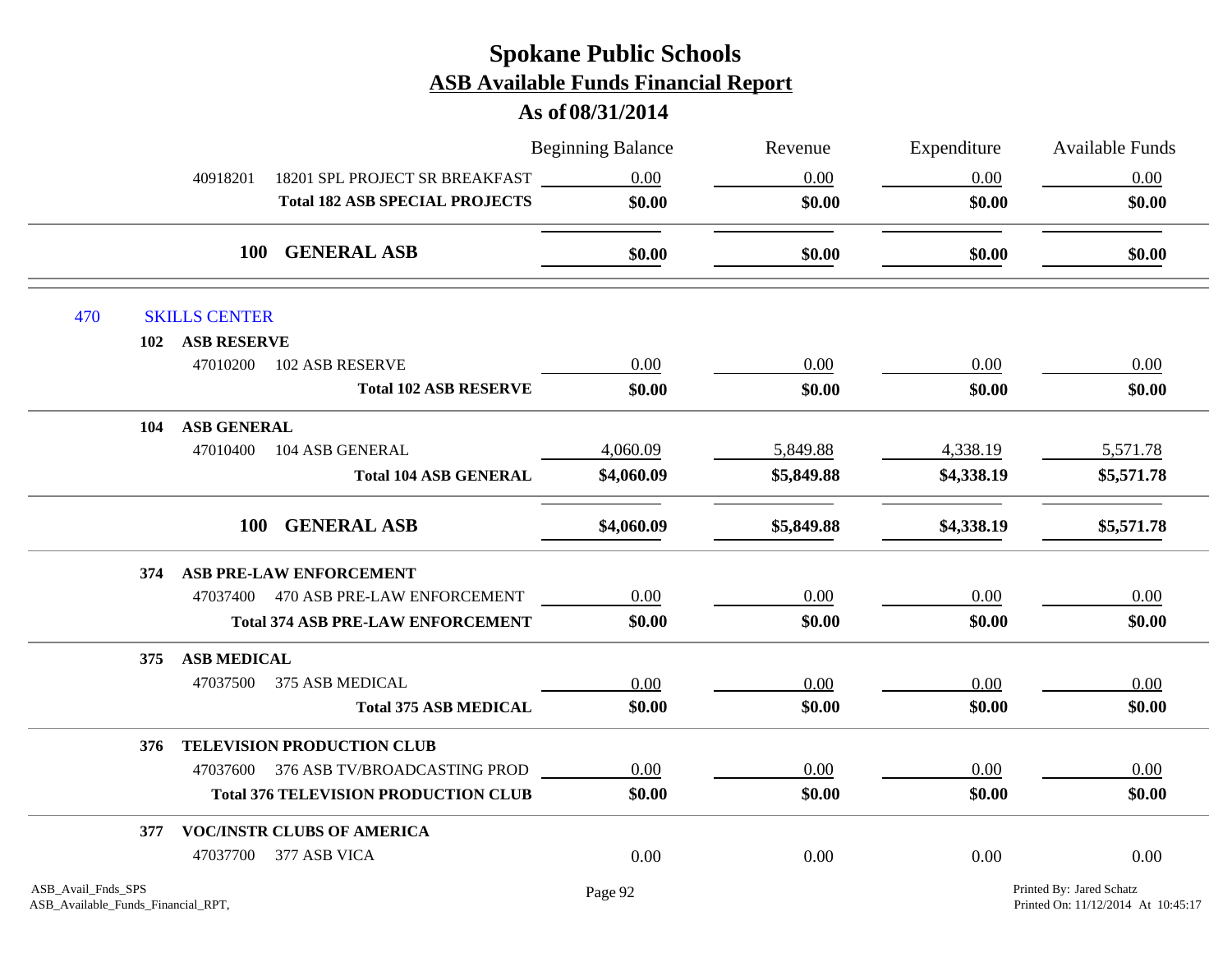|     |                        |                                             | <b>Beginning Balance</b> | Revenue | Expenditure | Available Funds |
|-----|------------------------|---------------------------------------------|--------------------------|---------|-------------|-----------------|
|     |                        | <b>Total 377 VOC/INSTR CLUBS OF AMERICA</b> | \$0.00                   | \$0.00  | \$0.00      | \$0.00          |
| 378 |                        | <b>CHEFS/HOSPITALITY CLUB</b>               |                          |         |             |                 |
|     |                        | 47037800 378 ASB CHEF/HOSPITALITY           | 0.00                     | 0.00    | 0.00        | 0.00            |
|     |                        | <b>Total 378 CHEFS/HOSPITALITY CLUB</b>     | \$0.00                   | \$0.00  | \$0.00      | \$0.00          |
| 379 |                        | <b>CONSTRUCTION CLUB</b>                    |                          |         |             |                 |
|     | 47037900               | 379 ASB CONSTRUCTION                        | 0.00                     | 0.00    | 0.00        | 0.00            |
|     |                        | <b>Total 379 CONSTRUCTION CLUB</b>          | \$0.00                   | \$0.00  | \$0.00      | \$0.00          |
| 381 | <b>WELDING CLUB</b>    |                                             |                          |         |             |                 |
|     | 47038100               | 381 ASB WELDING                             | 0.00                     | 0.00    | 0.00        | 0.00            |
|     |                        | <b>Total 381 WELDING CLUB</b>               | \$0.00                   | \$0.00  | \$0.00      | \$0.00          |
| 382 | <b>ASB COMPUTER</b>    |                                             |                          |         |             |                 |
|     | 47038200               | <b>382 ASB COMPUTER</b>                     | 0.00                     | 0.00    | 0.00        | 0.00            |
|     |                        | <b>Total 382 ASB COMPUTER</b>               | \$0.00                   | \$0.00  | \$0.00      | \$0.00          |
| 383 | <b>ASB AUTO BODY</b>   |                                             |                          |         |             |                 |
|     | 47038300               | 383 ASB AUTO BODY                           | 0.00                     | 0.00    | 0.00        | 0.00            |
|     |                        | <b>Total 383 ASB AUTO BODY</b>              | \$0.00                   | \$0.00  | \$0.00      | \$0.00          |
| 384 | <b>ASB DENTAL</b>      |                                             |                          |         |             |                 |
|     | 47038400               | <b>384 ASB DENTAL</b>                       | 0.00                     | 0.00    | 0.00        | 0.00            |
|     |                        | <b>Total 384 ASB DENTAL</b>                 | \$0.00                   | \$0.00  | \$0.00      | \$0.00          |
| 385 | <b>ASB GRAPHICS</b>    |                                             |                          |         |             |                 |
|     | 47038500               | <b>385 ASB GRAPHICS</b>                     | 200.00                   | 0.00    | 0.00        | 200.00          |
|     |                        | <b>Total 385 ASB GRAPHICS</b>               | \$200.00                 | \$0.00  | \$0.00      | \$200.00        |
| 386 | <b>ASB ELECTRONICS</b> |                                             |                          |         |             |                 |
|     | 47038600               | <b>386 ASB ELECTRONICS</b>                  | 0.00                     | 0.00    | 0.00        | 0.00            |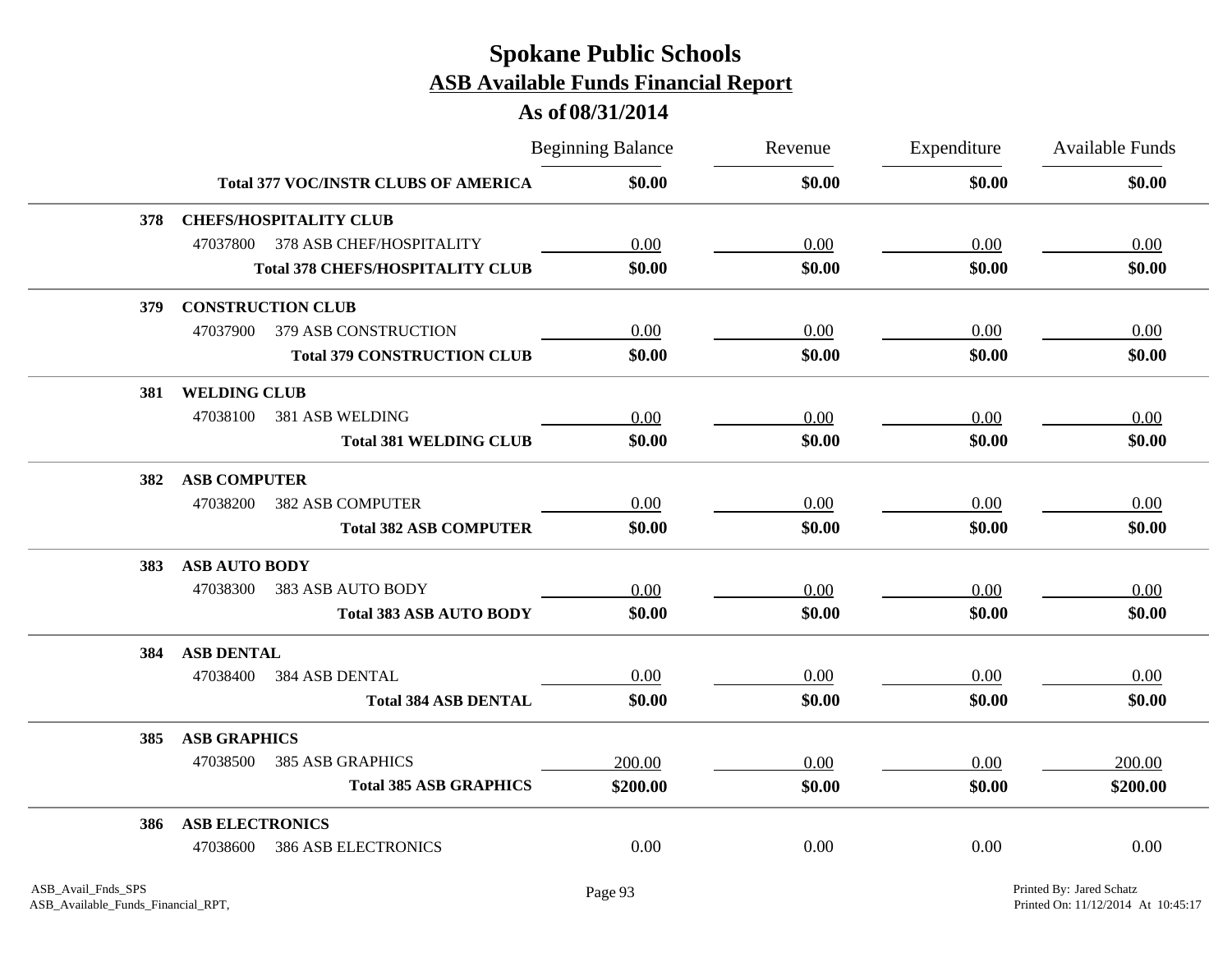|     |                              |                                  | <b>Beginning Balance</b> | Revenue     | Expenditure | Available Funds |
|-----|------------------------------|----------------------------------|--------------------------|-------------|-------------|-----------------|
|     |                              | <b>Total 386 ASB ELECTRONICS</b> | \$0.00                   | \$0.00      | \$0.00      | \$0.00          |
|     | <b>AUTO MECHANICS</b><br>387 |                                  |                          |             |             |                 |
|     | 47038700                     | <b>387 ASB AUTO MECHANICS</b>    | 0.00                     | 0.00        | 0.00        | 0.00            |
|     |                              | <b>Total 387 AUTO MECHANICS</b>  | \$0.00                   | \$0.00      | \$0.00      | \$0.00          |
|     |                              | <b>CLASS</b><br><b>300</b>       | \$200.00                 | \$0.00      | \$0.00      | \$200.00        |
| 485 |                              | <b>LIBBY COMMUNITY CENTER</b>    |                          |             |             |                 |
|     | ASB GENERAL<br>104           |                                  |                          |             |             |                 |
|     | 48510400                     | <b>485 LIBBY CTR ASB GENERAL</b> | 27,843.12                | 30,631.62   | 29,458.73   | 29,016.01       |
|     |                              | <b>Total 104 ASB GENERAL</b>     | \$27,843.12              | \$30,631.62 | \$29,458.73 | \$29,016.01     |
|     | <b>100</b>                   | <b>GENERAL ASB</b>               | \$27,843.12              | \$30,631.62 | \$29,458.73 | \$29,016.01     |
| 541 | <b>ELEMENTARY MUSIC</b>      |                                  |                          |             |             |                 |
|     | <b>BAND CLUB</b><br>356      |                                  |                          |             |             |                 |
|     | 54135600                     | 541 ELEMENTARY BAND ASB          | 7.34                     | 0.00        | 0.00        | 7.34            |
|     |                              | <b>Total 356 BAND CLUB</b>       | \$7.34                   | \$0.00      | \$0.00      | \$7.34          |
|     | <b>ORCHESTRA CLUB</b><br>357 |                                  |                          |             |             |                 |
|     | 54135700                     | 541 ELEMENTARY ORCHESTRA ASB     | 107.29                   | 0.00        | 0.00        | 107.29          |
|     |                              | <b>Total 357 ORCHESTRA CLUB</b>  | \$107.29                 | \$0.00      | \$0.00      | \$107.29        |
|     | <b>CHORAL CLUB</b><br>358    |                                  |                          |             |             |                 |
|     | 54135800                     | 541 ELEMENTARY CHORAL ASB        | 1,606.32                 | 0.00        | 0.00        | 1,606.32        |
|     |                              | <b>Total 358 CHORAL CLUB</b>     | \$1,606.32               | \$0.00      | \$0.00      | \$1,606.32      |